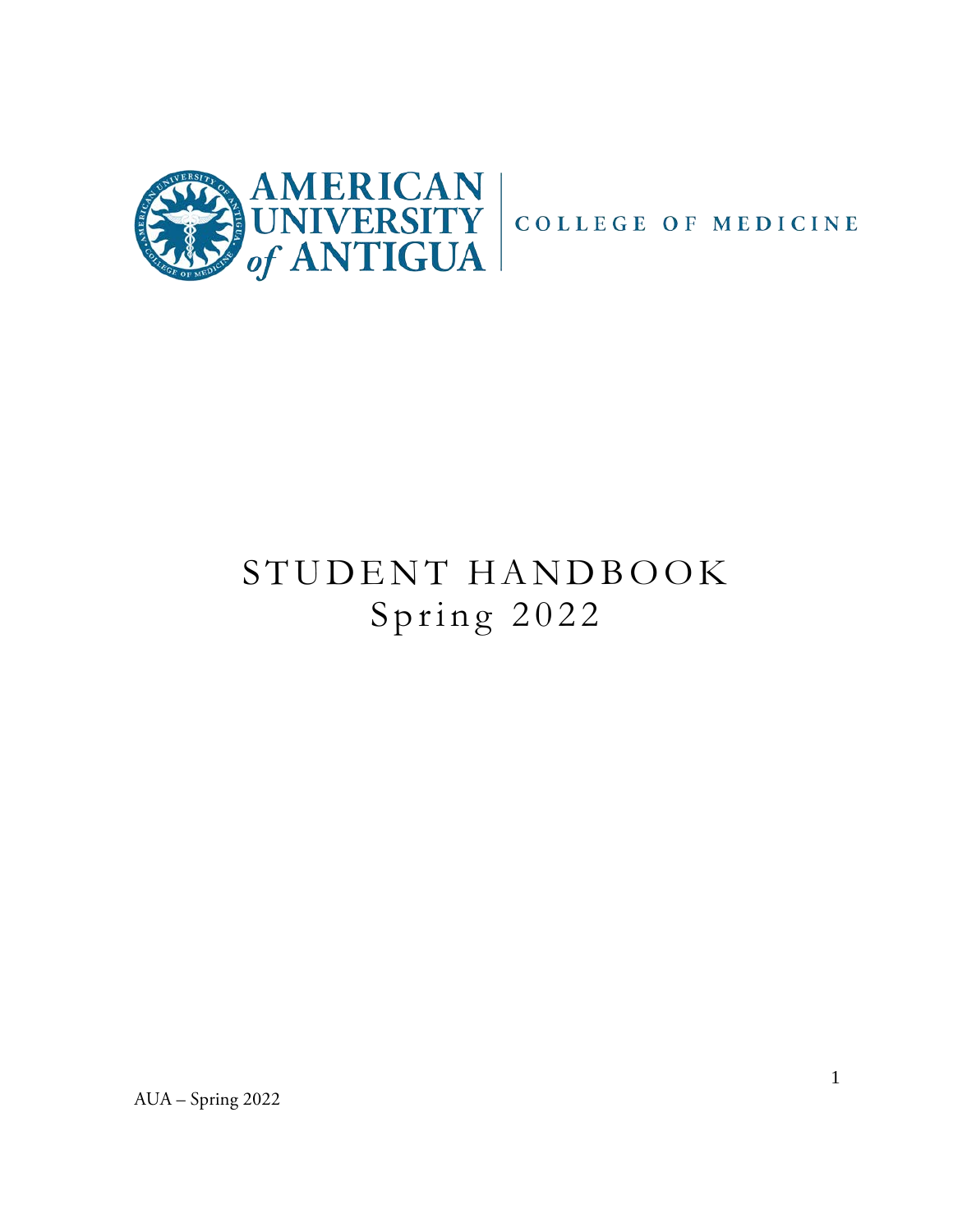# **his** Student Handbook **is published by the American University of Antigua (AUA) College of Medicine.**  T

The rules and regulations outlined herein are binding for and must be adhered to by all AUA College of Medicine students, including those on leave. The rules and regulations of this institution are reviewed and revised periodically. AUA reserves the rights to revise, amend, and/or modify any of these rules and regulations and/or to add or eliminate any rules and regulations at its sole discretion. Students will be bound by any change, amendment, revision, addition, or deletion of AUA rules and regulations and are expected to be familiar with the most recent revisions of these rules and regulations as well as all AUA manuals and publications, each of which can be found on the AUA website. Although it is our intention to inform students in advance of any changes to these rules and regulations, to AUA's policies and procedures, and/or to AUA's curriculum and grading, AUA reserves the right to make such changes by publication in this *Student Handbook*. AUA also reserves the right to make such changes prior to publication of any revisions of the *Student Handbook* when it is determined by the university to be in the best interests of our students. Students will be notified when such changes take place through general announcements, in classes, on Blackboard, or by email.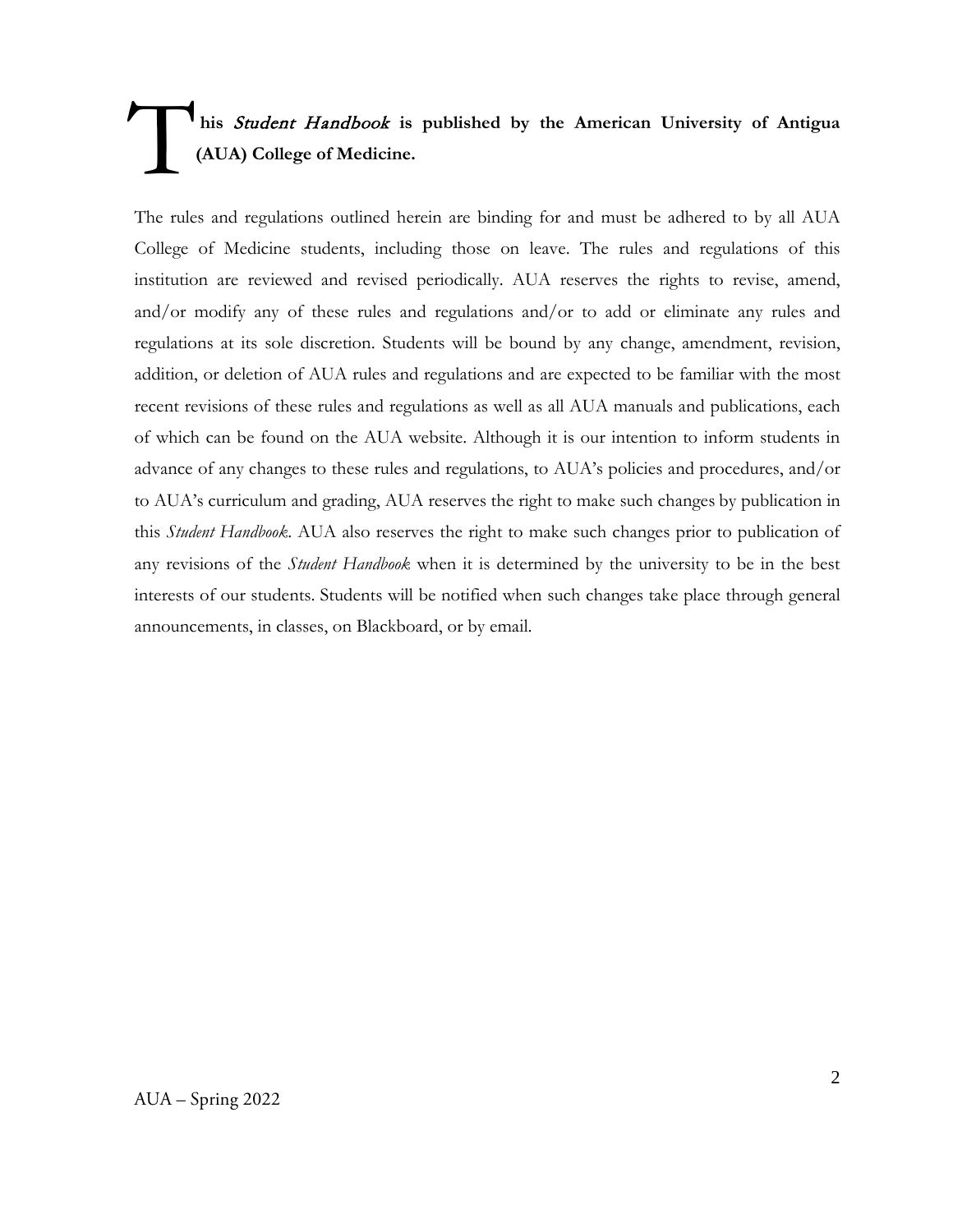# **TABLE of CONTENTS**

## **INTRODUCTION**

# POLICIES & PROCEDURES

| 3 |
|---|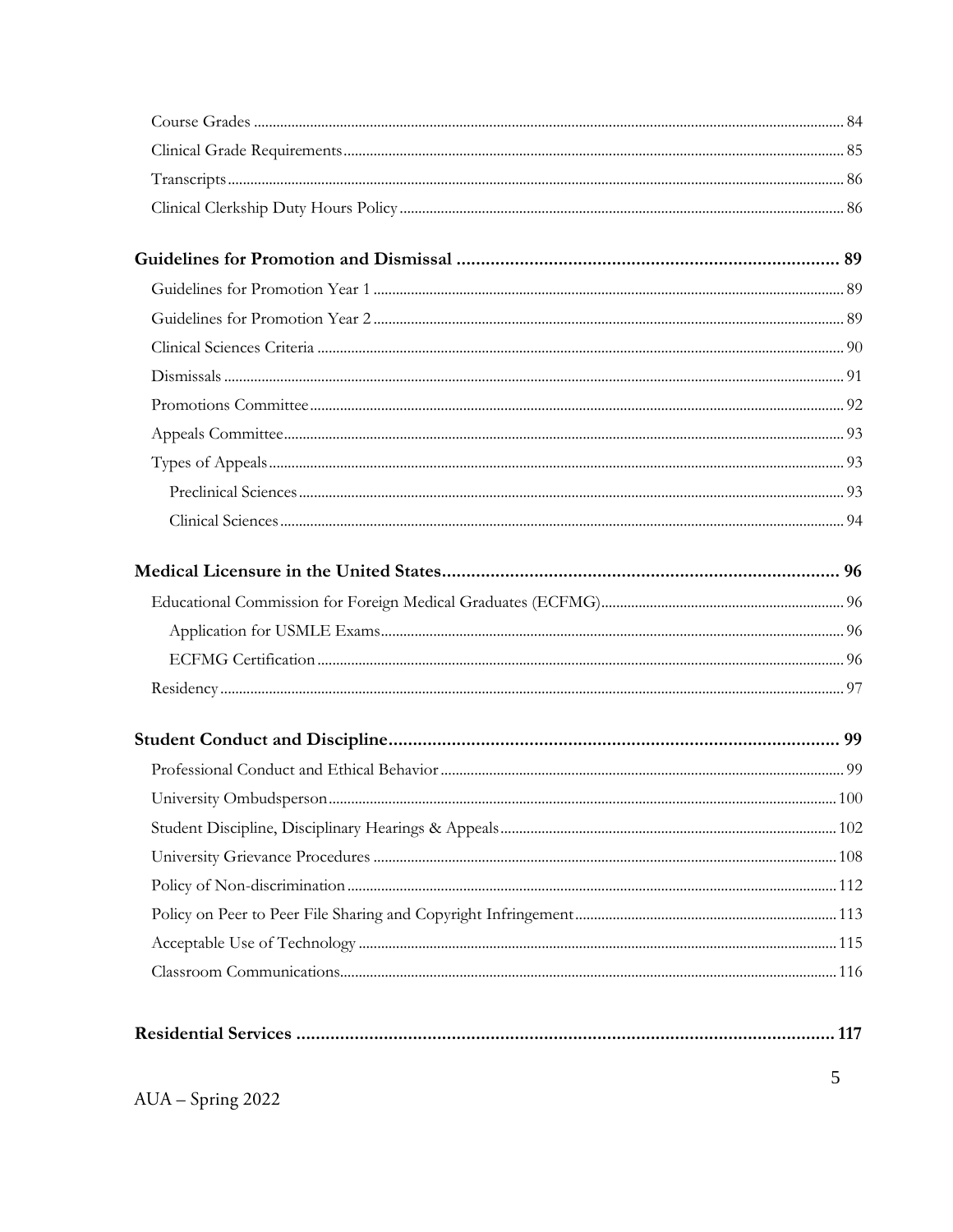# **GENERAL & MISCELLANEOUS INFORMATION**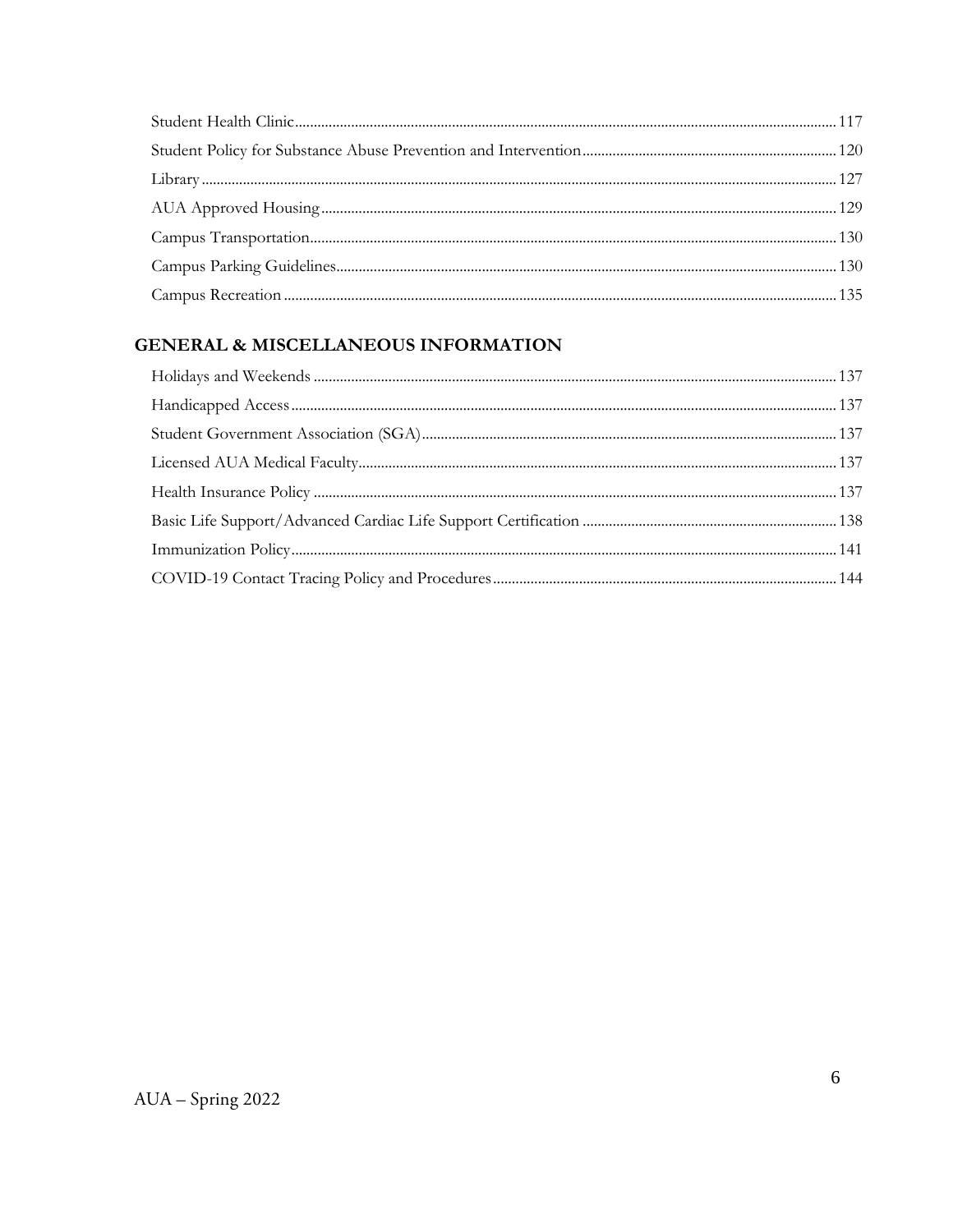# INTRODUCTION

AUA - Spring 2022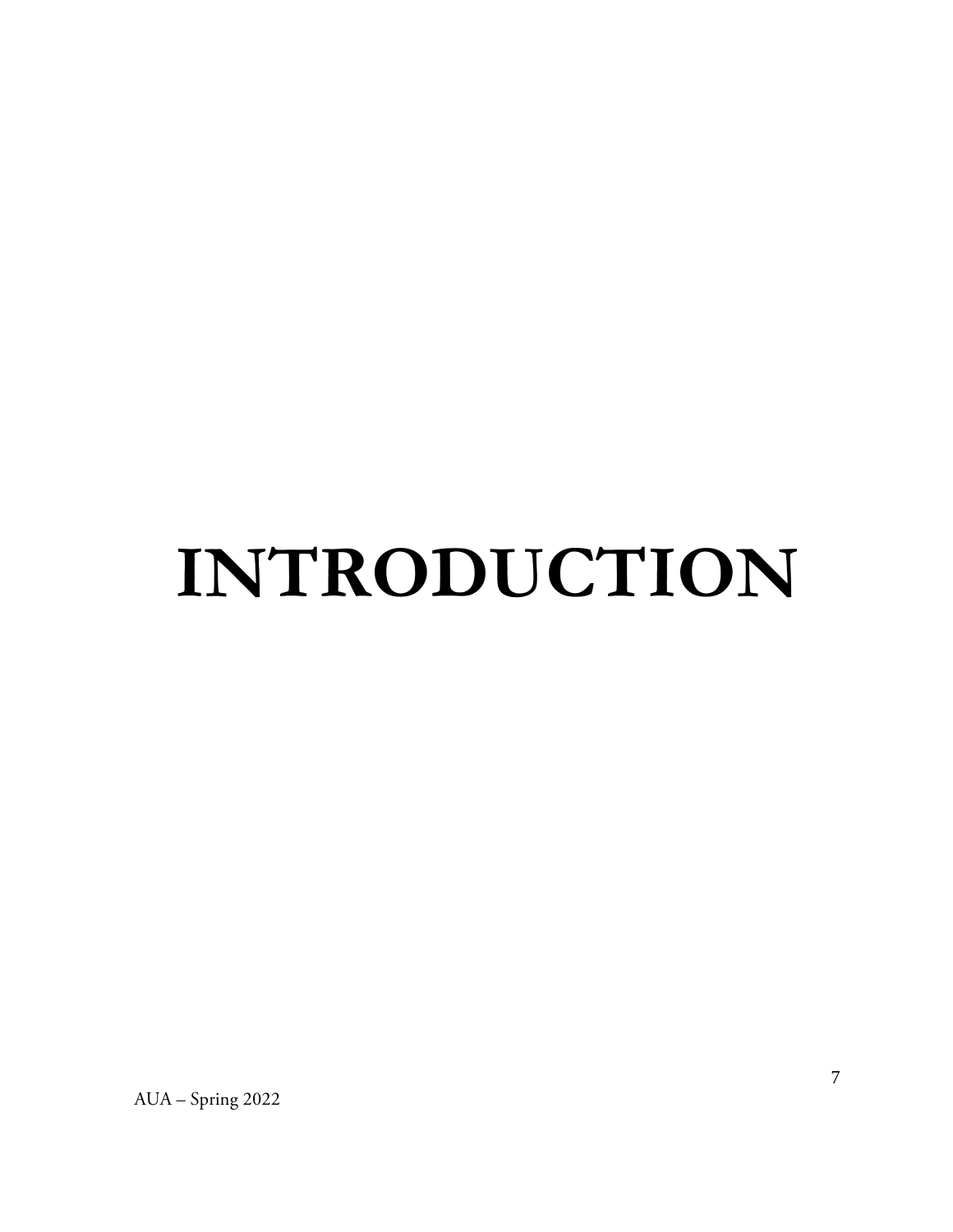# **MESSAGE from the PRESIDENT**

American University of Antigua College of Medicine (AUA) was established by prominent American physicians and hospital administrators to provide qualified applicants the opportunity to receive an American medical education.

AUA's medical education program is modeled on those of medical schools in the United States. Consistent with the new paradigm in US medical education, AUA students commence clinical exposure in the start of their second year at our hospital affiliate in St. John's, Antigua.

AUA is committed to offering a quality preclinical sciences medical education program that provides students with experienced and capable faculty, small classes, and the latest medical education technology.

In addition to providing students with clinical opportunities at our hospital affiliate, AUA has established clinical rotations for its students at some of the finest teaching hospitals in the United States and has expanded its clinical reach to hospitals in Canada, India and Great Britain.

It is AUA's mission and my pledge as president to provide you with the best medical education available and ensure that you receive the education you require to achieve your goal of becoming a successful, well-respected, licensed physician.

Neal S. Simon *President, American University of Antigua College of Medicine*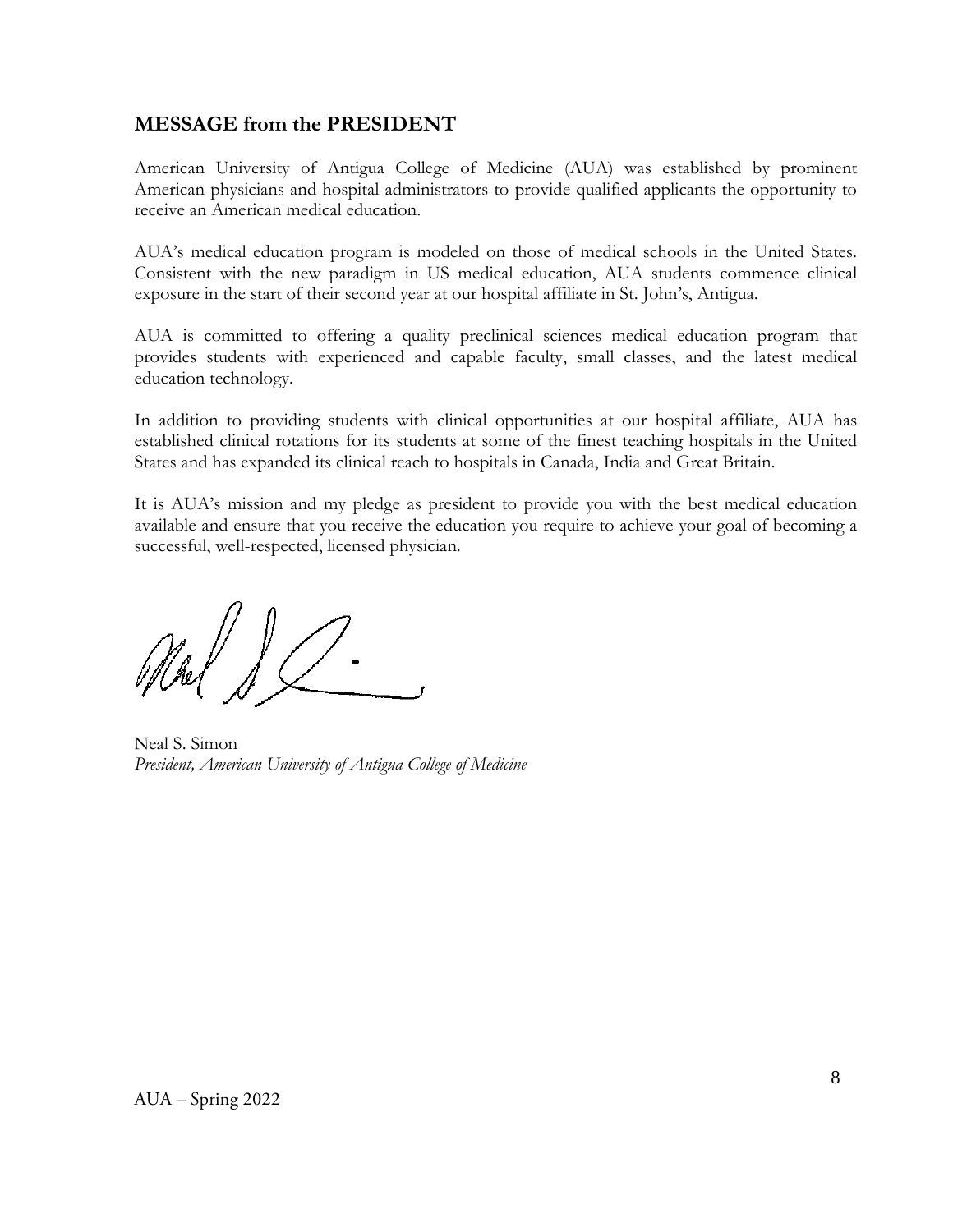# **LETTER from the UNIVERSITY PROVOST**

Dear Students,

A very warm welcome to new and returning students. An exciting Spring 2022 semester lies ahead of you.

This revised Student Handbook will guide you through the upcoming months covering all aspects of life at AUACOM from Enrollment to Residential Services and much more. Please pay special attention to the sections covering examinations, grading and promotion as policies and procedures might have changed.

Curriculum and course syllabi have been reviewed and revised by faculty and an external consultant from a U.S. medical school specialized in curriculum development. The revisions reflect best academic practices and latest changes in USMLE Step 1 and Step 2 content. Horizontal and vertical integration of the preclinical and clinical science curriculum progresses.

Content and delivery of the Basic Science Integration Course (BSIC) has been revised in order to better prepare you for USMLE Step 1 and clinical rotations. BSIC is conducted by Kaplan faculty who accepted appointments as Visiting Faculty in collaboration with faculty of our Education Enhancement Department (EED) utilizing the Kaplan platform.

While the above-mentioned changes and improvements will provide you with the tools necessary to become a good and caring physician you must take ownership of your education and become, most likely more than you have been accustomed to, a self-directed life-long learner. Faculty is here to guide you. Please take advantage of our multiple academic and non-academic support programs offered by EED, the Office of Student Affairs and the Counselling Center.

The National Board of Medical Examiners (NBME) announced an increase in the score required to pass USMLE Step 1 by 2 points to 196 while at the same time the score obtained will not be reported. How the Pass/Fail report will impact the selection of residents by Program Directors of residency programs has to be seen. We do have robust programs in place to guide you towards clinical rotations and residency and help you to navigate the challenges of successful application for residency.

While the COVID-19 pandemic is still affecting our professional and personal lives, faculty and administration has done whatever possible to ensure a conductive and safe learning environment on campus and in clinical rotations. Please ensure that you follow AUA's and the individual hospitals' health and safety protocols. Vaccination, testing, masking and social distancing are corner stones of those policies which are based on CDC guidelines.

I wish you a successful semester, mask up and stay safe!

Peter Bell, MD *Provost & VP Global Medical Education*

AUA – Spring 2022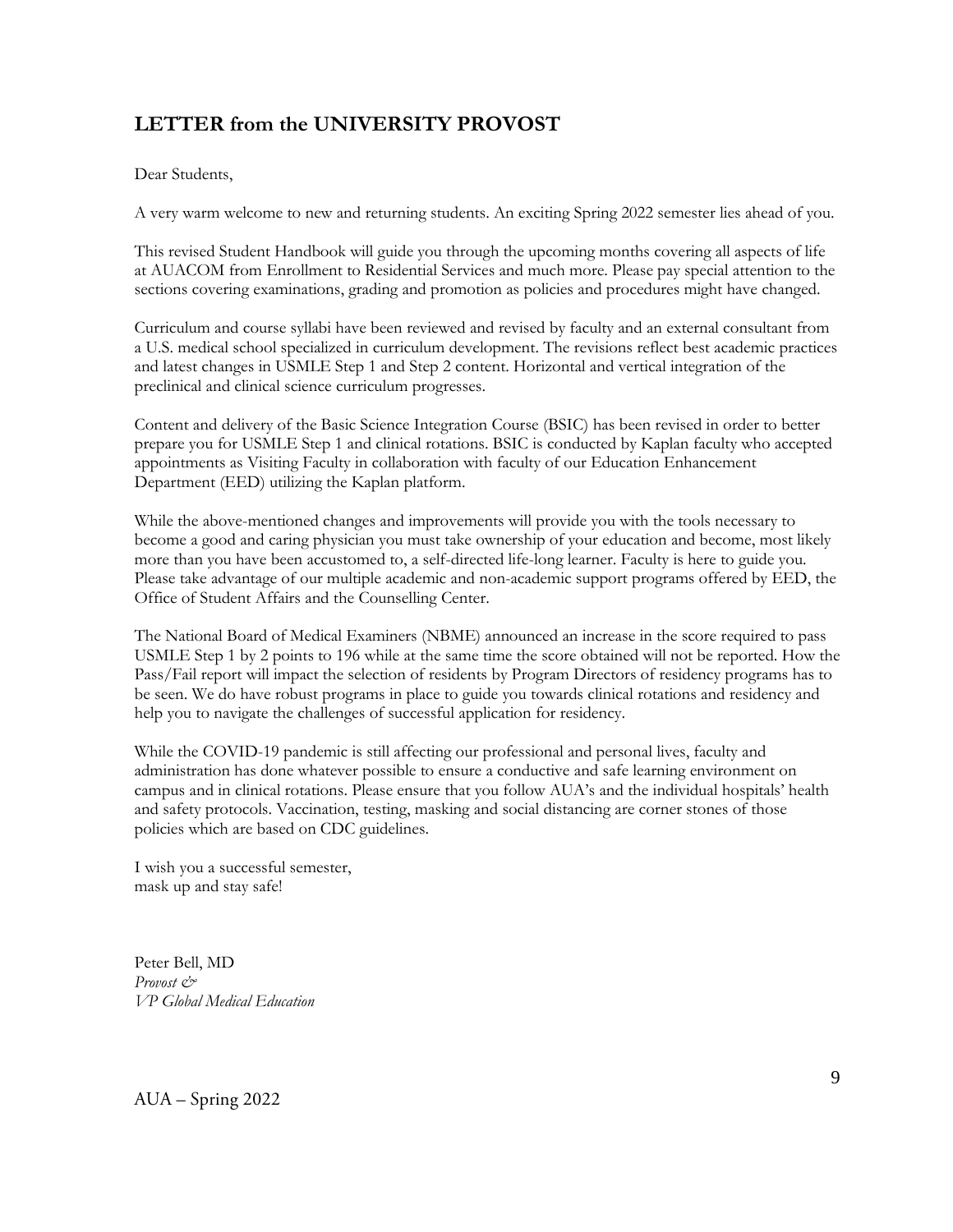### **MISSION STATEMENT**

American University of Antigua (AUA) College of Medicine is an innovative medical school dedicated to providing a learner-centric education of the highest quality, granting opportunities to underrepresented minorities, fostering a diverse academic community, and ensuring that its graduates develop the skills and attitudes of lifelong learning, compassion, and professionalism. We also provide students who would otherwise be unable to receive a medical education with the tools to become successful physicians.

AUA was founded with the commitment to support underserved communities and address the impending physician shortage with an emphasis on primary care. As such, the university recognizes its social responsibility to advance the field of medicine and lead the next generation of physicians and health-care professionals to respond to global health-care needs.

# **CONTACT INFORMATION**

#### **MANIPAL EDUCATION AMERICAS—REPRESENTATIVE FOR AMERICAN UNIVERSITY OF ANTIGUA**

| Address:   | 40 Wall Street, 10th Floor      |
|------------|---------------------------------|
|            | New York, NY 10005              |
| Telephone: | 212-661-8899; 1-888-AUA-UMED    |
|            | $(1-888-282-8633)$              |
| Fax:       | 212-661-8864                    |
| Email:     | $info(\hat{\omega})$ auamed.org |
| Website:   | www.auamed.org                  |

#### **ADMINISTRATIVE OFFICE IN ANTIGUA**

| Address:   | Main Campus, University Park          |
|------------|---------------------------------------|
|            | P.O. Box W1451, Jabberwock Beach Road |
|            | Coolidge, St. John's, Antigua, WI     |
| Telephone: | 268-484-8900                          |
| Fax:       | 268-484-8922/268-484-8923             |
| Email:     | info@auamed.net                       |
| Website:   | www.auamed.org                        |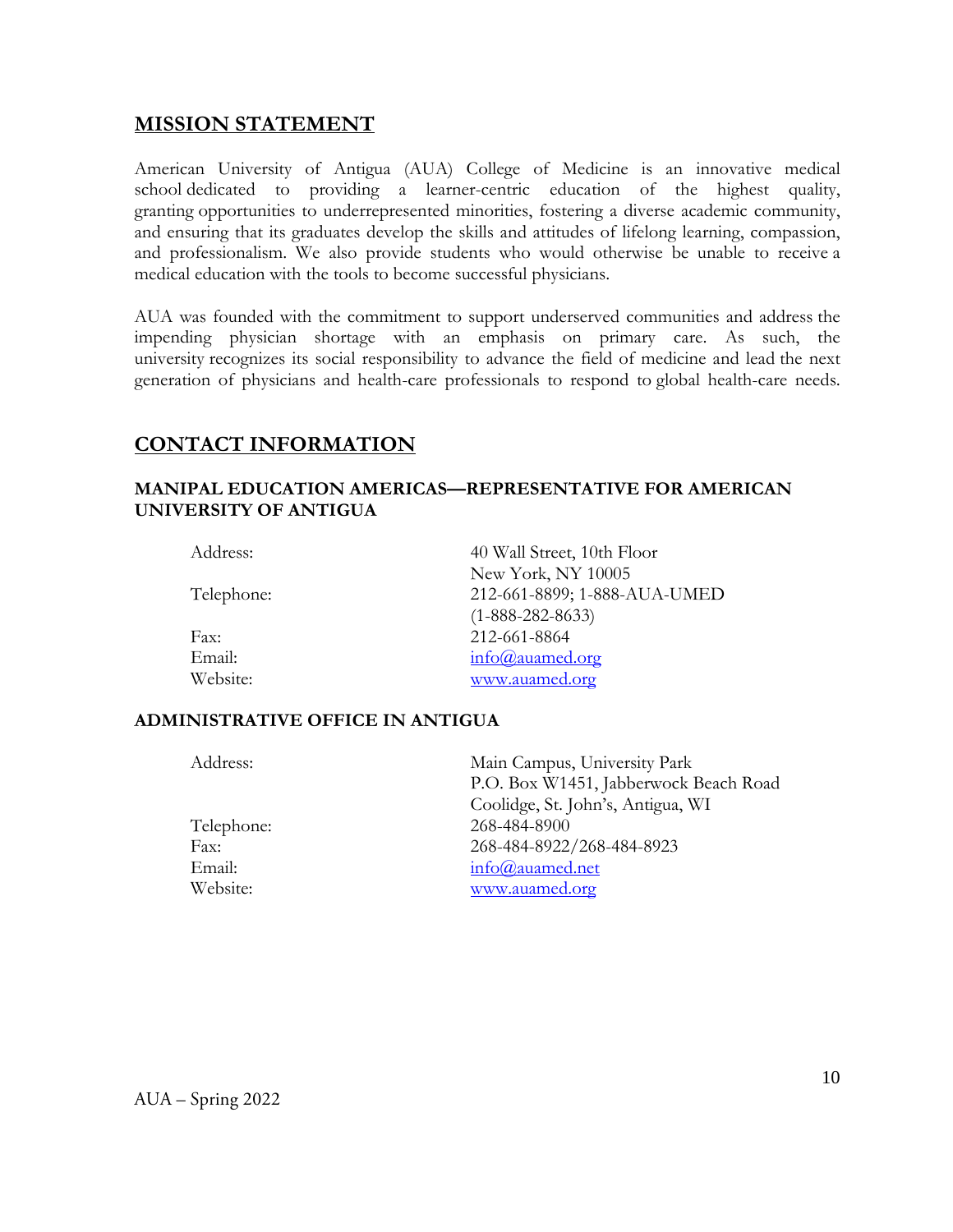# **POLICIES & PROCEDURES**

AUA - Spring 2022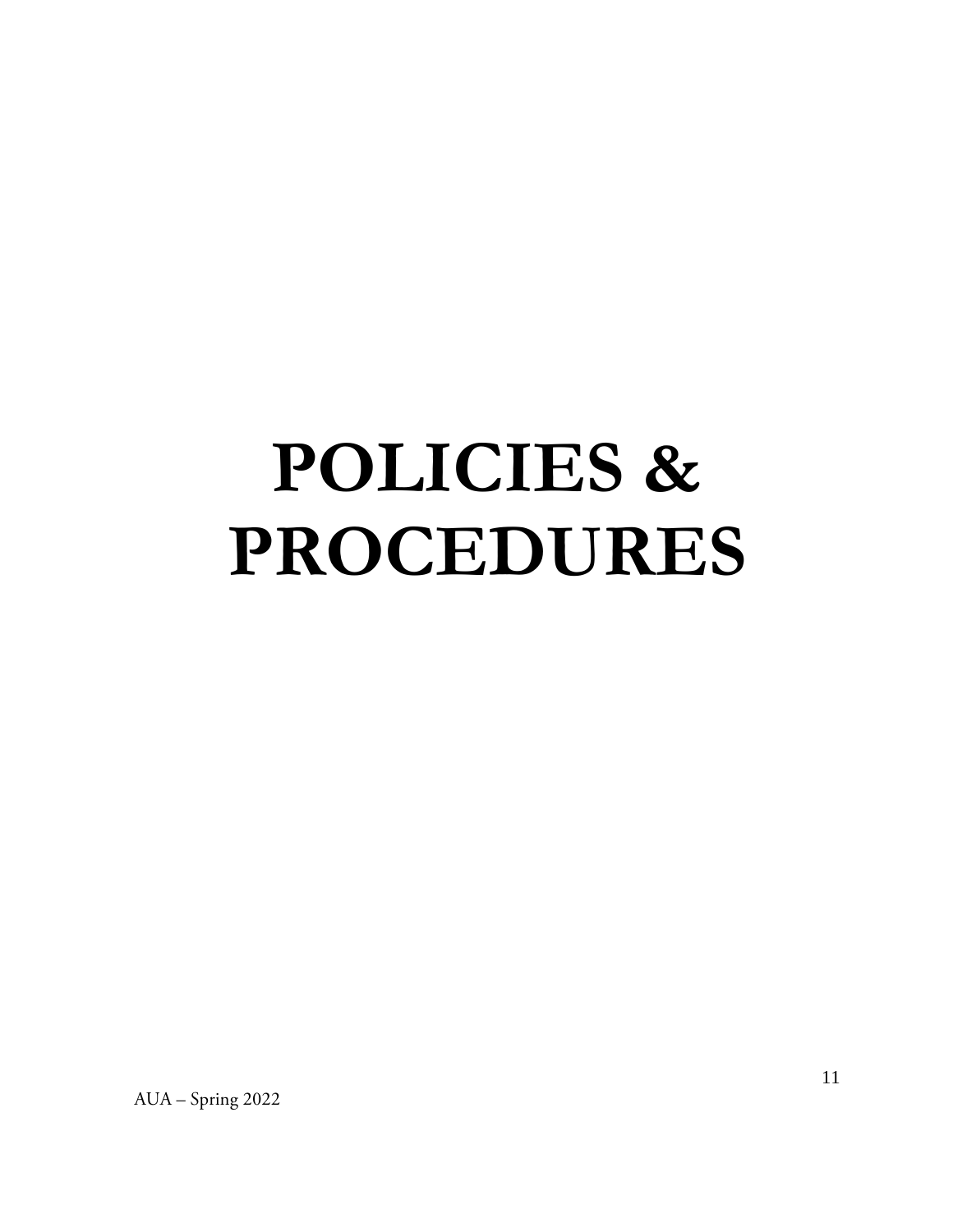#### **ENROLLMENT**

#### **ACADEMIC DEGREE PROGRAM**

The Doctor of Medicine degree is conferred upon students who satisfactorily complete the following requirements:

- 1. Preclinical Sciences: Two 19-week periods in Year One; Two 19-week periods in Year Two
- 2. BSIC Intersession: 13 weeks of Basic Sciences Integration Course, mandatory National Board of Medical Examiners (NBME) Comprehensive Basic Science Examination
- 3. Clinical Sciences: 84 weeks of clinical core and elective rotations (including the Family Medicine I/Internal Medicine I-Advanced Introduction to Clinical Medicine (The duration is 8 weeks over four semesters (Semesters Five through Eight)
- **4.** Obtain a passing score on the United States Medical Licensing Examination (USMLE) Steps 1 and 2 CK. Students who do not plan to practice medicine in the United States can meet their graduation requirements by passing the Medical Council of Canada Qualifying Examination (MCCQE Part I) or by passing the NBME International Foundations of Medicine Examination (IFOM Clinical Science Examination). Students should be aware that while passing of the MCCQE Part I Examination or the IFOM Clinical Science Examination meet the requirements for graduation from AUA, obtaining a passing USMLE Step 2 CK score is required for residency training in the United States. Please Note: All students must still receive a qualifying score on an AUA Comprehensive Clinical Science Examination (CCSE) before becoming eligible to sit for any of the above examinations.

#### **STANDARDS FOR ADMISSION, PROMOTION, AND GRADUATION IN THE DOCTOR OF MEDICINE (MD) PROGRAM**

The goal of every competent physician is the delivery of quality patient care, as characterized by the capacity to acquire and use diverse and complex knowledge; apply relevant psychomotor and communication skills; exercise clinical judgment and decision-making based on evidence; and critically evaluate both patient outcomes and personal clinical performance. Applicants must be capable of functioning in high-intensity, stressful environments both academic and clinical. To these ends, applicants must be capable of meeting the physical, psychosocial, and emotional demands of an academic medical curriculum in anticipation of encountering similar demands in the practice of medicine.

The standards required include the following:

#### **Visual**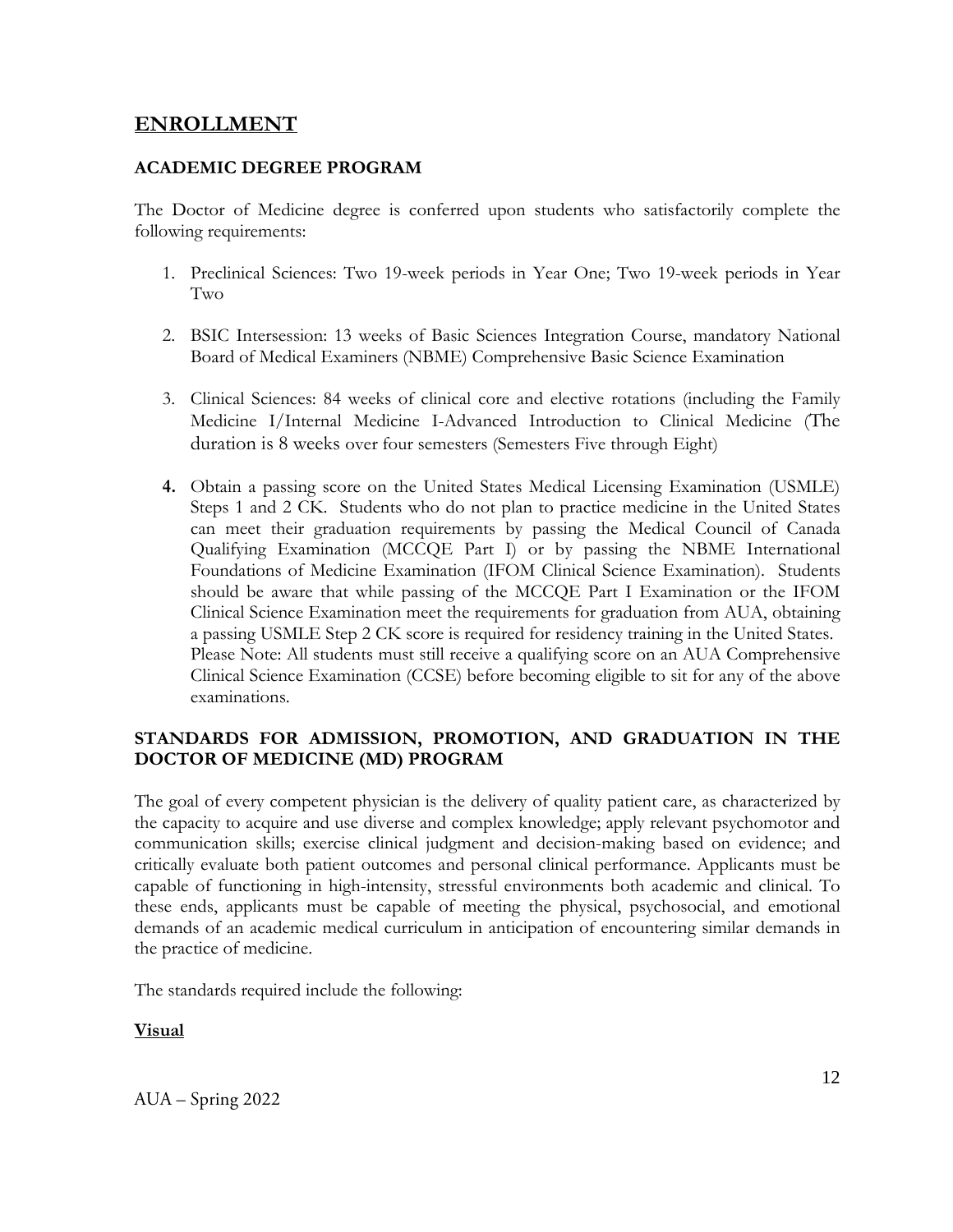- Students must be capable of acquiring academic information from diverse media (e.g., print, digital, graphic imaging, and video).
- Students must be capable of using the clinical tools of the profession (e.g., microscopes, sphygmomanometers, EKGs, products of digital imaging and other visually oriented diagnostic procedures, and tests).

#### **Oral and Auditory**

- The language of instruction is English. Students must be fluent in English.
- Students must be capable of effectively interacting with patients, faculty, and health-care staff in a sensitive and timely manner. Students must be capable of effectively communicating the findings of an examination to patients and, as required, to other members of the health-care team.
- Students must be able to use the techniques of the profession in conducting a physical examination (e.g., auscultation, palpation, and percussion).

## **Motor Strength and Mobility**

- Students must possess the precision (fine motor skills), strength, and stamina (gross motor function) necessary to conduct common diagnostic procedures (e.g., sigmoidoscopy) and physical interventions (e.g., CPR, surgery, intubation, establishing central lines, and IVs) commonly used in the profession.
- Students must be capable of participating actively in classroom, laboratory, and clinical settings over extended periods of time.

#### **Sensory**

• Students must possess tactile and olfactory abilities appropriate for the care of patients (e.g., palpation).

# **Cognitive**

- Students must be capable of self-directed, self-motivated learning and information gathering.
- Students must be capable of assimilating, analyzing, and synthesizing information in a timely fashion for use in solving clinical problems.
- Students must be capable of analyzing, interpreting, and reasoning in a timely fashion for the purpose of solving clinical problems.
- In interactions with patients and colleagues, students are expected to exercise good judgment and common sense consistent with the ethical expectations of the medical profession.

#### **Social**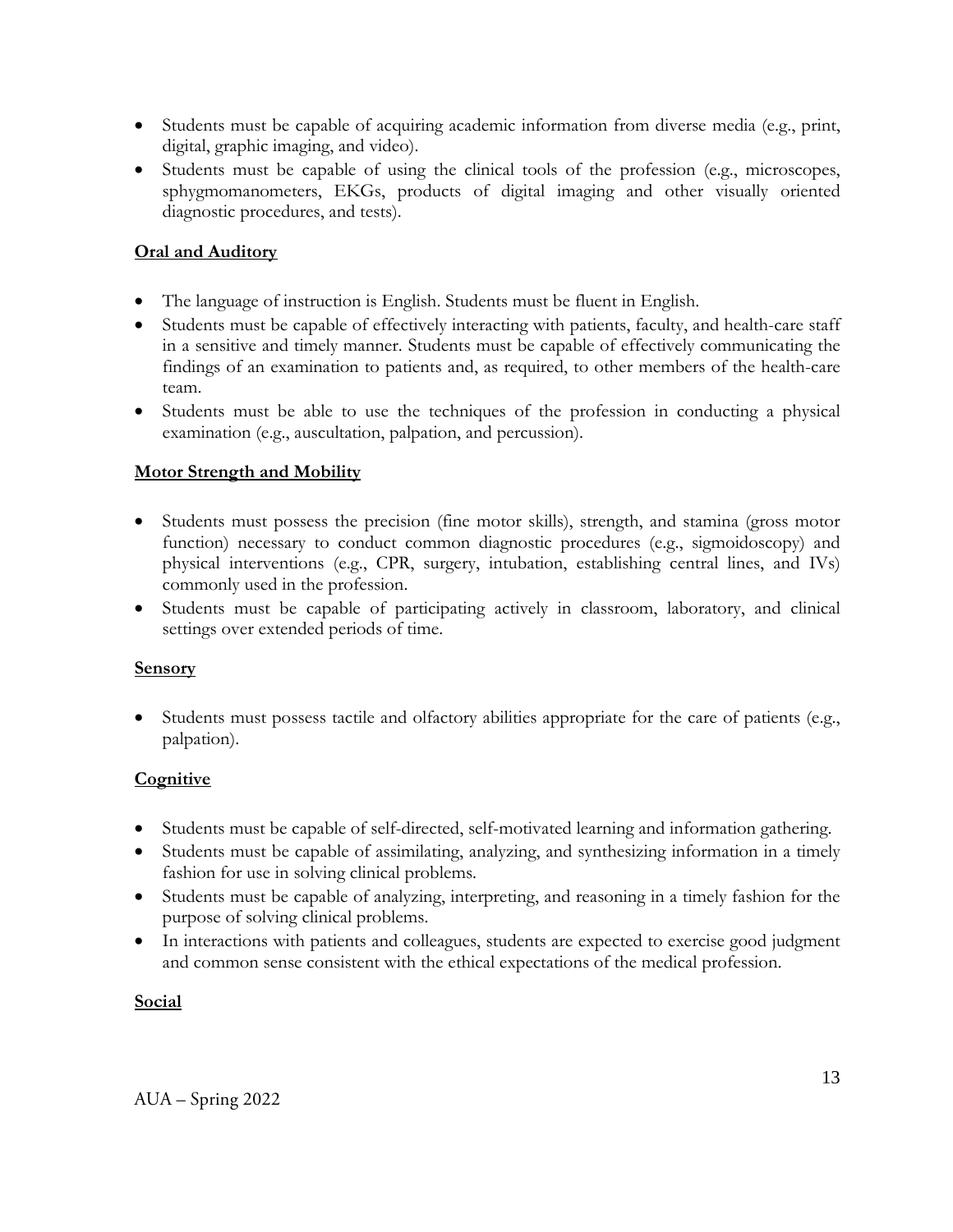- Students must possess the perseverance, diligence, and consistency necessary to complete the medical curriculum and enter independent practice of medicine.
- Students are expected to be capable of receiving and responding appropriately to feedback, both positive and negative.
- Students are expected to have the social skills to interact effectively with patients and colleagues.
- Students are expected to possess cultural sensitivity that is respectful of each patient's and each colleague's race, religious beliefs, ethnicity, national origin, creed, color, age, marital status, sexual orientation, gender preference, and other personal characteristics.
- Students are expected to be capable of establishing sensitive, professional relationships with patients.
- Students are expected to learn, grow, and become effective members of the health-care team.

#### **INSTITUTIONAL LEARNING OBJECTIVES**

#### **Competencies**

**Medical Knowledge: Students must demonstrate knowledge of established and evolving biomedical, clinical, epidemiological, social, and behavioral sciences, as well as the application of this knowledge to patient care.**

Describe the normal structure and function (morphology and physiology) of the human body and each of its major organ systems across the life span.

Describe how molecular, biochemical, cellular, and genetic mechanisms affect human development and maintain the body's homeostasis across the life span.

Describe the scientific principles underlying diagnostic methods, including laboratory and radiologic testing and treatment approaches (pharmacologic and non-pharmacologic) that may be applied to major diseases and conditions.

Demonstrate knowledge of physical and functional principles of normal and altered human behavior throughout the life cycle, including scientific basis for diagnostic and treatment approaches applied to these conditions.

Explain how social determinants, health behaviors, and preventive measures affect disease, illness, and health in individuals and across populations regionally, nationally, and globally.

Demonstrate knowledge of the scientific method in establishing causation of health and disease, the utility of diagnostic modalities, and the efficacy of therapies (traditional and nontraditional), through critical evaluations of current preclinical and clinical scientific knowledge.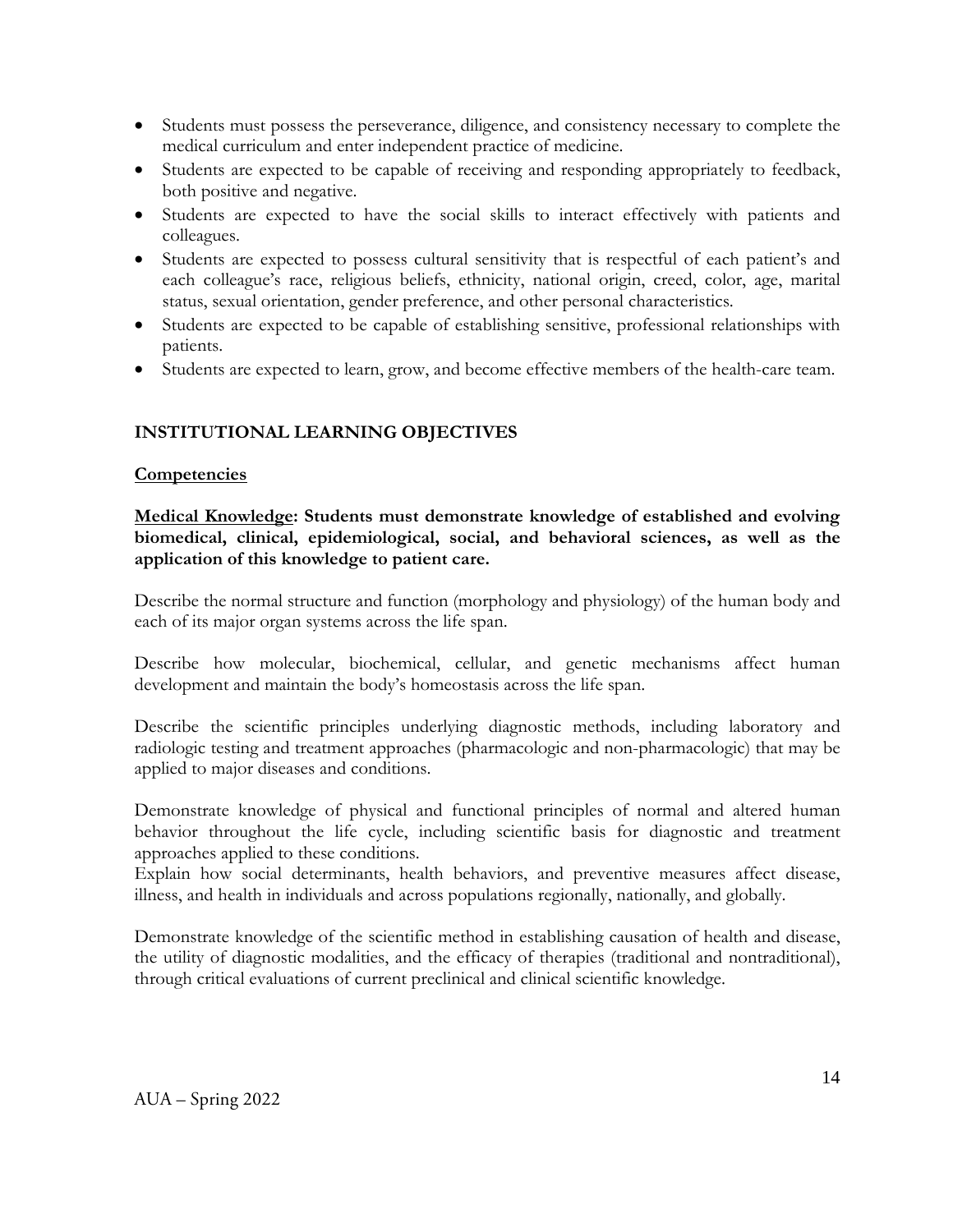**Patient Care: Students must be able to provide patient care that is compassionate, appropriate, and effective for the treatment of health problems and the promotion of health.**

Obtain essential, accurate, and age-appropriate information about patients.

Formulate an accurate and comprehensive differential diagnosis that synthesizes relevant patient data.

Develop an appropriate evaluation and management plan utilizing patient information and preferences, evidence-based medicine, and clinical judgment.

Provide care that is responsive to the personhood of the patient, inclusive of culture, ethnicity, spirituality, gender, age, disability, and other aspects of personal and/or health beliefs, practices, and decisions.

Counsel and educate patients appropriately using accurate, up-to-date information.

Partner with patients to prevent health problems and improve health status.

Perform routine procedures safely and correctly with appropriate supervision.

Work as members of interprofessional health-care teams to provide effective, safe, quality, and patient-focused care.

**Interpersonal and Communication Skills: Students must demonstrate interpersonal and communication skills that facilitate effective interactions with patients, their families, and other health professionals.**

Communicate effectively with patients, patients' families, colleagues, and other health-care professionals through the use of active listening and appropriate verbal, nonverbal, and written skills.

Foster therapeutic and ethically sound relationships with patients through respect, empathy, and by providing emotional support.

Demonstrate effective collaboration skills as a member of a team, including learning teams and health-care teams.

**Professionalism: Students must demonstrate a commitment to professional and personal excellence in all settings, including adherence to ethical principles and sensitivity to a diverse patient population.**

Demonstrate honesty, integrity, respect, and compassion in all interactions with patients, peers, faculty, staff, and other health-care professionals in all settings.

Demonstrate ethical, patient-centered decision-making and respect for the confidentiality of patient information in all settings (e.g. clinical, academic, electronic, or web-based.)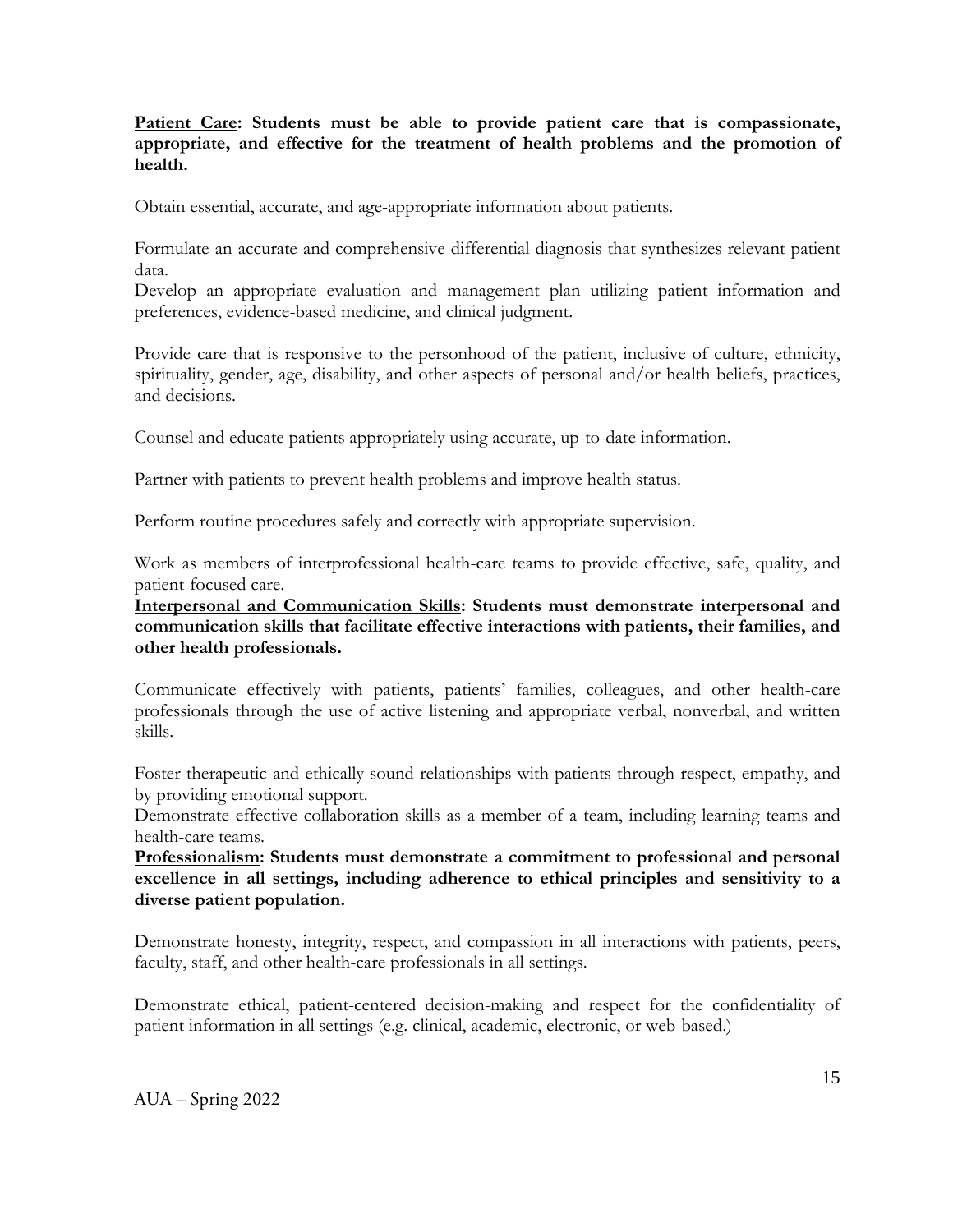Demonstrate sensitivity and responsiveness to the personhood of the patient inclusive of culture, ethnicity, spirituality, gender, age, disability, family context, and other aspects of personal and health beliefs, practices, and decisions.

Demonstrate accountability for academic, patient-care, and professional responsibilities and a commitment to continuous professional development. Acknowledge personal limitations and mistakes openly and honestly, and critically evaluate mistakes to promote professional development

Demonstrate a commitment to personal health and well-being, and recognize and address personal attributes, attitudes, and behaviors that may adversely influence one's effectiveness as a physician.

Define professional impairment and describe the role and responsibility of health-care professionals in addressing impairment and unprofessional behavior in colleagues and in the profession.

**Practice-Based Learning and Improvement: Students must investigate and assess their academic and clinical performance and develop skills for lifelong learning and personal improvement to improve patient care.**

Demonstrate strategies for analyzing, identifying, and improving personal deficiencies in medical knowledge, clinical and collaborative skills, and professionalism.

Seek and respond to feedback about professional performance.

Retrieve, critically appraise, and integrate current evidence-based biomedical information into patient care and clinical decision-making.

Apply principles of medical informatics, patient safety, and quality improvement to enhance patient care.

Apply the foundational principles of preclinical, clinical, and translational research to patient care.

Describe and apply principles of population health improvement for specific populations with attention to access, cost, and patient-centered clinical outcomes.

**System-Based Learning: Students must demonstrate an awareness of and responsiveness to the larger context and systems of health care, including barriers and drivers of health and health-care access.**

Describe the various approaches to the organization, financing, and delivery of health care locally, nationally, and internationally.

Advocate for quality patient care and describe strategies for assisting patients in dealing with system complexities.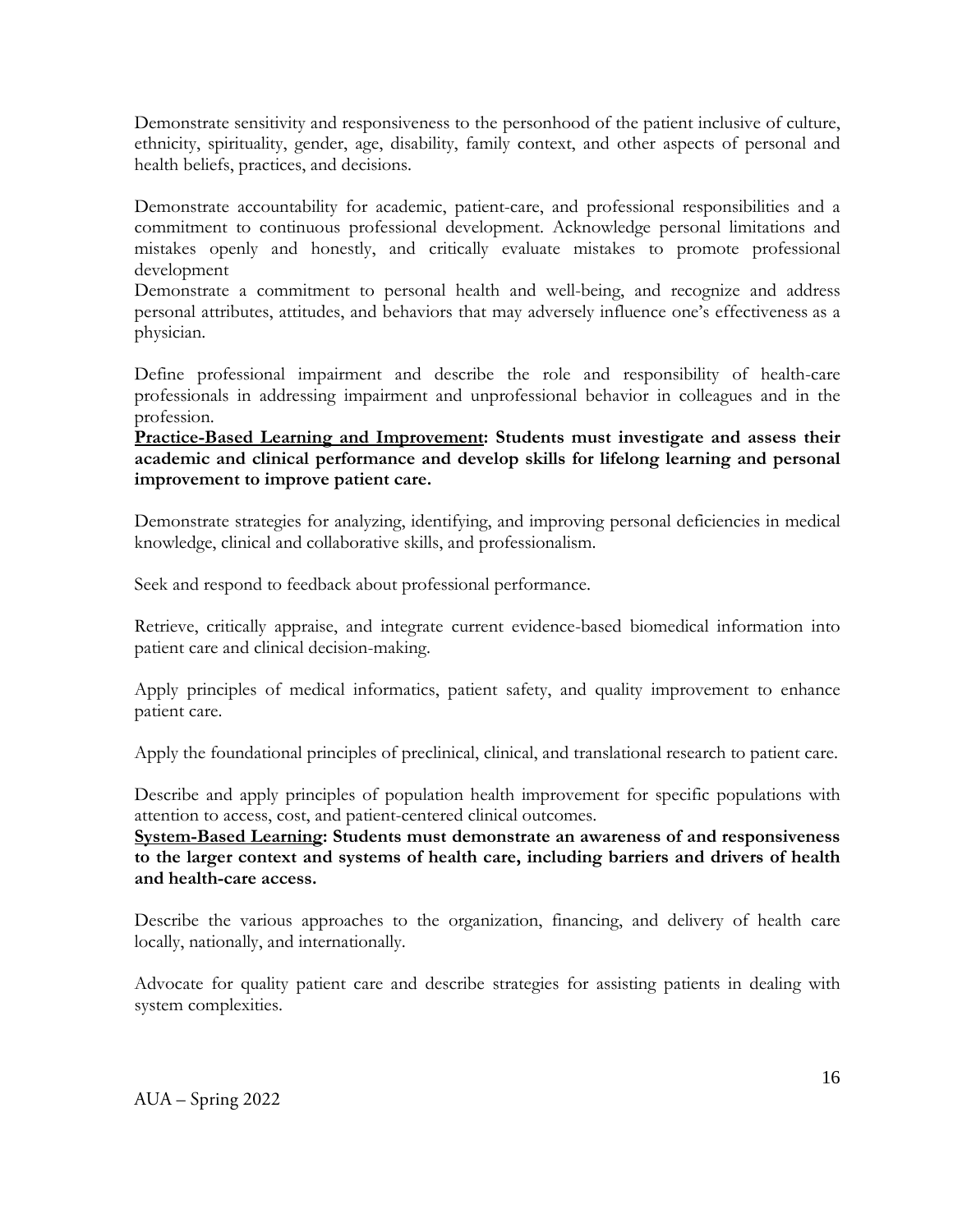Define the roles of various health professionals in the health-care team and describe how successful collaboration can improve individual patient care and system performance.

Describe the role and responsibility of physicians in developing and implementing health policy.

Describe health disparities and health-care disparities and how they affect outcomes of the health-care system.

## **CURRICULUM COMPONENTS AND COURSES**

#### **Preclinical Science**

#### **Periods I & II (Year One)**

• Preclinical Science I

This year-long course in the preclinical sciences is based on an integrated organ system structure that includes both foundational and higher-level aspects of the following systems of the human body: Musculoskeletal & Skin, Gastrointestinal, Nervous, Cardiovascular, Respiratory, Renal, Endocrine, and Reproductive. This structure gives the student an understanding of embryology, anatomy, histology, physiology, biochemistry, molecular and cell biology, genetics, neuroscience, radiology, behavioral science, epidemiology, public health, and an introduction to clinical medicine.

• Introduction to Clinical Medicine (ICM)

This year-long course is geared towards students learning clinical skills required to gather relevant data on their patients so that they provide appropriate care in the future. Communication and interpersonal skills, integration of the clinical encounter and spoken English proficiency are key components of this course. The Semester 1 ICM will be administered in a hybrid format. Students will have an option to attend inperson clinical small group sessions on AUA campus or to learn remotely. Students will be provided an opportunity to interact virtually with standardized patients and discuss the clinical case in a small group facilitated by an ICM clinical faculty.

Formative OSCE examinations: The Department of Clinical Medicine's will administer formative Objective Structured Clinical Examination (OSCE) at the end of semester. However, the OSCE grades will not be considered as part of the end of semester promotion grade. Grades have been restructured to accommodate this change and will be reflected on Blackboard. However, if a change from formative to summative OSCE is considered, the course director will make an announcement by email and on Blackboard at the beginning of the semester and on the day of orientation as well.

- 1. ICM will carry a weight of 7.5% each term from MED1 through MED2
- 2. Each course director will determine the breakdown of 7.5% grade in their respective course and an announcement with all required details will be posted on Blackboard before the commencement of the semester.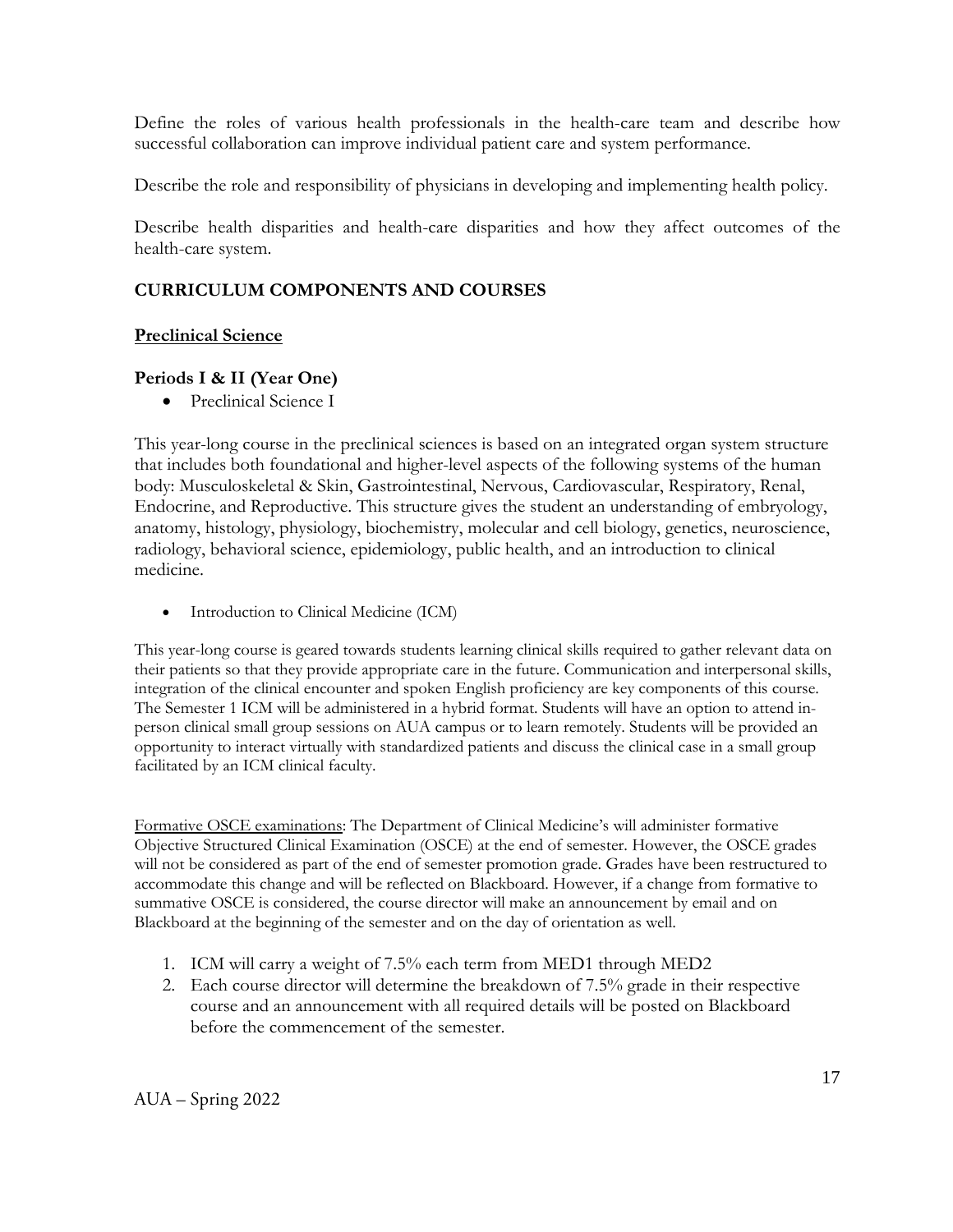#### **Periods III & IV (Year Two)**

Preclinical Science II

This year-long course in the preclinical sciences is based on an integrated organ system structure and gives the student an understanding of how pathological agents and processes interfere with the normal functioning of the systems described above, mechanisms of action of the agents used to treat human disease, and a deeper understanding of clinical medicine, again in the context of organ systems of the human body.

Introduction to Clinical Medicine II

This year long course is geared towards students learning clinical skills required to gather relevant data on their patients so that they provide appropriate care in the future. Communication and interpersonal skills, integration of the clinical encounter and spoken English proficiency are key components of this course. Students will learn how to assimilate and translate the data of clinical symptoms and signs into the pathophysiological presentations of disease.

- 3. ICM will carry a weight of 7.5% each term from MED3 through MED4
- 4. Each course director will determine the breakdown of 7.5% grades in their respective course and a Blackboard announcement will be made before the commencement of the semester.

#### **BSIC Intersession**

• Basic Sciences Integration Course (BSIC)

This intersession focuses on the integration of knowledge gained from the Preclinical Sciences subjects with clinical medicine. It includes the 13-week Basic Sciences Integration Course (BSIC), and a mandatory National Board of Medical Examiners (NBME) Comprehensive Basic Science Examination (CBSE).

Students who achieve a qualifying score on the CBSE at the completion of Year 2 may request to be exempt from the BSIC. Students who receive BSIC exemption approval from the Executive Dean of Preclinical Sciences will be required to complete an additional 10 weeks of electives during Clinical Sciences and are still subject to the same eligibility requirements and deadlines for the USMLE Step 1 examination (they will be required to take the Step 1 examination within 8 weeks of achieving a qualifying score on the CBSE). If a student who is approved to be exempt from the BSIC fails their first attempt at USMLE Step 1, they will be required to register and complete the next available Basic Science Integration Course that is offered - no additional attempts at Step 1 or CBSE will be allowed until successful completion of the BSIC. In addition, GHT students opting out of BSIC *must attend* GHT BSIC. For Spring 2022 this one-week course will be hosted virtually in a synchronous format.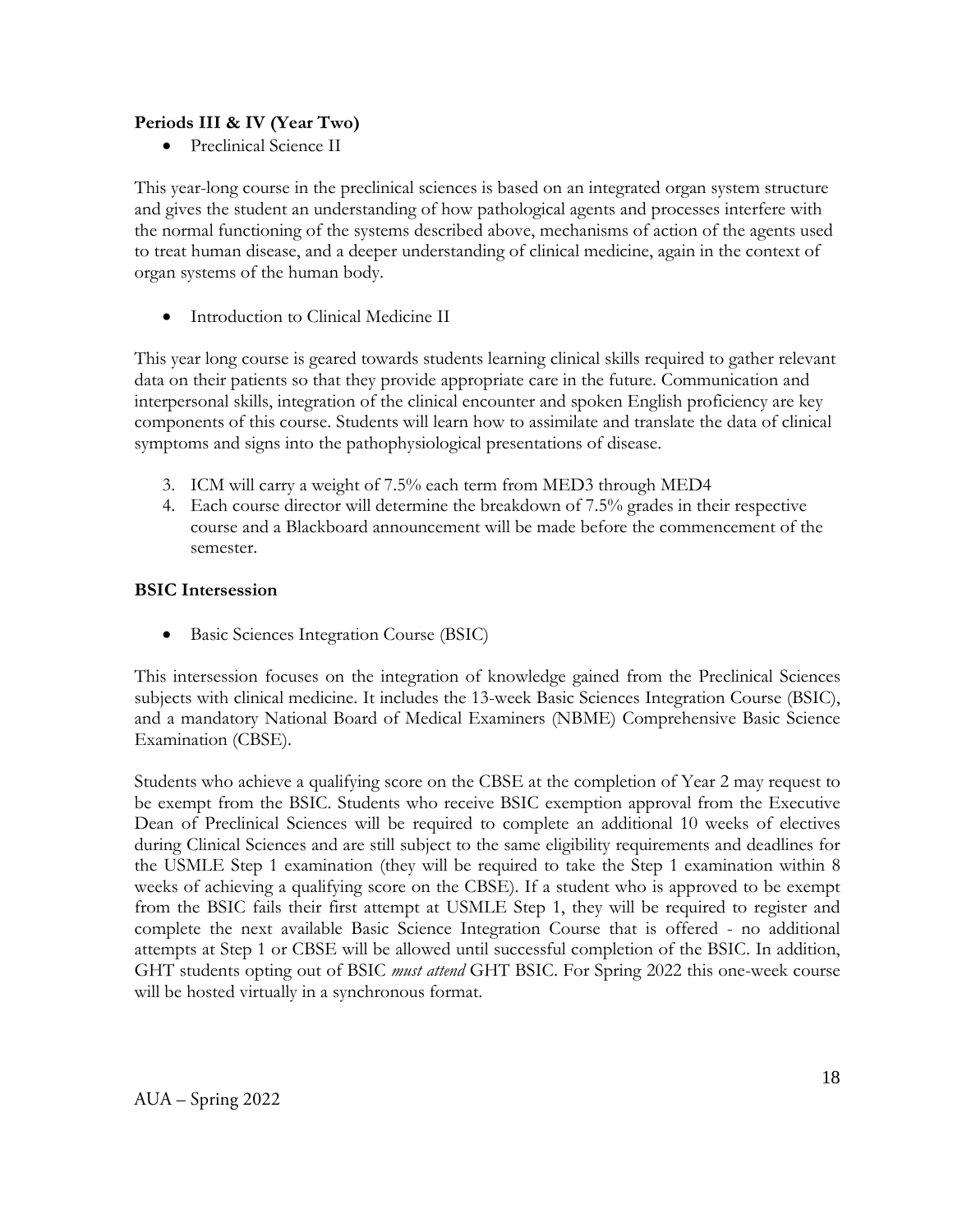#### **Clinical Sciences**

#### **Semesters Five through Eight**

#### **Family Medicine 1/Internal Medicine 1 (FM1/IM1)**

• The first clinical rotation focuses on enhancing the skills required to perform physical examinations and to interact with patients, family, and health care providers in a U.S. medical environment (8 weeks)

#### **Core Clerkships**

- Internal Medicine (12 weeks)
- Surgery (8 weeks)
- Psychiatry (6 weeks)
- Obstetrics and Gynecology (6 weeks)
- Pediatrics (6 weeks)
- Family Medicine (6 weeks)

#### **Elective Clerkships (**32 weeks)

• Students select from a variety of disciplines, including subspecialties of the core clerkships and medical research.

Specific information about Clinical Sciences is provided in the *Clinical Curriculum* and the *AUA Clinical Rotations Guidelines*. Current versions can be found on AUA's e-learning platform Blackboard. Please note that the information, rules, and regulations as stated in the *AUA Clinical Rotations Guidelines* are subject to change and supersede the *Student Handbook*.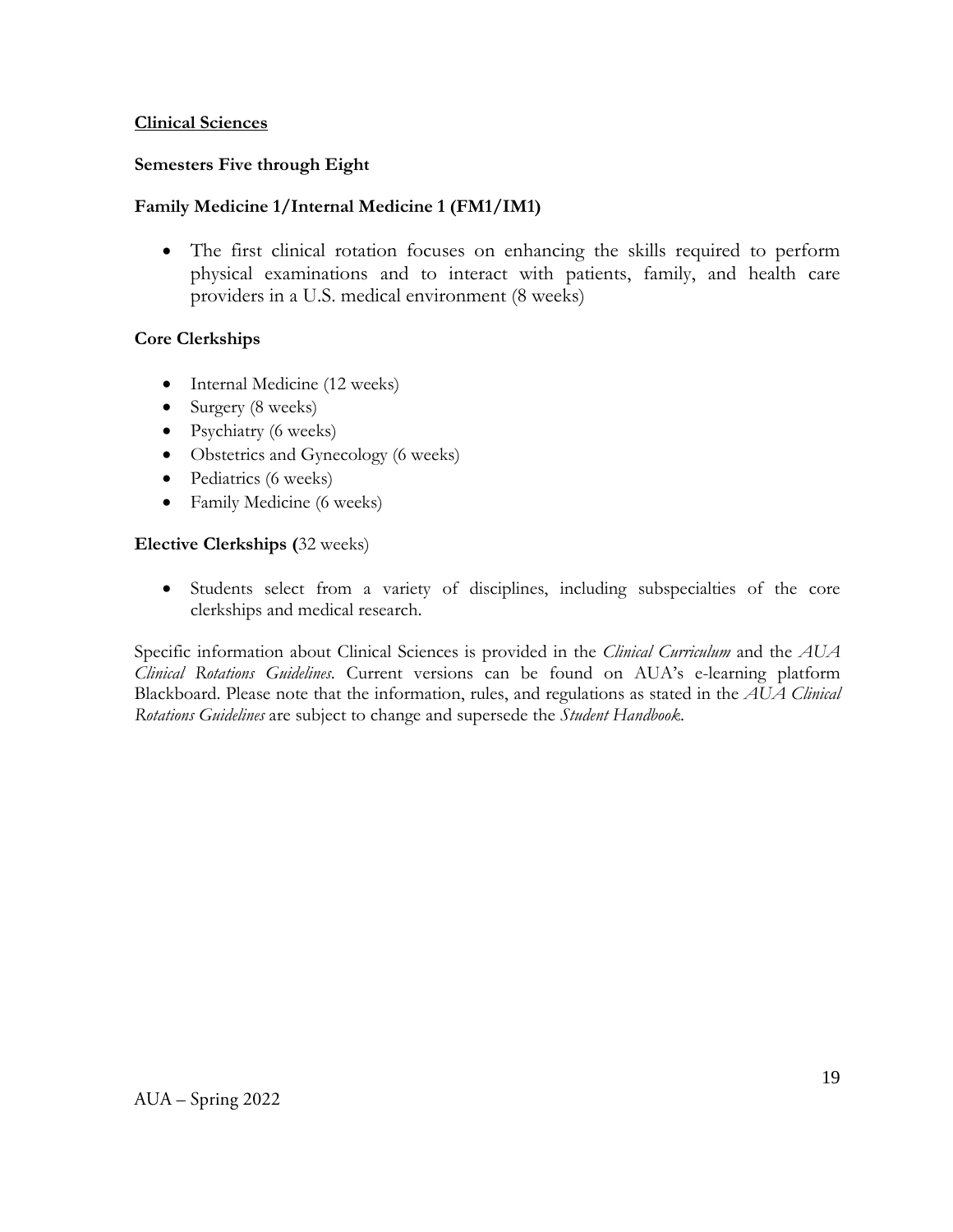#### **GLOBAL HEALTH TRACK**

The American University of Antigua, College of Medicine (AUA) Global Health Track is conducted in collaboration with Florida International University, Herbert Wertheim College of Medicine (FIU).

The AUA-FIU Global Health Track is a comprehensive, four-year longitudinal track in global health that is integrated into the curriculum at American University of Antigua, College of Medicine.

Global Health has been defined as "the area of study, research and practice that places a priority on improving health and achieving equity in health for all people worldwide" by the Consortium of Universities for Global Health. Global Health addresses the health of populations in a global context and transcends the political boundaries of nations focusing on social determinants of health, healthcare disparities including infectious and non-communicable disease issues, human rights as well as economic development, and policy and system issues.

The purpose of the AUA-FIU Global Health Track is to support and guide students in developing expertise in global health with the goal of a subsequent career involving patient care, service, policy making, research and education at a global level.

Students attending the AUA-FIU Global Health Track are introduced to the study of community and public health, primary care, epidemiology and treatment of communicable and noncommunicable diseases on a global basis.

The required textbook is: *Global Health 101*, 4th edition, Richard Solnick, MPA, Yale, School of Public Health, New Haven, Connecticut, ISBN-13: 9781284050547 The AUA-FIU Global Health Track is open to all eligible entering medical students at AUA.

The longitudinal Global Health Track is structured along the following themes:

- Governance (Health Systems, Economics, Ethics, etc.)
- Burden of Disease (Child Health, Women Health and the health of other vulnerable populations, Communicable Diseases, Non-Communicable Diseases, etc.)
- Physical Mental & Social Wellbeing
- Technology
- Security (Environment, Complex Humanitarian Emergencies, Intelligence, etc.)
- Climate Change
- Medical Spanish
- AHA BLS & ACLS instructor training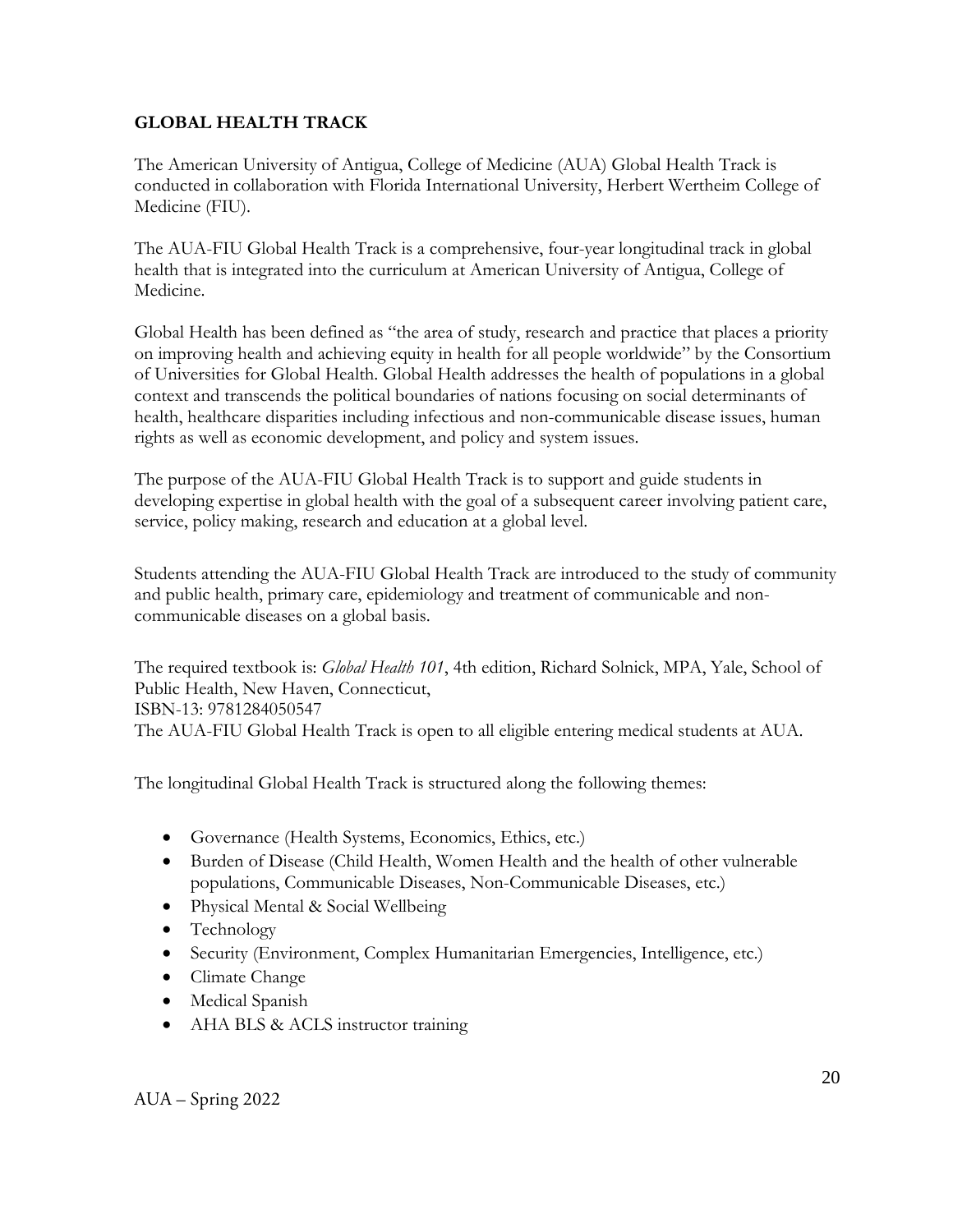The 2-year PRECLINICAL SCIENCES component is conducted on the campus of AUA in Antigua. It consists of four 2-week blocks (before MED 1, MED 2, MED 3 and MED 4), a 1 week block before the Basic-Science-Integration course and longitudinal coursework during MED 1 through MED 4.

The lectures are conducted by international faculty (FIU, University of the West Indies, State University of New York, Cornell University, New York University, University of Illinois, University of Nevada, United Nations, Doctors Without Borders among others) and AUA faculty.

In addition, students conduct field trips and exercises and are introduced to research methodology.

Students in the Global Health Track receive American Heart Association instructor training in Basic Cardiac Life Support and Advanced Cardiac Life Support.

The Preclinical Sciences component includes an introduction to Medical Spanish and is supplemented by a Global Health Journal Club. 100% attendance is required in order to pass each block. All students enrolled in the course will receive either a grade of "PNC" (Pass No Credit) or "F" (Fail) accordingly. The "PNC" grade will not affect overall GPA, therefore no credits will be awarded.

To facilitate students' academic success, students who either choose or are required to repeat the term or year during the preclinical years will no longer be able to stay enrolled in the Global Health Track program and may not rejoin GHT after completion of a repeated semester or year. Additionally, students who voluntarily withdraw from the preclinical GHT will not be able to rejoin at a later date.

The CLINICAL SCIENCES component is conducted at FIU's clinical sites in Florida and AUA affiliated clinical sites within the US and abroad. Students will participate in the Advanced Introduction to Clinical Medicine (FM1/IM1) rotation at FIU and the AUA-FIU Graduate Clinical Core Rotation Certificate Program (upon successful completion of requirements and acceptance by the graduate certificate program admission committee). After completion of the graduate clinical core rotation certificate program, students attend elective rotations through FIU and AUA in the US and internationally. Students have the opportunity to join AUA faculty initiated international relief projects and to deepen their expertise in global health research. The clinical component is supplemented by medical Spanish exposure. 100% attendance is required during the clinical component.

At the completion of the program, a student should be able to:

• Demonstrate understanding of social determinants of health, health equity, social justice, and governmental policy in terms of their impact on the distribution of health services and health outcomes in low-resource settings within the United States and internationally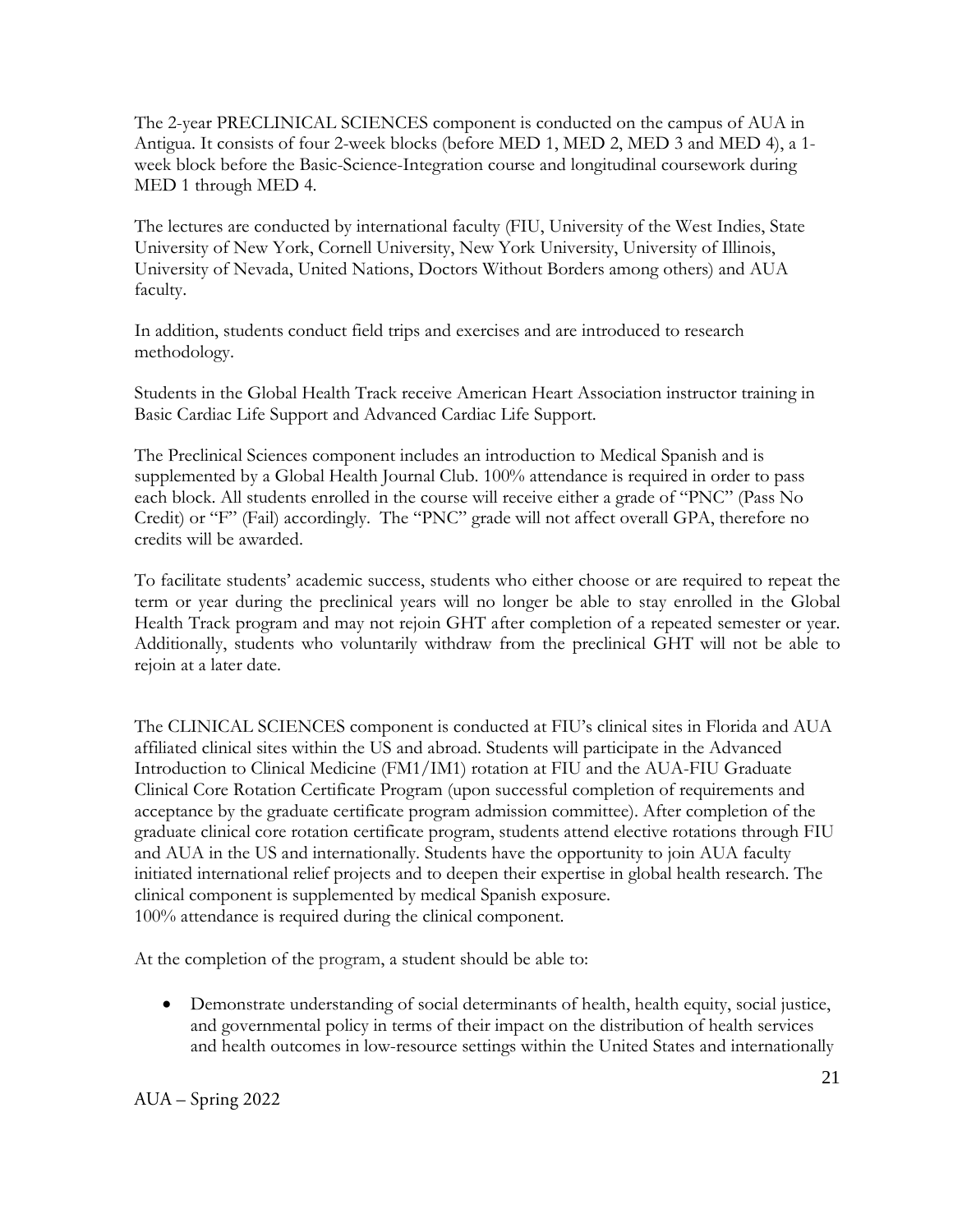- Analyze the challenges facing the health and human rights issues specific to immigrant, migrant, internally displaced, and refugee populations
- Understand specific needs of vulnerable populations including the medically underserved and uninsured
- Demonstrate knowledge of effective advocacy strategies for health systems improvement within the global context
- Demonstrate the ability to communicate effectively and collaborate with the patient, family, and caregivers with sensitivity to sociocultural and health literacy issues so that the diagnosis and plan of care are clearly understood and pertinent to their specific situation
- Understand the epidemiology of global communicable and non-communicable diseases
- Identify and adapt evidence-based resources and tools for use in limited-resource health care settings
- Interact in a cross-cultural manner sufficient to deliver basic medical care, including working with translators
- Perform an efficient comprehensive physical examination when practicing supervised in an internationally located office, hospital, or skilled nursing setting, being mindful of cultural factors, including gender, modesty, and religious practices
- Use clinical skills to appropriately diagnose and treat patients under supervision in the context of local resource availability
- Select, perform, and interpret under supervision diagnostic procedures within the context of limited resource health care settings
- Formulate a plan of care that is relevant and practical in a specific cultural setting
- Demonstrate understanding of resources and issues pertinent to travel medicine, health risk prevention, health maintenance, and variations in health care services that are specific to international travel
- Discuss treatment plans based on knowledge of global influences, utilizing resources that include local, state, federal, and international agencies, as applicable
- Recognize his or her own practice limitations and seek consultation with other health care professionals and systems resources to provide optimal care within a global context
- Understand the organization, financing and systems health indicators of international health care systems.

The student should develop attitudes that encompass:

- Commitment to lifelong learning and contribution to the body of knowledge about global health
- Recognition of his or her own biases and stereotypes related to health care delivery in international settings
- The need to balance compassion, humanism, realism, and practicality in the consideration of heath care delivered in specific global settings
- Respect for dignity and autonomy through self-care and self-determination within a cultural and global context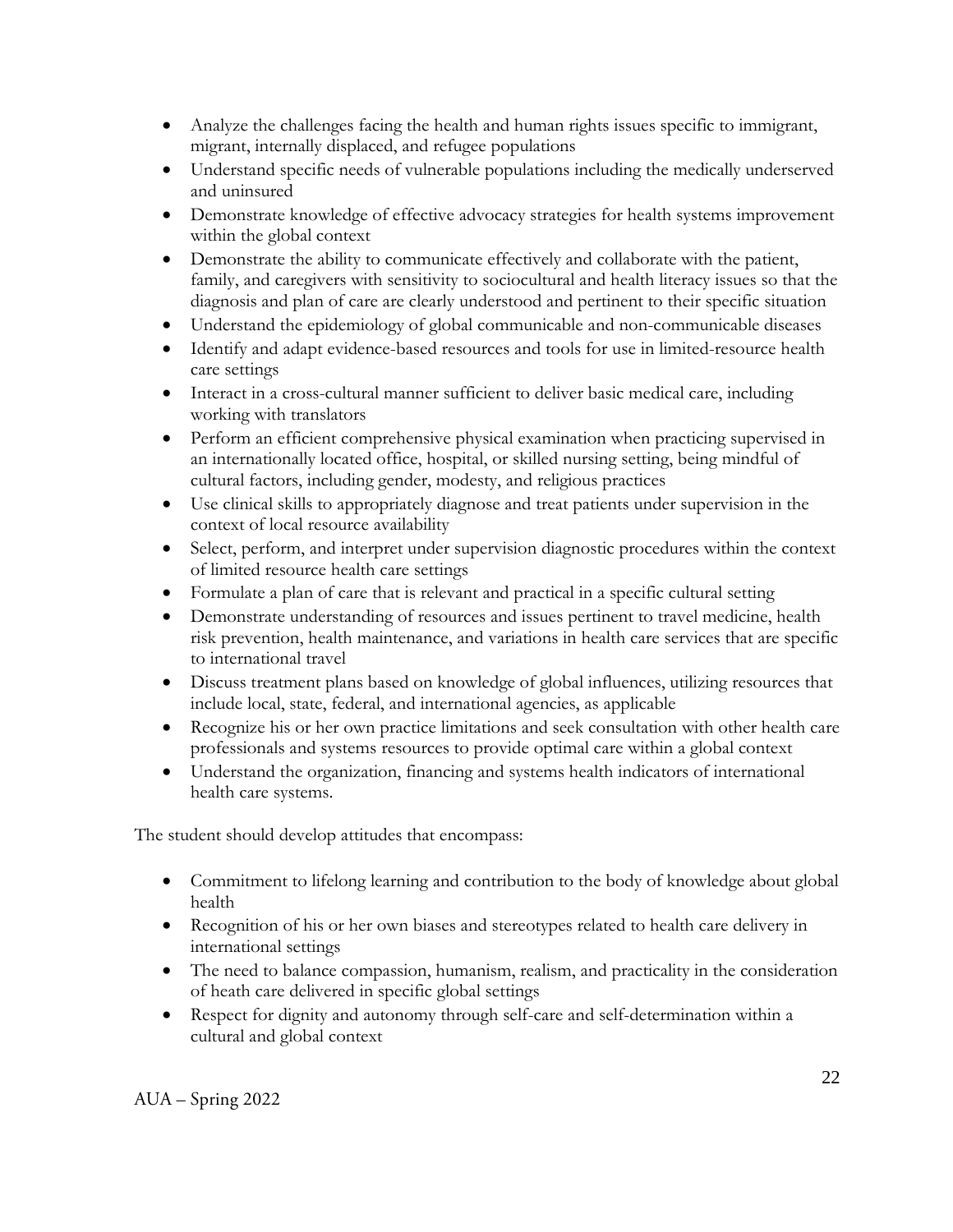• A desire to advocate for systems change to improve the health of the community in which he or she practices

Upon completion of the Global Health Track, completion of requirements of the Graduate Clinical Core Rotation Certificate Program and all requirements for graduation from AUA (including but not limited to passing all in-house and external Examinations and passing all required courses and clerkships) the student will receive the MD degree and the Global Health Certificate from AUA as well as the certificate of completion of the Graduate Clinical Core Rotation Certificate Program from FIU.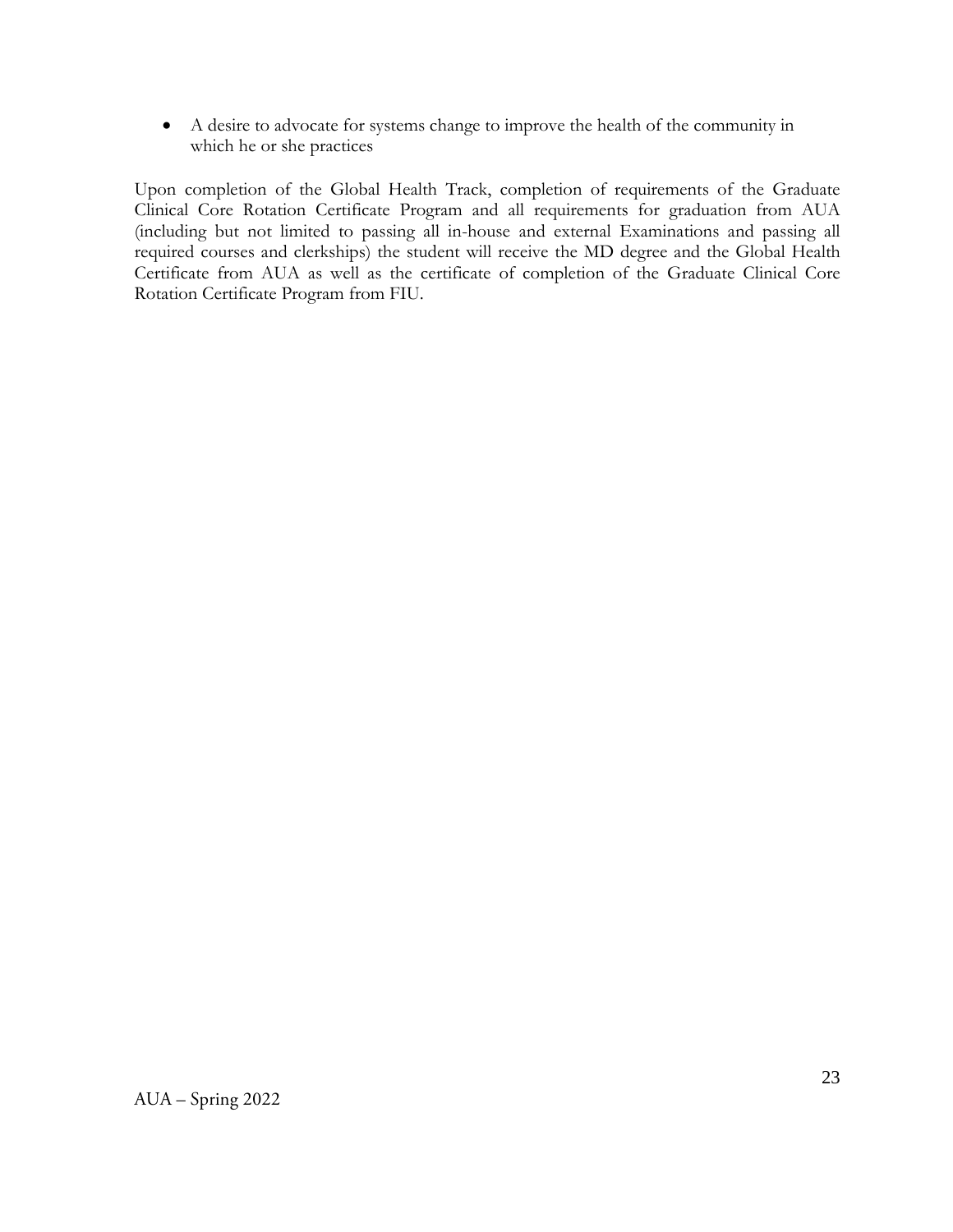#### **DEGREE CONFERRAL**

To satisfy the requirements for graduation and obtain a medical diploma, students must comply with the below criteria:

- 1. Complete and pass all requirements of the Preclinical Sciences component;
- 2. Complete and pass all requirements of the Clinical Sciences component, including all core and elective rotations (as well as submission of all required clinical documents);
- 3. Pass USMLE Step 1 and Step 2 Clinical Knowledge (CK)
	- a. Students must request the USMLE Certified Transcript of Scores for USMLE Step 1 and Step 2 CK from the Educational Commission for Foreign Medical Graduates (ECFMG) to be submitted to the Office of the Registrar as part of the degree audit;
	- b. Students who do not plan to practice medicine in the United States can meet their graduation requirements by passing the Medical Council of Canada Qualifying Examination (MCCQE Part I) or by passing the NBME International Foundations of Medicine Examination (IFOM Clinical Science Examination). Students should be aware that while passing of the MCCQE Part I Examination or the IFOM Clinical Science Examination meet the requirements for graduation from AUA, obtaining a passing USMLE Step 2 CK score is required for residency training in the United States.

Please Note: All students must still receive a qualifying score on an AUA Comprehensive Clinical Science Examination (CCSE) before becoming eligible to sit for any of the above examinations.

- 4. Fulfill all financial and bursarial responsibilities, assuring a zero balance;
- 5. Maintain good standing.

AUA students have the opportunity to complete the requirements for the MD degree at five different points throughout the year. Consequently, students will be considered AUA graduates on one of the five graduation dates after which they have completed their graduation requirements. Students completing all MD requirements between

- 1. July 1 and September 30, xxxx will receive a diploma dated **September 30, xxxx.**
- 2. October 1 and December 31, xxxx will receive a diploma dated **December 31, xxxx.**
- 3. January 1 and March 31, xxxx will receive a diploma dated **March 31, xxxx.**
- 4. April 1 and April 30, xxxx will receive a diploma dated **April 30, xxxx.**
- 5. May 1 and June 30, xxxx will receive a diploma based on **the date of MD graduation requirement completion.**

Graduates cannot receive a copy of their diploma prior to the diploma date and final degree-audit clearance. Once the graduation date has passed and the final degree audit is completed, diplomas for all graduates will be mailed to the addresses provided in student records. Graduates who need duplicate copies of their diploma will be required to pay the appropriate fee to the bursar and provide proof of payment to the Office of the Registrar. The current fee for a certified copy of the small diploma (8.5 by 11 inches) is \$10.00 USD; the large diploma (11.5 by 14 inches) is \$25.00 USD.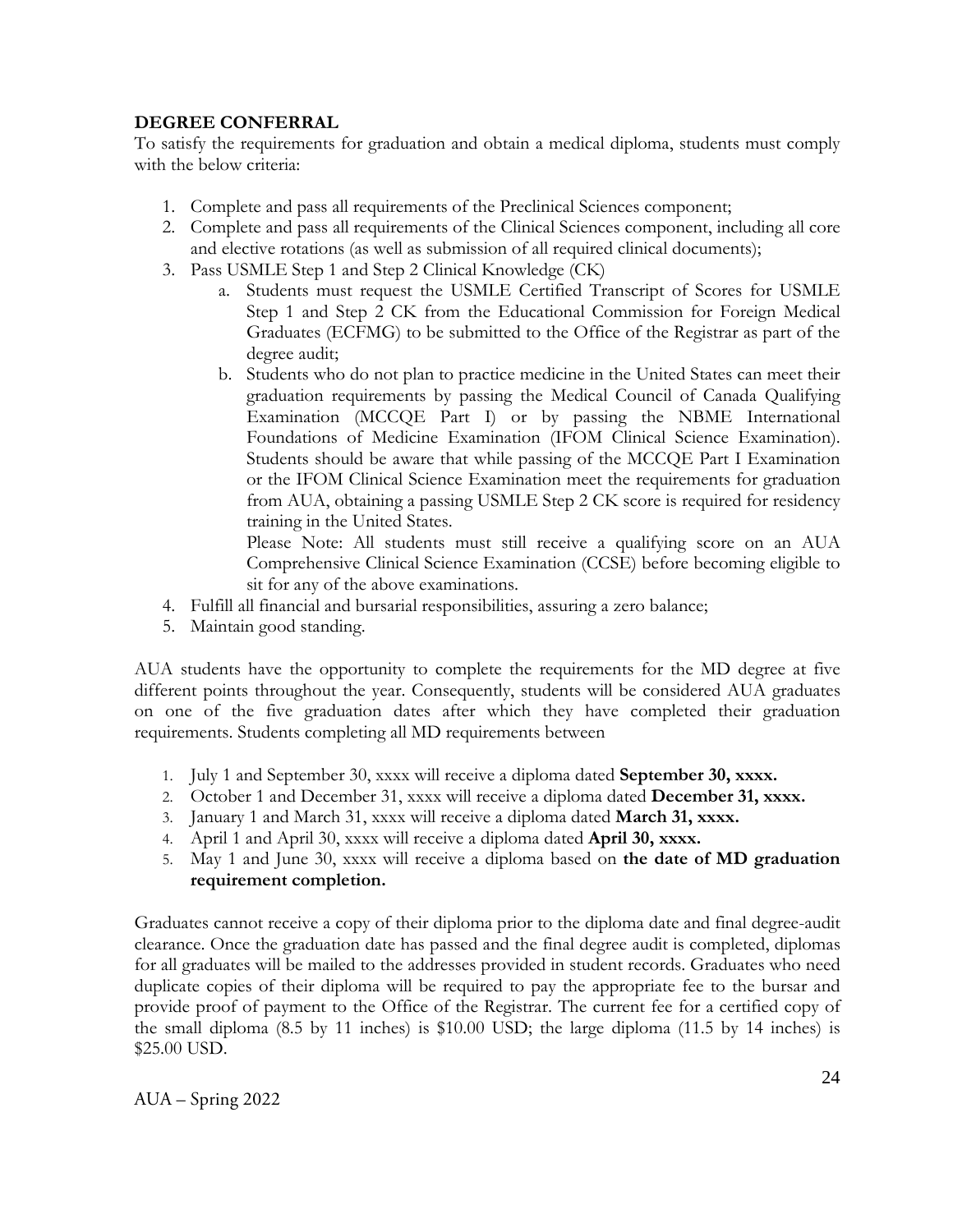#### **REGISTRATION**

#### **Registration Information**

All students must officially register for classes before the first day of each term. It is important that students have all identification documents in possession when confirming registration on campus. Submission of all official transcripts is a requirement for attendance at the university, as well as submission of MCAT scores. Outstanding documents may result in administrative withdrawal.

American University of Antigua believes there is no correlation between MCAT scores and becoming a licensed, successful, and caring physician. In accordance with our holistic approach to evaluating students, **AUA will not consider MCAT scores in its admissions decisions. (NOTE: We do not consider low MCAT scores in our evaluation of applicants. However, high MCAT scores should be provided and may result in further consideration for an academic scholarship.)**

Nevertheless, AUA does require that students sit the MCAT and provide us with their scores as a condition for admission. We have this requirement because the United States Department of Education regulations mandate that International schools whose students receive federal financial aid, including AUA, must collect MCAT scores from all accepted US Citizens, US Nationals or US Permanent Residents whether or not we use those scores in determining who will be admitted.

Given that there are a limited number of dates and places where students can sit the MCAT, it is a good idea to take the examination as early as possible if you are an US citizen, permanent resident or national and intend to attend AUA or any other Title IV eligible International medical school, even if you do not wish to receive federal aid. Please visit the AUA website at <https://www.auamed.org/admissions/admissions-requirements/> to view [MCAT Test Dates.](https://students-residents.aamc.org/applying-medical-school/article/mcat-testing-calendar-score-release-dates/)

If due to the pandemic MCAT test dates are canceled this requirement may be modified. As of December 2021 test sites will be open check [https://students-residents.aamc.org/applying](https://students-residents.aamc.org/applying-medical-school/taking-mcat-exam/covid-19-and-mcat-exam/)[medical-school/taking-mcat-exam/covid-19-and-mcat-exam/](https://students-residents.aamc.org/applying-medical-school/taking-mcat-exam/covid-19-and-mcat-exam/) to find out current status of MCAT examination .

**NOTE: Canadian and other international citizens who are not also US citizens, permanent residents or nationals need not sit the MCAT or provide AUA with MCAT scores as the US Department of Education does not require AUA to collect MCAT scores from these students.**

AUA identification cards are distributed to students on campus. Students are required to carry the card at all times on campus and in clinical-related environments. Students are also required to present the ID card when requested to do so by university officials.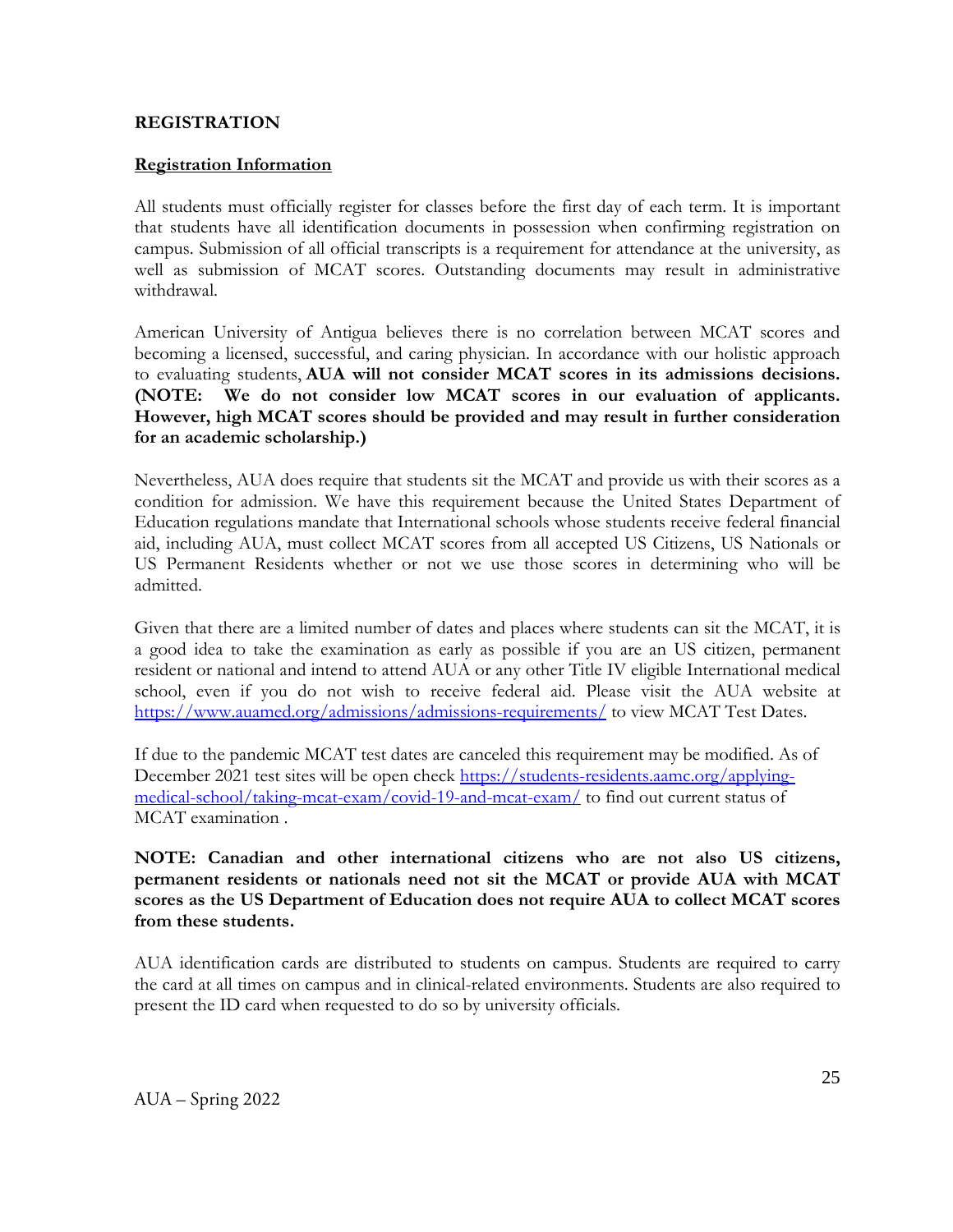**Students must be officially registered for the term or they will not be permitted to attend classes.** If a student cannot register per the published Academic Calendar dates on the AUA Website: <https://www.auamed.org/academics/academic-calendar-catalog/academic-calendar/> they must get approval from the Executive Dean of Preclinical Sciences to register late

#### **Preclinical Sciences**

**New students:** Online registration is mandatory and must be completed within the window of time established and published by university notifications. In-person confirmation of registration takes place at the Antigua campus. New students must have appropriate documentation and the acceptance letter in possession at registration. All preclinical sciences MED 1 students must also attend the mandatory orientation sessions. Students with outstanding documents will not be permitted to complete in-person confirmation of registration on campus.

**Returning students:** Online registration is mandatory and must be completed within the window of time established and published by university notifications. Students who have not successfully completed online registration by the established deadline will not be permitted to attend the current term. Students restarting MED 1 must also attend the mandatory orientation sessions.

In addition to completing online registration, all students must report to the Registrar's Office on campus to confirm arrival on the island and receive their student ID card and registration sticker. To confirm the reserved dates for arrival and orientation, please review the Academic Calendar located on the AUA website.

All preclinical sciences students are expected to arrive during the reserved dates on the academic calendar. Under rare circumstances, the Executive Dean or Dean of Students may approve a student to arrive late. No student will be permitted to arrive on campus after the first week of classes.

Students who are under review by the Promotions Committee are still required to complete online registration and are expected to settle their tuition accounts as billed with the understanding that necessary adjustments will be made to coincide with final promotion decisions.

When completing online registration, an OLR BURSAR HOLD may appear indicating tuition is not yet settled. Please contact [the](mailto:bursar@auamed.org) Bursar Department if you believe your account has been settled and to request removal of the hold. Students will not be cleared to complete in-person registration confirmation until their tuition account is settled.

See TUITION AND FEES in the next section for more information on how to settle tuition.

Any questions about online registration can be directed to [registrar@auamed.org](mailto:registrar@auamed.org) and any technical issues with the online registration system should be directed to [servicedesk@auamed.net.](mailto:helpdesk@auamed.net)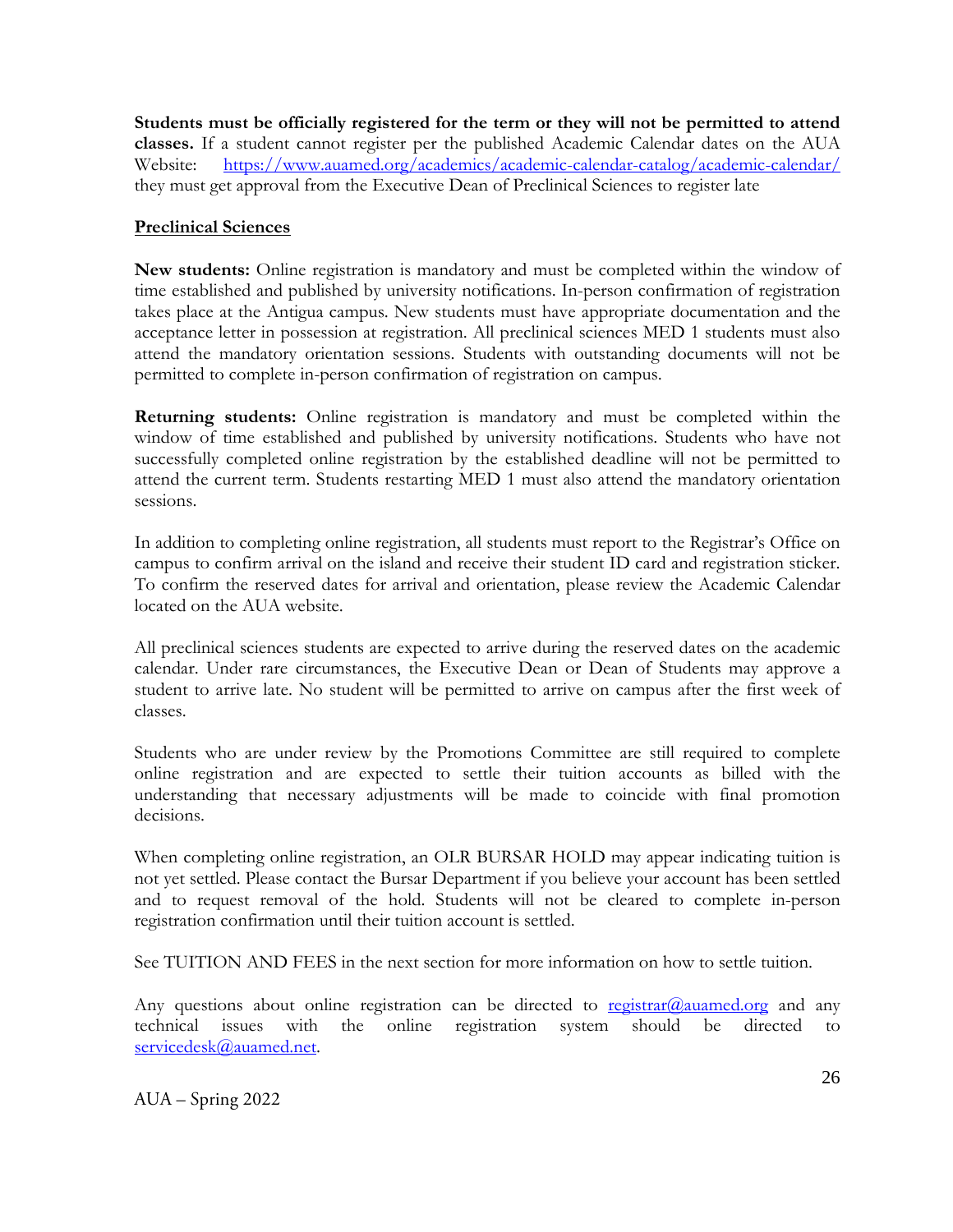#### **Clinical Sciences**

Semester Five Family Medicine 1/Internal Medicine 1 (FM1/IM1) in-person registration takes place at the respective FM1/IM1 training site. Information regarding Clinical Sciences registration (Semesters Five through Eight) is delivered via postal mail **in addition to email**  and/or Blackboard. Each clinical sciences student is then contacted by the assigned clinical coordinator regarding clerkship placements. For students to be registered, (1) all relevant documents must have been submitted to and received by the Office of Clinical Sciences, and (2) tuition accounts must be settled by the deadlines as published in tuition billing letters emailed 6-8 weeks prior to each new semester.

#### **Academic Calendar**

The academic calendar, including registration information and schedule, is posted on the university's website [\(www.auamed.org\)](http://www.auamed.org/) and Blackboard. The university reserves the right to revise the Academic Calendar.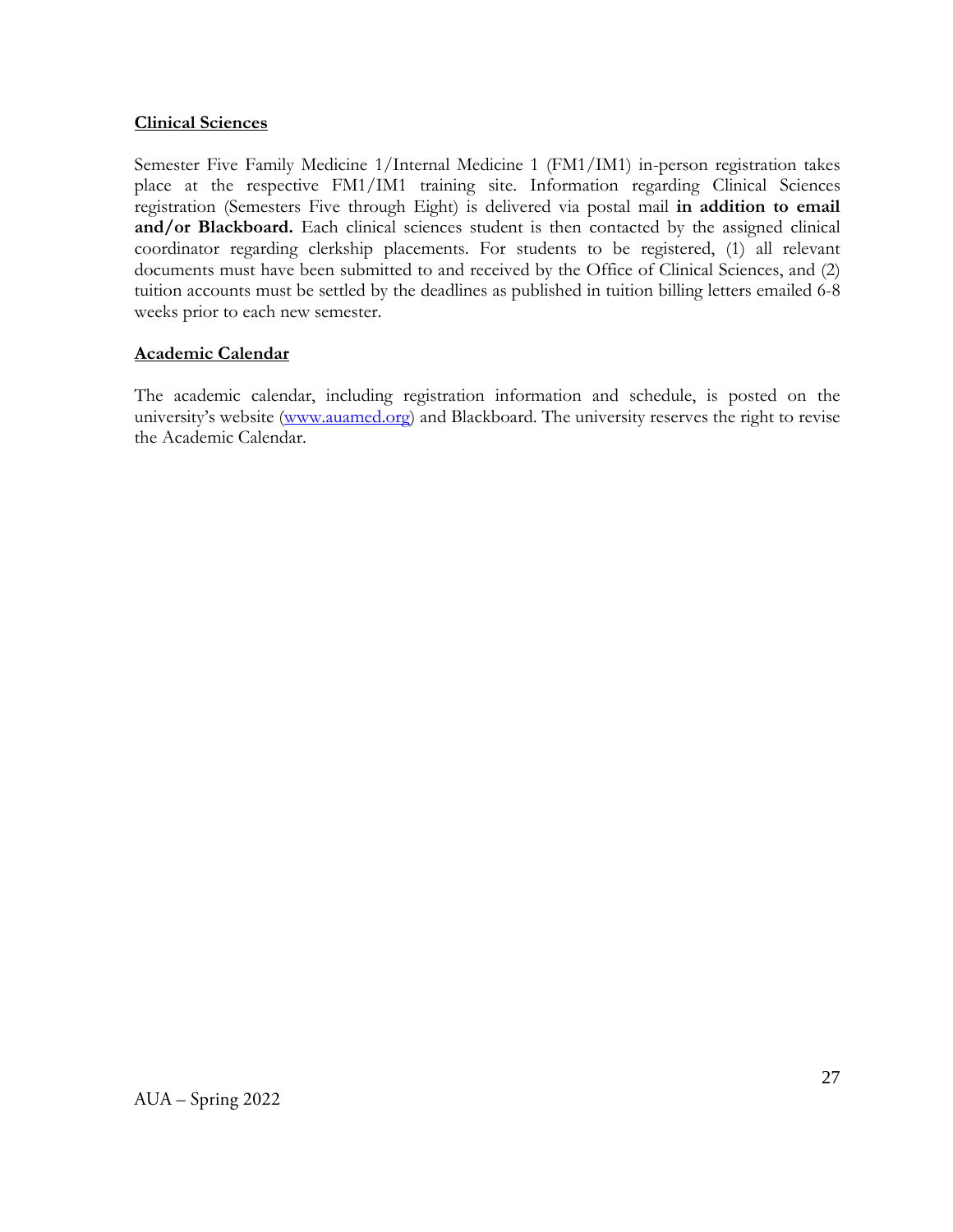#### **FAMILY EDUCATIONAL RIGHTS AND PRIVACY ACT**

American University of Antigua respects its students' right to privacy and confidentiality of personally identifiable information (PII). AUA adheres to the mandates of the United States Family Educational Rights and Privacy Act (FERPA), which affords eligible students certain rights with respect to their education records. (An "eligible student" under FERPA is a student who is 18 years of age or older or who attends a postsecondary institution.) These rights include the following:

- 1. The right to inspect and review the student's educational records within 45 days after the day the university receives a request for access. Students should submit to the Office of the Registrar a written request that identifies the record(s) they wish to inspect. The Office of the Registrar will make arrangements for access and notify students of the time and place where the records may be inspected. If the Office of the Registrar does not maintain the records, that official shall advise students of the correct official to whom the requests should be addressed.
- 2. The right to request an amendment of the student's education records that the student believes is inaccurate, misleading, or otherwise in violation of the student's privacy rights under FERPA. Students who wish to ask the university to amend a record should write the university official responsible for the record, clearly identify the part of the record they want changed, and specify why it should be changed.

If the university decides not to amend the record as requested, the university will notify the student in writing of the decision and the student's right to a hearing regarding the request for amendment. Additional information regarding the hearing procedures will be provided to the student when notified of the right to a hearing.

3. The right to provide written consent before the university discloses PII contained in the student's education records, except to the extent that FERPA authorizes disclosure without consent. One exception is disclosure to school officials with legitimate educational interest. A school official is a person employed by the university in an administrative, supervisory, academic, research, or support position (including law enforcement personnel and health staff); a person or company with whom the university has contracted (such as an attorney, auditor, or collection agent); a person serving on the Board of Trustees; or a student serving on an official committee, such as the Professional Standards Committee or Grievance Committee, or assisting another school official in performing his or her tasks; or a third party carrying out an activity such as auditing financial aid or the financial management of the school, relevant to the administration, ownership, or management of the school.

School officials have a legitimate educational interest if they need to review an educational record in order to fulfill their professional responsibility or for the evaluation, management, or administration of the school. Upon request, the university may disclose directory information from educational records without consent to officials of other schools in which students seek to enroll or attend.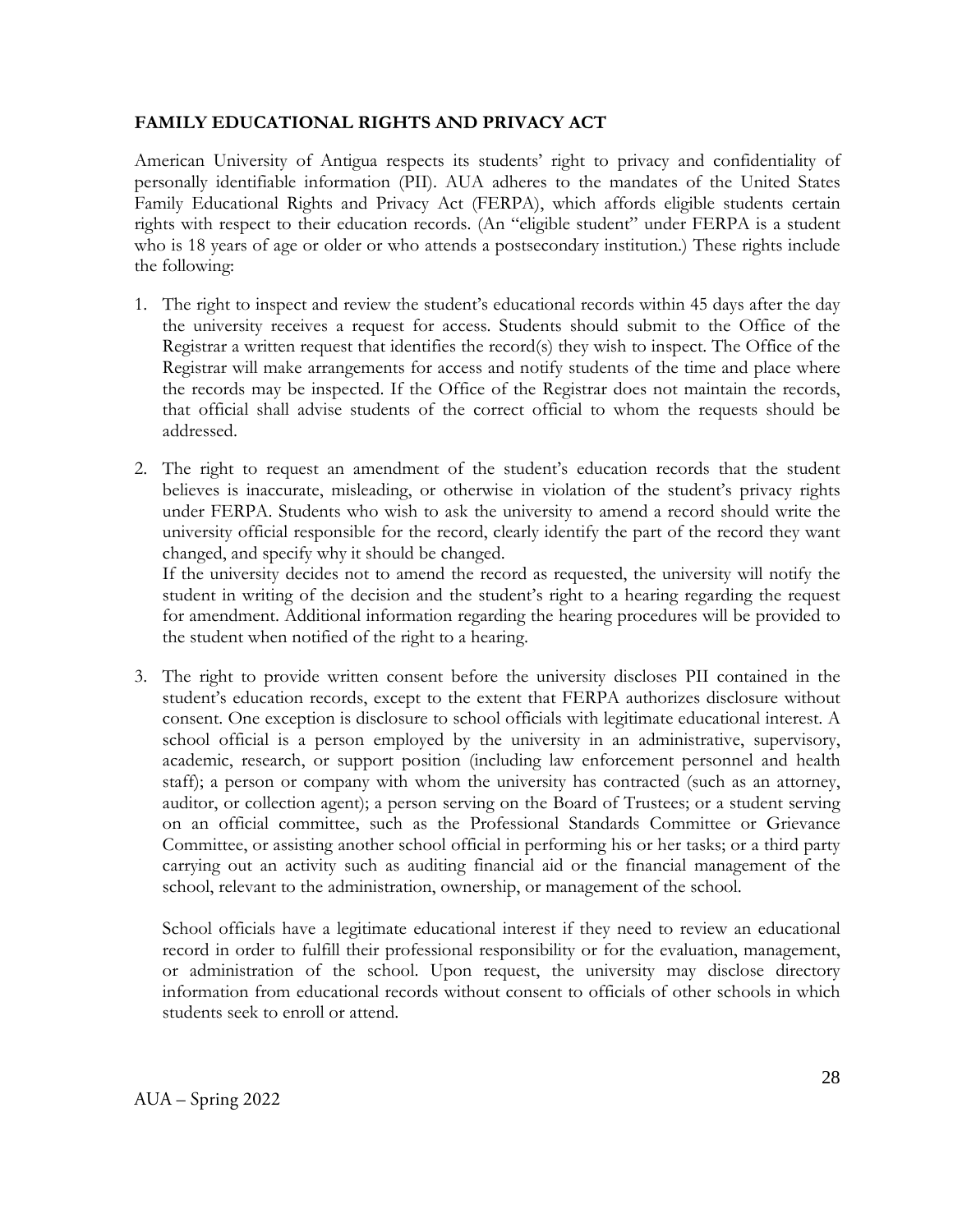4. US students have the right to file a complaint with the US Department of Education concerning alleged failures by the university to comply with the requirements of FERPA. The name and address of the office that administers FERPA is as follows:

> Family Policy Compliance Office US Department of Education 400 Maryland Avenue SW Washington, DC 20202

#### **Notice of Directory Information**

American University of Antigua, with certain exemptions, is also required by FERPA to obtain the written consent of the student prior to disclosing personally identifiable information from the students' education records; however, some information may be disclosed without consent unless the student has advised the university in accordance with university policies to the contrary. The primary purpose of directory information is to allow the university to include this type of information from students' records in university publications such as the school catalog, websites, yearbooks, honor roll or other recognition lists, graduation and other ceremony programs, and sports activities reports.

The University may disclose following directory information without prior approval from student**:**

- Name, address, telephone number, email
- Photograph
- Date and place of birth
- Degrees, honors, and awards received, major field of study (program)
- Dates of attendance, enrollment status, grade level
- Previous educational agency or institutions attended

To have directory information withheld, students must notify the Office of the Registrar by September 1 of each calendar year. Once filed, this request becomes a permanent part of student's record; no information may be released until the student provides written instructions otherwise.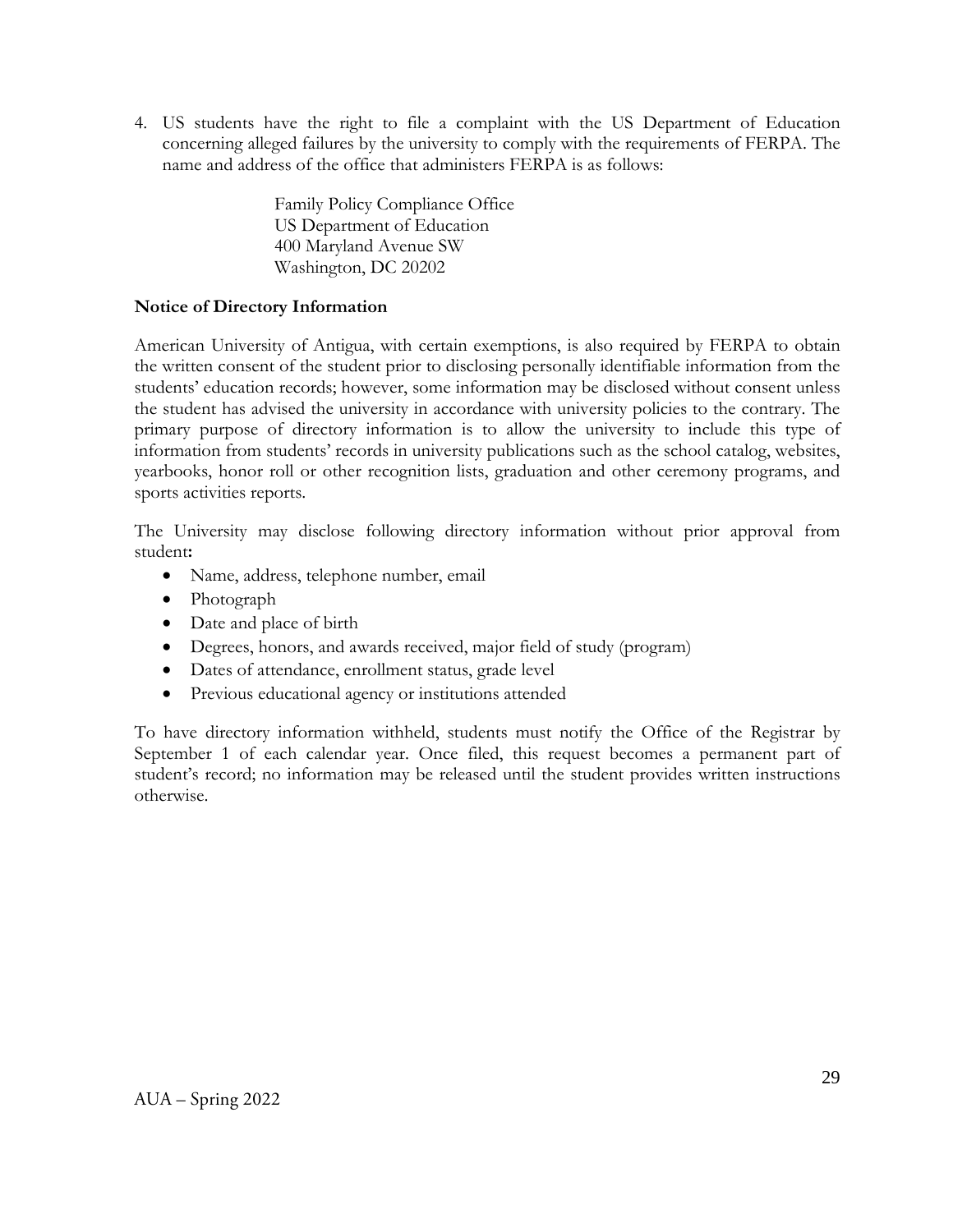#### **IMMIGRATION—ENTRY TO THE UNITED STATES**

If you require a visa to complete clinical rotations in the United States, it is your responsibility to plan accordingly and apply far enough in advance to secure one. Foreign medical students (those who are neither US citizens nor lawful permanent residents of the United States) must obtain a B-1 Nonimmigrant Visa from a US embassy or consulate prior to entering the United States in order to begin their clinical training. The Foreign Affairs Manual (FAM), which is a part of the regulation of the US Department of State, contains a special provision for foreign medical students who are neither US citizens nor permanent residents to enter the United States for clinical training in B-1 nonimmigrant status.

All such international students are required to document the reason for their visit to the United States to officers of the US Customs and Border Protection upon their entry to the United States. The FAM states that aliens may be classified as B-1 business visitors if they are students at a foreign medical school and are coming to participate in an elective clerkship at a US medical school's hospital, without remuneration from the hospital, as part of the foreign medical school education. An elective clerkship is defined as "practical experience and instruction in the various disciplines of the practice of medicine under the supervision and direction of faculty physicians."

Please note that AUA is not responsible for obtaining visas for students. It is up to all students who require visas to enter the United States for their clinical training to obtain the appropriate visas themselves. That said, the Office of the Registrar, upon request, will provide students with an immigration packet to present to the appropriate consulate at which the student has an appointment. Some students, such as Canadian citizens, are exempt from the visa requirement. However, students of Canadian citizenship must still request an immigration and hospital letter from the Office of the Registrar as proof of documentation. Hospitals require a minimum of 4 weeks to complete and submit their letters to the university, so requests should be submitted to the Office of the Registrar at least 30 days prior to the start of a confirmed clinical clerkship. Late requests may prohibit students from acquiring the documentation they need to enter the United States for clinical clerkships.

We strongly recommend that all students apply for a visa at a US embassy or consulate in the country in which they are a citizen. The experience of students who have previously applied for a visa outside their home country is that students have been denied a visa or granted a short-term visa, which will expire long before they complete their clerkship experience. This has proven to be particularly true in cases in which students who are not citizens of Antigua and Barbuda or of another country that is served by the US consul in Barbados apply for their visas to that consul. In these cases, the result is typically an outright denial of the visa. Students should apply early to provide enough time for the consular officer to review the application and complete any special clearances that may be required.

Please keep in mind that immigration regulations are ever changing and can be complex. Although it has been AUA's experience that those of its students who require a visa and who follow our advice generally are granted their visas, AUA does not guarantee or represent that every student who applies for a visa will be granted one. There have been occasions when even students of AUA who follow our advice and recommendations have been denied visas.

AUA – Spring 2022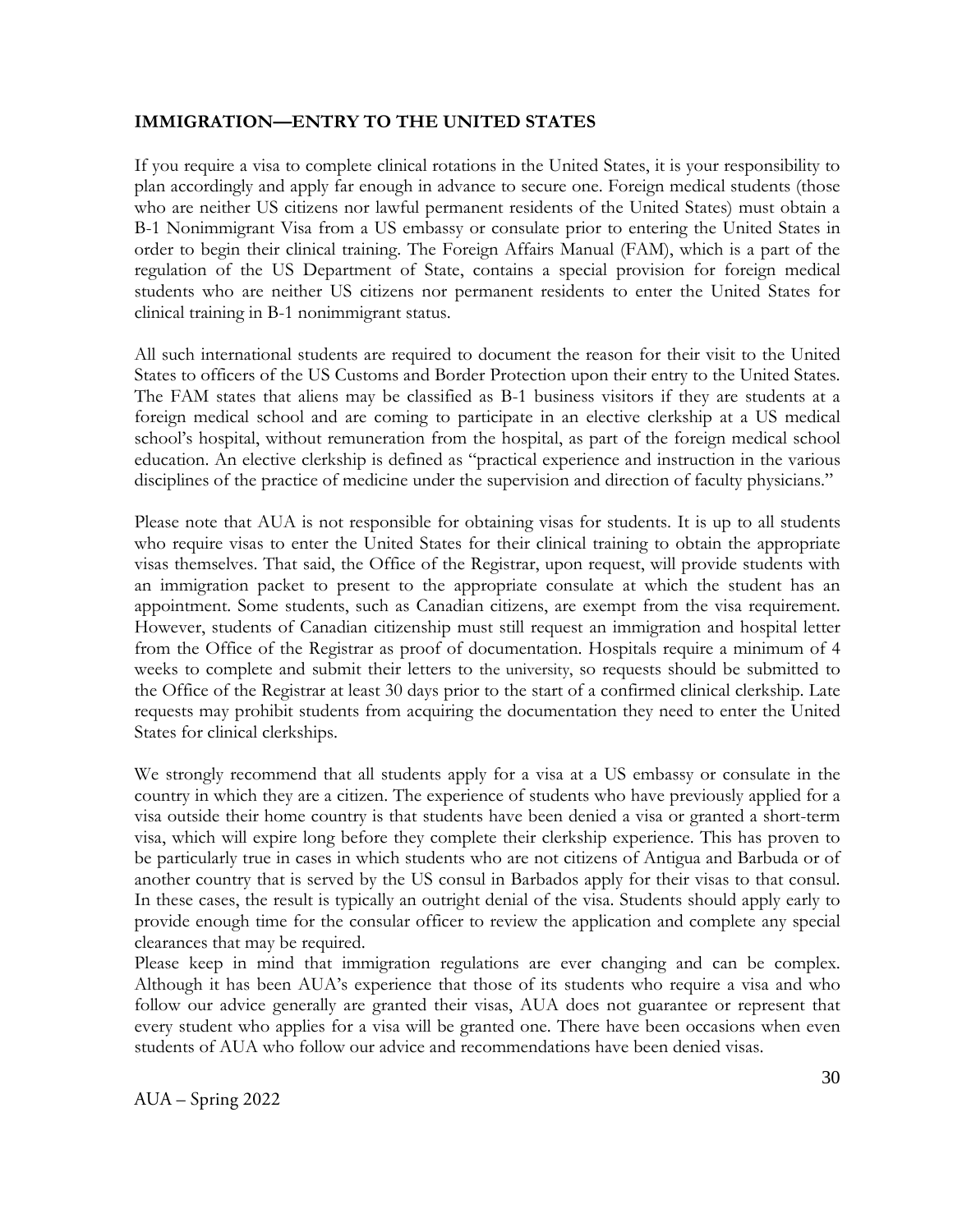#### **TUITION AND FEES**

Tuition accounts must be settled by the due dates published by the Office of the Bursar prior to each new term and communicated by email to all students. Registration cannot be completed until tuition accounts are settled.

#### **Tuition accounts are considered settled if all past due balances are paid in full and**

- 1. All past due charges and new term charges are paid in full, **or**
- 2. A new tuition \*payment plan enrollment has been completed for new term charges and the first installment has been submitted, **or**
- 3. New Federal Student Aid has been verified, confirmed and packaged or scheduled for packaging.
	- o \*Payment plan participation is by request only. Payment plans are administered via AUA's Cashnet Tuition Billing and Payment gateway (see link further below). Students must have a US bank account from which an ACH/Electronic check can be debited. Payment plans for foreign students who do not have US bank accounts will be administered from the Bursar office. In either case please email  $pmtplan@auamed.org$  to request permission to participate in a tuition payment plan. Payment plan approvals are based on payment history, i.e., no late, rejected, or shorted payments and no previously cancelled plans.

#### **Full Payment Methods**

#### **Wire Transfer**

Bank: Citibank NY, 201 W 34th Street, NY 10001 Beneficiary: American University of Antigua Beneficiary account number: 6863918244 Beneficiary ABA number: 021000089 Beneficiary SWIFT code: CITIUS33 (for wires originating outside the United States)

*Include your full name and student ID in the memo of the wire.*

#### **Certified Check or Bank Draft**

Make payable to American University of Antigua and mail to: ATTN: BURSAR Manipal Education Americas, LLC 40 Wall Street, 10th Floor New York, NY 10005 ATTN: BURSAR

*Include your full name and student ID in the memo on the check.*  Cashnet LINK – https://commerce.cashnet.com/manipalpay Cashnet Logon: USER ID = Student ID,  $PW =$  last name + last 4 digits of student ID. Email  $bursar@auumed.org$  with any log-in issues

AUA – Spring 2022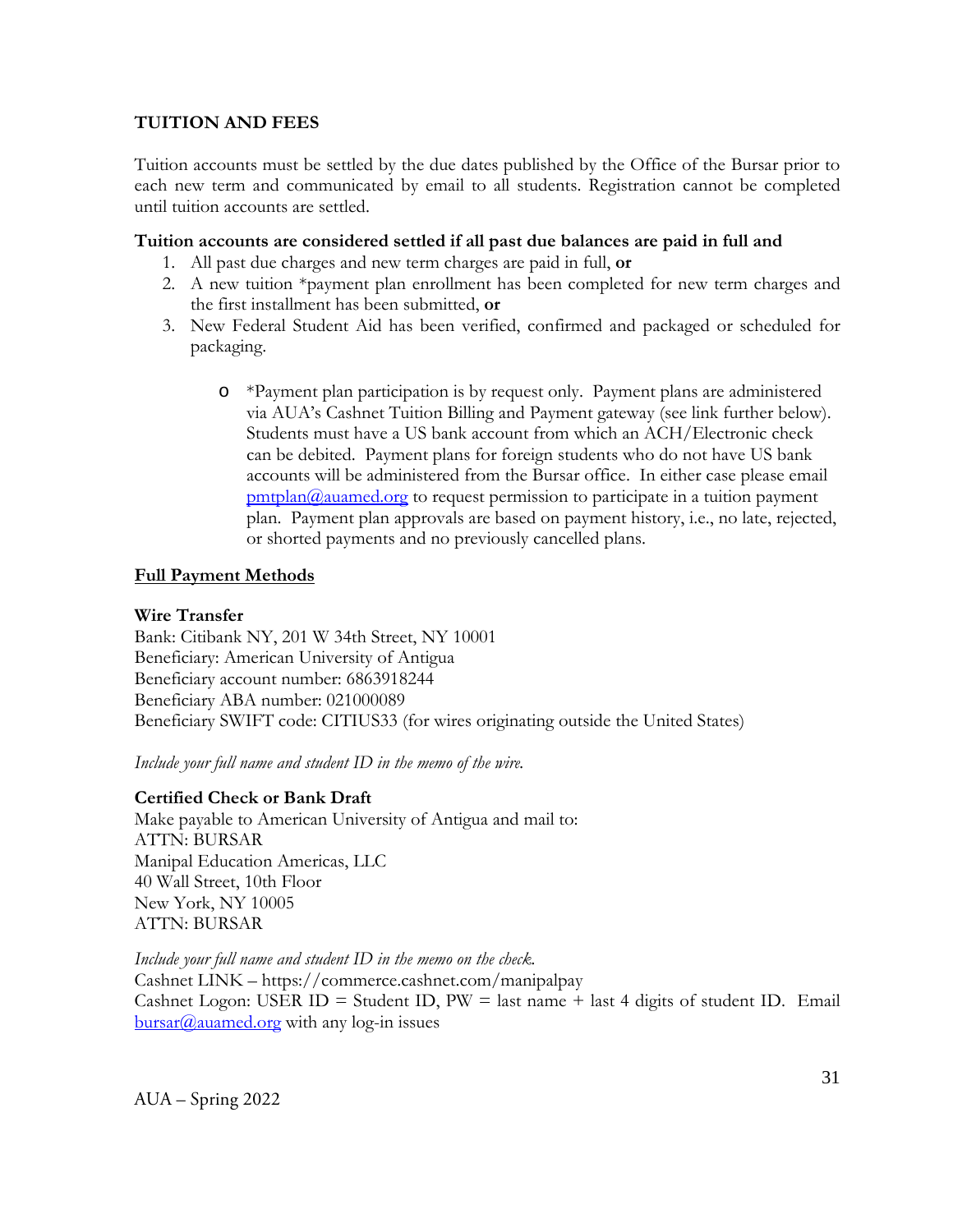ACHElectronic check-Logon to Cashnet and Click on "Make Payment," then click Checkout, choose Electronic check & follow the prompts.

International Funds Transfers (IFT) from foreign banks - Logon to Cashnet and click on "Make Payment," click Checkout, Foreign Currency & follow prompts.

Tuition payment plans - after receiving approval for a new payment plan - logon to Cashnet and click on Payment Plans and follow prompts.

#### **During the Online Registration process students will be required to sign a Financial Obligation Agreement.**

#### **UNIVERSITY REFUND POLICY**

Students who withdraw, fail to return from an approved leave of absence, are dismissed, suspended or otherwise fail to complete the term for which they were charged (tuition and other institutional charges), may be entitled to receive a credit adjustment of those charges based on a prorata calculation. The calculation will be based on the student's Official Withdrawal Date (WD) as reported by the Office of the Registrar.

#### **Critical dates for Official Withdrawals:**

Withdrawal Date (WD**)** – Defined as the date that the student began the official withdrawal process or otherwise provided notification to the Office of the Registrar. If both circumstances occur, the earlier withdrawal date will be used. However, if available, the Last Date of Attendance is the withdrawal date.

Last date of Attendance (LDA) - Defined as the last day of educationally related activity as reported by the Office of the Registrar.

Date of Determination (DOD): Is defined as the withdrawal date or date of notification whichever is later.

# **Critical dates for Unofficial Withdrawals:**

Withdrawal Date (WD) – Defined as the midpoint of the payment period unless the student withdrew due to circumstances beyond his or her control. In those cases, the date the Office of the Registrar determines is related to the circumstance is the withdrawal date. However, if available, the Last Date of Attendance is the withdrawal date.

Last date of Attendance (LDA) - Defined as the last day of educationally related activity as reported by the Office of the Registrar.

Date of Determination (DOD) – Defined as the university becomes aware that the student has ceased attendance but no later than 30 days after the end of the payment period, unless there are unusual circumstances.

Credit adjustments are calculated by dividing the total number of days the student completed in the term, using the WD as determined by the Registrar, less scheduled leave that are 5 days or more, by the total number of days in the term. The percentage is then applied to tuition and other institutional charges to determine the student's remaining obligation, if any, to the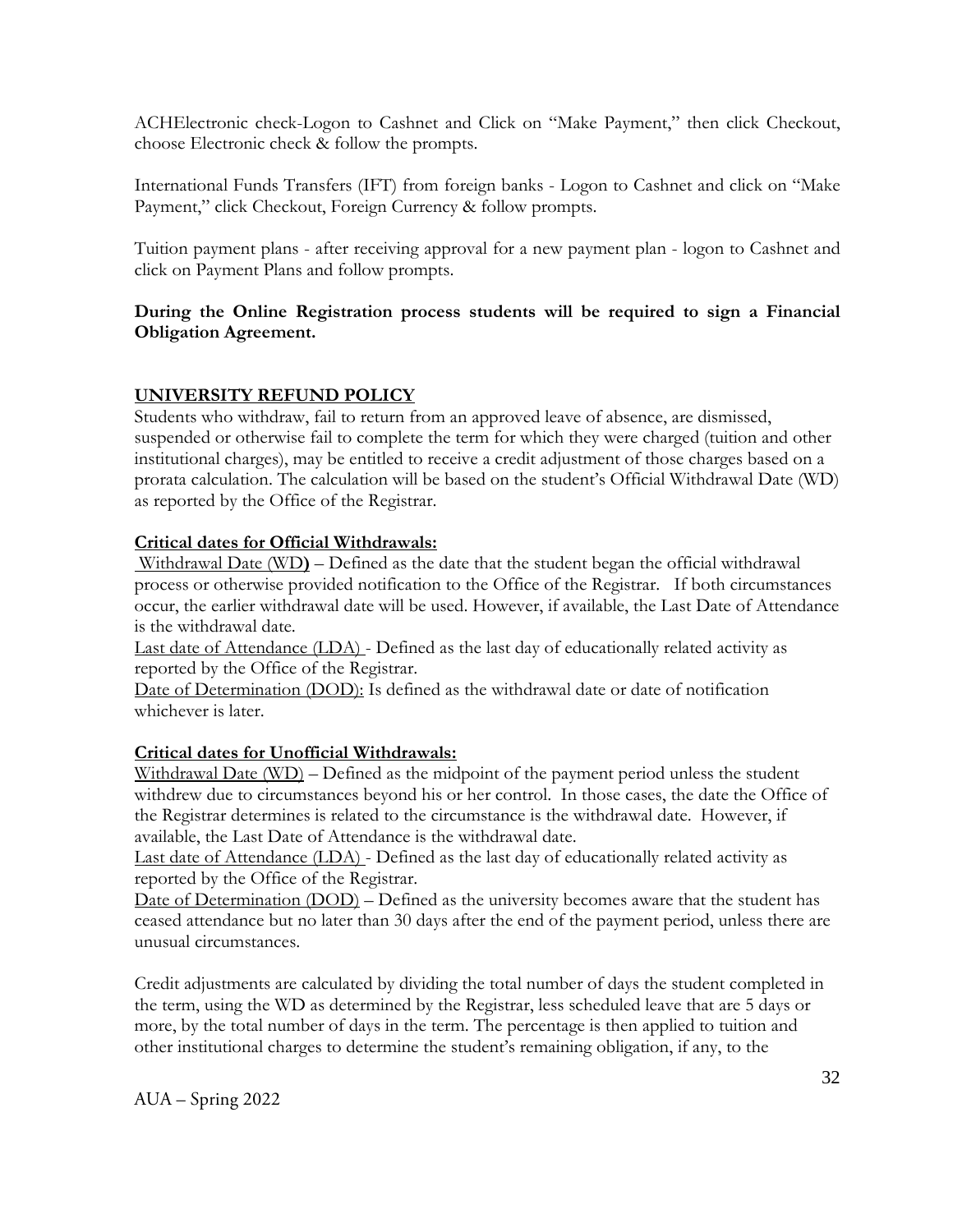University. Credit adjustments that result in a credit balance on the student's account will be refunded as soon as possible but no later than 45 days from the DOD. For Clinical Students, cancellation fees may apply for previously scheduled rotations not attended.

Tuition credit adjustments will be given according to the following:

- Official withdrawal prior to the first day of class Credit adjustment for  $100\%$  of tuition and institutional charges.
- Official withdrawal after the start of classes Prorated credit adjustment for tuition and institutional charges based on the percent of time not attended after the last date of attendance.
- There will be no tuition credits after more than 60% of the semester has been earned.

AMERICAN UNIVERSITY OF ANTIGUA will not impose any penalty, including the assessment of late fees, the denial of access to classes, libraries, or other institutional facilities, or the requirement that a covered individual borrow additional funds, on any covered individual because of the individual's inability to meet his or her financial obligations to the institution due to the delayed disbursement funding from VA under chapter 31 or 33.

## **FINANCIAL AID**

Financial Aid assists students by providing advice and guidance as they navigate the options to financing their education. SFS representatives provide personalized services, including but not limited to the following:

- Advice on loan options
- Entrance and exit counseling
- Repayment options

SFS does its utmost to help students obtain funding for a quality education. Students are encouraged to pursue outside grants and scholarships. Representatives are happy to speak with both current and prospective AUA students. For more information, please email an SFS representative at financialaidservices $@$ auamed.org.

#### **Loan Program**

AUA's MD program has been approved to participate in the William D. Ford Federal Direct Unsubsidized Stafford and Grad PLUS Loan Programs, both of which are administered by the US Department of Education. Additional information regarding these loan programs is available through the US Department of Education website at [www.studentaid.ed.gov.](http://www.studentaid.ed.gov/)

#### **Canadian Loan Program**

AUA is approved by the Canadian Ministry of Education, allowing eligible students to receive Canadian federal loans, provincial loans, and federal grants.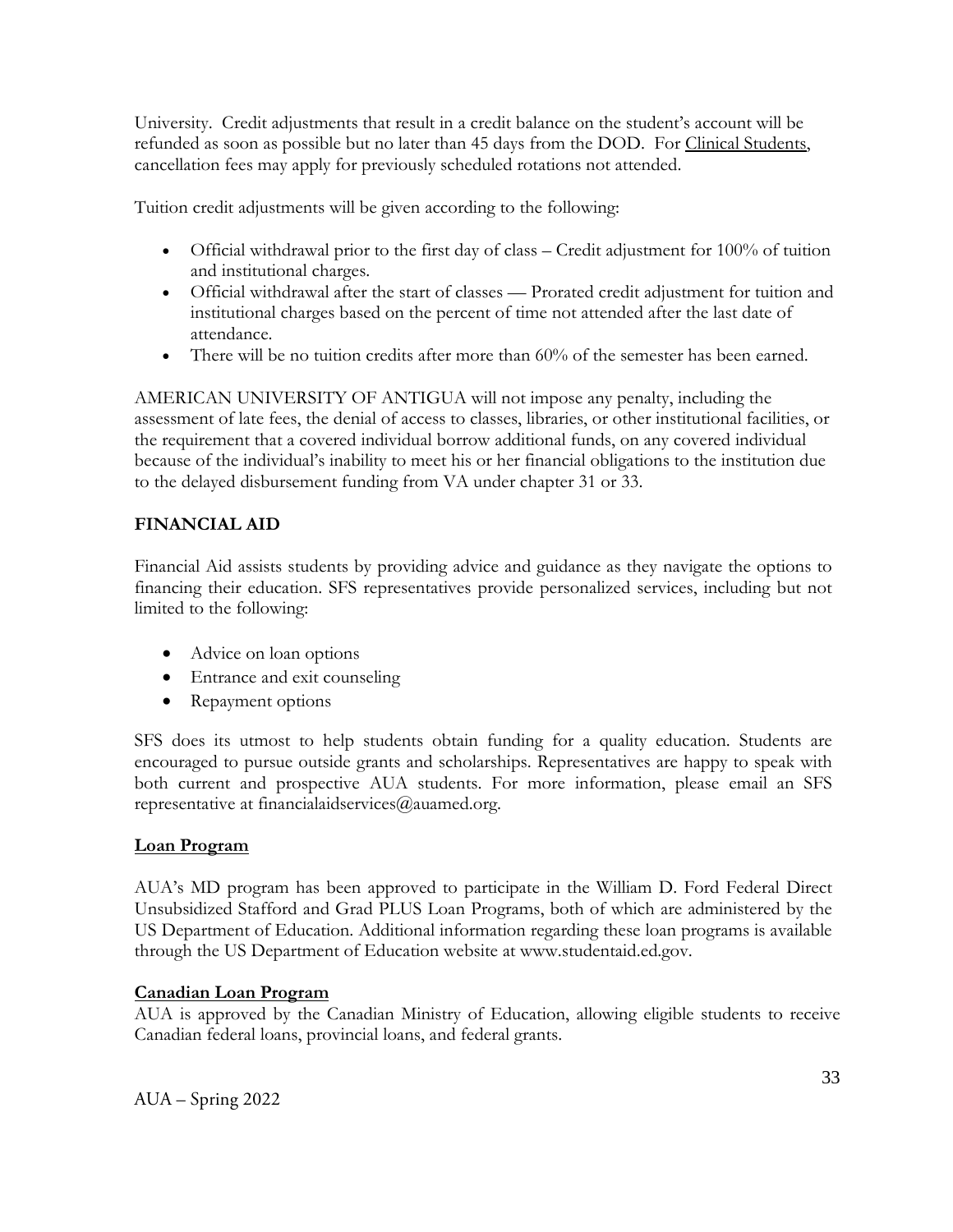The Canada Student Loans Program (CSLP) offers loans, grants, and repayment assistance to full- and part-time students seeking postsecondary education. Student financial assistance is provided through a partnership between the CSLP and most provinces and territories. However, Quebec and the Northwest Territories manage their own programs.

Please note that certain provinces and territories designate schools once they are approved by the Canadian Ministry of Education and placed on the Master Designation List (MDL). Other provinces and territories have other criteria in addition to requiring students to initiate an application for school designation. The provinces and territories that have been approved thus far are as follows:

- Alberta
- British Columbia
- Manitoba
- New Brunswick
- Newfoundland and Labrador
- Nova Scotia
- Ontario
- Prince Edward Island
- Saskatchewan
- Territory of Yukon

The approval process may take up to 12 weeks. In addition to being on the MDL, these provinces also require students to request school designation by completing an application, which can be found on their student aid websites.

#### **Veterans Benefits**

AUA recognizes the service and sacrifice of US military veterans. The Department of Veterans Affairs (VA) has approved VA educational benefits to all qualifying students attending AUA College of Medicine. Eligible persons may receive veteran's benefits under one of the following:

- Chapter 30/Montgomery GI Bill®
- Chapter 31/Disabled Veterans Vocational Rehabilitation Program\*
- Chapter 33/Post-9/11 GI Bill®
- Chapter 35/Dependents Educational Assistance Program
- Chapter 1606/Montgomery GI Bill®/Selected Reserve Educational Assistance Program
- Chapter 1607/Reserve Educational Assistance Program

We encourage all interested VA applicants to visit the Department of Veterans Affairs website. Please click the Road Map for Success to begin the process.

\*Once you have completed your Road Map for Success, you will receive your Certificate of Eligibility, which you will need to submit to our VA representatives at American University of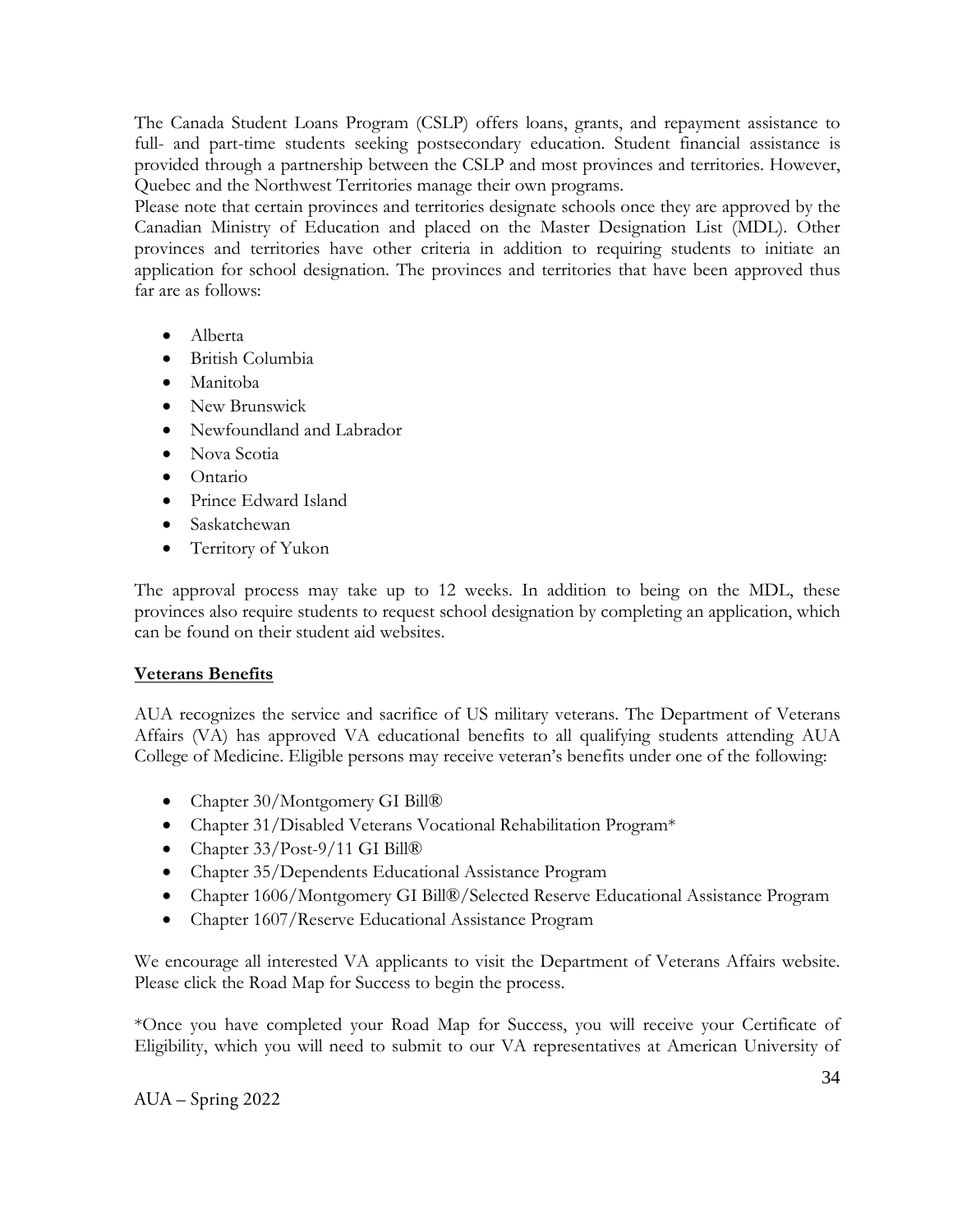Antigua. AUA also offers veteran applicants a \$2,500 US Military Veterans Recognition Grant during Preclinical Sciences. For additional information, visit our scholarship webpage.

''GI Bill® is a registered trademark of the U.S. Department of Veterans Affairs (VA). More information about education benefits offered by VA is available at the official U.S. government Web site at [https://www.benefits.va.gov/gibill."](https://benefits.va.gov/gibill/index.asp)

### **RETURN OF TITLE IV FUNDS (R2T4)**

An R2T4 calculation is performed for all students who discontinue enrollment from the University. However, a return will only be done when students meet the following criteria:

- Students who have received federal student aid; and
- Students withdrawing having earned 60% or less of the period for which aid was provided. (Note: students who earn more than 60% of the term will have earned 100% of tuition/fees and loan proceeds.)

In accordance with US Federal Title IV Regulations, the same prorata schedule as defined above is used to determine the amount of Title IV funds students have earned at the time of withdrawal.

The University will calculate the amount of Title IV funds a student has earned based on a payment period. In calculating the amount of funds to be returned to the Department, the University considers only what is defined in the Title IV regulations ("regulations") as allowable institutional costs. These include tuition, fees and other institutional charges unless those costs are otherwise excludable in accordance with the regulations. The refund is calculated based on the Return of Title IV (R2T4) formula prescribed in the regulations. The student will be obligated for any tuition; fees, books or equipment not covered by Title IV funds.

When a student withdraws during a payment period, the amount of Title IV funds that she or he has earned up to that point is determined by a specific formula. If the student has received (or the University received on his or her behalf) less Title IV funds than the amount earned for the payment period, he or she will be able to receive those additional funds. If a student has received more Title IV funds than she or he has earned, the excess funds must be returned. The amount of assistance that a student has earned is determined on a pro-rata basis. That is, if the student completed 30%, then the student has earned 30% of the Title IV funds she or he was originally scheduled to receive for the payment period. Once a student has completed more than 60% of the payment period, she or he will have earned all of his or her Title IV funds and no return to Title IV programs will be made.

If a student received excess funds that must be returned, the University must return a portion of the excess equal to the lesser of:

- The institutional charges (which are prorated for the payment period) multiplied by the unearned percentage of the funds; or
- The entire amount of the excess funds

AUA – Spring 2022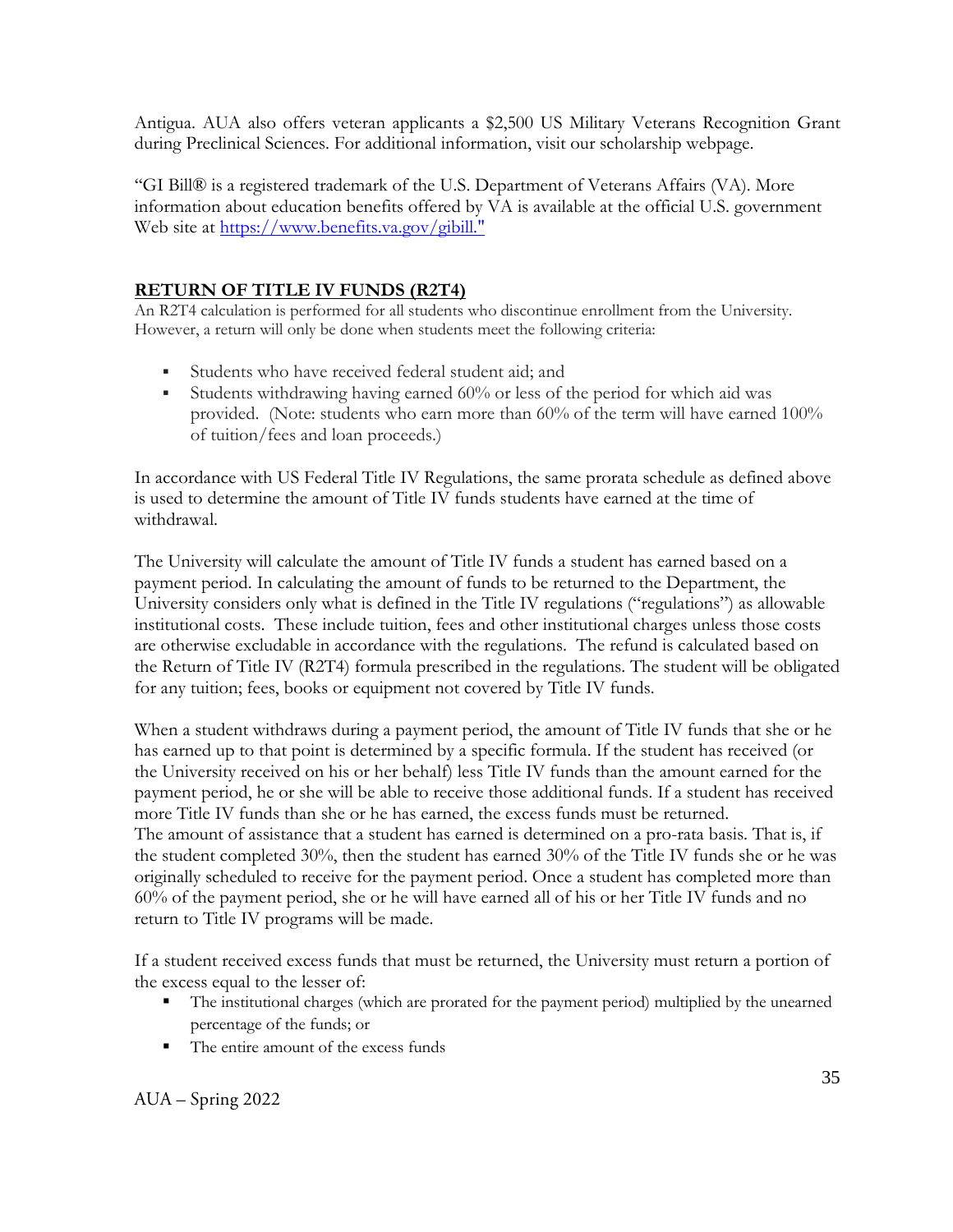#### **Funds will be returned in the following order:**

- To the Unsubsidized Direct Loan
- To the Federal Grad Plus Direct Loan
- To Private or institutional sources of aid
- To the Student

If the school is not required to return all the excess funds, the student must return the remaining amount, even if all of the funds were applied to his or her school account. Any loan funds that the student must return must be repaid in accordance with the terms of the promissory note. That is, the student makes scheduled payments to the holder of the loan over a period of time.

In general, universities may not disburse Unsubsidized or Grad Plus Loans to a student who is not enrolled as the student is not eligible. In some circumstances, however, a student who has withdrawn from the University may be eligible for a post-withdrawal disbursement of all or some portion of an Unsubsidized or Grad Plus loan, if the student has graduated or successfully completed the loan period. A student may be eligible for a post-withdrawal disbursement if the University determines the student earned more aid than was disbursed for the period the student attended. AUACOM needs the student's permission to use the post-withdrawal loan disbursements. Students will be issued a written notice in the event they have post-withdrawal loan disbursements available. The student has 10 days to respond affirmatively.

AUACOM follows the Department of Education's guidelines by returning Unsubsidized loans first and then the Graduate Plus Loans.

AUACOM initiates return of funds as soon as possible but no later than 45 days from the date of determination (DOD) of the student's withdrawal.

Credit balance refund for withdrawn student will be put on hold until R2T4 is calculated.

Regulatory timeframe for any credit balance resets to 14 days from the day we perform an R2T4 calculation.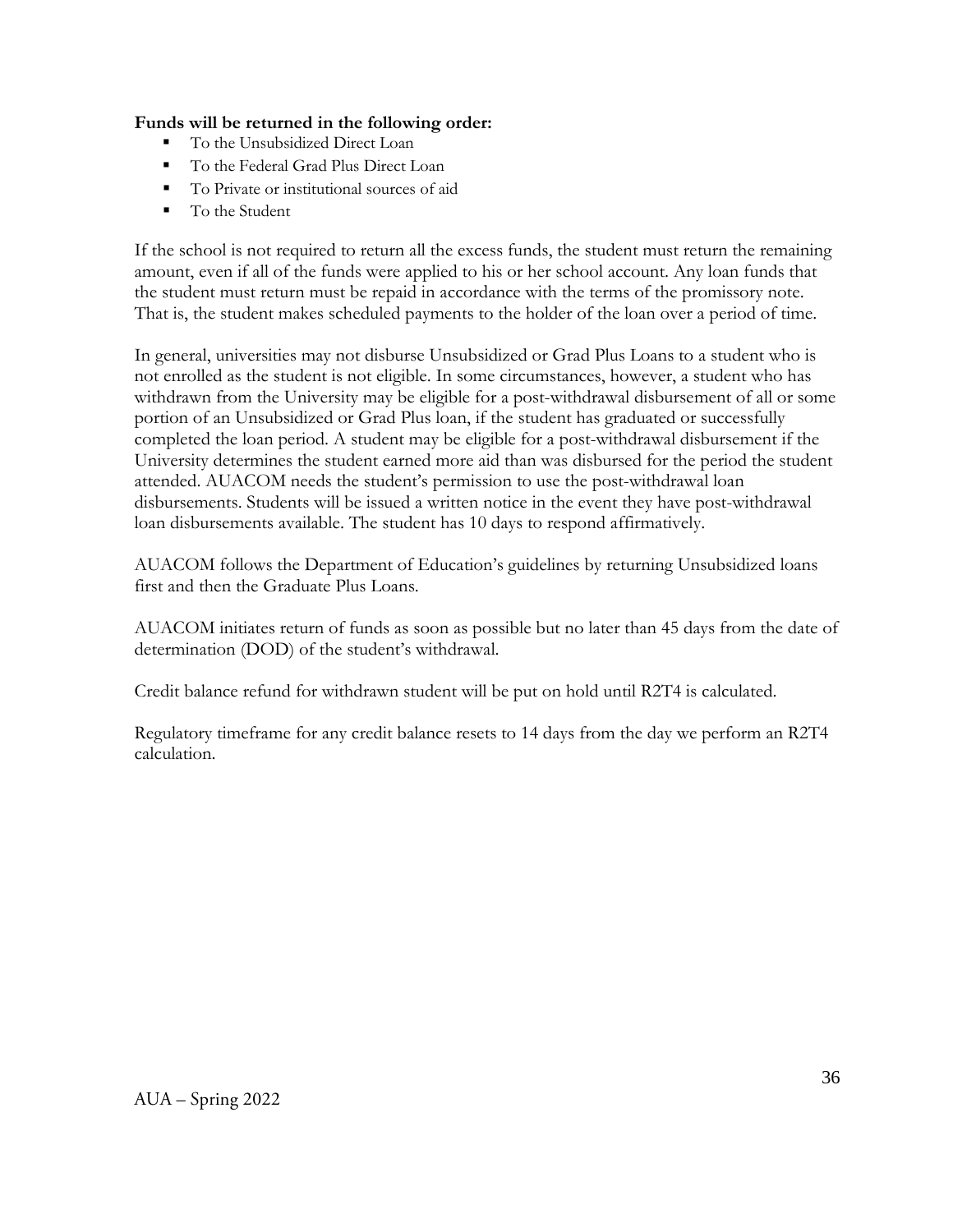# **ACADEMIC STATUS**

## **GOOD STANDING**

Students can remain in good standing by complying with all academic standards, policies, and regulations established by AUA and by satisfying all financial obligations to the university or its affiliated lender. Students become not in good standing if they fall into the following categories:

(1) Academic Probation- A warning that a student has fallen into academic difficulty and that they need to improve their grades in order to reach "Good Standing" status to avoid risk of dismissal from the University,

(2) Non-academic Probation- A warning that the student has violated the administrative code for nonacademic misconduct and may remain enrolled in the university only upon conditions set forth, for a specified period of time, or

(3) Not meeting financial obligations.

*The University reserves the right to withhold services, transcripts and certifications from a student who is not in good standing.*

# **SATISFACTORY ACADEMIC PROGRESS (SAP)**

Satisfactory Academic Progress (SAP) represents an acceptable level of performance in meeting degree requirements within specific time periods. It is used in both academic evaluation and determination of financial aid eligibility.

AUA College of Medicine's curriculum consists of 4.5 years of academic coursework leading to the degree of Doctor of Medicine (MD). At the end of every term, the Promotions Committee evaluates each student's academic progress based upon faculty approved criteria to ascertain if the student is making satisfactory academic progress toward the MD.

The following criteria constitute SAP:

- 1. Completing the required preclinical sciences courses (Year 1, Year 2, & BSIC Intersession) in no more than 3.5 years and passing all coursework
- 2. Obtaining the minimum required qualifying score on the Comprehensive Basic Science Examination and passing the USMLE Step 1 within the established period of eligibility
- 3. Completing the MD program in its entirety within 81 months or 6.75 calendar years of attendance\*
- 4. For those students that have been readmitted, meeting all conditions set forth in readmission decision letter
- 5. Maintaining good academic standing

\*For transfer students: The amount of transfer credit awarded from your previous institution is evaluated and factored into SAP limits. Time completed is based on the amount of time it would take an AUA student to complete all accepted transfer credits under the curriculum in which the student was accepted. Students not in compliance with SAP are subject to dismissal.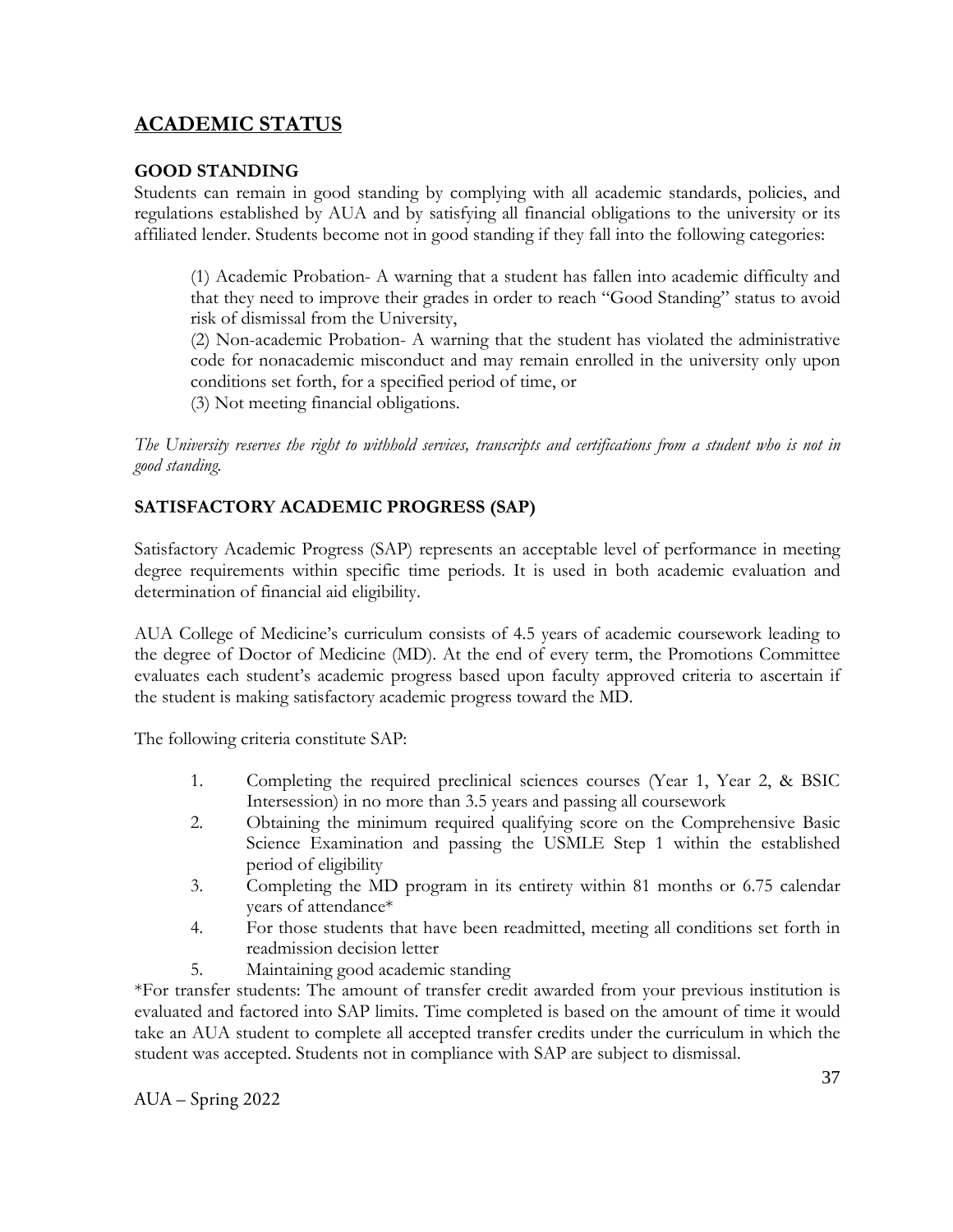# **Introduction to Financial Aid Satisfactory Academic ProgressPolicies**

To be eligible for federal financial aid, students are required by the U.S. Department of Education to maintain Financial Aid Satisfactory Academic Progress (FASAP) toward their degree objectives. AUA has established this FASAP policy to ensure student success and accountability and to promote timely advancement toward degree objectives. These FASAP guidelines are based on the regulatory requirements and reasonable expectations of academic progress toward the medical doctor (M.D.) degree. These standards, reviewed annually for Basic Sciences students and each period for Basic Sciences Integration Course intersession and Clinical Sciences students, must be met for a student to maintain financial aid eligibility. During Basic Sciences, the review can be performed either at the conclusion of the Spring or Fall terms, depending on when the last review was performed. The purpose of this policy is to establish rules and regulations governing FASAP of medical students attending AUACOM.

**Note:** The Office of Financial Aid may change these policies at any time to ensure continued compliance with changes in federal regulations regarding student financial aid. This policy applies to the following financial aid programs:

Financial Aid Programs Subject to Financial Aid SAP Policy

- Federal Direct Unsubsidized Loans
- Federal Direct Graduate PLUS Loans

Programs Not Subject to Financial Aid SAP Policy

Students should check with the Admissions Office for rules governing award retention for the following: AUA Academic Scholarships, AUA Service Awards, and AUA Cultural Awards. Outside agency scholarships or sponsored agency awards (including Department of Defense andveterans' awards) may be verified with the Aid Office.

## **Enrollment Requirement**

All AUA students are enrolled as full-time students.

# **Definition of Financial Aid Satisfactory Academic Progress (FASAP)**

Financial Aid Satisfactory Academic Progress is defined by the following Qualitative and Quantitative criteria:

Qualitative: Meeting a minimum cumulative grade point average requirement (GPA), or comparable measure

Quantitative: Maintaining a pace of progression such that a student can complete the educational program within the maximum timeframe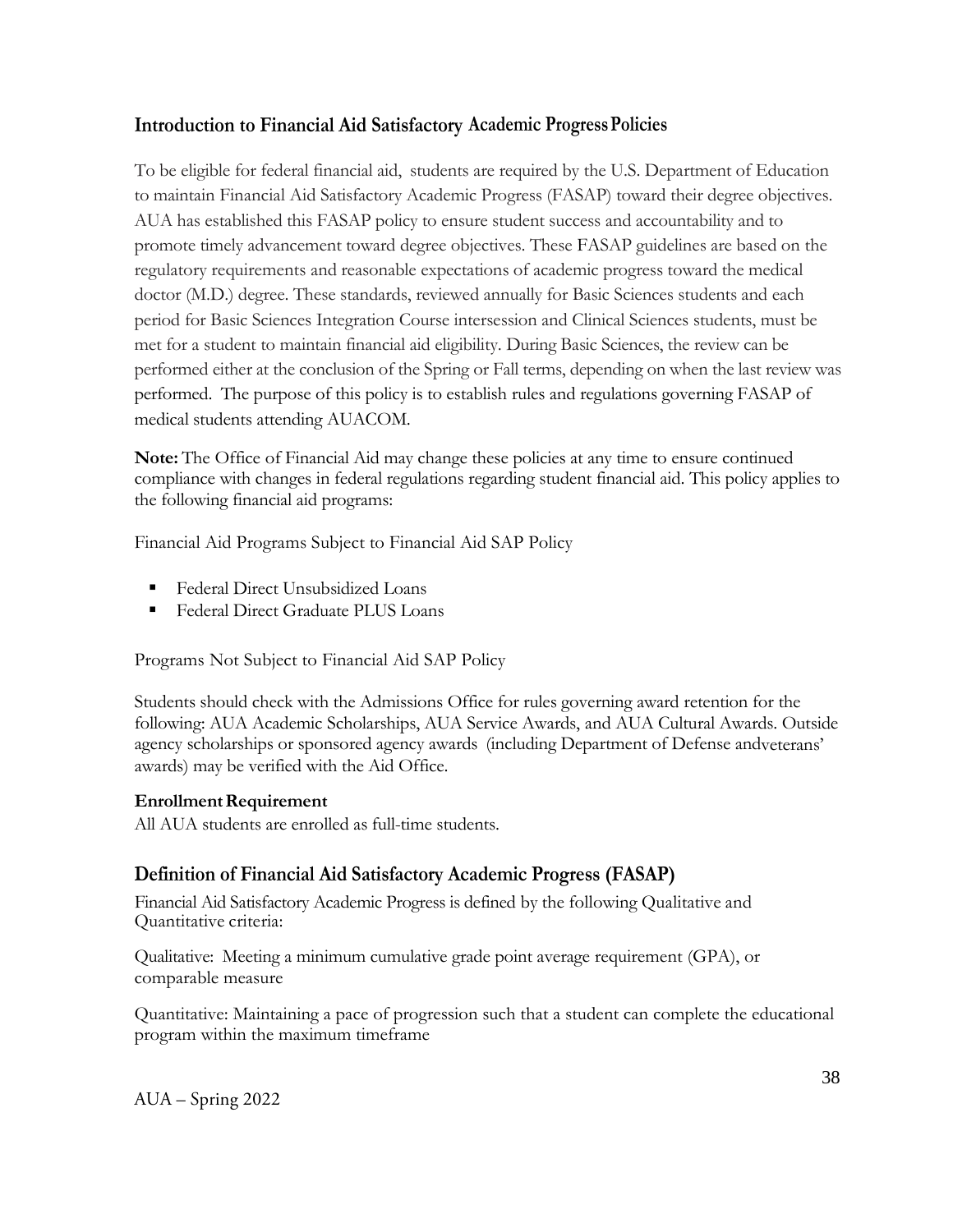Students who do not meet one or more of the above criteria will have eligibility for financial aid suspended until they do meet the criteria or have an approved appeal.

## QUALITATIVE STANDARD

All final course grades for courses and clerkships offered through AUACOM are assigned grades of Honors (H)/High Pass (HP)/Pass (P)/Fail (F). All students are required to complete these components with a grade of Pass or higher (the equivalent of a 2.0 GPA); or must have an academic standing consistent with the requirements for graduation. Refer to the student handbook for specifics.

The following grades are counted in cumulative grade point average calculation:

- $\blacksquare$  Honors (H); equivalent to 4.0 GPA
- High Pass (HP): equivalent to 3.0 GPA
- **Pass (P): equivalent to 2.0 GPA**
- Fail (F): equivalent to  $0.0$  GPA

The following grades are not counted in cumulative grade point average calculation:

- Withdraw Passing (WP)
- Withdraw Failing (WF)
- Withdraw No Grade (W)
- Successfully Repeated in a Subsequent Period (R)
- Restarted (RS)
- Transfer Coursework
- $\blacksquare$  In Progress (IP)\*

\*once an In Progress period is completed and graded, it will be assigned a grade of H, HP, P, or F and be included in the cumulative grade point average calculation.

If at the end of a 12-month period there is no completed, graded coursework – the Qualitative Standard will be measured using the percent (based on points earned divided by points available) on Examinations administered during the In Progress (IP) period. Students will be considered as meeting the Qualitative Standard if they can mathematically earn a grade of Pass or higher at the conclusion of the academic year when there will be completed, graded coursework. In these circumstances, FASAP including the qualitative standard will be measured within the following 6 months. If there is still no completed, graded coursework, the student will be considered as not meeting the Qualitative Standard.

## QUANTITATIVE STANDARD

Students must complete a minimum number of credits (Pace) to ensure completion of the degree within the maximum time frame.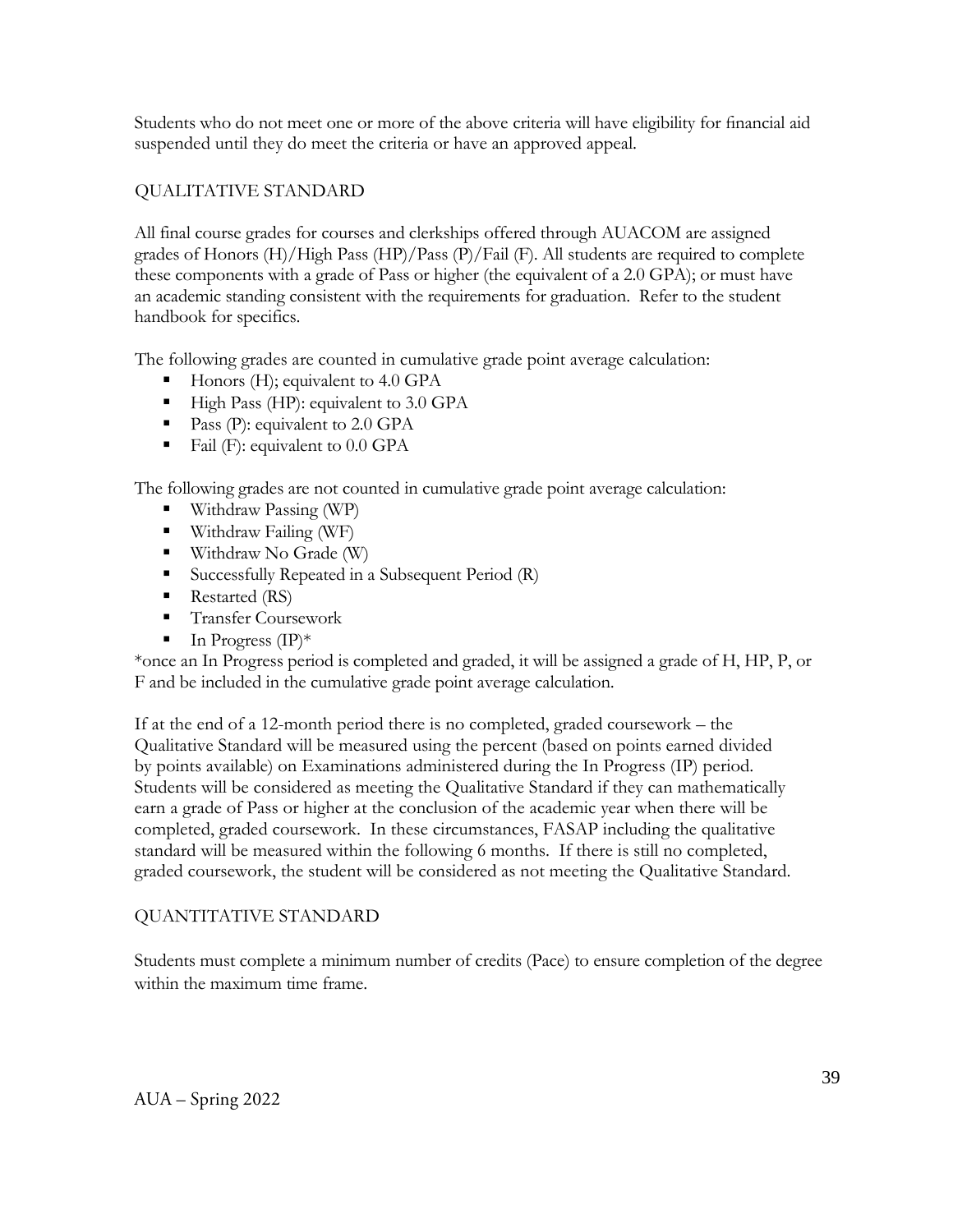To calculate the Pace of Progression, divide the cumulative number of credits earned by the cumulative number of credits attempted.

The following grades are counted as both earned and attempted in the calculation of Pace:

- $H, HP, P. F$
- WF: Withdrawal Failing
- WP: Withdrawal Passing
- W: Withdrawal No Grades
- Transfer Coursework

Students completing the first academic year with a grade of Pass or above must be at or above 50% pace to meet the Quantitative Standard. Students completing second academic year and beyond with a grade of Pass or above must be at or above 67% pace to meet the Quantitative Standard.

Coursework graded as Successfully Repeated in a Subsequent Period (R), Restarted (RS), and In Progress (IP) are not counted as earned or attempted in the calculation of Pace. \*once an In Progress period is completed and graded, it will be assigned a grade of H, HP, P, or F and be included in the Pace calculation.

If at the end of a 12-month period there is no completed, graded coursework – Pace will be measured based only on prior completed, graded coursework. If there is no prior completed, graded coursework, the student will be considered as making pace until the student can be measured at the conclusion of the academic year when there will be completed, graded coursework. In these circumstances, FASAP including the quantitative standard will be measured within the following 6 months. If there is still no completed, graded coursework, the student will be considered as not meeting the Qualitative Standard.

Additionally, students must complete the degree objective within a maximum timeframe. The normal time frame for completion of the required course work for the MD degree is 170 credits attempted. Due to academic or personal difficulties, or participation in scholarly enrichment activities, a student may require additional time. The maximum time frame to complete the requirements for the MD degree cannot exceed 150% or 255 credits attempted. Students will be eligible to receive financial aid until the maximum timeframe of 255 credits attempted or it becomes mathematically impossible to complete the program within 255 credits attempted. All periods for which the student is enrolled are considered, regardless of whether or not the student has received financial aid.

# **Monitoring of Satisfactory Academic Progress**

An evaluation of FASAP occurs annually during Basic Sciences and at the end of each semester during the Basic Sciences Integration Course (BSIC) intersession and Clinical Sciences.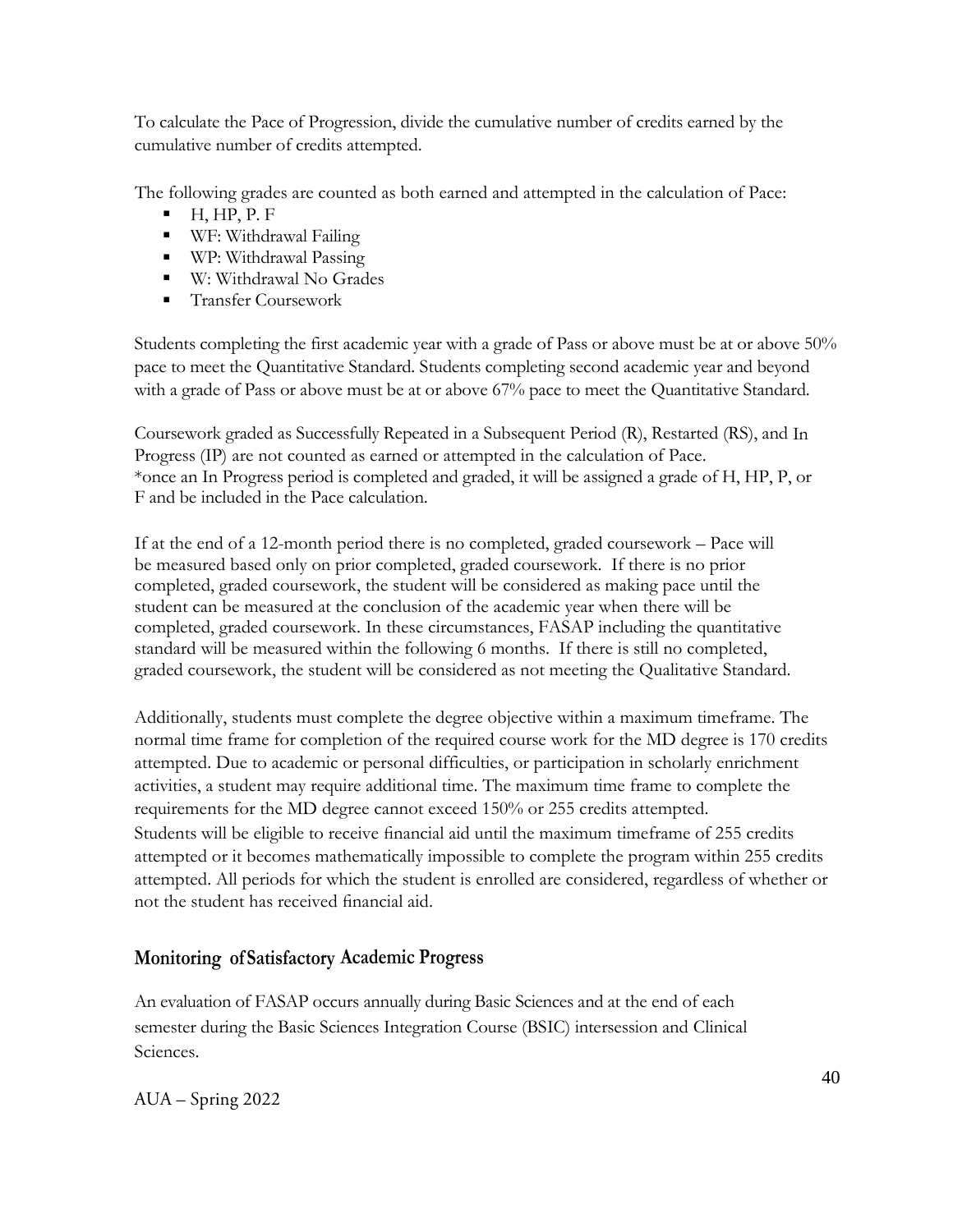Any student who does not meet FASAP requirements will be notified by the Financial Aid Office via AUA e-mail. If students are notified of ineligibility for financial aid due to FASAP, students may consult financial aid and academic counselors for assistance.

Basic Sciences students who fail to maintain FASAP will have their eligibility for financial aid suspended.

BSIC and Clinical Sciences students who fail to maintain FASAP for the first time will be placed on a FASAP Warning and may continue to receive financial aid for one semester, but will be expected to meet the standards to maintain FASAP by the conclusion of the warning semester. Students who fail to meet the standards will have their eligibility for financial aid suspended.

Students can regain eligibility (see following section for details).

## **RegainingFinancial Aid Eligibility**

A student will not be eligible to receive Federal Title IV aid until they have re-established compliance with Financial Aid Satisfactory Academic Progress. Maximum time frame students will not be able to reestablish eligibility. A student may re-establish eligibility in the following ways:

Regaining Financial Aid Eligibility with a Grade Change

If student has lost financial aid eligibility due to an insufficient GPA or Pace of Progression, eligibility can be reinstated with a grade change, if the grade change allows the student to complete sufficient credits and/or improve GPA to meet the requirements. Students must notify the Financial Aid Office in writing once the grade has been changed and requirements have been met.

### Regaining Financial Aid Eligibility with a FASAP Appeal

If student needs additional time to complete the degree, student must meet with an academic advisor to discuss academic progression. The student will also be required to complete a FASAP Appeal Form and update the expected graduation date with the Office of the Registrar. The Office of Financial Aid may increase the Maximum Time Frame for students who have an approved appeal (see FASAP appeals section of this policy document).

If student is not meeting GPA or Pace requirements, student may appeal to have financial aid eligibility reinstated on a probationary basis. The following conditions can be considered in an appeal: injury or illness, death of a relative, or other extenuating circumstances.

Regaining Financial Aid Eligibility without a SAP Appeal

AUA – Spring 2022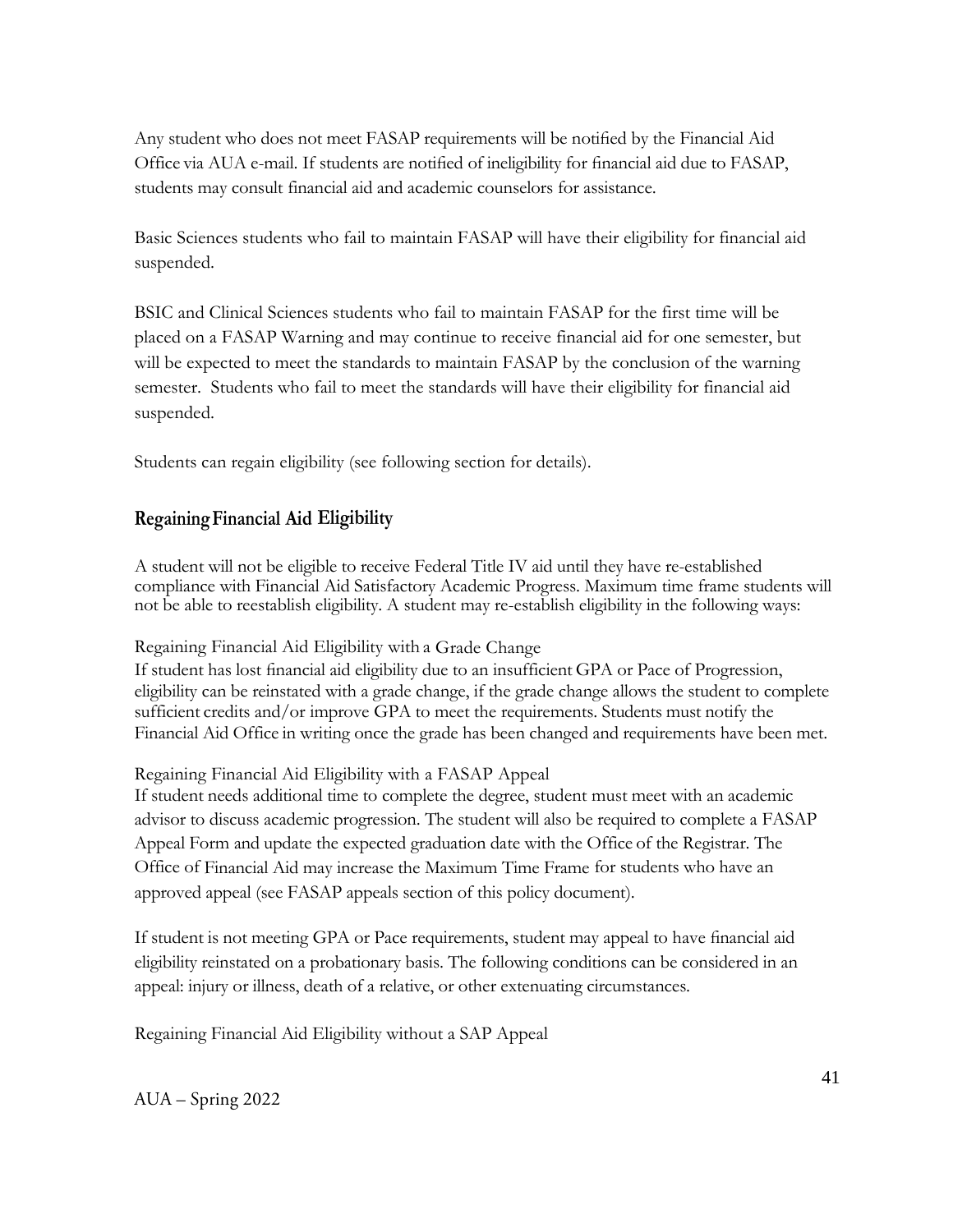If student loses eligibility, it may be regained by successfully completing courses to meet the stated requirements. Such courses must be funded without benefit of Title IV aid and under no circumstances will aid be paid retroactively for those courses once eligibility has been reestablished. Upon completion of these courses, a student should contact the Aid Office for reevaluation of eligibility.

## **Financial Aid SatisfactoryAcademic Progress (FASAP) Appeals**

## **FASAP Appeals**

If required, student can meet with an academic advisor to complete a Financial Aid Satisfactory Academic Progress Appeal form. Submit it with complete supporting documentation to the Office of Financial Aid. The FASAP Appeal must contain the following information/explanation: (a) What caused student work at AUA to fall below acceptable standards? Provide a specific explanation. (b) How have those conflicts been resolved? (c) How will student maintain good academic standards and progress toward the degree if the appeal is granted? A specific timeline for meeting the plan to improve such that the student is able to meet FASAP standards should be included.

Along with the appeal, student must submit an academic plan reviewed and approved by an academic advisor.

### **When to Submit an FASAP Appeal**

Student may wait until notification by the Office of Financial Aid that student is ineligible for financial aid due to an FASAP deficiency. FASAP Appeals for Maximum Time-Frame Allowance may be submitted at any time, but student should first ensure that the Office of the Registrar has updated the expected graduation term. FASAP Appeals must be submitted before the end of the period/semester for which the aid is sought. Financial aid cannot be reinstated retroactively for a past period/semester

Academic Disqualification and Activity Restrictions That Prevent Registration If student is academically disqualified or otherwise prevented from registering for future period/semester, student may still submit an FASAP Appeal. However, it will not be evaluated until the activity restrictions have been cleared.

### **Notification of FASAP Appeal Decisions**

Student FASAP appeals will be evaluated by a Financial Aid Appeals Committee and the Financial Aid Office will notify student of the decision via AUA e-mail address.

## **The Financial Aid SAP Probation Period and Academic Plan**

If student appeal regarding insufficient Pace of Progression and/or GPA is approved, student will be placed on a FASAP academic plan. During this time, student will remain eligible for financial aid on a probationary basis for 6 months, strictly according to the terms of the Academic Plan. Adherence to the conditions of the academic plan will be reviewed at the conclusion of the probationary payment period.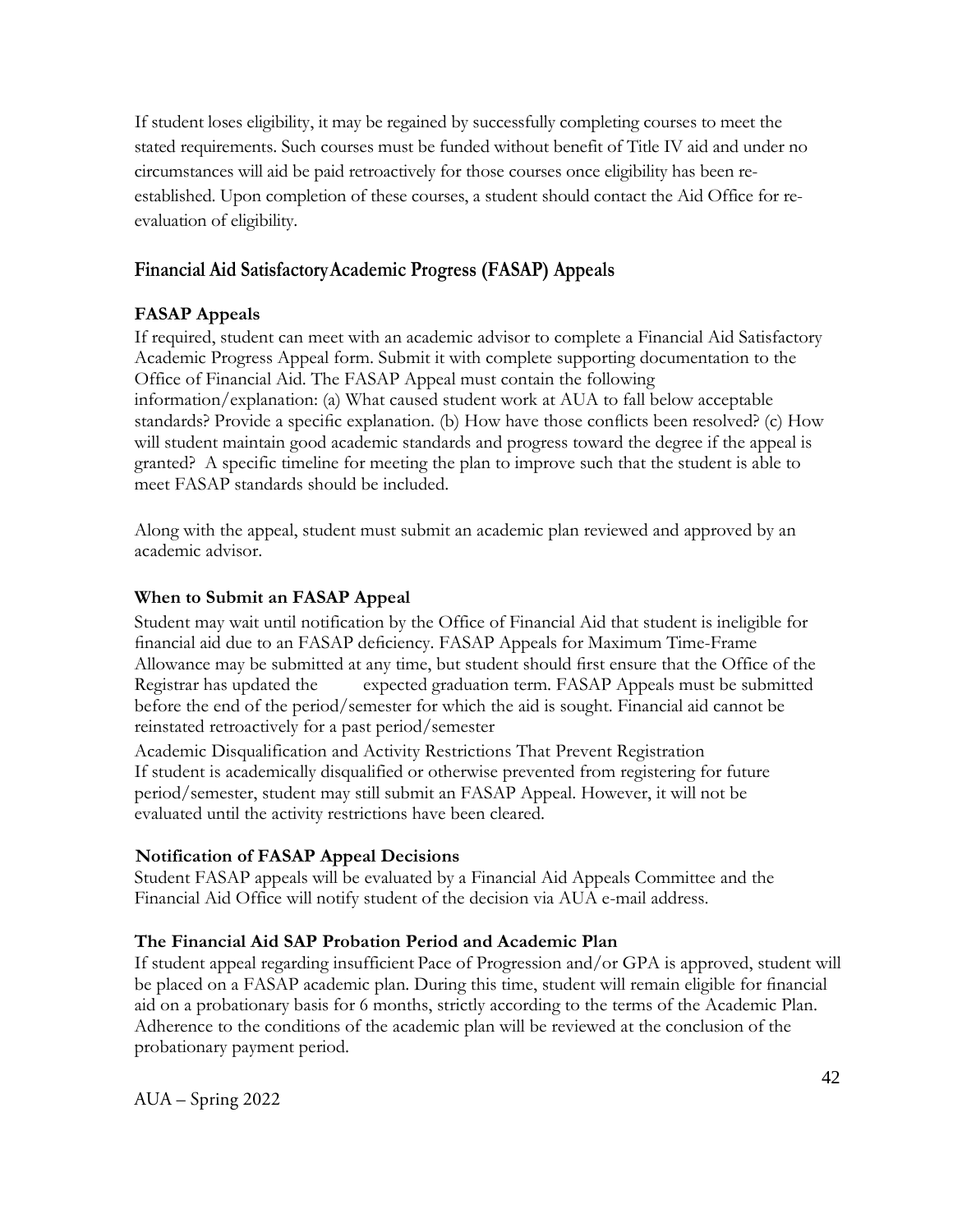### **Submitting FASAP Appeals after Failing FASAP Probation**

If student is on FASAP probation as a result of an approved appeal and fail to meet the terms of the accepted FASAP academic plan, student will be ineligible for future financial aid. Student may submit a subsequent FASAP Appeal, with completely different extenuating circumstances. However, these appeals are granted on an exception basis. Student will be required to document specifically the exceptional circumstances that caused student to fail the FASAP academic plan and how those problems have been resolved.

### **Financial Aid Application and SAP Appeal Deadlines**

If student is appealing FASAP status, student must meet all financial aid application deadlines and other eligibility requirements. An SAP Appeal must be submitted before the end of the period for which the aid is sought. Financial aid cannot be reinstated retroactively for a past period.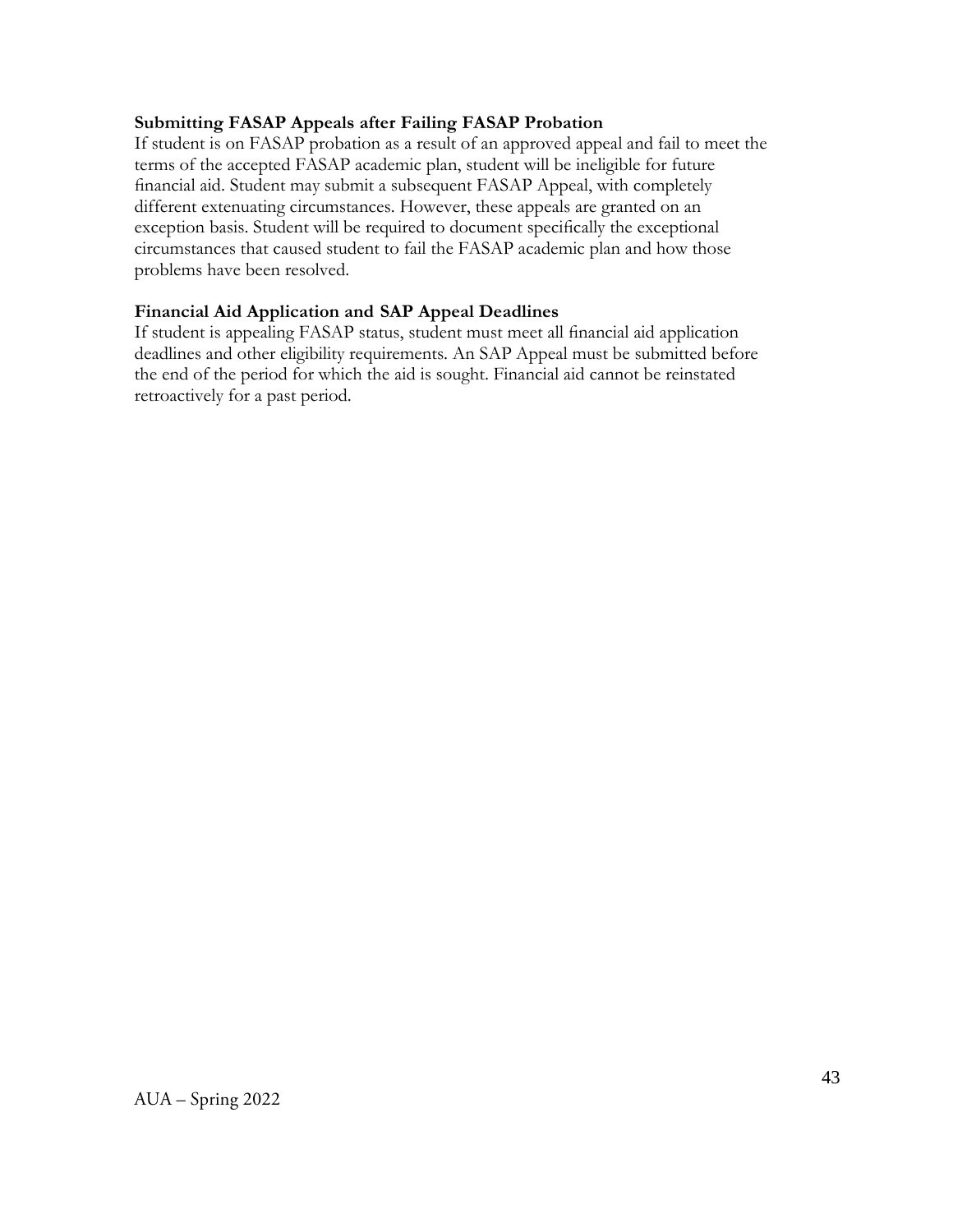### **STUDENT ADVISING PROGRAM**

#### **Policy and Procedure**

AUA's academic advising program is guided by the standards of excellence developed by the Council for the Advancement of Standards in Higher Education. These guidelines assist with the assessment of student learning, professional integrity, and program quality. AUA offers an unparalleled program of academic advising and counseling services for medical students at all stages of their medical school education.

The institution currently utilizes a Split Model of advising, as defined by the National Academic Advising Association, or the Global Community for Academic Advising. Within this framework, students are afforded the opportunity to interact with faculty advisors, as well as professional advisors within the school's Education Enhancement Department (EED). Advising is designed to foster close faculty and student interactions that promote holistic student development and provide institutional guidance.

Advisors provide guidance and feedback on such issues as adaptation to the island, career choice in medicine, healthy lifestyle and routine, curriculum, and study skills, all grounded in real and professional relationships. Academic advising at AUA is designed to support all students: those students who need additional help in navigating the challenges of medical education and medical school learning as well as those who are already doing well but wish to progress.

#### **Preclinical Sciences**

The students' small group facilitators are their designated faculty advisor. Throughout each term, a student may meet with their faculty advisor as necessary but are required to do so at least three times.

- 1. Within the first two weeks of classes
- 2. Within two weeks after the first CAS examination.
	- If the student is failing the first CAS examination, the student MUST schedule an additional meeting with the Advisor within one week after the 2nd CAS examination for the semester.
- 3. Final Meeting-within two weeks of the end of the semester

The students are required to fill "Advising Report" after every meeting with the advisor. Failure to meet with an Advisor in a timely manner is unprofessional conduct. Engaging in unprofessional conduct may result in a referral to the Office of Student Affairs.

Students are welcome to visit the EED at any time, for any reason, to seek academic assistance and advising. Referrals will be provided as needed to other university resources, such as the Health or Counseling Centers, the Dean of Students, Residential Services, etc. Students in MED 1 through MED 4 who are considered at risk academically will be contacted and encouraged to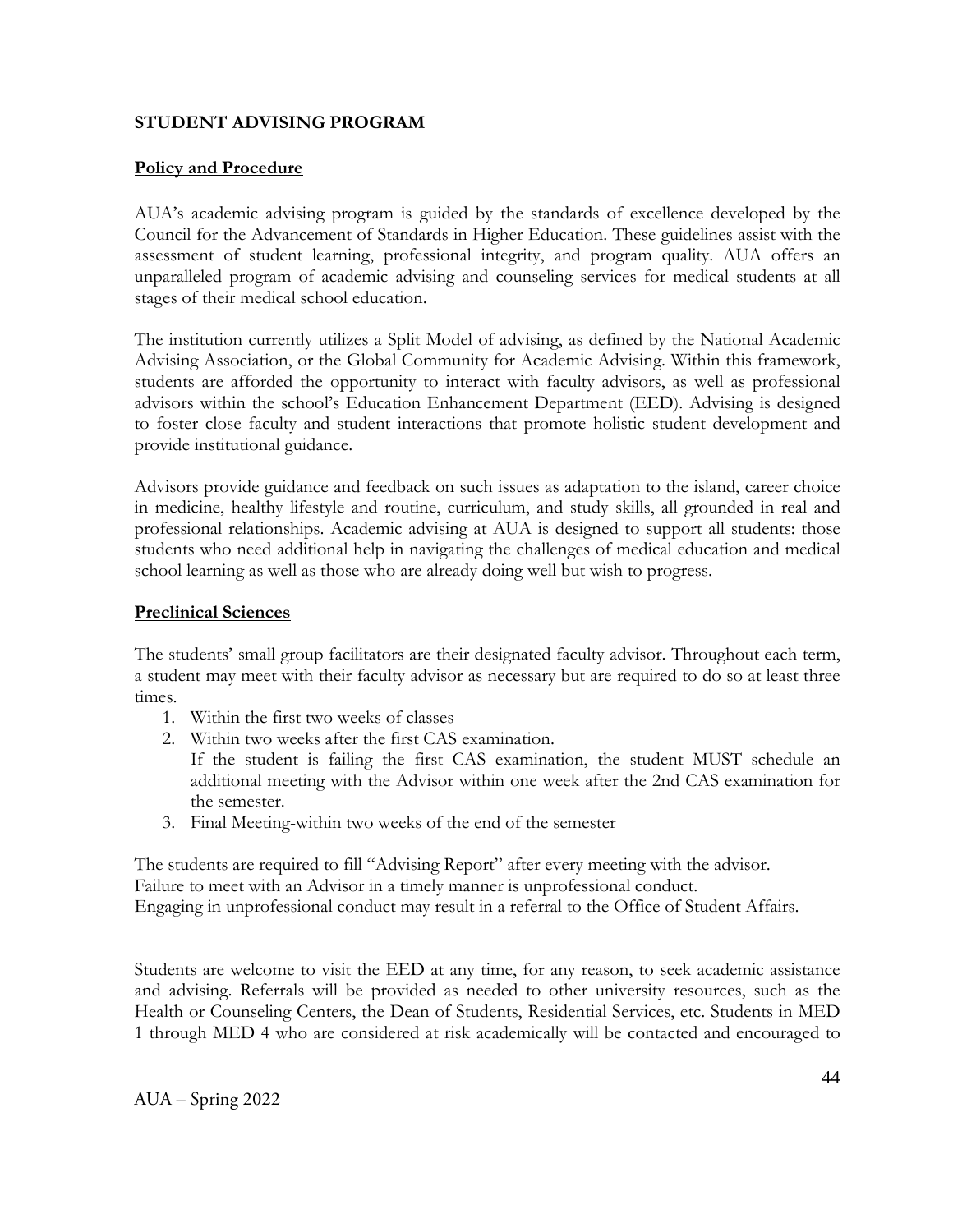enroll in the Academic Success Program, a remediation program through the EED. Students must meet all the program requirements.

### Clinical Sciences

Clinical EED provides the following resources for students Semester 5 through 10

Online Learning Module for Entering Clinical Students: Foundations of Clinical Education, which includes the following components:

- Online Cultural Competency Program developed by Health & Human Services: Certificate awarded upon completion of training.
- Institute for Healthcare Improvement Basic Certificate in Quality and Safety: awarded upon completion of the program.
- Professionalism Program based on the book *Professionalism in Medicine: A Case-Based Guide for Medical Students*. Students take a quiz upon completion of assignments related to the book.

Text-Based Assistance

- Study Handbook: Guidelines on Preparing for Clinical Core Subject Shelf Exams, the Comprehensive Clinical Science Examination, and Step 2 CK. (44-pages)
- Tips for Success: Email messages sent to students twice/month on a variety of topics: studying effectively for exams, performing well clinically, developing a matching strategy, etc. The Tips are based on research as well as interviews with successful students and faculty.

Large Group Online Educational Sessions

- Orientation session for entering clinical students featuring the Dean, EED faculty, and a TA.
- Wellness Workshops (Parts  $1 \& 2$ ): The Wellness Workshops, led by TAs and EED faculty, are required for entering clinical students. More advanced students are also invited to the workshops so they can refine their skills as the stress of rotations increases. The focus of the workshops is on mindfulness, stress control strategies, forming healthy habits, and reflective writing.
- Patient Note Workshop: This program, led by TAs and EED faculty, is offered to entering and also more advanced students. The goal is to improve students' skills in writing patient notes so they can write notes quickly and effectively.

Online Small-Group TA Programs offered to all students (Held in 4-week modules of weekly sessions, with a TA and 2-3 students in each group. TAs all earned scores of 240 and above on Step 2 CK.)

• Clinical Partners: offered during evening and weekend hours while students are enrolled in FM1/IM1. The TA sessions offer peer guidance at the start of clinical rotations (TAs discuss using quality study resources and how to perform well at the clinical site.)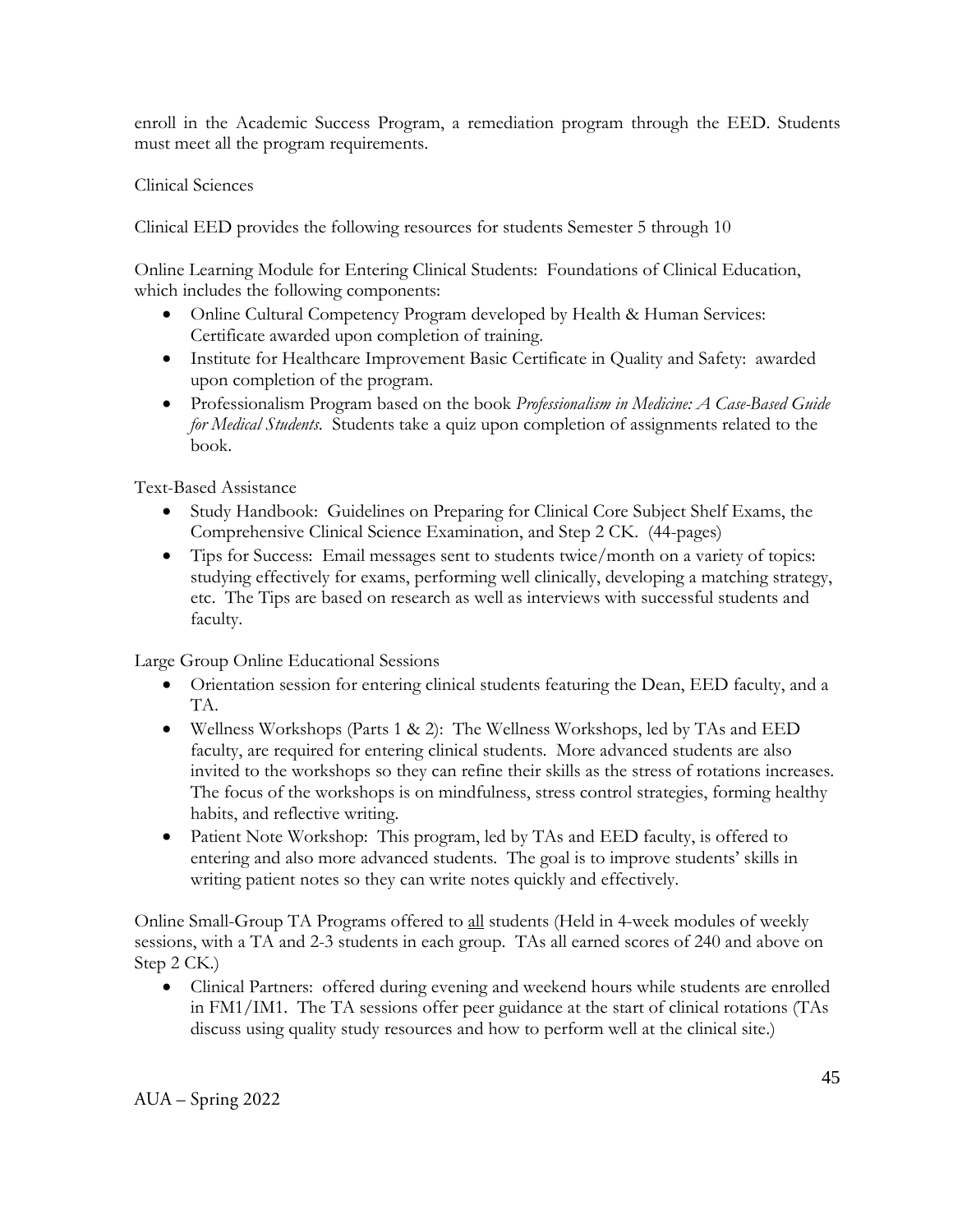• Question Partners: TA groups to help students improve their critical thinking with USMLE style questions and reduce cognitive errors.

Programs for At-Risk Students

- Individual Consult: Students who enter with a Step 1 score of 215 or below are given the opportunity to consult with a graduate who entered with a low Step 1 score and went on to score above 240 on Step 2 CK.
- Video: Students who enter with a Step 1 score of 215 or below are sent a video developed at AUA, featuring graduates who earned a low Step 1 score and yet improved significantly on Step 2 CK and matched. These graduates share tips for success.
- Individual Tutoring: Students who underperform on Shelf exams, the Comprehensive Clinical Science Examination, or Step 2 CK are referred by EED for tutoring. Peer tutors use the active learning strategy of self-explanation which has been shown to be effective in improving clinical reasoning.

Cased-Based Online Learning:

- Aquifer for Family Med, Pediatrics, Internal Medicine, and WISE-MD for Surgery: interactive, case-based learning modules.
- APGO uWise for OB/GYN: interactive questions

Kaplan Online Learning for Step 2 CK:

- Step 2 CK Prep On-Demand Videos & e-Books (lengthier videos covering the major specialties, systems and disorders)
- Step 2 CK Master the Boards (shorter review videos with integrated interactive questions)
- Question Bank for Step 2 CK: over 2,000 questions with explanations provided.

UptoDate & Library Resources

• A large library of online textbooks and other resources offered through the AUA Library. Free access to UptoDate

### Basic Science Integration Course

If students do not receive an equated percent score (68 or above) on CBSE at the end BSIC, they will be considered at-risk academically. In order to be enrolled to re-take the CBSE examination with the next MED 4 class, students must participate in a mandatory online EED faculty meeting to develop an Academic Plan to prepare to re-take the CBSE. Students must meet all program requirements.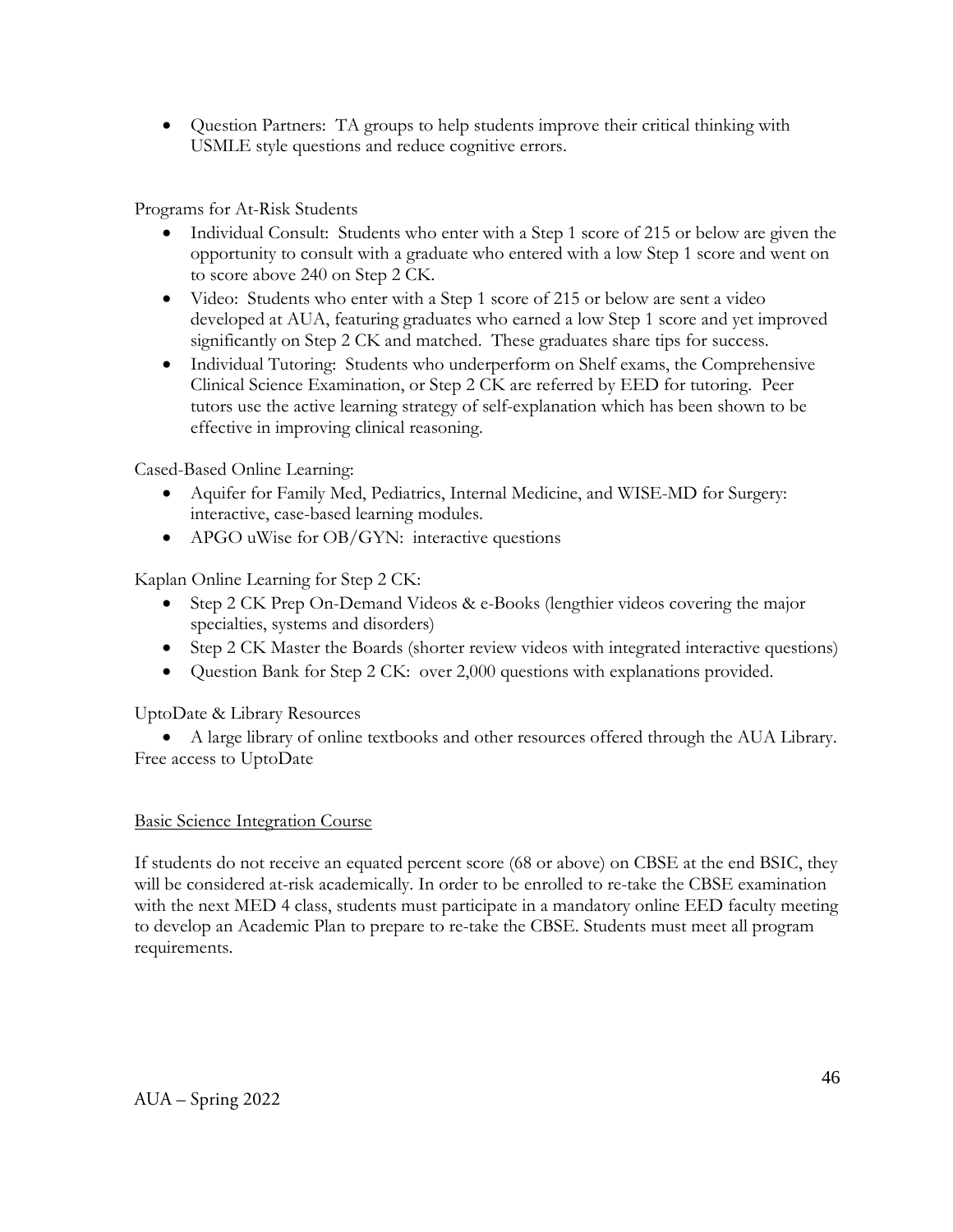# **ATTENDANCE**

## **PRECLINICAL SCIENCES (YEARS ONE AND TWO)**

Regular attendance is a core expectation of our curriculum. Students are responsible not only for their own learning but also for fostering a learning environment conducive to all students' success. As such, failure to attend any learning session not only negatively affects the learning of students who are absent but also their colleagues. Accordingly, 100 percent attendance is expected and required for all synchronous learning sessions. Faculty facilitators will record attendance during each small group session. Any student who is absent will be reported to the attendance officer, who is the only person that may deem an absence excused. In general, excused absences will be given only for students who meet the criteria for a leave of absence (LOA).

### **Tardiness**

Students are expected to be on time and prepared at the beginning of each learning session. Students arriving for a small group session after the designated starting time will be reported as tardy to the attendance officer. Accumulating three tardies will be counted as an unexcused absence. Excessive tardiness that does not reach the aforementioned level will result in a report of unprofessional conduct. Students arriving more than 30 minutes late will be counted as absent.

### **Consequences for Unexcused Absences**

- One unexcused absence: warning email from Dean of Students Office
- Two unexcused absences: Letter of Reprimand. Students may request this letter be removed from their file at end of Year 2\*, providing no other professionalism issues have occurred. This request must be made formally in writing to the Dean of Students.
- Three unexcused absences: Letter of Reprimand (permanent)
- More than three unexcused absences: referral to the Professional Standards Committee (PSC). The PSC may recommend sanctions ranging from no further action warranted to dismissal of the student.

Any student failing to sit for an examination will be given a grade of zero for that examination unless the absence is excused by the Dean of Students. An excused absence for an examination will be granted only in the case of exceptional circumstances that can be adequately documented. If students have prior knowledge of such circumstances that will cause them to miss an examination, they must notify the Dean of Students and provide appropriate documentation supporting the reasons prior to said examination. All decisions regarding absences may be appealed to the Executive Dean of Preclinical Sciences, whose decision will be final.

*\*BSIC Intersession for students not eligible to take Step 1 after Year 2.*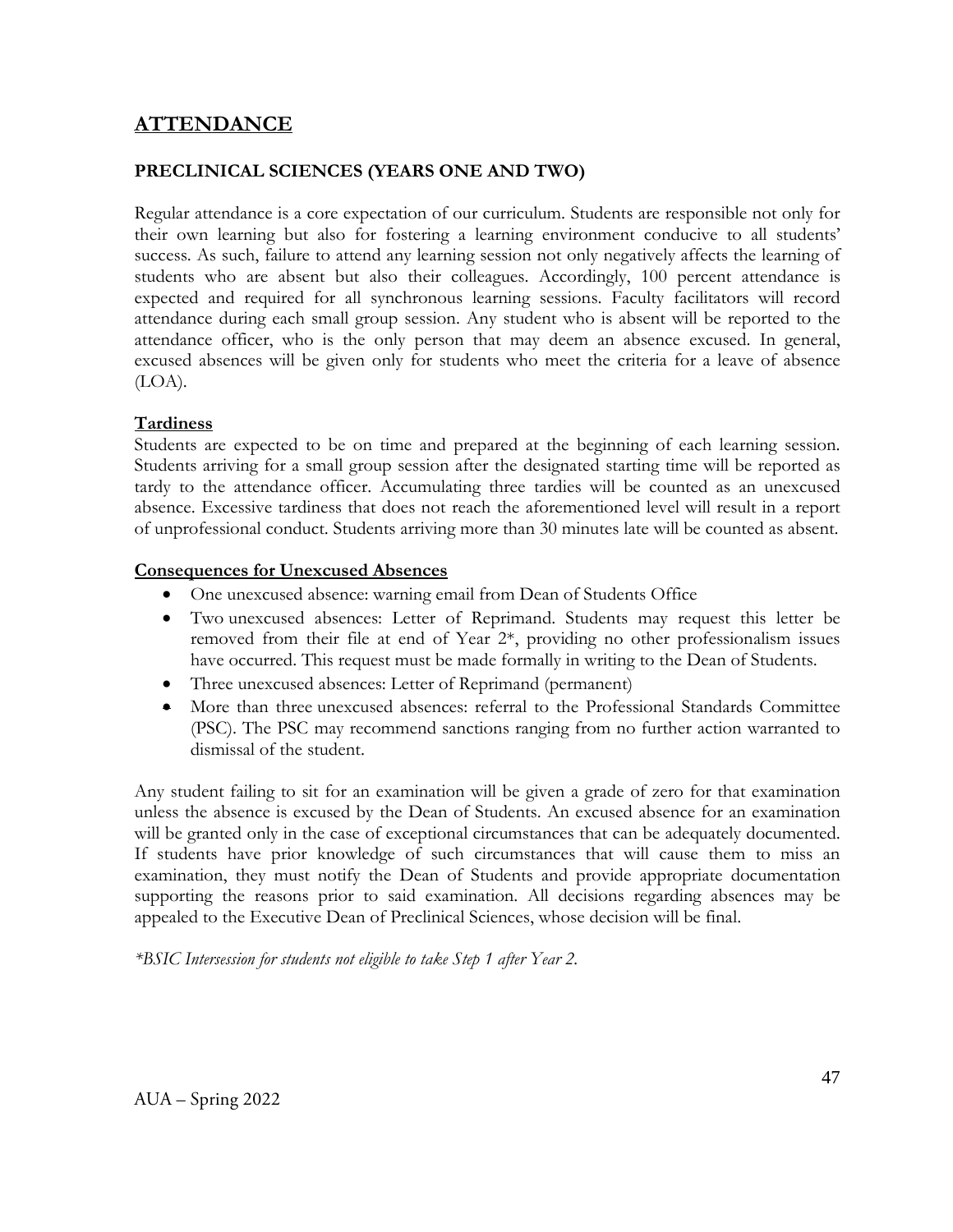#### **BSIC Intersession:**

Hundred percent attendance is required for all BSIC teaching sessions. Attendance will be taken every day. Any absent student will be reported to the attendance officer, who is the only person who may deem an absence excused. In general, excused absences will be given only for students who meet the criteria for a leave of absence (LOA).

### **Consequences for Unexcused Absences**

- One unexcused absence: warning email from Dean of Students Office
- Two unexcused absences: Letter of Reprimand. Students may request this letter be removed from their file at end of BSIC, providing no other professionalism issues have occurred. This request must be made formally in writing to the Dean of Students.
- Three unexcused absences: Letter of Reprimand (permanent)
- More than three unexcused absences: referral to the Professional Standards Committee (PSC). The PSC may recommend sanctions ranging from no further action warranted to dismissal of the student.

Students who are dismissed, withdraw, take an extended leave of absence, or otherwise separate from AUA will have their last date of attendance determined based on when the student is officially dismissed or when the student fills out documentation informing AUA of their intention to withdraw or take an extended leave of absence. If the student continues to participate in academically related activities after this date, the last date for confirmed academic related activities will be used instead.

Any student failing to sit for an examination will be given a grade of zero for that examination unless the absence is excused by the Dean of Students. An excused absence for an examination will be granted only in the case of exceptional circumstances that can be adequately documented. If students have prior knowledge of such circumstances that will cause them to miss an examination, they must notify the Dean of Students and provide appropriate documentation supporting the reasons prior to said examination.

All decisions regarding absences may be appealed to the Executive Dean of Preclinical Sciences, whose decision will be final.

### **CLINICAL SCIENCES**

Students are expected to be in attendance at all times during all clinical rotations. Although the Clinical Attestation Form and the *Clinical Guidelines* reinforce the requirement for 100 percent attendance in all clinical rotations, the fact is, emergency situations do come up. Students must obtain permission to be excused for a brief period of time from a rotation **in advance** from their preceptors. Students must then immediately notify their clinical coordinator and send a letter from the preceptor or attending physician approving the absence along with the makeup dates listed. Otherwise, it will appear that the student has abandoned a rotation. Obtaining advance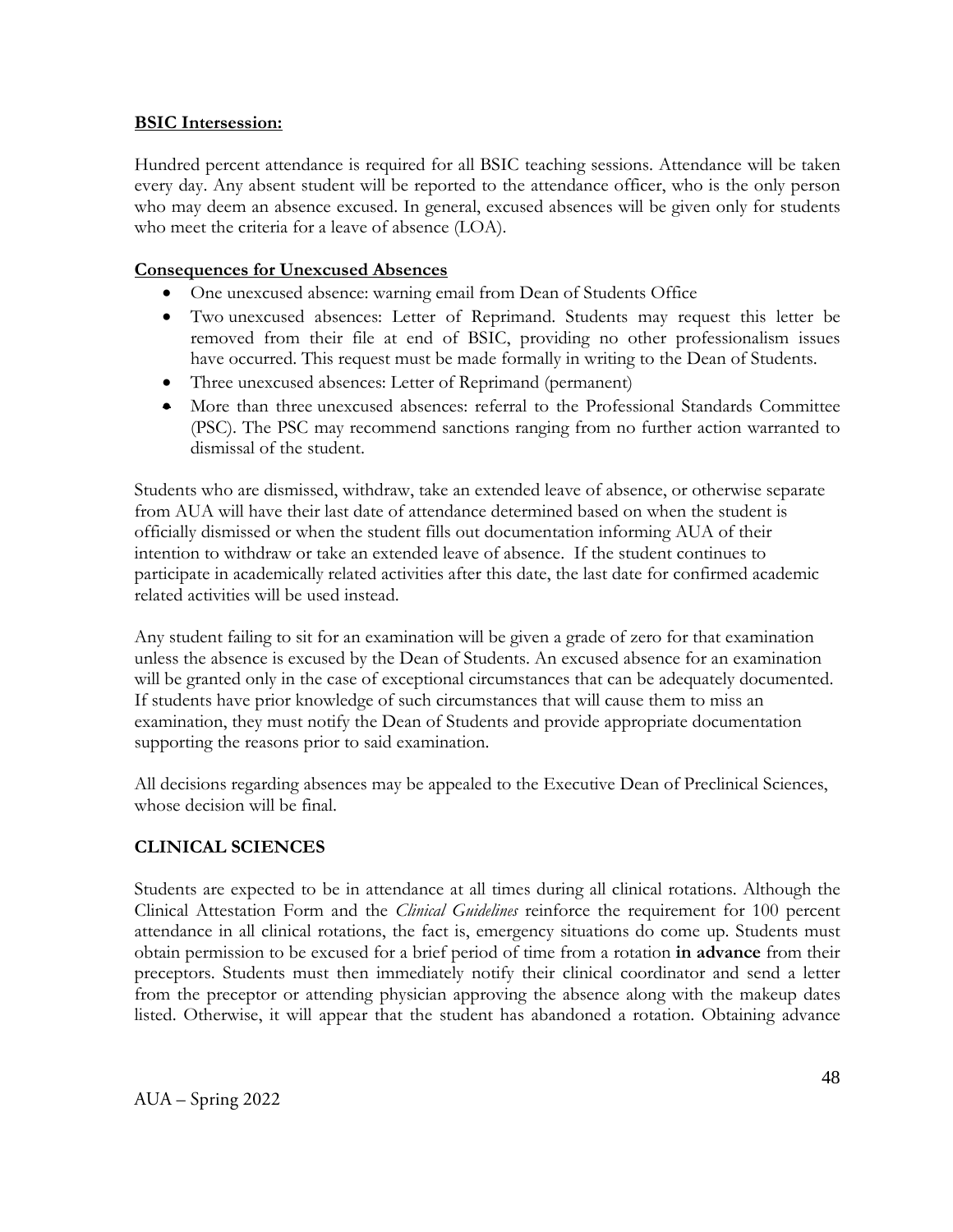permission for absences will eliminate any issues with evaluations and the number of weeks being credited to the clerkship requirements.

Students failing to report to a clinical clerkship to which they have been assigned or taking an unauthorized absence during clerkship rotations may be dismissed from the clerkship and receive a failing grade. Students will incur the cost of any cancellation fees for (a) failing to appear for the first day of a scheduled rotation or (b) canceling scheduled rotations after the letter of good standing has been issued, and may be charged for the rotation. Recipients of financial aid must inform their financial aid services counselor of any schedule changes because financial aid is determined according to the initial scheduling of students' rotations. In addition, students who abandon a rotation might be subject to disciplinary action.

Students who have the opportunity to participate in a clinical clerkship in a hospital that is not affiliated with AUA may be allowed to participate in such a clerkship. *However, prior to doing so, they must contact the Clinical Department so that an evaluation of the hospital's educational program can be made to determine whether or not it meets AUA's standards for clinical clerkship sites.*

Because the scheduling of rotations is handled by the Clinical Department, students must **not** contact AUA-affiliated hospitals to schedule clerkships. Students who participate in a clerkship without prior permission from AUA will not be considered an AUA medical student. Any student who participates in a clerkship when not enrolled as a medical student is violating state and federal laws and regulations governing the practice of medicine. The student may be subject to criminal prosecution, civil liability, and liability to the hospital, its patients, and the medical school. Furthermore, neither the student nor the hospital will be covered under the AUA clinical clerkship insurance policy. Please refer to the *AUA Clinical Rotations Guidelines* for further details.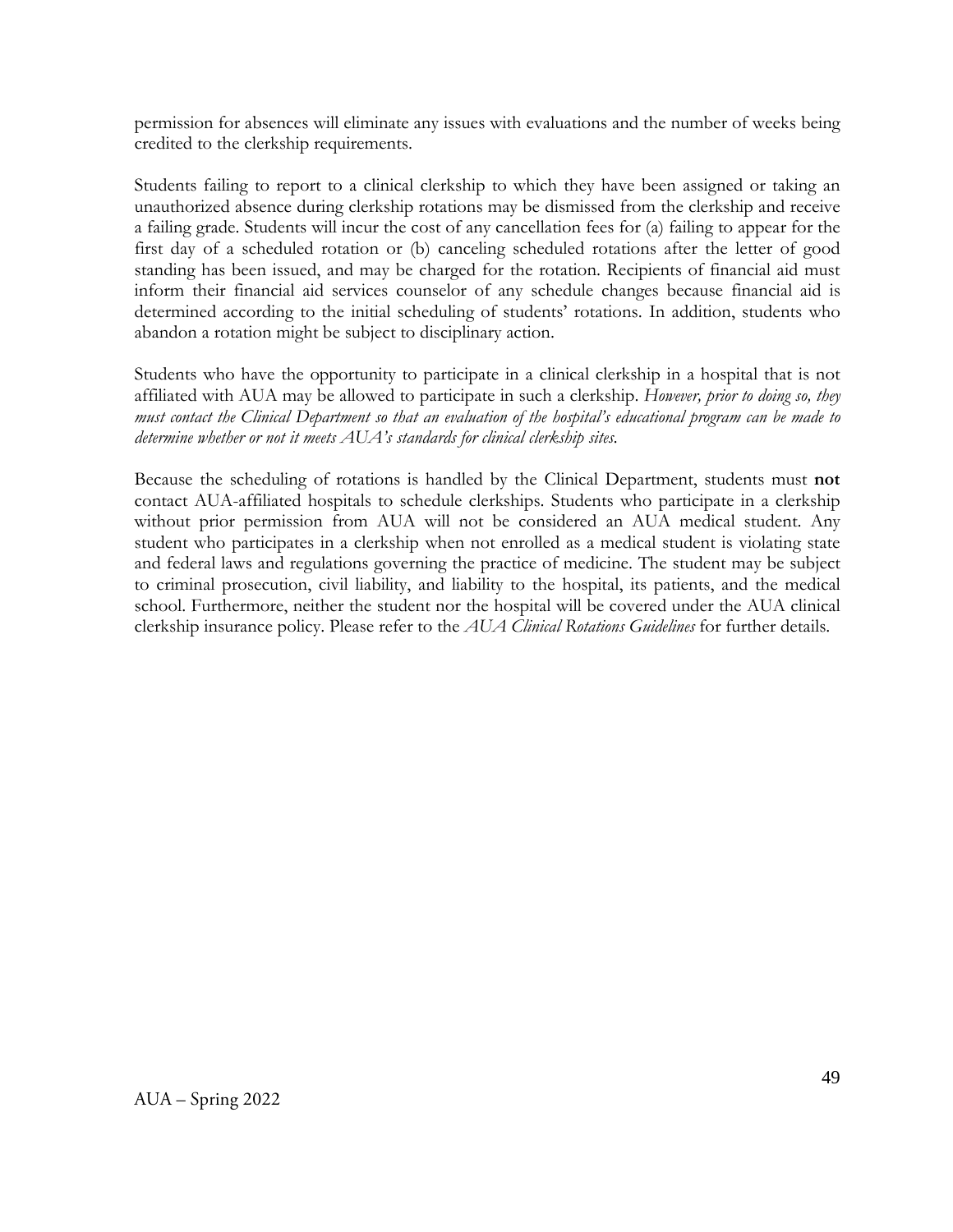#### **ABSENCES AND LEAVES**

Achieving the goal of becoming a Doctor of Medicine demands a great deal of time and attention. Many components of a medical education program cannot be made up or remediated. Interruptions during the educational schedule will create undesirable breaks in the continuous learning process that will be of concern to medical licensure boards and can affect financial aid eligibility and loan repayment status. Medical students will frequently be required to make tough choices concerning the competing demands of educational and personal interests. Therefore, students should give serious thought and consideration before making a decision to request a leave of absence (LOA) from the program.

In general, LOAs should be requested only under extraordinary circumstances where significant and unavoidable conflicts have developed requiring a leave from the program. Students are advised to consult with the Dean of Students to discuss plans for any interruption of studies prior to making a formal request. Students who wish to take a LOA must be in good standing with the university (students currently restarting a term are not eligible to apply for a LOA). Taking a LOA may also have financial implications, including placing loans in repayment and requiring AUA to return unearned loan proceeds credited to their AUA accounts to the US Department of Education. In addition, students who take a leave of absence, in some circumstances, depending on the length of the leave and whether the student had been required to restart a term or had previously taken an extended leave of absence, may not be eligible for further federal student loans for some or all of the remaining portion of their medical school education at AUA. Students are advised to consult with AUA's Office of Financial Services to better understand how taking a LOA may impact their private and/or federal loans.

## **PRECLINICAL SCIENCES: YEAR ONE, YEAR TWO, & BSIC INTERSESSION**

### **There are two types of leaves of absence available for students enrolled in Preclinical Sciences Year 1, Year 2, & BSIC Intersession:**

- A short-term leave of absence (SLA) begins at a point in time during a current term but can only be in effect for a maximum of five class days. Students are expected to make up any activity missed during their SLA. Certain restrictions apply.
- An extended leave of absence (ELOA) begins at a point in time either during a current term or at the end of a completed term. An ELOA during the term remains in effect until the start of the following term. An ELOA at the end of a completed term starts on the last date of the term and continues through the next term. Students can only take one term off throughout their preclinical sciences.

### **Grading during an extended leave of absence in Preclinical Sciences Years 1 and 2:**

Students who are granted an ELOA during an academic year and who do not complete the academic year will receive a grade based on the following structure:

• If the ELOA is taken before the first CAS examination of the academic year, the student will receive a grade of Withdrawn (W) for all courses.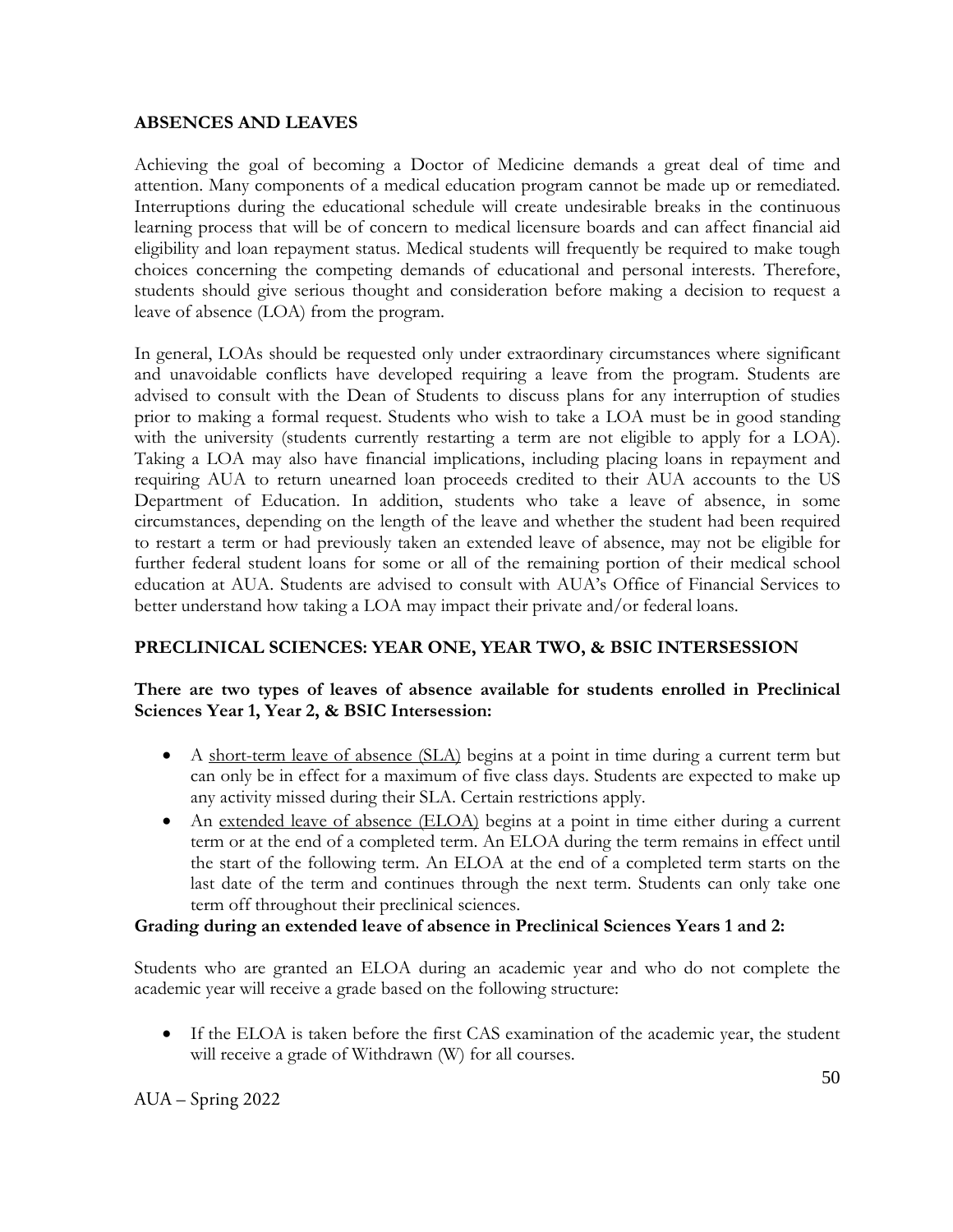• Students may only be approved to take an ELOA after the first CAS examination of the academic year if they are passing all coursework. If this is the case, they will receive a grade of Withdrawn Passing (WP). Any student who has failed a CAS examination will not be approved for an ELOA.

Students who apply for an ELOA but have received a failing grade in their CAS Examinations will be considered ineligible for an ELOA and must withdraw from the university if they are unable to resume their studies.

#### **CLINICAL SCIENCES: SEMESTERS FIVE THROUGH EIGHT**

Upon completion of BSIC Intersession (BSIC course and mandatory CBSE - 13 weeks) students may want to take time off to study for the USMLE Step 1 examination. Once students pass Step 1, they will be required to begin the next available FM1/IM1 rotation. Students are allowed 6 months from the completion of the CBSE at the end of BSIC to pass the USMLE Step 1 examination and return to FM1/IM1. This is an approved break between BSIC Intersession and FM1/IM1 in which students will remain enrolled full time. Students who do not return to FM1/IM1 within 6 months from when they sat for the mandatory CBSE will be subject to temporary withdrawal from the university. Students who are approved to be exempt from BSIC will have 6 months from the end of Year Two to pass Step 1 and return to FM1/IM1. Students who are approved to be exempt from BSIC and do not return to FM1/IM1 within 6 months from the end of Year Two will be subject to temporary withdrawal from the University (please see the *"*Temporary Withdrawal*"* section for additional information).

Once students advance into FM1/IM1, due to the nature of clinical rotation scheduling, it is possible that students may have brief breaks between their scheduled rotations. Breaks of 4 weeks or less will have no impact on the student's enrollment status, and their federal student loans, if any, will not be impacted. If students plan on taking more than 4 weeks off to study for Step 2 CK or plan to take more than 4 weeks off between clinical rotations, they will be required to apply for a clinical leave of absence (CLOA).

The clinical leave of absence is the only type of leave of absence available for students once they are enrolled in their Clinical Sciences (Semesters Five through Eight). A CLOA may be taken for a period of more than 4 weeks but no longer than 180 days within any 12-month period. A CLOA satisfies the requirements of an "approved leave of absence" under the regulations governing federal financial aid. An approved leave of absence is a US federal financial aid policy that allows a Direct Loan borrower to temporarily leave attendance at the university and return to the same point where the academic program was interrupted. (For this reason, an approved leave of absence is not applicable for students enrolled in Year 1, Year 2, or BSIC Intersession. Students who do not return to their coursework immediately upon the expiration of a CLOA will be administratively withdrawn retroactive to their last date of attendance (please see the *"*Administrative Withdrawal*"* section for additional information).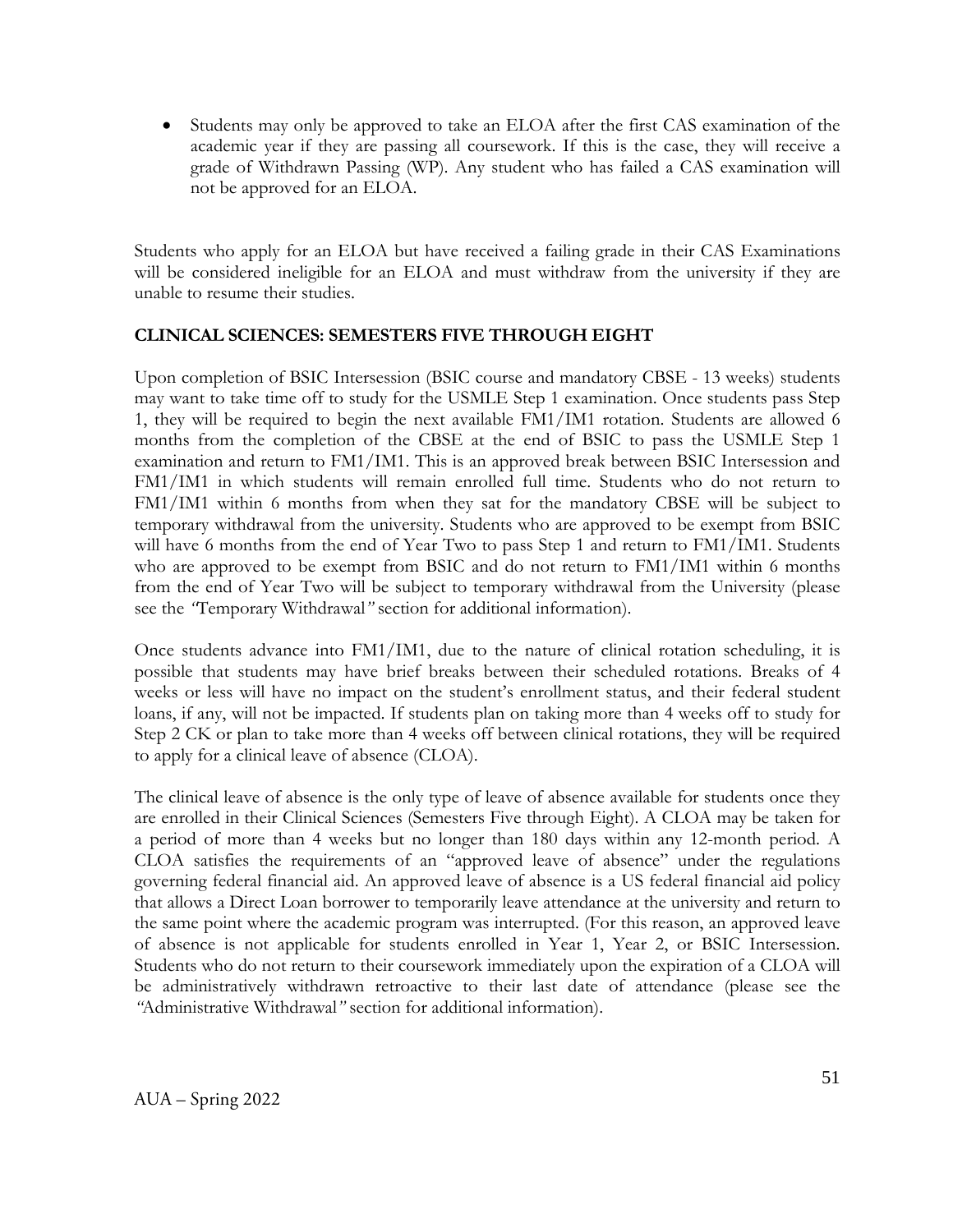Students who wish to take a CLOA during their clinical rotations must proactively work with their clinical coordinator to discuss their intent to take a CLOA and arrange their clinical schedule to reflect their planned time off. CLOA applications must be submitted to the Office of the Registrar well in advance to allow time for review and approval prior to the start of the student's break. CLOA forms that are submitted after a student's last date of attendance will not be approved and in that circumstance, students will be considered temporarily withdrawn for the duration of their break.

### **Temporary Withdrawal (TWD)**

Students who need to take more than 6 months off upon successful completion of the CBSE at the end of BSIC may have up to an additional 180 days off. In these cases, once students exhaust their 6-month break, their status will automatically change to a TWD status for up to an additional 180 days. Students who do not pass the USMLE Step 1 within one year of the last day of the BSIC will be dismissed from the university. Students who do not start the next available FM1/IM1 after passing Step 1 will be subject to administrative withdrawal from the university.

TWD status will also be assigned to clinical students who, during their clinical rotations, take breaks of more than 4 weeks that have not been approved for a CLOA. Students who are required to repeat a clerkship but are not able to do so within 4 weeks of the last date of the failed clerkship will also be assigned a TWD status. Once students have been assigned a TWD status, they are not eligible to apply for a CLOA. Clinical students who remain on a TWD status for more than 180 days will be subject to administrative withdrawal from the university.

### **LEAVES OF ABSENCES AND FINANCIAL AID**

AUA may grant a student a Leave of Absence (LOA) that does not meet the conditions to be an approved LOA for Title IV purposes (for example, for academic reasons). A LOA that does not meet all of the conditions for an approved LOA is considered a withdrawal for Title IV purposes. The student's withdrawal date is the date the student begins the LOA.

Students receiving federal financial aid should visit the SFS Office to review their awards before deciding on a leave of absence. Recipients of federal Title IV loans may use all or portions of their grace period during a LOA. A student who has exhausted their grace period and is unable to begin repayment should contact their loan servicer to discuss deferment and/or forbearance.

Please contact AUA's Financial Aid Services Department with any questions at [financialaidservices@auamed.org](mailto:financialaidservices@auamed.org) 

### **Important Information Regarding Extended Leaves of Absence (ELOAs), Temporary Withdrawals (TWDs), and Federal Financial Aid**

Students in an ELOA or temporary withdrawal status who are receiving federal financial aid are considered withdrawn by the US Department of Education, and AUA is bound to report them as such (effective their last date of attendance, as determined by the Office of the Registrar).

AUA – Spring 2022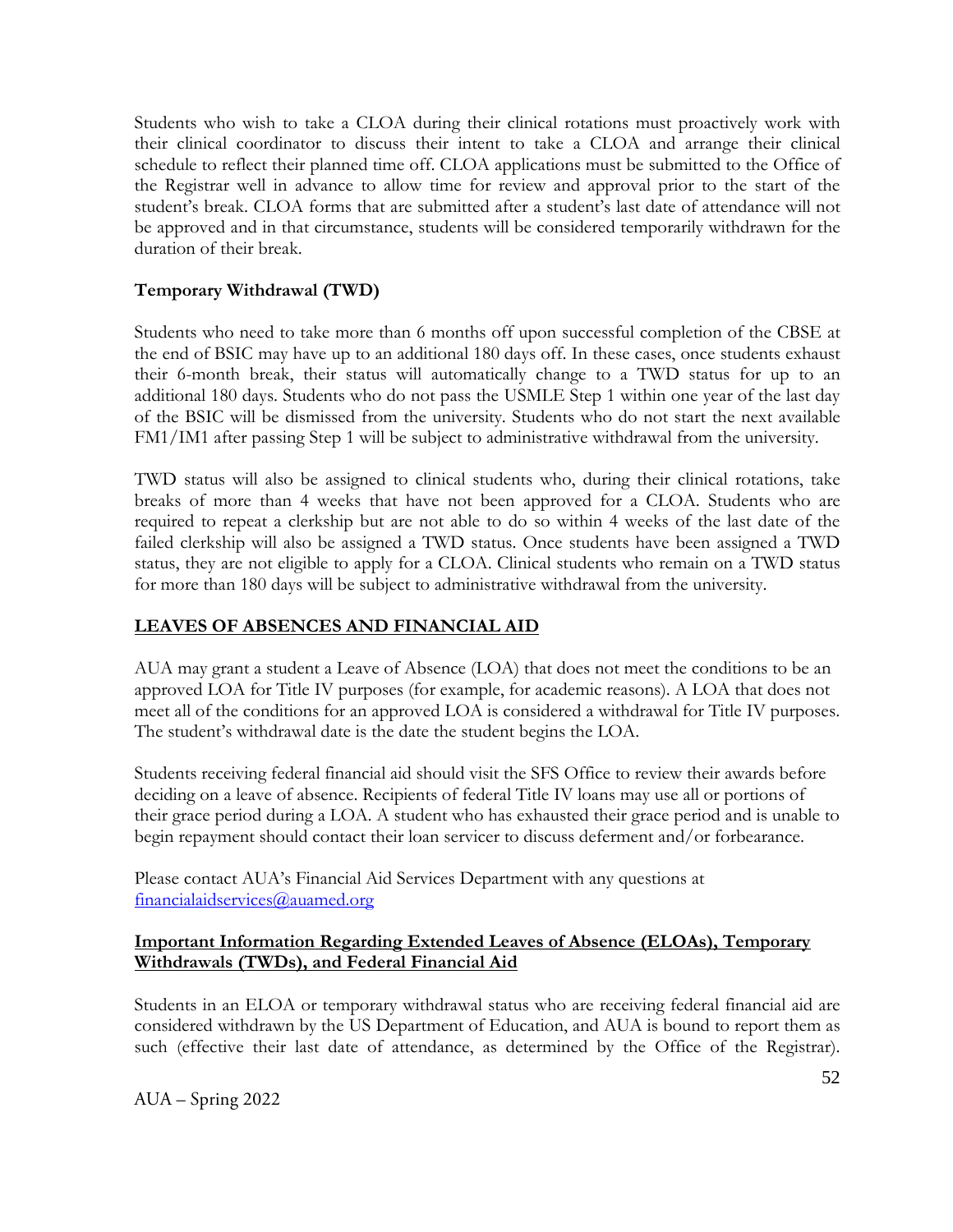Students reported to the National Student Loan Data System (NSLDS) as withdrawn will enter repayment unless and until they are once again enrolled at AUA or another participating institution. AUA will be required to return to the US Department of Education federal loan proceeds that have not been earned by the withdrawn students as of the last day of their attendance. Students in these circumstances are advised to contact their loan servicer either to make arrangements to start making monthly payments or, if students are unable to repay their loans while in this status, to discuss with their loan servicer the possibility of postponing or reducing their loan payments. Students should contact the school's financial aid office and the federal servicer of their loans to discuss postponement of repayment options that may be available to them such as economic hardship deferments, unemployment deferments, and forbearances.

Once students return from ELOA or TWD and resume their studies, their enrollment status will be updated to enrolled (full time). Generally, students will not have to submit an in-school deferment form to their servicer. However, students should contact their federal loan servicers to verify in-school status. If an enrollment verification letter needs to be requested from the school, please submit a request to the Office of the Registrar. Students who have questions about their Title IV program funds Teletypewriter (TTY) users may call 1-800-730-8913. Information is also available on the web at [www.studentaid.gov.](http://www.studentaid.gov/)

#### **Effect of an Extended Leave of Absence (ELOA) prior to the completion of current term**

AUA Refund Policy will be applied for all ELOAs. Based on the Last Date of Attendance (LDA) all institutional charges will be adjusted on student tuition accounts for time unattended provided that 60% of the term has not passed. If 60% of the term has passed all institutional charges are considered 100% earned and no adjustment will be posted to student tuition accounts.

For students who are on Federal Student Aid (FSA) and who take an ELOA before the completion of a term, AUA may be required to return to the US Department of Education the proceeds of federal loans that have not been earned as of the date the ELOA began. Students may be eligible to obtain FSA when they resume their studies but only for new institutional charges, i.e. tuition and fees. Students will be responsible, as stated in AUA's Financial Obligation Acknowledgement, which students are required to sign during Online Registration, for balances due as a result of loss/reduction of financial aid, or other credits originally anticipated, due to ineligibility, attendance, incomplete paperwork, or as a result of separating from the school after 60% of the term has passed. Students will also be responsible for any unpaid NON-institutional charges at the time of their separation by ELOA, but new FSA, upon return to school, cannot be applied to past NON –institutional balances.

Any remaining credit balance—after appropriate tuition adjustments and return of FSA---at the beginning of an ELOA that has not been applied to other obligations owed by the students to AUA or returned by AUA to the students' lender or to the students—will be carried over and applied to new tuition or fee charges for the term in which the students return to their studies.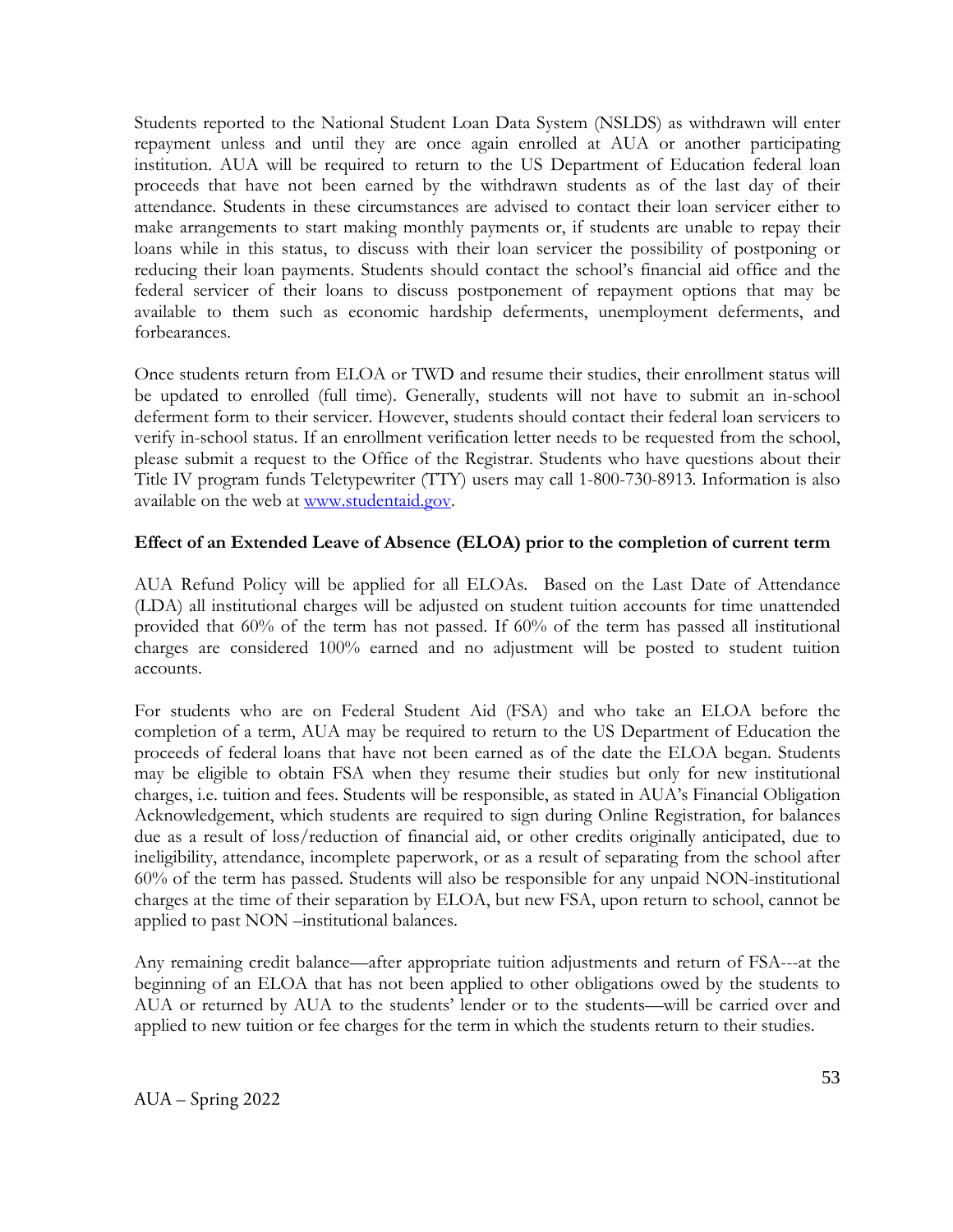Any unearned funds AUA is holding from students who withdrew, were administratively withdrawn, or are dismissed from the school is eligible for refund.

### **Extended Leave of Absence (ELOA) Beginning after a Completed Term**

An ELOA that begins between terms will have no immediate effect on the student's tuition account and the student will be responsible for any unpaid balance.

### **Short-Term Leave of Absence (SLA) and Clinical Leave of Absence (CLOA)**

An approved SLA or CLOA will have no immediate effect on the student's tuition account.

### **Procedures and Policies for Obtaining a Leave of Absence (LOA)**

Leaves of absence, regardless of the type, must meet the following criteria and will not be granted unless the following procedures are followed:

- Students must obtain and complete a Short-Term, Extended, or Clinical Leave of Absence Application Form as appropriate, stating the specific reasons for the leave and providing the date that the student will return from the leave.
- Preclinical Science students must submit the form to the Dean of Students; determination as to whether the leave will be granted will be at the dean's sole discretion. Students seeking a clinical leave of absence must submit their forms to the Office of the Registrar, who will forward the form to the Dean of Students. Students must receive final approval in writing from the Dean of Students and/or the Office of the Registrar before the request for the LOA is deemed granted.
- If students do not resume their studies on or before the last date that leave has been approved, they will be administratively withdrawn retroactive to their last date of attendance.
- Students may not be currently restarting/repeating a term and may not be failing any course (including CAS Examinations or clinical rotations) at the time of application or at the time that the leave commences. Students who have received any failing grades from their CAS Examinations or from a clinical rotation cannot request, and will not be granted, a LOA. In such cases, students in need of time away from their studies must withdraw from the school (see the "Withdrawals" section below). Students who must restart a term or a clinical rotation are not eligible to take a LOA.
- Students who are granted a LOA must provide written documentation supporting the stated need for the leave and, under certain circumstances, may have to satisfy other previously set conditions prior to returning to classes.
- Applications for CLOAs during clinical rotations must be submitted to the Office of the Registrar after students have arranged their official clinical schedule to reflect their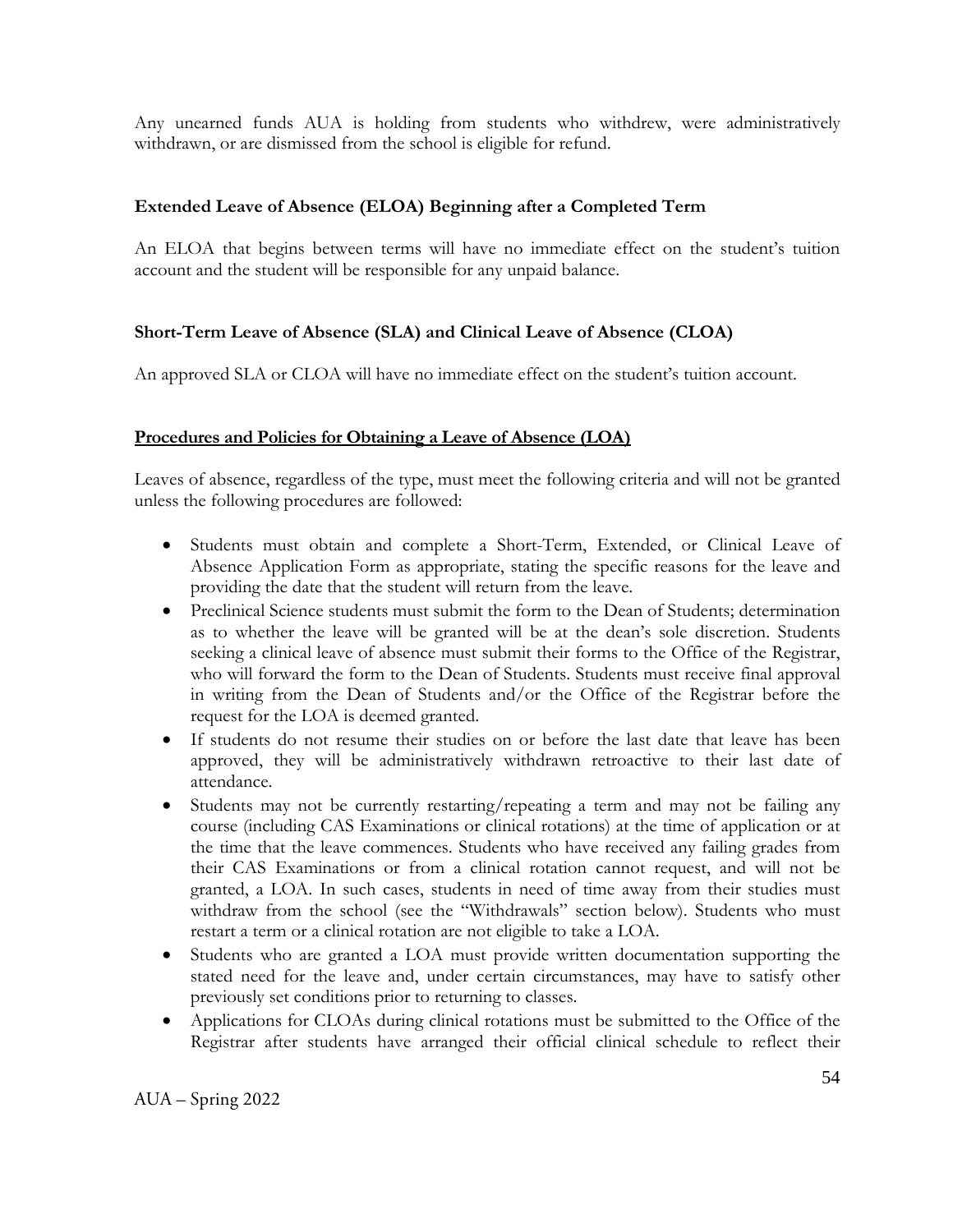planned time off. CLOA applications must be received, reviewed, and approved prior to the start of the break.

### **Upon return to AUA from a leave of absence:**

- Preclinical Science students must present hard-copy documentation to the Dean of Students (1 week prior to returning to Antigua) that sufficiently substantiates the original reason for the LOA request.
	- o If the provided documentation is considered insufficient, the student may be given extra time to provide additional documentation or the LOA may be disapproved by the Dean of Students. In the latter case, the student is considered to have been on an unauthorized leave of absence (see the "Unauthorized Leave of Absence" section). If documentation is not provided or is deemed insufficient upon return, the LOA will be converted into an administrative withdrawal.
- Once students whose enrollment statuses were reported to NSLDS as withdrawn return from an LOA and resume their studies, they will be reported to the department as enrolled (full time) and eligible for an in-school deferment. Students should contact the Office of the Registrar if their loan servicer requests an enrollment verification form or letter from the school.
- A Preclinical Science student who takes a LOA is not permitted to enroll at another medical school and take preclinical science courses for credit during the time of the LOA. Any student who wishes to take preclinical science courses for credit at another medical school must withdraw from AUA.

*Ultimately the Dean of Students has complete discretion to give or deny the final approval for all LOA requests. Under extreme circumstances, an SLA not exceeding five class days may be granted by the Dean of Students.* 

## **Unauthorized Leave of Absence**

Unauthorized leave is defined as a student-initiated leave from AUA or overstay of an approved leave of absence **without** going through the proper protocol. Students who are on an unauthorized leave of absence may not receive consideration for missed coursework, exams, quizzes, etc. and might be subject to disciplinary action. In all cases the student will be administratively withdrawn from the university. Students wishing to return to AUA after an unauthorized leave must submit a letter of appeal. The past performance of these students will be reviewed by the Appeals Committee to determine whether they can be readmitted and, if so, under what conditions.

## **Pending Graduation**

Once students complete the clinical sciences portion of the curriculum they will automatically be placed on a pending-graduation status (PGR). PGR students are typically waiting to pass the USMLE Step 2 Clinical Knowledge (CK) examination or are waiting to clear their degree audit. PGR students are encouraged to be mindful of AUA's policies and deadlines to pass the USMLE Step 2 CK. Failure to comply with these deadlines may result in dismissal.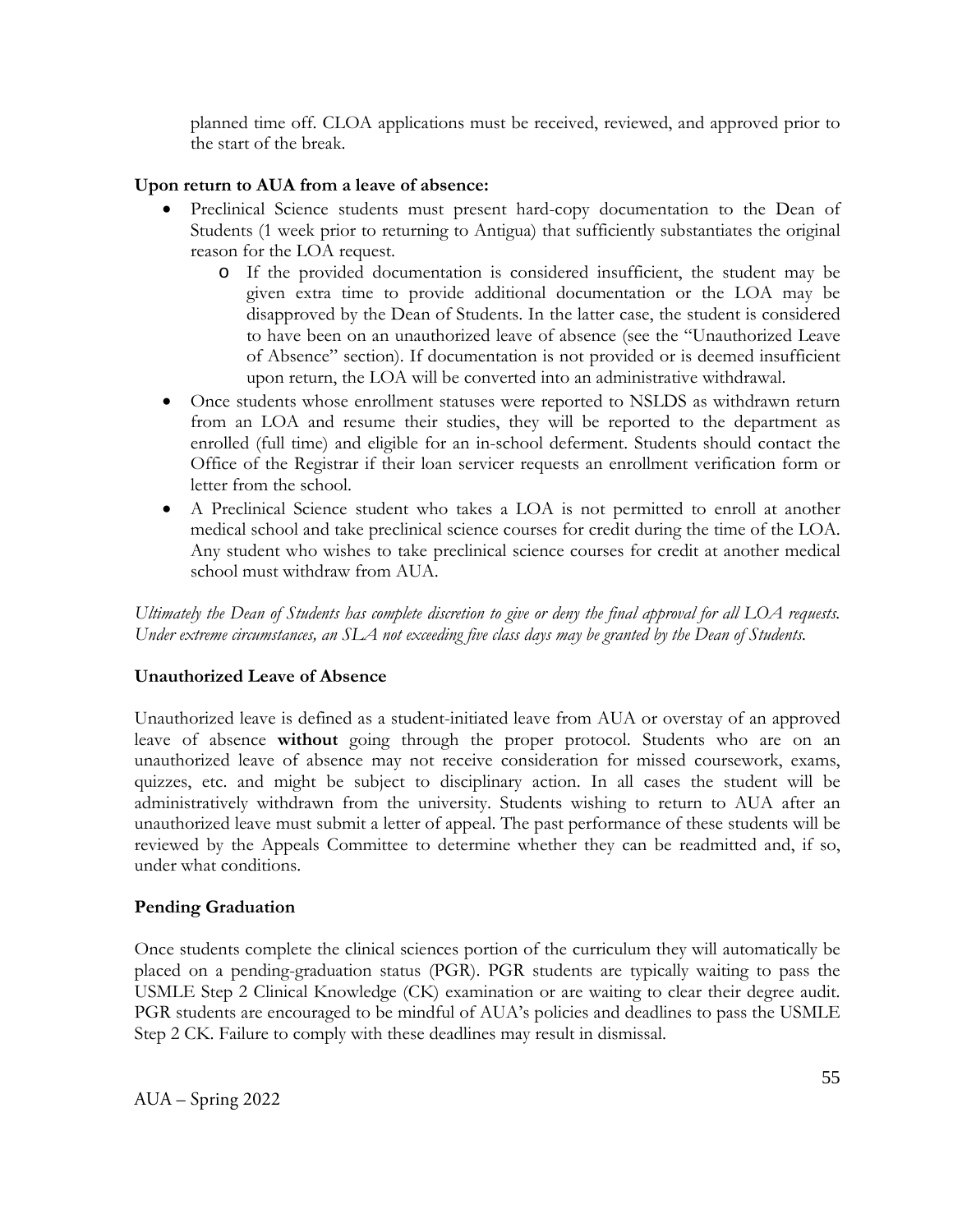The Office of the Registrar must report the PGR enrollment status of students who have received federal financial aid to NSLDS as withdrawn as of the last day of their last clinical rotation and should perform the following:

- Contact their federal servicer to make arrangements to make either monthly payments or obtain an economic/unemployment deferment or forbearance. If eligible, deferments and forbearances will postpone the necessity of making payments.
- Complete an exit interview by logging into their account at [www.studentloans.gov.](http://www.studentloans.gov/) The results will be sent to the National Student Loan Database System.

PGR students are not eligible to apply for a LOA. Once students have met all degree requirements and have cleared the degree audit, their statuses will change to graduated.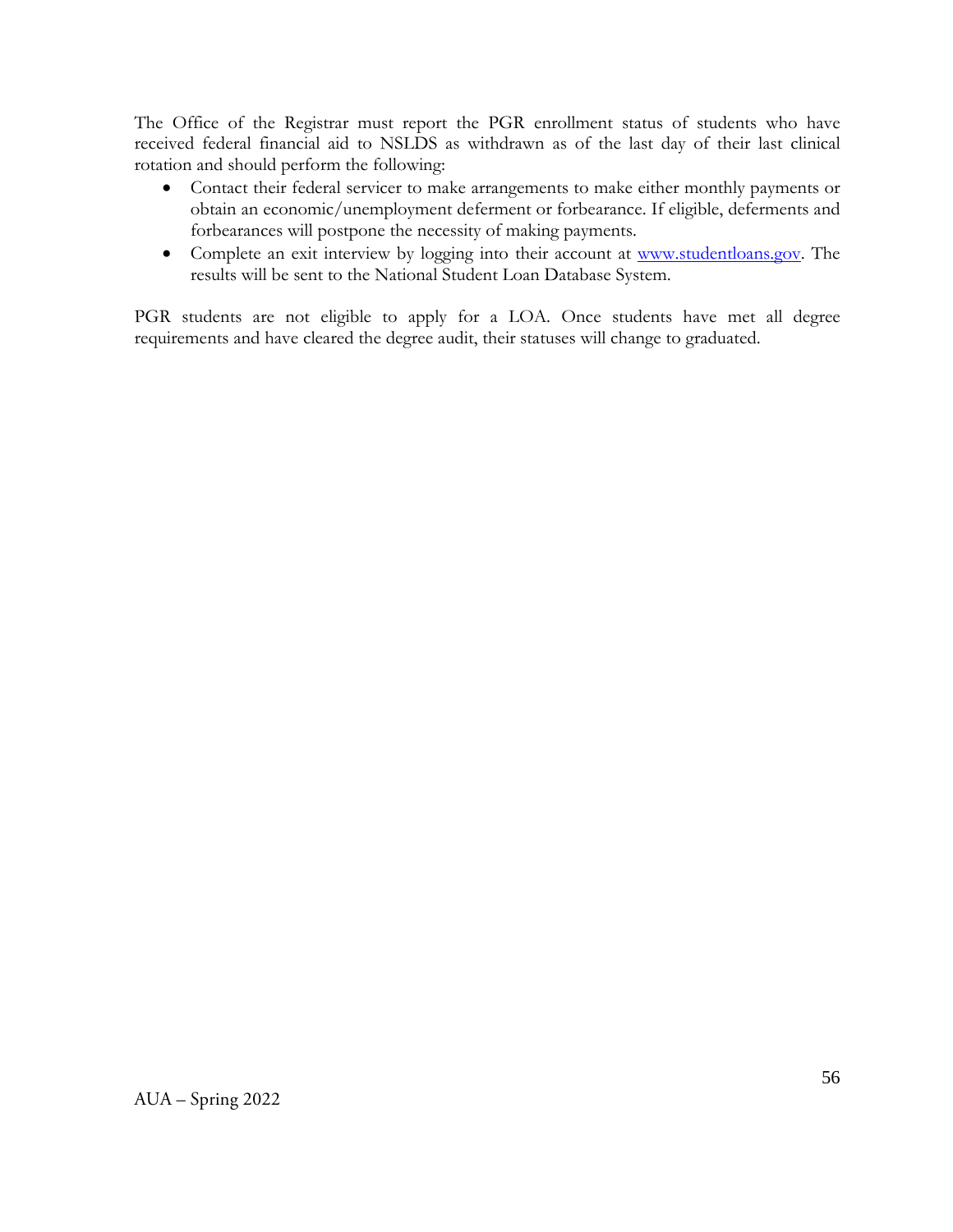#### **WITHDRAWALS**

#### **Student Withdrawal from AUA**

Students who withdraw from AUA must complete a Withdrawal Form, which is obtained from the Office of the Registrar or the Office of Student Affairs, and must participate in an exit interview with the Dean of Students. Because the curriculum is integrated, withdrawal from individual courses or modules is not permitted. Students wishing to return to AUA after having withdrawn must then apply for readmission. They will be subject to the tuition policy for withdrawals and the university refund policy. Readmission is not guaranteed, but applications will be reviewed by the Admissions Committee. Readmitted students will be subject to all academic policies and tuition and fees in effect at the time of re-enrollment, without any grandfathering provisions based on their original admission. Student withdrawals are governed by the following policies:

- Students cannot withdraw from single courses during a term; they must withdraw completely from AUA.
- Students withdrawing from AUA before CAS 1 will receive a grade of W for all coursework. If students withdraw after CAS 1, they will receive a grade of WF (withdrawn failing) or WP (withdrawn passing) based upon their score(s) on the CAS examination(s) taken to date.
- Refund calculations, if required, are based on the official withdrawal date, as determined by the Office of the Registrar.
- Students will need to restart the term they withdrew from if they are readmitted.
- A W, WP, or WF grade appears on your transcript. The W, WP, or WF grade will not count in the calculation of the student's GPA. W, WP, or WF grades are not replaceable with an R grade.
- Students who apply for an extended leave of absence while having a failing average must withdraw from the university.
- Students who wish to withdraw during preclinical sciences must submit their signed withdrawal form and complete the withdrawal process within 14 days from their last date of attendance. Failure to comply with this requirement may result in administrative withdrawal from the university.

A student withdrawal (WD) is a full termination of the student's enrollment at the university. The Office of the Registrar must report WD enrollment statuses to NSLDS. Students on a WD status are considered withdrawn for financial aid purposes, effective their last date of attendance as determined by the Office of the Registrar.

#### **Administrative Withdrawal**

Students are subject to administrative withdrawal under the following circumstances: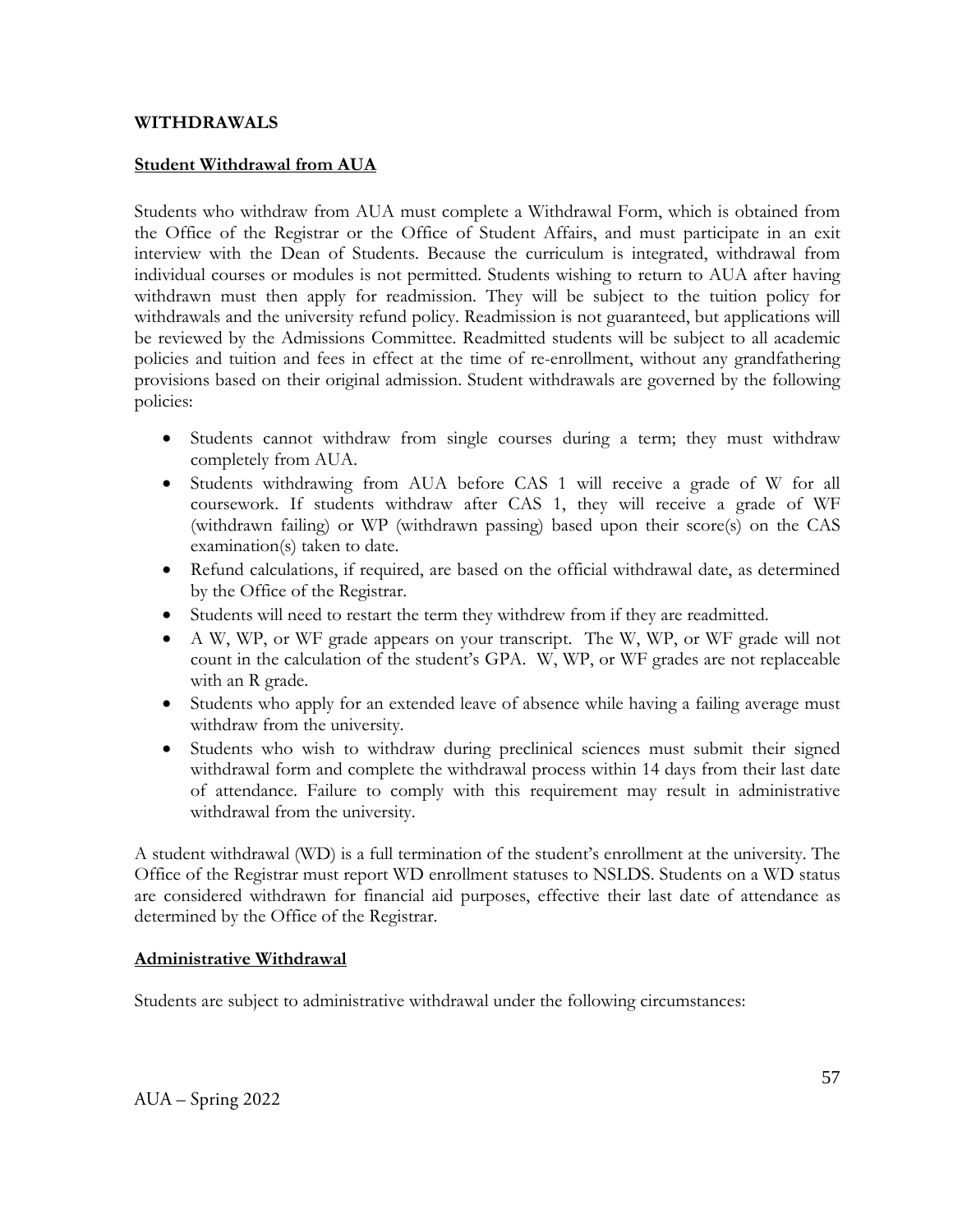- They complete a term and do not return to the following term, without receiving approval for an extended leave of absence.
- They fail to complete online registration and/or in-person confirmation for the following term.
- They fail to return from ELOA, SLA, CLOA, or TWD status.
- They have a gap of 6 months or more during clinical sciences or after passing the USMLE Step 1 examination.
- They fail to complete the preclinical sciences withdrawal process within 14 days from last date of attendance.

Students who are administratively withdrawn may appeal this decision by submitting a formal letter of appeal to the Appeals Committee. Please see the "Appeals Committee" section for additional information. Students who have an enrollment status of administratively withdrawn for more than 12 months will be subject to dismissal. Dismissal appeals must be submitted to the Appeals Committee within 7 days. Please see the "Dismissals" section for additional information.

An administrative withdrawal is a full termination of the student's enrollment at the university. The Office of the Registrar must report ADWD enrollment statuses to all lenders. Students on an ADWD status are considered withdrawn for financial aid purposes, effective their last date of attendance as determined by the Office of the Registrar.

Student borrowers on WD or ADWD status should do the following:

- Contact their federal servicer to arrange to make either monthly payments or obtain an economic/unemployment deferment or forbearance. If eligible, deferments and forbearances will postpone the necessity of making payments.
- Complete an exit interview by logging into their account at [www.studentloans.gov.](http://www.studentloans.gov/) The results will be sent to the NSLDS.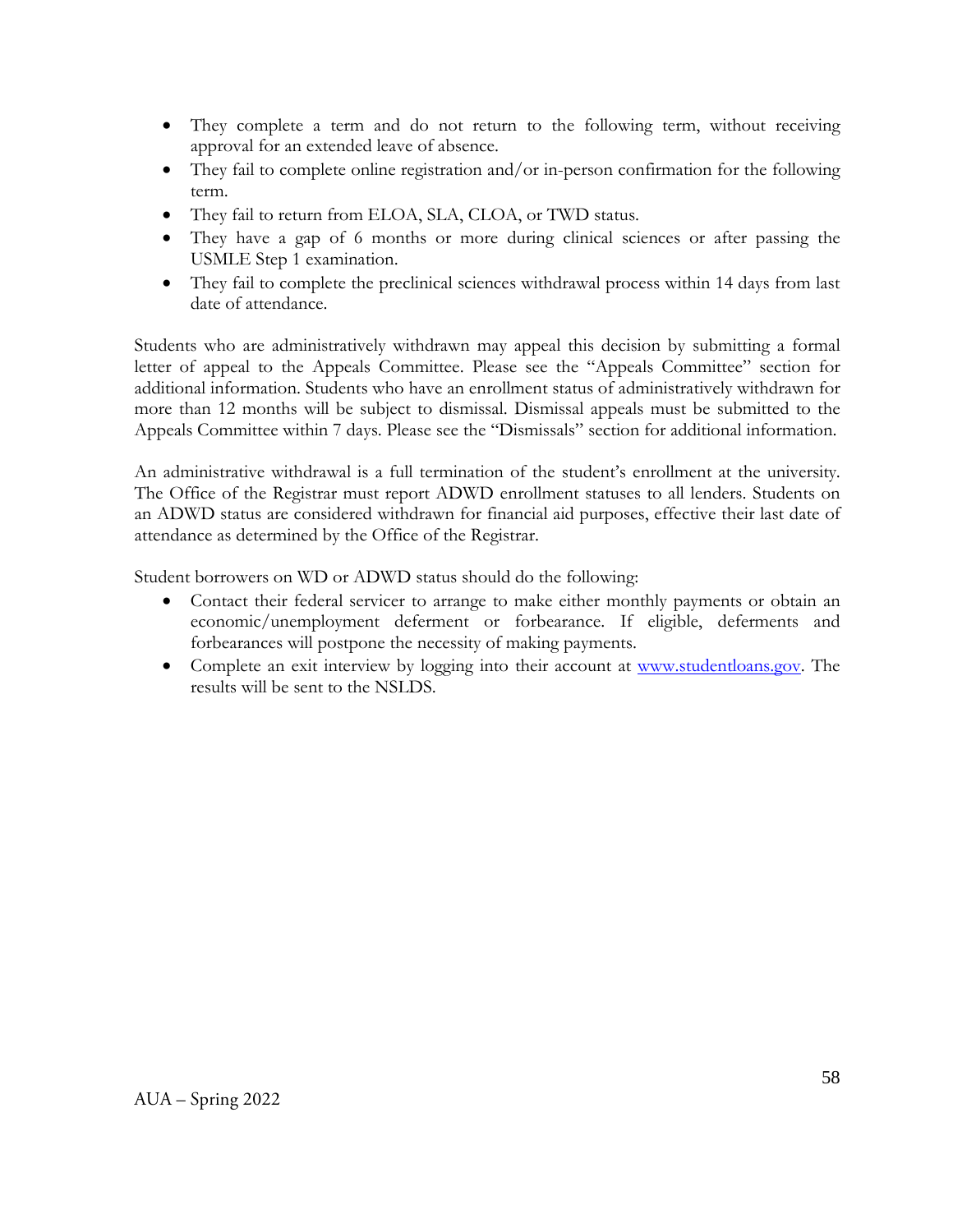#### **READMISSION**

Students who have filed a student withdrawal and who wish to continue their medical education at AUA must formally apply for readmission through submission of an application for readmission to the Admissions Committee. Readmission is not guaranteed. However, if students are readmitted, they are subject to all academic policies, tuition, and fees that are in effect at the time of readmission. Such students are also subject to complete all conditions set forth in the readmission decision letter. Students who are readmitted to AUA with conditions are not eligible to voluntarily withdraw from the university. Failure to meet all conditions of readmission may result in dismissal.

Students who have been dismissed or administratively withdrawn are **not** eligible to apply for readmission to the university; they must submit an appeal to the Appeals Committee. Please see the Appeals Committee section for additional information.

If students are readmitted (RADM) and return to their approved preclinical sciences term or clinical rotation, their status will once again be reported to the US Department of Education as enrolled (full time), and they will once again be eligible for an in-school deferment of student loan(s). Students should contact the Office of the Registrar if the loan servicer requests an enrollment verification form or letter from the school. Students will remain in repayment while on RADM status.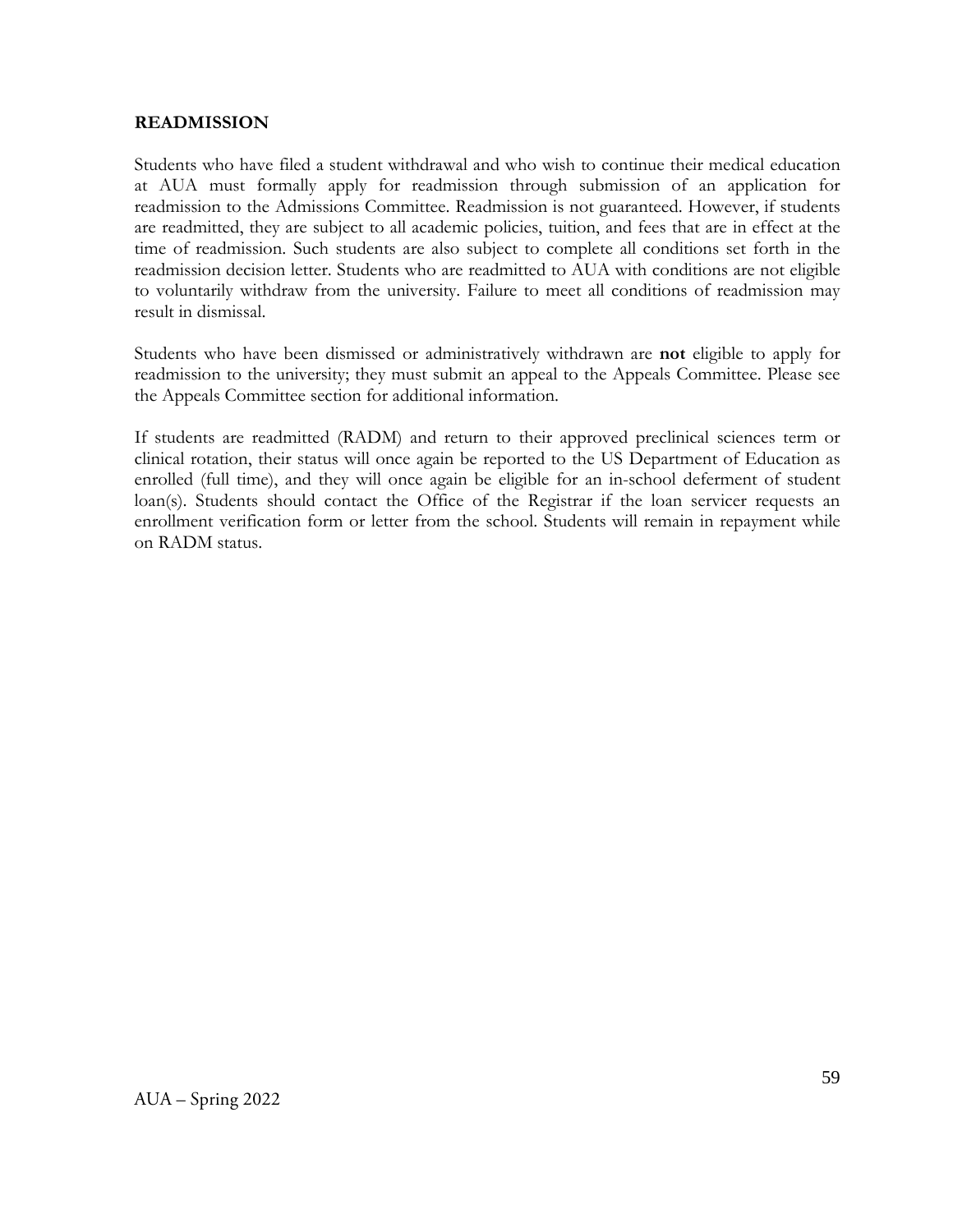# **EXAMINATIONS**

## **A. PRECLINICAL SCIENCES**

## **1. General**

- 1. All examinations are mandatory, and any failure to take a scheduled examination is subject to the attendance policy.
- 2. All examinations administered remotely are scheduled, administered, proctored, and reported by the Examination Center. The Examination Center enforces the examination policies (see below); any violation of the policies will disqualify the student from taking the examination and may invoke further disciplinary action by the school.
- 3. Each class will take each examination on a single day, according to a schedule published in the academic calendar. All examinations consist of United States Medical Licensing Examination (USMLE)-style multiple-choice questions and are administered on computer testing software. The time per question is 1 minute and 30 seconds.
- 4. There are two kinds of examinations, formative and summative. Formative examinations are designed as learning experiences and students receive the scores, answers, and explanations of all questions after the examination. Summative examinations, on the other hand, are for assessment purposes only and no examination review is provided.
- 5. There are three kinds of summative examinations, CAS (Customized Assessment Service), CBSE (Comprehensive Basic Sciences Examination), and OSCE (Objective Structured Clinical Examination); details are below.
- 6. Make-up examinations for summative examinations are administered to students with an approved Leave of Absence (LOA) or a legitimate excuse to miss an examination, as determined by the Office of the Dean of Students. Students who miss an examination without a legitimate excuse receive a score of zero.
- 7. Student computers must meet the minimum technical requirements specified below:

|                  | WINDOWS PC                                  | APPLE MACINTOSH                        |
|------------------|---------------------------------------------|----------------------------------------|
| Operating System | MINIMUM Windows<br>10<br><b>RECOMMENDED</b> | Macintosh OS 10.14 Sierra or<br>higher |
|                  | Windows 10 Home or Pro                      |                                        |

## Minimum Technical Requirements Spring 2022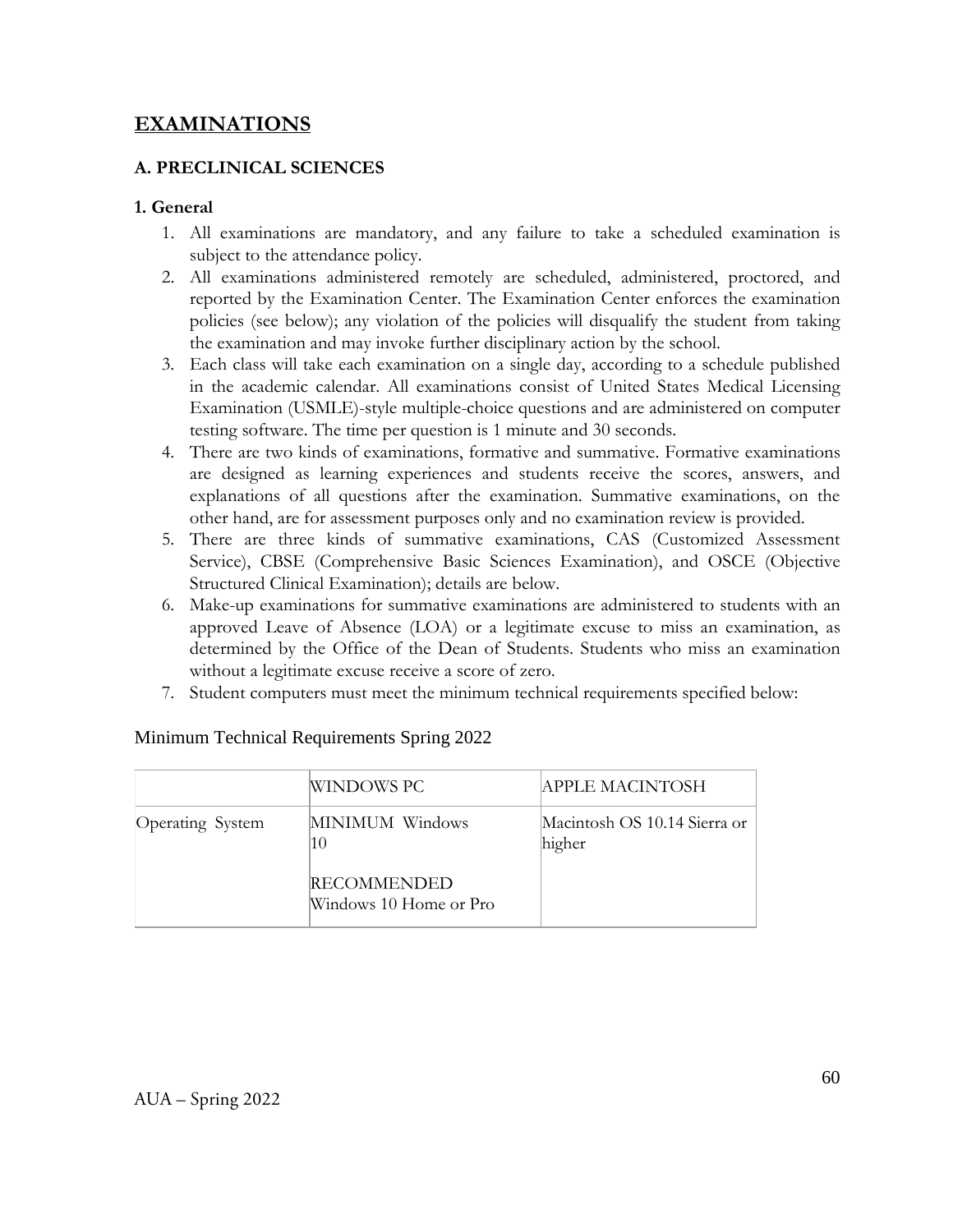| Processor Type      | MINIMUM<br>Core i5 Processor AMD<br>A6<br><b>RECOMMENDED</b><br>Core i7 Processor<br>AMD A8 | <b>MINIMUM</b><br>Core i5 Processor<br><b>RECOMMENDED</b><br>Core i7 Processor or higher<br>M1 Processor |
|---------------------|---------------------------------------------------------------------------------------------|----------------------------------------------------------------------------------------------------------|
| Memory              | MINIMUM<br>8 GB RAM or higher                                                               | <b>MINIMUM</b><br>8 GB RAM<br><b>RECOMMENDED</b><br>16GB                                                 |
| Hard Drive          | MINIMUM<br>256 GB SSD<br><b>RECOMMENDED</b><br>512 GB SSD or higher                         | MINIMUM<br>256 GB<br><b>RECOMMENDED</b><br>512 GB or higher                                              |
| Graphics Card       | MINIMUM<br>512 MB Video Memory or<br>higher                                                 | MINIMUM<br>512 MB Video Memory or<br>higher                                                              |
| Screen              | 17" or larger color monitor<br>(Desktops)<br>13" screen or larger (Laptops)                 | 17" or larger color monitor<br>(Desktops)<br>13" screen or larger (Laptops)                              |
| Webcam              | Integrated or external HD<br>Webcam 720P or higher                                          | Integrated or external HD<br>Webcam 720P or higher                                                       |
| Microphone          | Integrated microphone or<br>external<br>USB/Bluetooth Mic/Headset                           | Integrated microphone or<br>external<br>USB/Bluetooth Mic/Headset                                        |
| Wireless Networking | Minimum 802.11n<br><b>RECOMMENDED</b><br>802.11 AC                                          | Minimum 802.11n<br><b>RECOMMENDED</b><br>802.11 AC                                                       |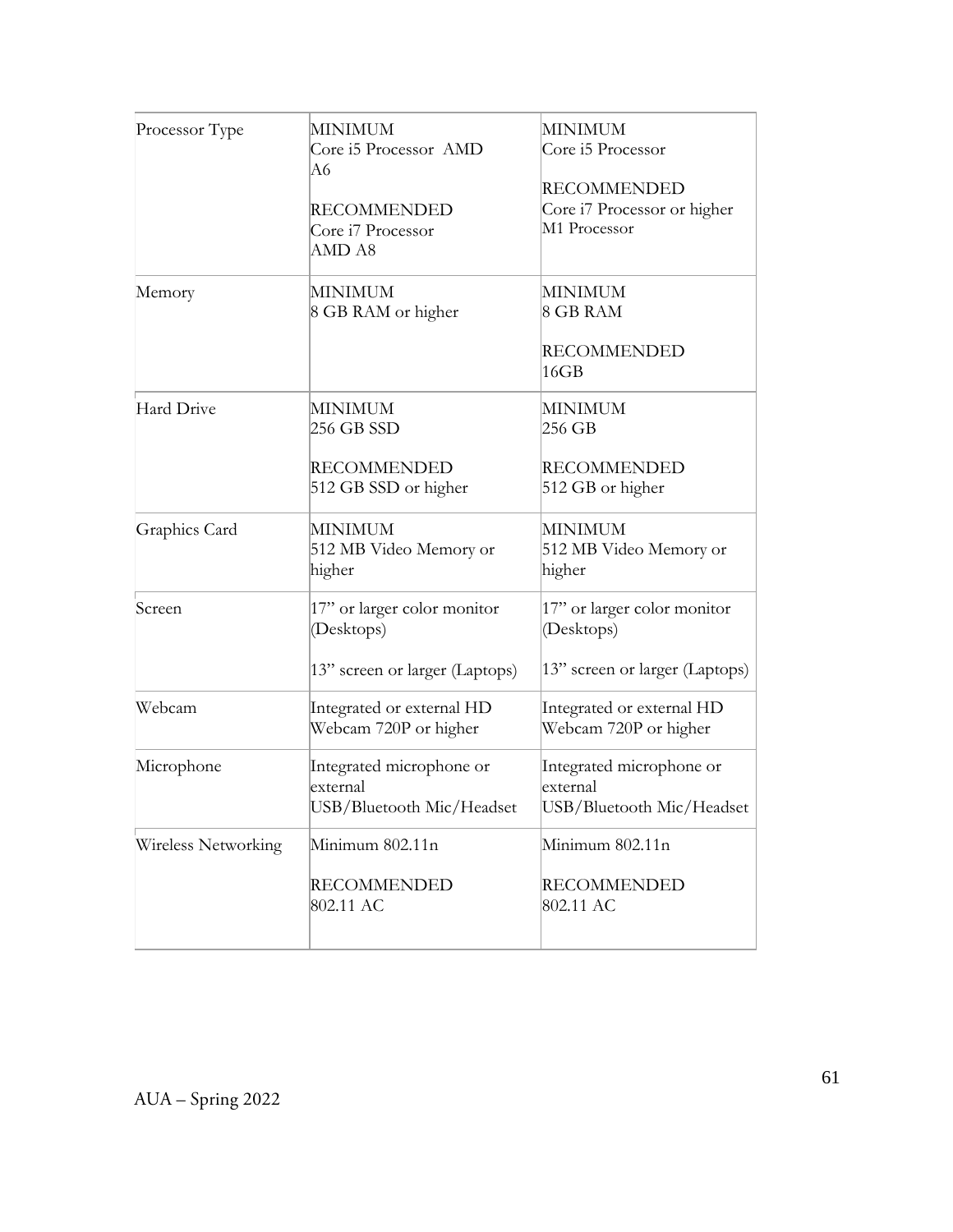| <b>Browser</b> (NBME<br>Examinations) | Microsoft Edge Chromium<br>(legacy Edge is not supported)<br>Safari 9 or higher<br>Google Chrome<br>Mozilla Firefox | Safari 9 or higher<br>Google Chrome<br>Mozilla Firefox |
|---------------------------------------|---------------------------------------------------------------------------------------------------------------------|--------------------------------------------------------|
| Residence Broadband<br>Internet       | Minimum<br>Upload/Download<br>768Kbps/1.5Mbps                                                                       | Minimum<br>Upload/Download<br>768Kbps/1.5Mbps          |
|                                       | RECOMMENDED<br>Upload/Download<br>2Mbps/4Mbps                                                                       | <b>RECOMMENDED</b><br>Upload/Download<br>2Mbps/4Mbps   |
| Warranty                              | 4 year parts and labor                                                                                              | 3 year parts and labor<br>AppleCare                    |
| Virus Protection<br>Software          | Antivirus software such as McAfee, Norton, Kaspersky,<br>Bitdefender, TrendMicro                                    |                                                        |

### **An iPad or a tablet is not an acceptable substitute for a computer.**

### **2. Formative Examinations**

- 1. Formative examinations consist of at least 20 questions and their dates and start times are published in the academic calendar.
- 2. Formative examinations are not cumulative, i.e., the questions are only on material that was covered during the period since the previous examination (or the beginning of the term).
- 3. Students review the examinations in the form of a group discussion in their small groups after the examination
- 4. There are no make-up examinations for the formative examinations.

### **3. CAS Examinations**

3a. In-person proctored CAS examinations (applies to all students in Med2, Med3 and Med4, and those students in Med1 and BSIC who are on-island)

- 1. CAS Examinations are administered in MED1, MED2, MED3, and MED4. They consist of 50-200 questions and are administered on the NBME (National Board of Medical Examiners) testing software. The CAS Examinations are administered in dedicated examination rooms and on student computers.
- 2. The last CAS examination in each of MED1, MED2, and MED3 is cumulative, i.e., it contains up to 20% questions on material that is already tested on the previous CAS examinations in that class.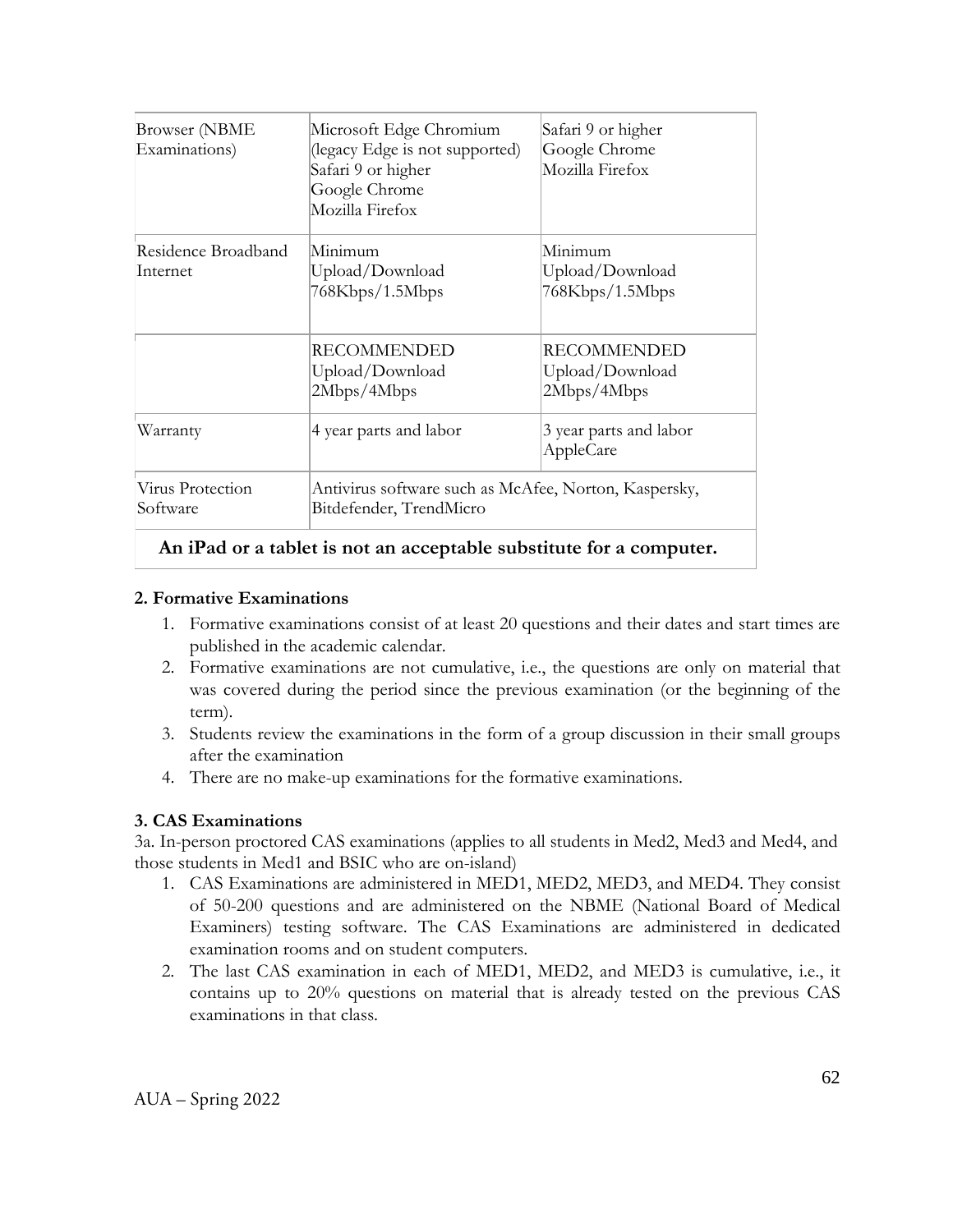- 3. The start time for CAS Examinations is 9:00 a.m. Antigua time (-4 UTC). Examination rooms are opened at 8:15 a.m. Antigua time (-4 UTC) to allow students to be screened at the doorway and seated. Students who are not in their examination rooms by 8:50 a.m. Antigua time (-4 UTC) will not be seated and will miss the exam.
- 4. The Examination Center will publish the scores as soon as they are certified by the NBME, typically 2-3 business days after the exam. The total percent correct scores are used for grading.
- 5. The scores of students who have not submitted surveys to evaluate the faculty and courses prior to administration of the examination may be withheld until the surveys have been submitted. Students who have not submitted surveys by the end of the term are subject to disciplinary action.

3b. Remotely proctored CAS examinations (applies to all students in Med1, and those students in Med2 through Med4 granted an exemption to take the course remotely)

- 1. CAS Examinations are administered in MED1, MED2, MED3, and MED4. They consist of 50-200 questions and are administered on the NBME (National Board of Medical Examiners) testing software.
- 2. The last CAS examination in each of MED1, MED2, and MED3 is cumulative, i.e., it contains up to 20% questions on material that is already tested on the previous CAS examinations in that class.
- 3. The start time for CAS Examinations is 9:00 a.m. Antigua time (-4 UTC). Examinees must be present in the virtual examination room in Zoom at 8:15 a.m. Antigua time (-4 UTC). Students who are not in their virtual examination rooms by 8:50 a.m. Antigua time (-4 UTC) will not be permitted to take the exam.
- 4. The Examination Center will publish the scores as soon as they are certified by the NBME, typically 2-3 business days after the exam. The total percent correct scores are used for grading.
- 5. The scores of students who have not submitted surveys to evaluate the faculty and courses prior to administration of the examination may be withheld until the surveys have been submitted. Students who have not submitted surveys by the end of the term are subject to disciplinary action.

## **4. Comprehensive Basic Sciences Examination (CBSE)**

- 1. Two CBSE examinations may be administered each term, CBSE1, after MED4, and CBSE2, at the end of the Basic Sciences Integration Course (BSIC). They consist of 200 questions and are administered on the NBME testing software. CBSE examinations are administered and proctored in-person, either on campus on student computers or at Prometric testing centers.
- 2. The start time for CBSE examinations is 9:00 a.m. Antigua time (-4 UTC). Examination rooms are opened at 8:15 a.m. Antigua time (-4 UTC) to allow students to be screened at the doorway and seated. Students who are not in their examination rooms by 8:50 a.m. Antigua time (-4 UTC) will not be seated and will miss the examination.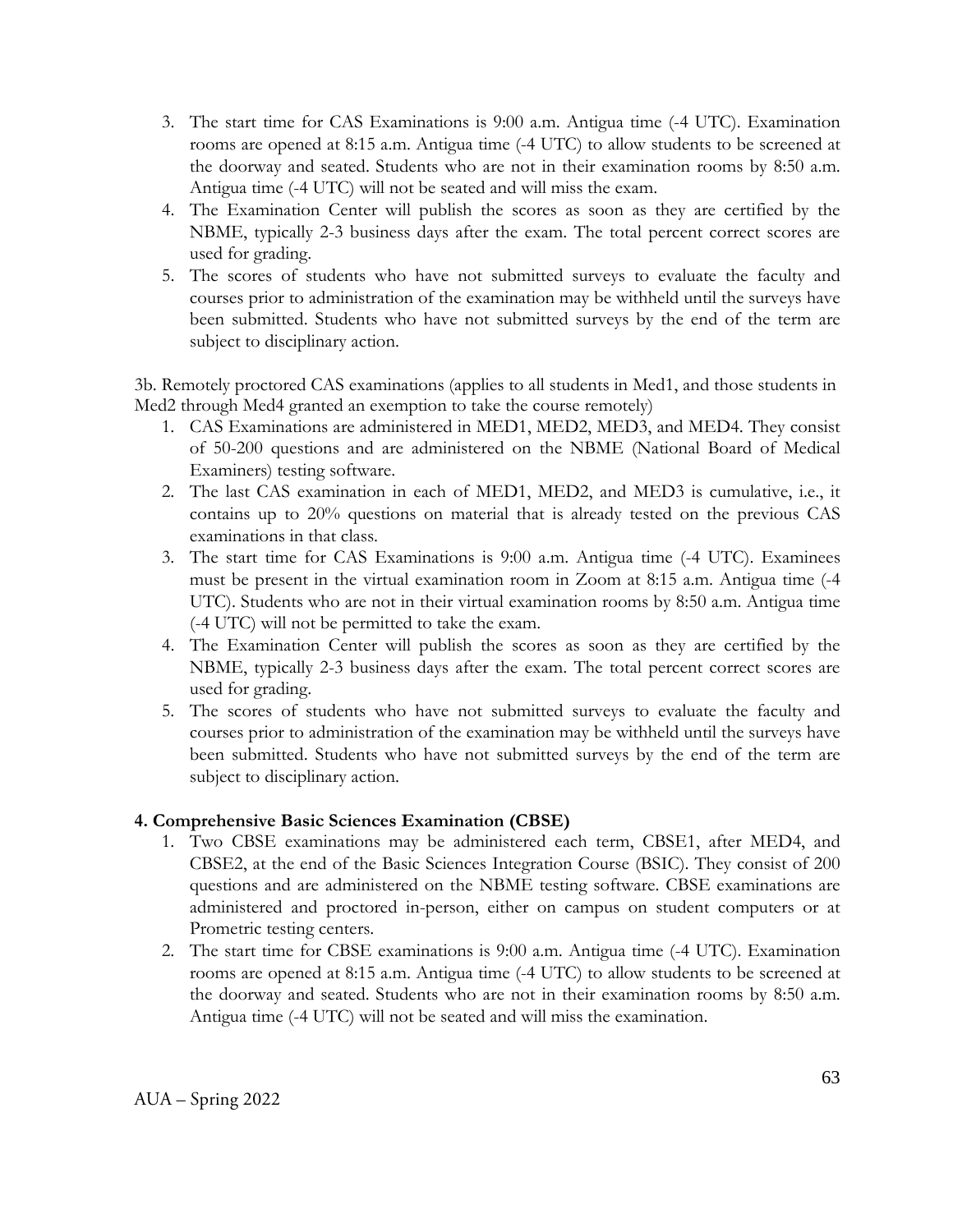- 3. The scores will be published by the Examination Center as soon as they are certified by the NBME, typically 2-3 business days after the examination. CBSE scores are scaled by NBME using a procedure described on the NBME website. Beginning February 23, 2022, the NBME will report scores on the CBSE and CBSSA using equated percent scores. We have decided to adopt an equated percent score of 68 as the qualifying score on the CBSE in order to be eligible to take the USMLE Step 1 examination, for all examinees whose scores will be reported beginning February 23, 2022. Students who achieve an equated percent score of 68 or more will be certified by the school to sit for the USMLE Step 1 examination.
- 4. Students who achieve an equated percent score of 68 or more on the CBSE1 can opt out of Basic Sciences Integration Course (BSIC), subject to approval by the Executive Dean, and will be required to complete an additional 10 weeks of clinical electives.
- 5. GHT students opting out of *BSIC must attend GHT BSIC*.
- 6. If a student is approved to opt out of the BSIC, they must take and pass the USMLE Step 1 examination within 8 weeks of achieving a qualifying score on the CBSE1. If they do not pass the USMLE Step 1 examination on the first attempt, they must enroll in the next BSIC and pass that course before moving on. If they pass the USMLE Step 1 examination, they must complete an additional ten weeks of clinical electives.

### **5. Objective Structured Clinical Examination (OSCE)**

OSCEs are hands-on examinations that test clinical skill performance and competence in a range of skillsets, related to the gathering and interpretation of clinical data. This includes competency in history taking and physical examination skills to USMLE standards.

In MED3 and MED4, this competency includes a component that assesses the student's ability to communicate the clinical data and related interpretation in a documented format.

OSCEs are a real-world approach to learning and assessment. The assessment applies a standardized approach, which includes standardized patients (SPs), standardized scoring tools and standardized examination-day logistics.

The core components that will be assessed in OSCEs include:

- $\checkmark$  Integrated Clinical Encounter (ICE)
- $\checkmark$  Communication and Interpersonal skills (CIS) this component assesses professionalism and the student's ability to communicate with patients and healthcare workers.
- $\checkmark$  Spoken English Proficiency (SEP)

#### **Orientation**

Orientation for each term during Year Two's OSCE will be provided on Blackboard and may also be provided by the course director as a live orientation once the academic calendar permits.

### **Dress Code**

AUA – Spring 2022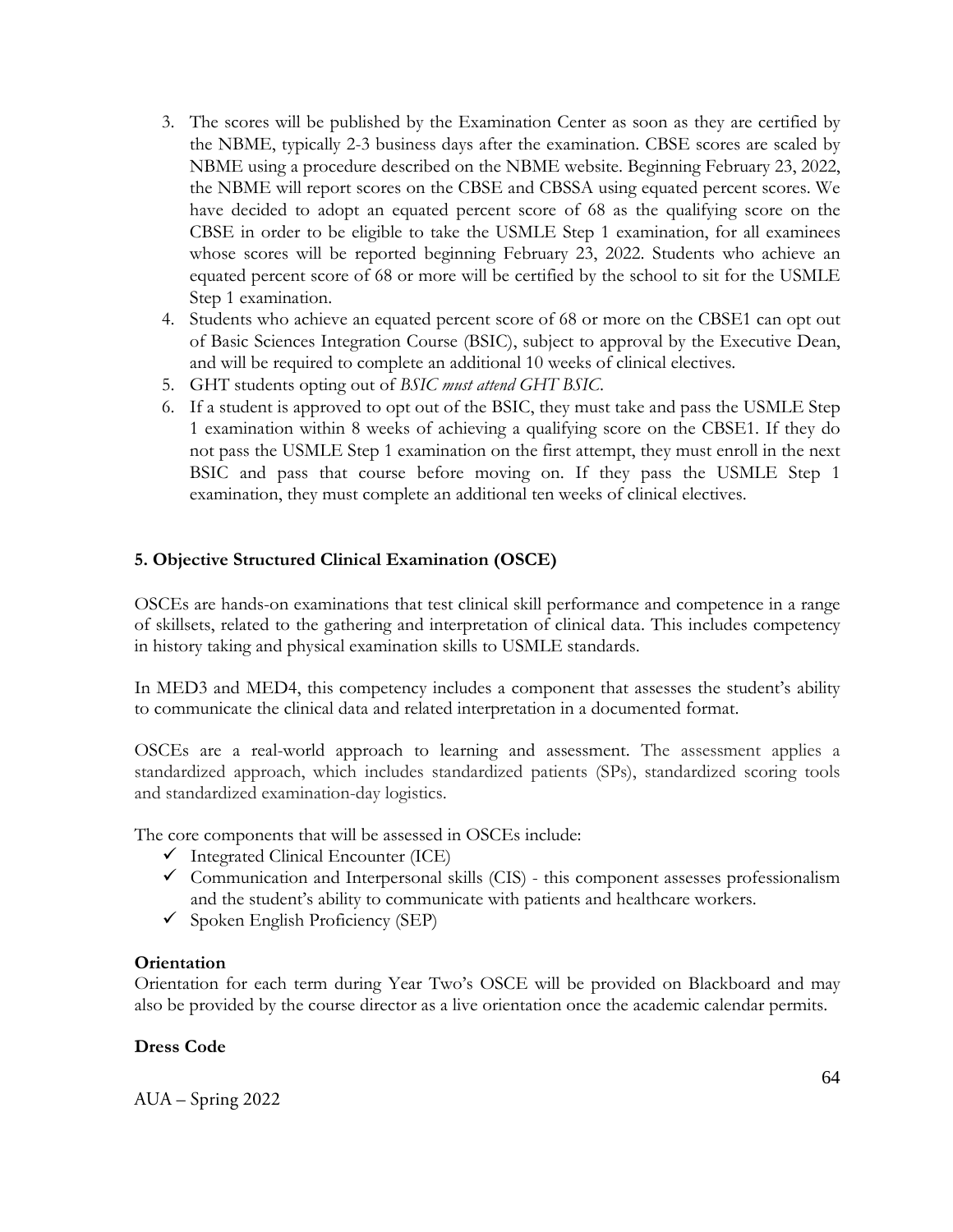Dress code is always professional as expected in all Clinical Skills Labs. (CSL).

AUACOM identification cards must be worn and must be visible at all times. A white coat bearing the student's name is to be worn. Students may not wear a white coat bearing someone else's name. If a student does not possess a white coat bearing his/her name, he/she must wear a plain white coat.

### **Items Required for the OSCE**

Medical equipment including a stethoscope, patellar hammer, penlight, a pen/pencil, eye chart, tuning forks, other materials to assess neurological function and a watch with a second hand are to be brought to the OSCE by the student.

An exception is the Harvey OSCE where no instruments are required for the examination.

Paper will be provided <u>by the examiner</u> if writing is required. All students must label their paper with their name and ID number. It is the student's responsibility to write legibly.

Students are expected to manage their own time in an OSCE without any prompts or reminders from the examiner.

Standardized patients shall be treated with the same respect and professional courtesy as that which is appropriate for any clinical interaction.

No student shall discuss any component of the OSCE with another for the duration of the examination period. Students found in violation of this rule are liable to penalties under the AUA Code of Professional Conduct and may face loss of academic credit or expulsion.

If a student feels that his/her performance has been compromised as a result of an irregularity in the conduct of the examination, he/she must report the irregularity to the ICM Course Director at the end of the examination on the same day.

Students must be familiar with their Examsoft login information if there is a write up component to the OSCE. Invigilators will not provide passwords on the day of the OSCE.

All testing material provided by examiners must be returned before leaving the examination.

#### **Items NOT permitted in the OSCE or the Sequestration Rooms**

No communication devices of any sort will be permitted. This includes but is not limited to smart phones, smart watches, smart glasses, laptops, tablets, paging devices, blue tooth-enabled devices, any Wi-Fi transmitting device or any other form of communicating devices.

Students are not allowed to leave the sequestration room until it is time for the examination. Students who require a restroom break must get the permission of one of the proctors in the sequestration room.

### **Sequestration**

Students are sequestered prior to an OSCE examination to secure and maintain the integrity of

AUA – Spring 2022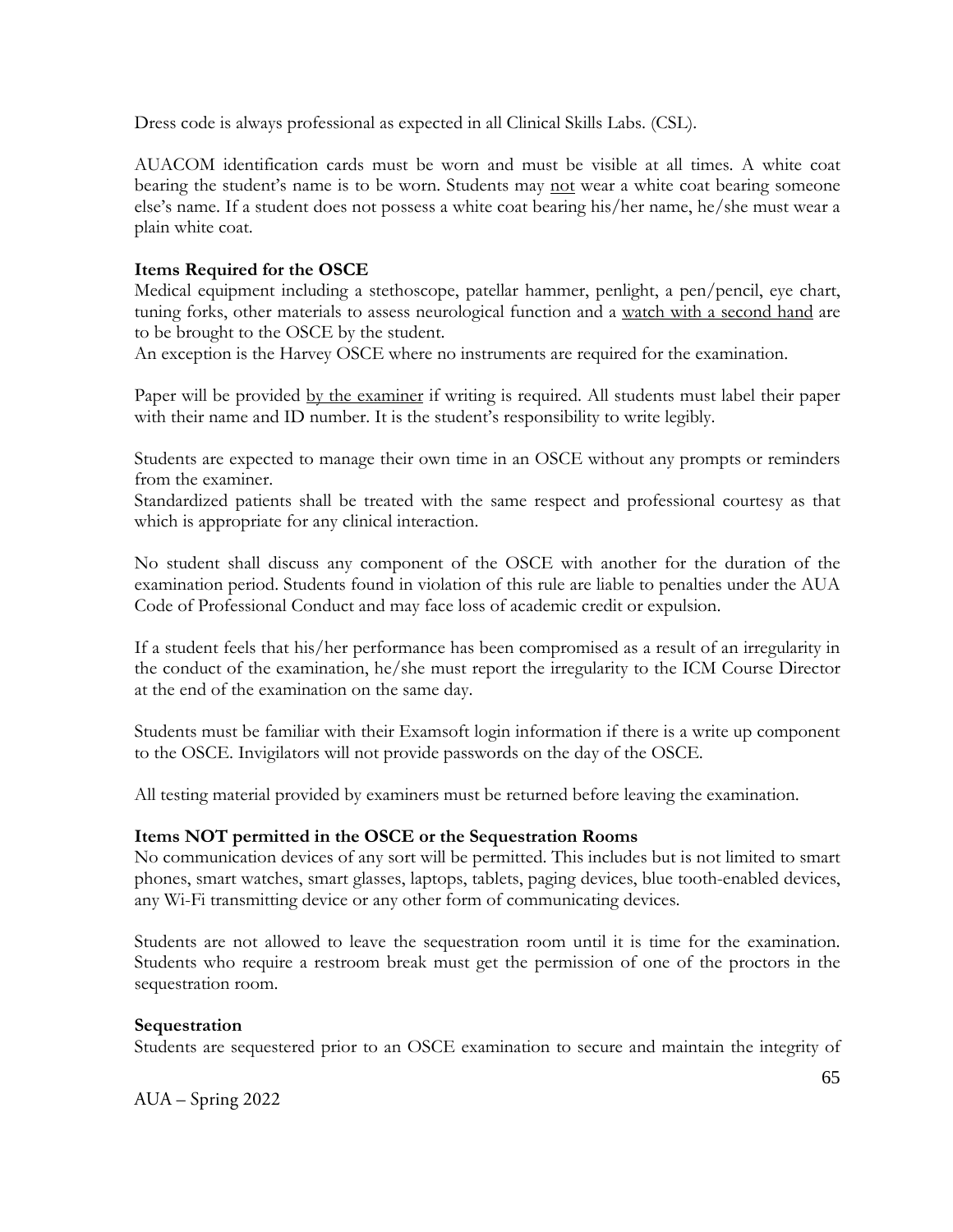the OSCE. Since every student has the same task to perform in the same time frame, sequestration of students until their turn to perform the examination on each OSCE day is critical.

OSCE Sequestration Guidelines:

- 1. Students must arrive at the sequestration room and be seated at least thirty (30) minutes before the start of the OSCE.
- 2. If a student arrives after the commencement of the OSCE, the Course Director, acting in his/her sole discretion, will decide whether the student will be permitted to sit the OSCE.
- 3. Students must present their ID card to their examiners. If there is a write-up component, the ID card is to be placed on the desk for verification by the proctor.
- 4. Students must be appropriately dressed and have all necessary medical equipment necessary for the examination.
- 5. Students may carry textbooks and personal notes for quiet studying or reviewing during sequestration. During sequestration, communication of any type between the students is strictly prohibited.
- 6. All items not explicitly approved will be placed in a designated storage area under the supervision of the invigilators. The University will not be responsible for personal property left in the examination rooms.
- 7. Disruptive behavior during the sequestration period or during the examination will not be tolerated. This behavior will be reported to the Couse Director and students may face loss of academic credit or expulsion.
- 8. Students may take water and dry snacks to be consumed during sequestration. Water/tea/coffee will be available.

#### **Scores**

OSCEs are summative/formative examinations and all scores are final. Students have to wait until the decisions of the Promotions Committee have been published before commencing any appeal process.

Students who score less than 70% on OSCEs will be offered an opportunity to discuss their examination performance with the Course Director by prior appointment.

#### **6. Examination Policies**

- 1. Students must comply with all instructions given by the Examination Center personnel before and during examination administration.
- 2. Students must present a valid AUA Student ID to be permitted to take an examination.
- 3. For students proctored remotely, a cell phone, along with water in a clear bottle and snacks may be placed on a table or chair behind the examinee, in the viewing field of the computer's webcam.
- 4. Students testing on campus must wear either a disposable surgical mask or a disposable N95/KN95 mask. Students with alternate face coverings will be denied testing.
- 5. Students will undergo pre-examination screening in a virtual breakout room. Students must submit their glasses for inspection. No jewelry will be allowed during the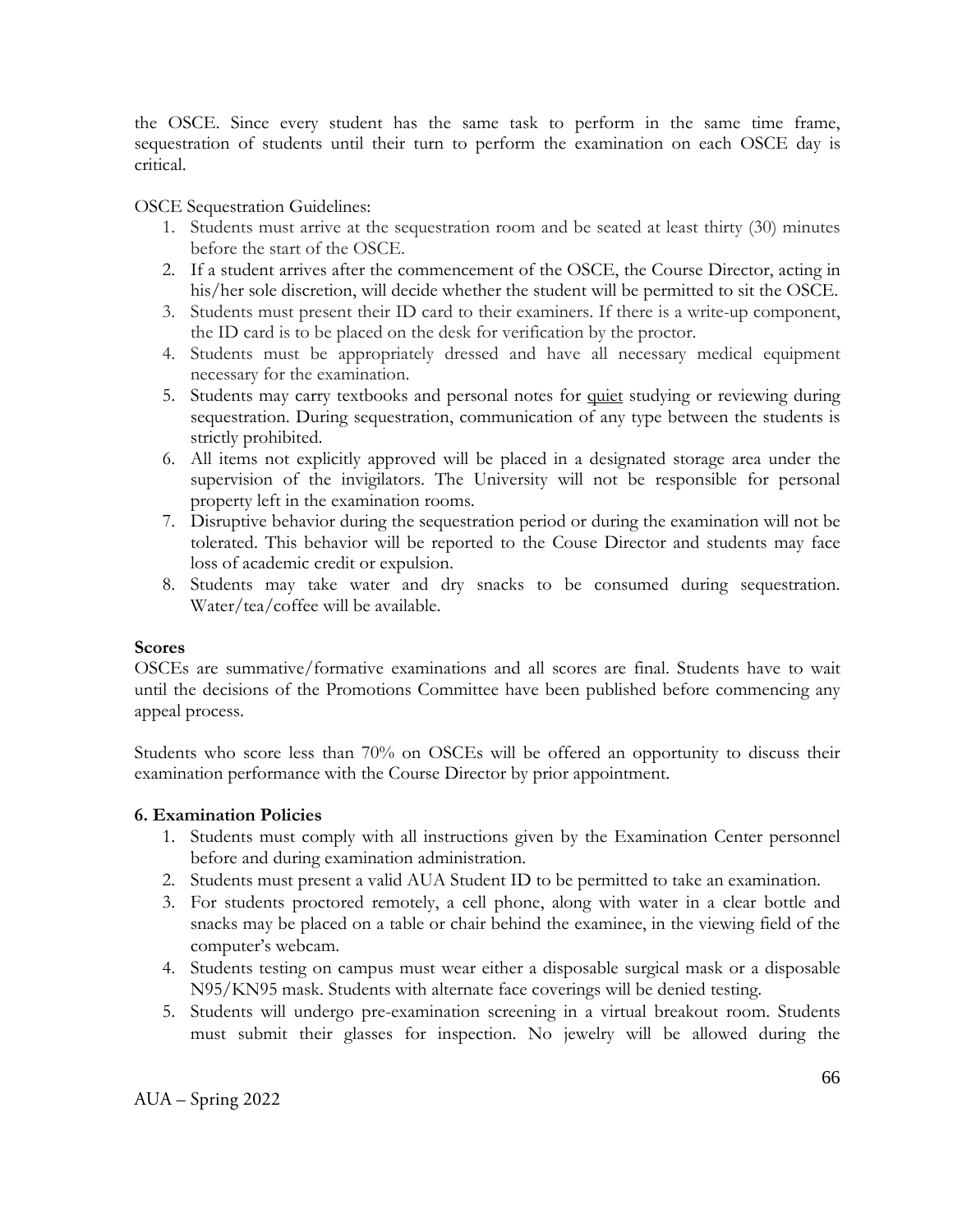examination, except wedding bands/rings and religious jewelry; all allowed jewelry is subject to inspection by the proctors.

- 6. Remotely proctored students who experience computer problems during an examination must call the proctor on Microsoft Teams only. WhatsApp, Telegram, and any other appbased web calling are not allowed.
- 7. Remotely proctored students must have a fixed or cellular line on which they can be reached that is not dependent on internet connectivity. This will be used by the school to contact the student in the event of an internet outage. Students who do not provide this number at the time of check-in before the examination will be denied testing.
- 8. The examination security rules are strictly enforced; security violations carry serious sanctions imposed by the school and/or the NBME. The following are prohibited:
	- Communicating or attempting to communicate about specific questions and/or answers with another examinee, potential examinee, or formal or informal test preparation group at any time before, during, or after an examination.
	- Any reproduction by any means, including, but not limited to, reconstruction through memorization, and/or dissemination of examination materials by any means, including the Internet.
	- Taking notes of any kind, or use of any device, except the scratch paper and pens shown to the proctor at the pre-examination screening. Consulting notes, books, mobile devices, computers or talking to students during breaks.
	- Wearing of headphones or earbuds of any kind, including noise-canceling and wireless models, during examinations is not allowed. Foam earplugs can be used, but students must show them to the proctor at the pre-examination screening, if requested.
- 9. The Student Health Clinic has issued the following guidelines:
	- A medical excuse for an examination will be granted only if students are too sick to work. If you have a cold, anxiety, cough, a mild GI bug, a headache, a little nausea or feel weak you can and should still show up and take the examinations.
	- Do not leave once your examination has started make sure you have the proper over-the-counter medications (Tylenol, antihistamine, anti-diarrheal, cough medications, etc.) with you.
	- Make sure you are taking care of your health the week of the examination; getting proper sleep, taking study breaks, eating correctly, staying hydrated-not binging on caffeine and/or other stimulants.
	- If you're feeling ill during your study week, it might be appropriate to be seen several days before the examination in order that you can be diagnosed and treated before examination day.

## **7. Grading of Exams**

1. The subject and the fraction of the final grade of the summative examinations in Spring 2022 will be as follows: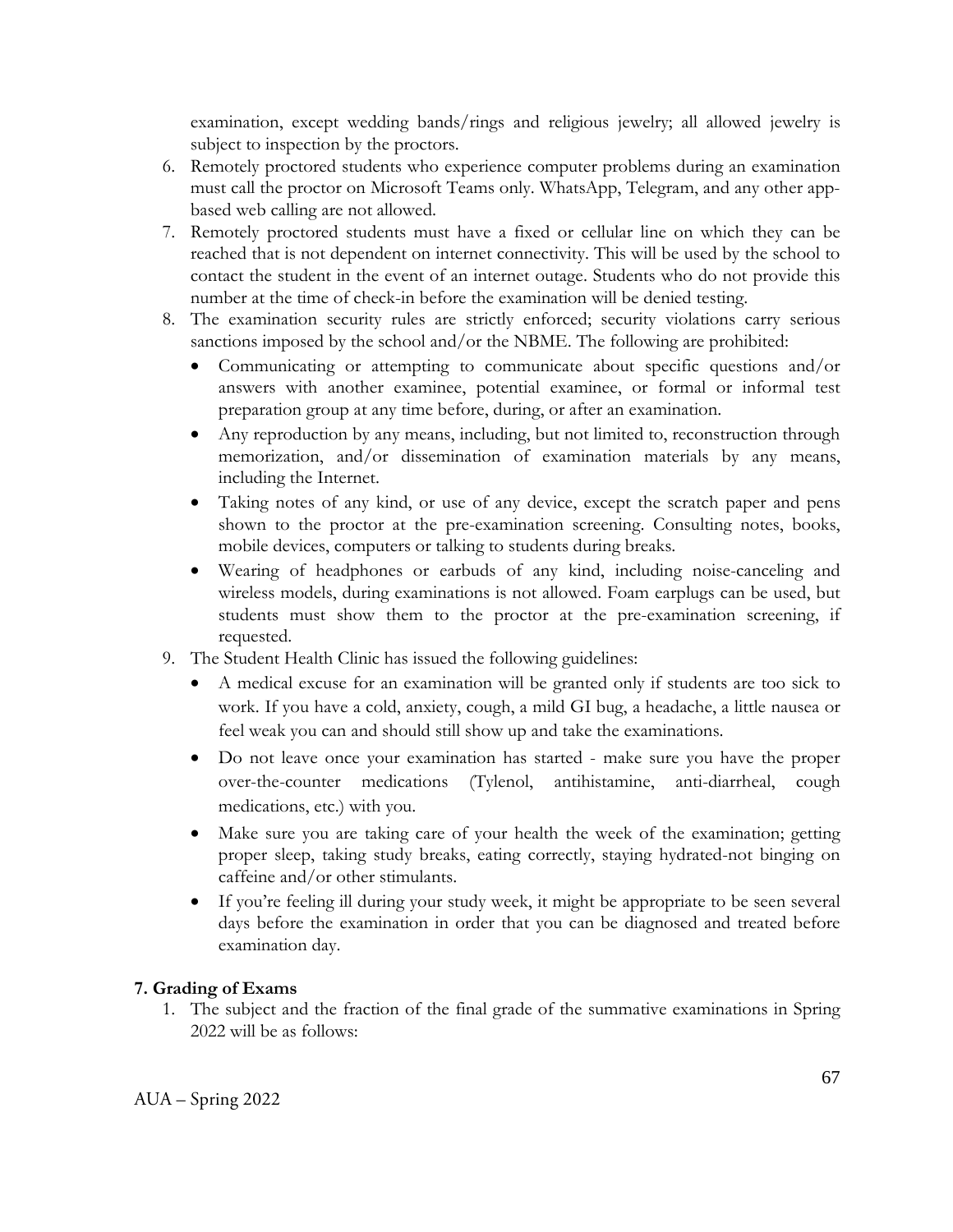| Examination        | Systems              | $\%$ of year 1 grade |
|--------------------|----------------------|----------------------|
| M1CAS1             | Foundations          | 11.5                 |
| M1CAS2             | Musculoskeletal      |                      |
|                    | system               |                      |
| M1CAS3             | Gastrointestinal     | 10.5                 |
|                    | system               |                      |
| M1CAS4             | Neuroscience,        | 13.5                 |
|                    | Behavioral sciences, |                      |
|                    | systems tested in    |                      |
|                    | M1CAS1, M1CAS2,      |                      |
|                    | and M1CAS3           |                      |
| ICM1               |                      | 7.5                  |
| Total for Period 1 |                      | 50.0                 |

YEAR 1, Period 1 (MED 1)

Students who receive a final average score for MED1 that makes it mathematically impossible to achieve a passing score at the end of the year, are subject to dismissal. Students scoring between 40.00% and 69.00% may be allowed to proceed to MED 2, although those scoring below 65.00% are strongly encouraged to restart Year 1. They are required to meet with their academic advisor or a member of the Education Enhancement Department (EED). The purpose of this meeting will be to discuss an educational plan outlining strategy for improvement. This plan may require participation in EED programs designed to facilitate student success.

| $1 + 1$                         |                       |                      |  |
|---------------------------------|-----------------------|----------------------|--|
| Examination                     | Systems               | $\%$ of year 1 grade |  |
| From Med1                       |                       | $49.5*$              |  |
| M2CAS1                          | Cardiovascular        | 18                   |  |
|                                 | system, Respiratory   |                      |  |
|                                 | system                |                      |  |
| M2CAS2                          | Renal systems         | 10                   |  |
| M <sub>2</sub> CAS <sub>3</sub> | Endocrine<br>and      | 15                   |  |
|                                 | Reproductive systems, |                      |  |
|                                 | systems tested<br>in  |                      |  |
|                                 | M2CAS1<br>and         |                      |  |
|                                 | M2CAS2                |                      |  |
| ICM <sub>2</sub>                |                       | 7.5                  |  |
| Total for Year 1                |                       | 100                  |  |

YEAR 1, Period 2 (MED 2)

\*This weight holds true for all students who took Med1 in Fall 2021

1. Students who receive a final average score for Year 1 of less than 55.00% are subject to dismissal1.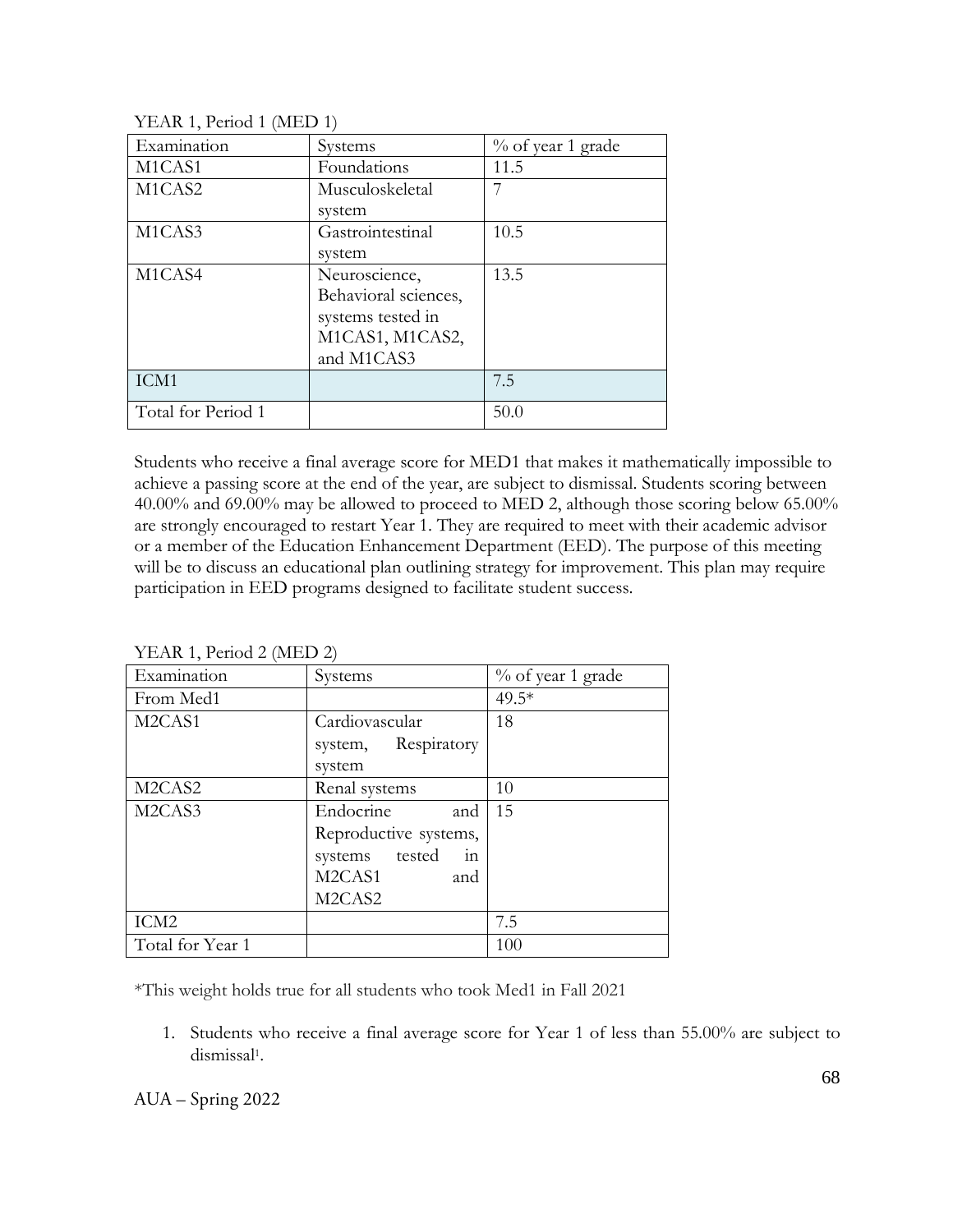- 2. Students scoring between 55.00% and 69.00% in Year 1 will not be allowed to proceed to Year 2 but will be allowed to restart Year [1](#page-68-0)<sup>1</sup>. They are required to meet with their academic advisor and a member of the Education Enhancement Department (EED). The purpose of this meeting will be to discuss an educational plan outlining strategy for improvement. This plan may require participation in EED programs designed to facilitate student success.
- 3. Students scoring 70.00% or above in Year 1 will be allowed to proceed to Year 2

The subject and the fraction of the final grade for Year 2 of all examinations will be as follows:

| $1 + 1$            |                               |                      |
|--------------------|-------------------------------|----------------------|
| Examination        | Systems                       | $\%$ of year 2 grade |
| M3CAS1             | Foundations                   | 9.5                  |
| M3CAS2             | Hematolymphoid                | O)                   |
|                    | system, Musculoskeletal sys.  |                      |
| M3CAS3             | Neuroscience, Behavioral 18.5 |                      |
|                    | sciences, Gastrointestinal    |                      |
|                    | system, systems tested in     |                      |
|                    | M3CAS1 and M3CAS2             |                      |
| ICM3               |                               | 7.5                  |
| Total for Period 1 |                               | 44.5                 |

YEAR 2, Period 1 (MED 3)

- 1. Students who receive a final average score for MED 3 that makes it mathematically impossible to achieve a passing score at the end of the year, are subject to dismissal1.
- 2. Students scoring between 33.00% and 69.00% may be allowed to proceed to MED 4, although those scoring below 65.00% are strongly encouraged to restart Year 2. They are required to meet with their academic advisor or a member of the Education Enhancement Department (EED). The purpose of this meeting will be to discuss an educational plan outlining strategy for improvement. This plan may require participation in EED programs designed to facilitate student success.

| $1 + 1$               |                                |                      |
|-----------------------|--------------------------------|----------------------|
| Examination           | Systems                        | $\%$ of year 2 grade |
| From Med <sub>3</sub> |                                | 44.5                 |
| M4CAS1                | Cardiovascular<br>system,      | 15                   |
|                       | Respiratory system,            |                      |
| M4CAS2                | Renal and Urinary systems,     | 13                   |
|                       | Endocrine and Reproductive     |                      |
|                       | systems                        |                      |
| M4CAS3                | All systems, year 1 and year 2 | 20                   |

| YEAR 2, Period 2 (MED 4) |  |
|--------------------------|--|
|                          |  |

<span id="page-68-0"></span><sup>1</sup> Please refer to section entitled, "Dismissals"

AUA – Spring 2022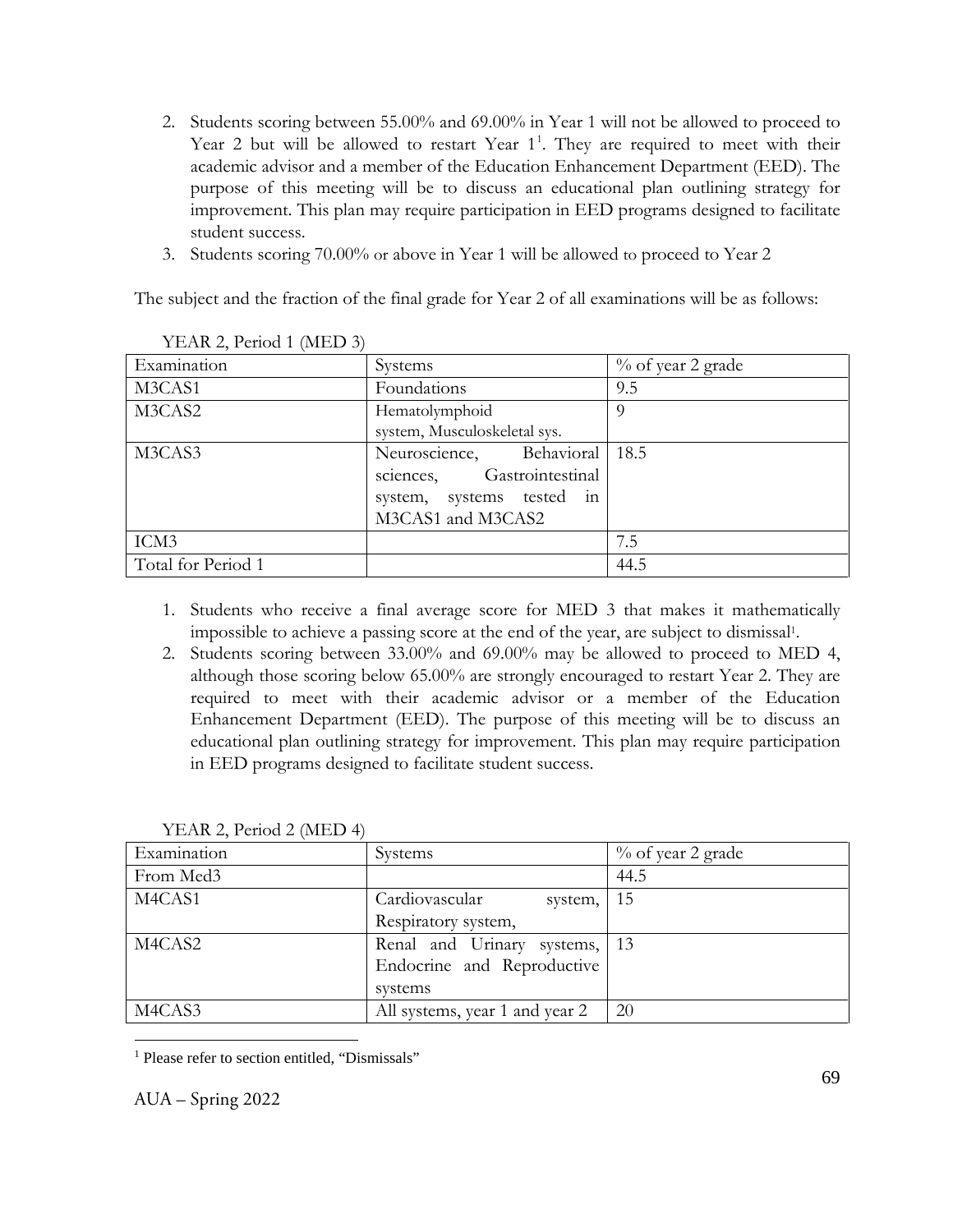| ICM <sup>2</sup>                                                | $\rightarrow$ $\rightarrow$<br>$\ddot{\phantom{0}}$ |
|-----------------------------------------------------------------|-----------------------------------------------------|
| $ -$<br>$\sqrt{1}$<br>-<br>ear 2<br>. ، tr<br>$+ \cap r$<br>TOT | 100                                                 |

- 1. Students who receive a final average score for Year 2 of less than 55.00% are subject to dismissal.
- 2. Students scoring between 55.00% and 69.00% in Year 2 will not be allowed to proceed but will be allowed to restart Year 2. They are required to meet with their academic advisor and a member of the Education Enhancement Department (EED). The purpose of this meeting will be to discuss an educational plan outlining strategy for improvement. This plan may require participation in EED programs designed to facilitate student success.
- 3. Students must take the Comprehensive Basic Science Examination (CBSE) on/by  $21<sup>st</sup>$ June 2022 on campus or at Prometric. Students who receive an equated percent score of 68 or higher thereof on the CBSE can apply to opt out of the BSIC, subject to approval by a faculty committee. If approved, they must take the USMLE Step 1 examination within 8 weeks. Students who are approved to opt out will also be required to take an additional 10 weeks clinical electives. Students who do not receive an equated percent score of 68 or higher thereof on the CBSE must take the BSIC.

## **8. Examinations in the Basic Science Integration Course (BSIC)**

- a. Formative
	- i. Cumulative, discipline-based quizzes via the Kaplan platform
	- ii. Proctored NBME Comprehensive Basic Science Self-Assessment Examination in week 6
	- iii. Proctored full-length Kaplan Comprehensive Final Examination in week 11
- b. Summative BSIC will be graded as Pass or Fail. To pass the BSIC, students must:
	- i. Attend at least 80% of the live lectures
	- ii. Attempt at least 80% of the items in the Kaplan Question Bank
	- iii. Obtain a qualifying score on the NBME CBSE

### **Promotions criteria for BSIC:**

- 1. Students must meet ALL of the following criteria in order to pass BSIC:
	- a. Attend at least 80% of the live lectures
	- b. Attempt at least 80% of the items on the Kaplan Question Bank
	- c. Obtain a qualifying equated percent score of 68 or higher thereof on the NBME CBSE taken by/on  $8<sup>th</sup>$  April 2022 on campus or at a Prometric center.
- 2. Students who meet all the above criteria will be considered to have passed BSIC and will be required to sit for the USMLE Step 1 examination within 8 weeks.
- 3. A student who fails to meet one or more of the above criteria and is not making satisfactory academic progress or is repeating BSIC is considered to have failed BSIC and will be dismissed.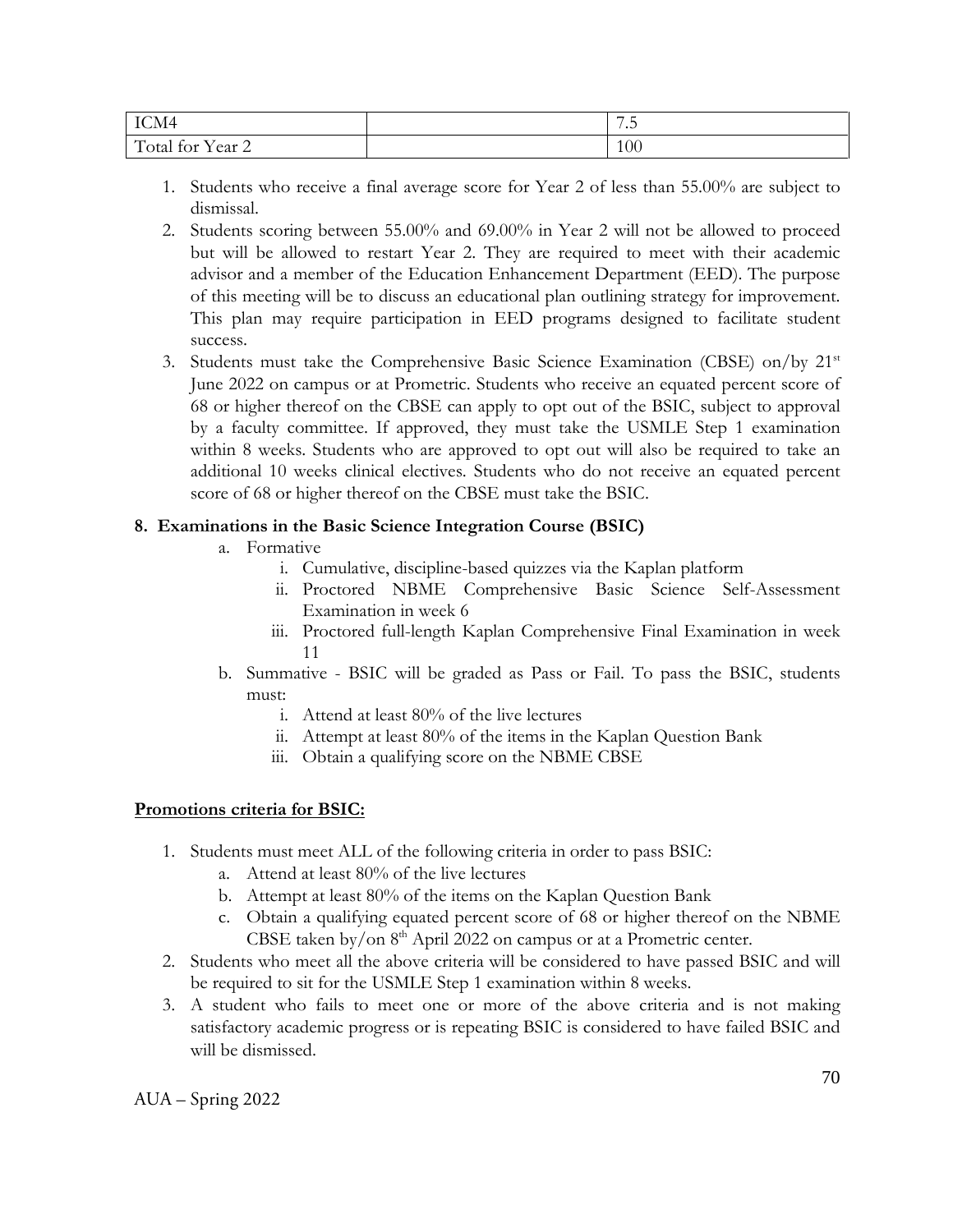- 4. A student who fails to meet one or more of the above criteria, is not repeating BSIC and is making satisfactory academic progress is considered to have failed BSIC and must proceed as follows:
	- a. If the student has less than 80% attendance in the live lectures and/or has completed less than 80% of the questions on the Kaplan Question Bank but has obtained an equated percent score of 68 or more on the CBSE, they must repeat BSIC in the Fall 2022 semester. If an appeal for a passing grade in BSIC is approved, they will be required to sit for the USMLE Step 1 examination within 8 weeks.
	- b. If the student has less than 80% attendance in the live lectures and/or has completed less than 80% of the questions on the Kaplan Question Bank and has obtained an equated percent score of less than 68 on the CBSE, they must repeat BSIC in the Fall 2022 semester.
	- c. If the student has an attendance of 80% or more in the live lectures and has completed 80% or more of the questions on the Kaplan Question Bank, but has obtained an equated percent score of less than 68 on the CBSE, they must do the following:
		- i. Schedule a mandatory online meeting with their academic advisor to develop an Academic Plan and participate in an available EED program to prepare to re-take the CBSE with MED 4 class by 21st June on campus or at Prometric.
		- ii. In order to be enrolled to re-take the CBSE examination with the next MED 4 class, a student must participate in the mandatory online meetings with their academic advisor and participate in an available EED program.
		- iii. Students who receive an equated percent score of 68 or higher on the CBSE with the MED4 class must appeal to have their BSIC grade changed from a F to a P, and then take the USMLE Step 1 examination within 8 weeks.
		- iv. Students who receive an equated percent score below 68 on CBSE with MED 4 class, must restart BSIC, participate in mandatory meetings with their academic advisor, participate in an available EED program, take CBSE at end of restarted BSIC course, and if they pass BSIC and CBSE at end of restarted BSIC course, they must sit for USMLE Step 1 examination within 8 weeks.
		- v. Students who fail the restarted BSIC course and/or receive an equated percent score below 68 on the CBSE at end of restarted BSIC course will be subject to dismissal.

## **9. CBSE off campus (after completing preclinical sciences)**

1. Once a student completes BSIC and leaves Antigua, and if approved by Executive Administration, CBSE can be taken off campus at a Prometric center. The fee is \$150;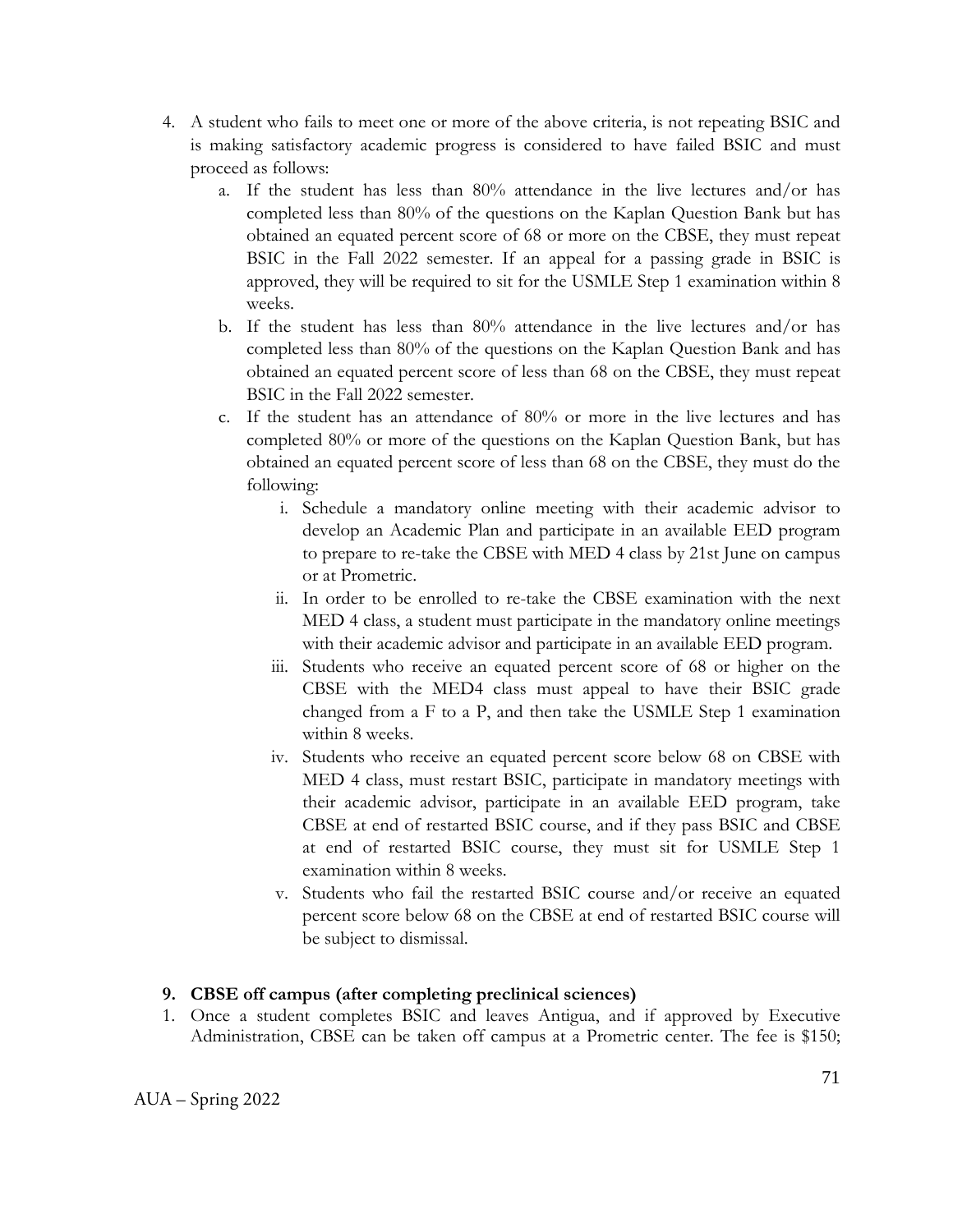students can pay the fee online via CASHNet. Students are required to submit their receipt of payment to the Office of the Registrar and complete the registration requirements no later than 2:00 p.m. EST on the 15th of the month prior to the testing window they are requesting to sit for the examination. If the 15th of the month falls on a weekend, registration will close on the preceding Friday at 2:00 p.m. EST.

- 2. Upon registration confirmation by the Office of the Registrar, students will receive a scheduling permit from the NBME with an AUA-established 2-week testing window. Students will then register for the examination at a Prometric testing center of their choice.
- 3. Students must receive their CBSE score and performance profile from their most recent attempt before they can sign up for the next available CBSE. As a result, students cannot sit for the examination during consecutive months.
- 4. For additional information on the off campus CBSE registration process, please contact the Office of the Registrar at [registrar@auamed.net.](mailto:registrar@auamed.org)

### **10. United States Medical Licensing Examination Step 1 (USMLE Step 1 exam)**

- 1. Students are eligible to sit for the USMLE Step 1 after achieving a qualifying equated percent score of 68 or higher on the CBSE. However, clinical scheduling is tied specifically to passing the USMLE Step 1 exam. Consequently, students must submit the USMLE Step 1 application with a window of eligibility to start immediately after successfully achieving a minimum qualifying score on the CBSE.
- 2. The window of eligibility that the Educational Commission for Foreign Medical Graduates (ECFMG) provides is a 3-month period; however, per AUA policy, students must sit for their first USMLE Step 1 attempt within 8 weeks of achieving a qualifying CBSE score. Therefore, if the student passes the CBSE in August, the 3-month window the ECFMG will provide is September through November. However, an AUA student's period of eligibility will be September through October. No extension requests on USMLE Step 1 testing windows will be approved.
- 3. The Office of the Registrar closely monitors the time frames mandated by the university and the scores of all students on the CBSE and USMLE Step 1. If students do not pass Step 1 on their first attempt, they have a total of 12 months (and a maximum of two additional attempts) from the end of the BSIC to pass USMLE Step 1. Students who are unable to pass USMLE Step 1 by the end of this time period will be dismissed.
- 4. As of January 26, 2022, USMLE Step 1 has been transitioned to a PASS/FAIL scoring model. The current passing score standard on USMLE Step 1 examination is 196.

## **B. CLINICAL SCIENCES**

### **1. Clinical Core Subject Shelf Examinations (CCSSE)**

The CCSSE allows students to assess their clinical knowledge and helps them prepare for US Medical Licensing Examination (USMLE) Step 2 CK. In addition, based on feedback provided by AUA to the hospitals, the clinical faculty will be in a better position to ensure that students are introduced to all aspects of the clinical subject. The evaluation of the examination results will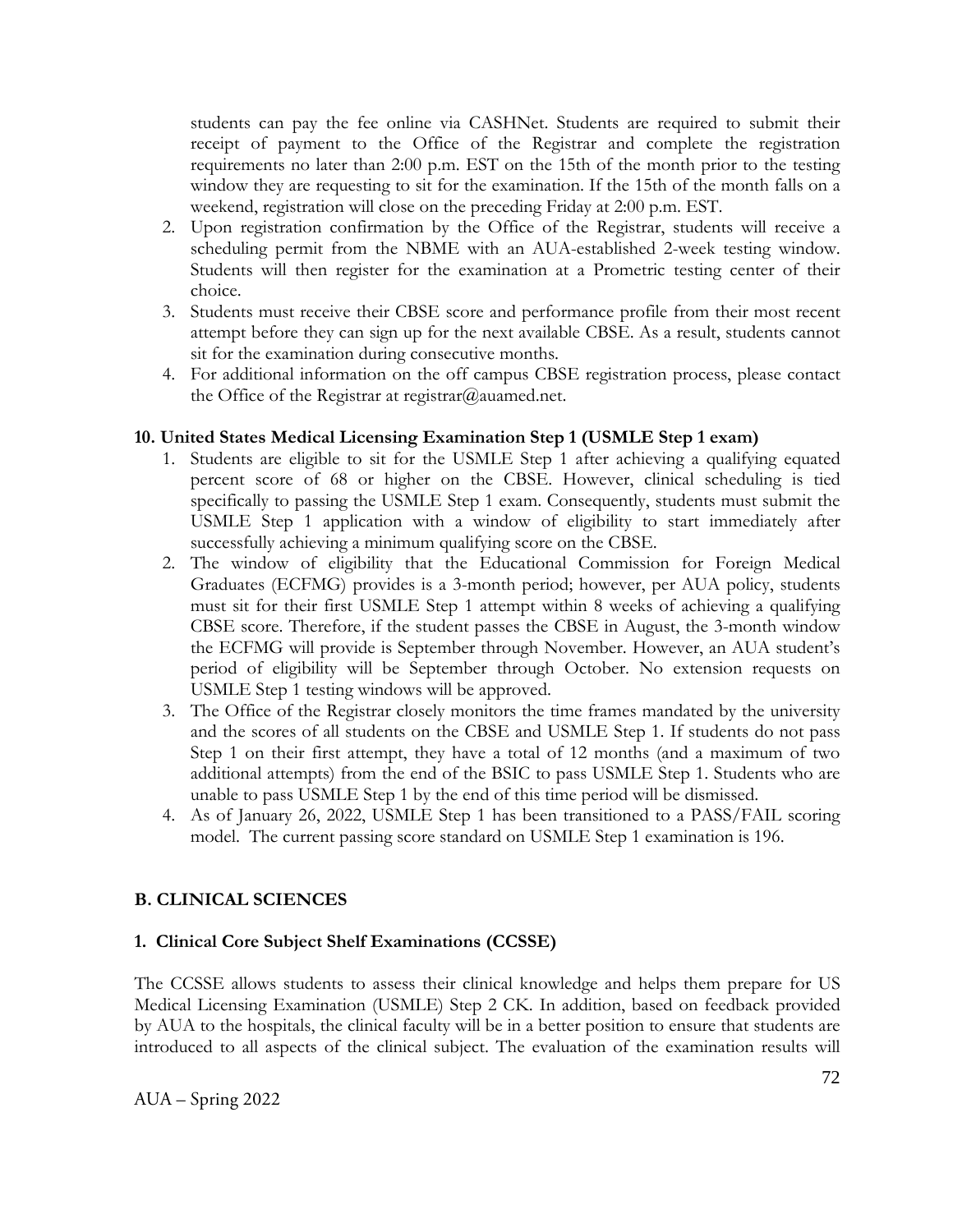assist AUA in ensuring the highest quality of education across all clinical sites. Finally, the introduction of a standardized clinical core subject shelf examination has been mandated by AUA's accrediting agencies (New York State Education Department, Medical Board of California, The Caribbean Accreditation Authority for Education in Medicine and other Health Professions).

To satisfactorily complete each clinical core rotation, every AUA student must receive a passing grade for the core rotation and must also pass the associated CCSSE (please see the *AUA Clinical Rotations Guidelines* for subject specific passing scores). Any student who successfully completes a clinical rotation but does **not** pass the associated CCSSE must re-sit and pass this examination on their second attempt. Students who need to re-sit the examination will be billed a \$100 CCSSE rescheduling fee on their AUA student account. If a student does not pass the CCSSE on the second attempt, the grade for the rotation will be changed to F, and the student must retake the clinical core rotation and pass the CCSSE. All students receiving a grade of F for their rotation will be placed on academic probation until they have successfully repeated the previously failed rotation and must meet with the respective AUA clinical chair to review their performance. If students do **not** pass both the remedial clinical rotation and the associated CCSSE on the third attempt, they will be subject to dismissal. Students who fail the same rotation twice or any other rotation while on academic probation are subject to dismissal.

The passing CCSSE score will be factored into the student's final grade of the rotation with a weight of 30 percent. Please see the "Grading System" section for additional information.

Once students are assigned to a clinical core rotation, their name, clinical assignment, and dates of attendance are emailed to the Office of the Registrar by the Department of Clinical Science Administration (CSA). CSA will also notify students of the CCSSE requirement on assignment of the core rotation. The relevant CCSSE is ordered with a 2-week testing window typically starting the last Saturday of the rotation and ending on the Friday of the week following the end of the clinical core rotation. Students are responsible for scheduling their examination once they have received their scheduling permit from Prometric. The shelf examination score will be received by the Office of the Registrar, via email, from NBME within 72 hours from the last day of the 2 week testing window. Results will be posted to the student web portal within 1 week from the end of the testing window. In the case that students fail the exam, they will be notified by the Office of the Registrar that they must retake the exam.

### **Clinical Core Subject Shelf Examinations (CCSSE) Completion and Scheduling and Policy**

# **THE SUMMARY**

- Each of the six Clinical Core Rotations has an applicable CCSSE that is administered at the end of the rotation.
- Successfully passing each Clinical Core Rotation is contingent upon successfully passing each subject CCSSE.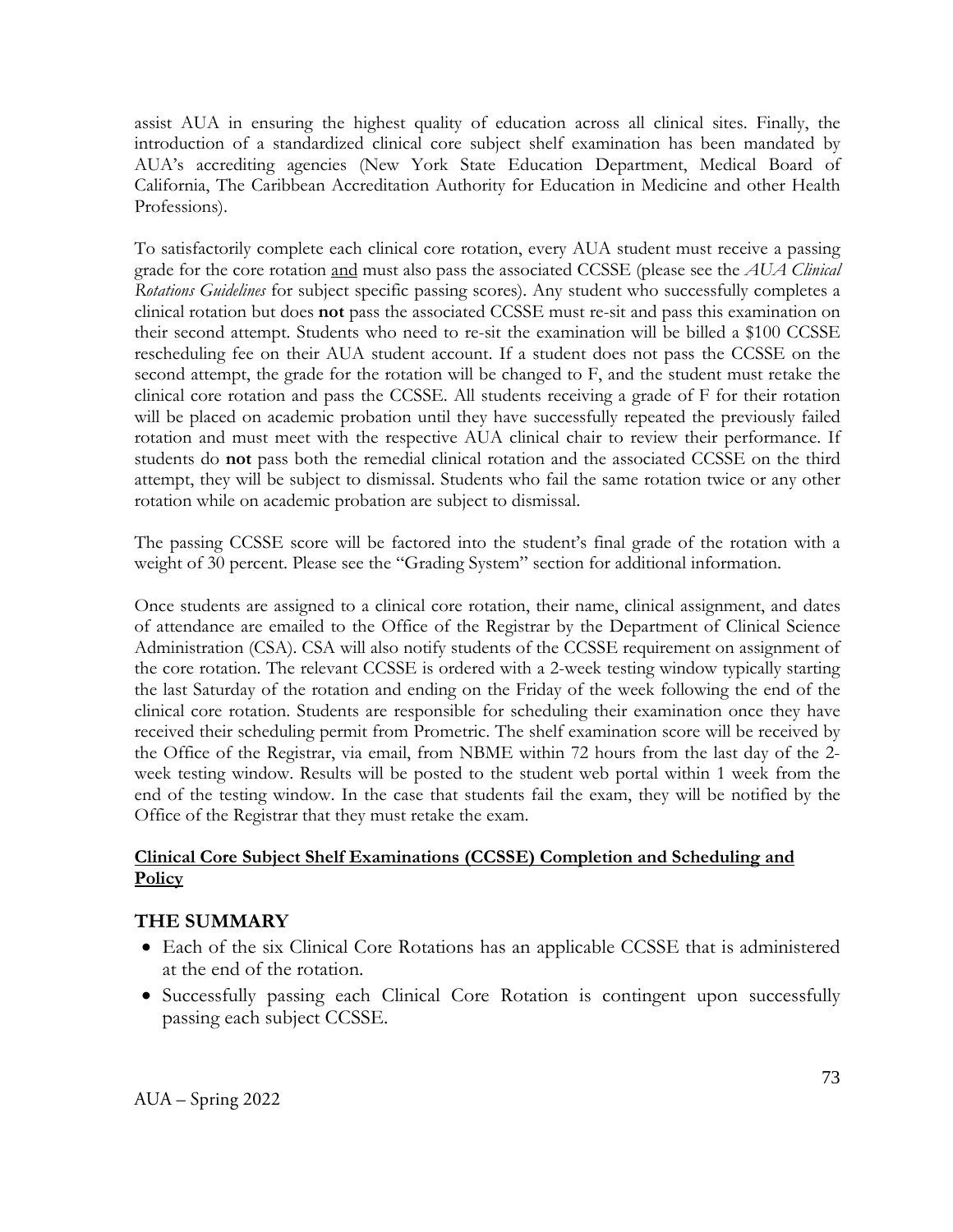- The relevant CCSSE is ordered by the Office of the Registrar for a *two*-week window typically starting on the Monday of the last two weeks of the rotation and ending on the Sunday after the completion of the student's Clinical Core Rotation (please note, FIU's window is from Sunday to Saturday). The examination must be taken during this window.
- In case of an emergency (e.g. documented illness) the student shall have *one* opportunity to postpone the examination for no greater than sixty days from the Sunday after the completion of the student's Clinical Core Rotation.
- The students must request the postponement of the examination from the Associate Dean of Clinical Sciences AND receive administrative approval from the Office of the Registrar before postponing a scheduled CCSSE.
- Any further delay may conflict with subsequent CCSSEs and increase the likelihood of failure.

# **THE DETAILS**

### *Background*

Based on historical data, a student's likelihood of successfully passing each CCSSE is maximized the sooner the student takes the exam, with the highest likelihood occurring within a two-week window of the end of the rotation. Delay decreases success rate not only on the CCSSE that is being delayed, but also on subsequent CCSSEs as well.

Therefore, AUA has instituted a policy with regard to timely completion of each CCSSE in order to ensure the student's best chance to successfully pass the exam. To that end, the student is advised of the following scheduling and completion policy regarding each and all subject CCSSEs.

### *Procedure*

- 1. Once a student is assigned to a Clinical Core Rotation, the student's name, clinical assignment, and dates of attendance are e-mailed to AUA's Office of the Registrar by the Department of Clinical Science Administration (CSA).
- 2. The relevant CCSSE is ordered by The Registrar for a two-week window typically starting on the Monday of the last two week of the rotation and ending on the Sunday after the completion of the student's Clinical Core Rotation (please note, FIU's window is from Sunday to Saturday).
- 3. The student is responsible for scheduling their examination once they have received their confirmation Prometric permit email.
- 4. In case of a documented emergency the student shall have one opportunity to postpone the examination for no greater than sixty days from the Sunday after the completion of the student's Clinical Core Rotation. However, that opportunity is contingent upon approval by the Office of the Registrar. Any further delay may conflict with subsequent CCSSEs and increase the likelihood of failure.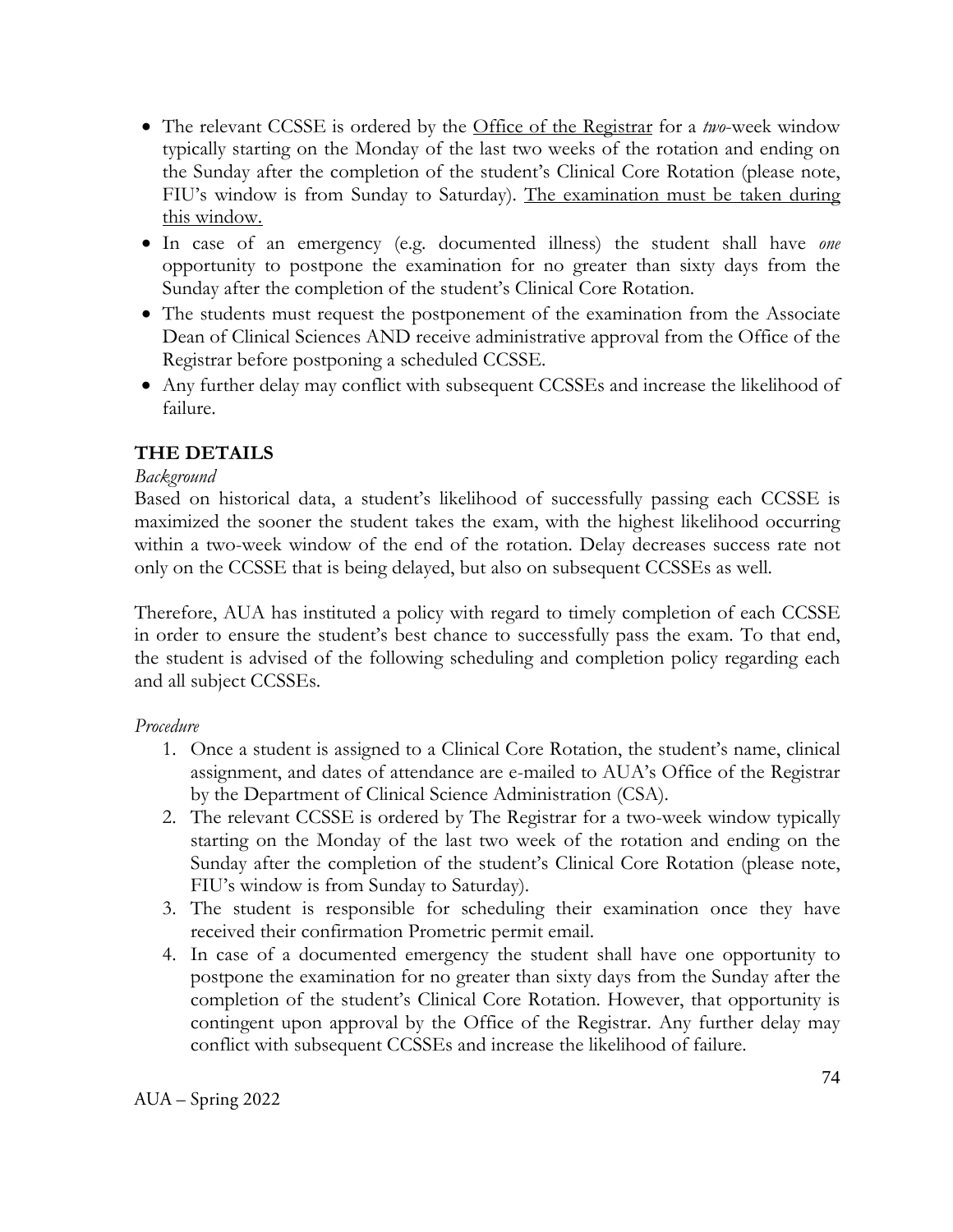- 5. Should the student need to postpone a CCSSE, the student must email the Office of the Registrar and include the following:
	- a. Student Name and ID
	- b. Clinical Core Rotation Name and Location
	- c. Clinical Core Rotation Dates
	- d. Reason for postponement including any documentation required as proof
- 6. Once the email is reviewed, a final determination will be made whether or not the student's request will be granted. In the event the student's request is denied, the decision will be final and the student must sit for the relevant CCSSE examination as per the schedule outlined above. *Failure to sit for the examination after a denial will result in an automatic failure of the exam*.
- 7. In the event the student's request is granted, the student may postpone the examination for no greater than sixty days from the Sunday after the completion of the relevant Clinical Core Rotation. Failure to sit for the examination in this allotted time will result in an automatic failure of the exam.
- 8. Please be advised that this policy is designed to enhance, not hinder, the student's chances of successfully passing each CCSSE. Therefore, it is strongly encouraged that the student strives for completion of the examination within the two-week time frame outlined above.

### **2. Comprehensive Clinical Science Examination (CCSE)**

The Comprehensive Clinical Science Examination (CCSE) allows students to assess their clinical knowledge and helps them prepare for USMLE Step 2 CK. Based on an analysis of available data (including the predictive value of the CCSE and the disastrous effect of failing or low USMLE Step 2 scores on residency placement) and advice of the clinical faculty, the following policy regarding the CCSE is implemented: Securing a qualifying score on the CCSE, as set forth below, will indicate that students should be ready to register for and pass USMLE Step 2 CK after additional studying. Please note that the required qualifying scores are fairly accurate predictors of outcomes on the Step 2 CK, but they do not guarantee that students will achieve that score or even pass the exam. Additional study after having achieved a qualifying score is expected. The following rules and procedures apply:

- The CCSE can be taken after completion of the fifth core rotation.
- The total number of attempts to achieve a qualifying score on the CCSE will be limited to five, subject to the time limits set forth in AUA's policy for making SAP (please refer to SAP section). Students must achieve a qualifying score of 227 on any of their first three attempts or, if they have not achieved a qualifying score on any of their first three attempts, a 231 for the remaining two attempts.
- Students who fail to secure a qualifying score within those five attempts or within the time limits for making SAP are subject to dismissal.
- Students must sit Step 2 CK within 2 months of achieving a qualifying score on the CCSE. No extension requests on Step 2 CK testing windows will be approved. Students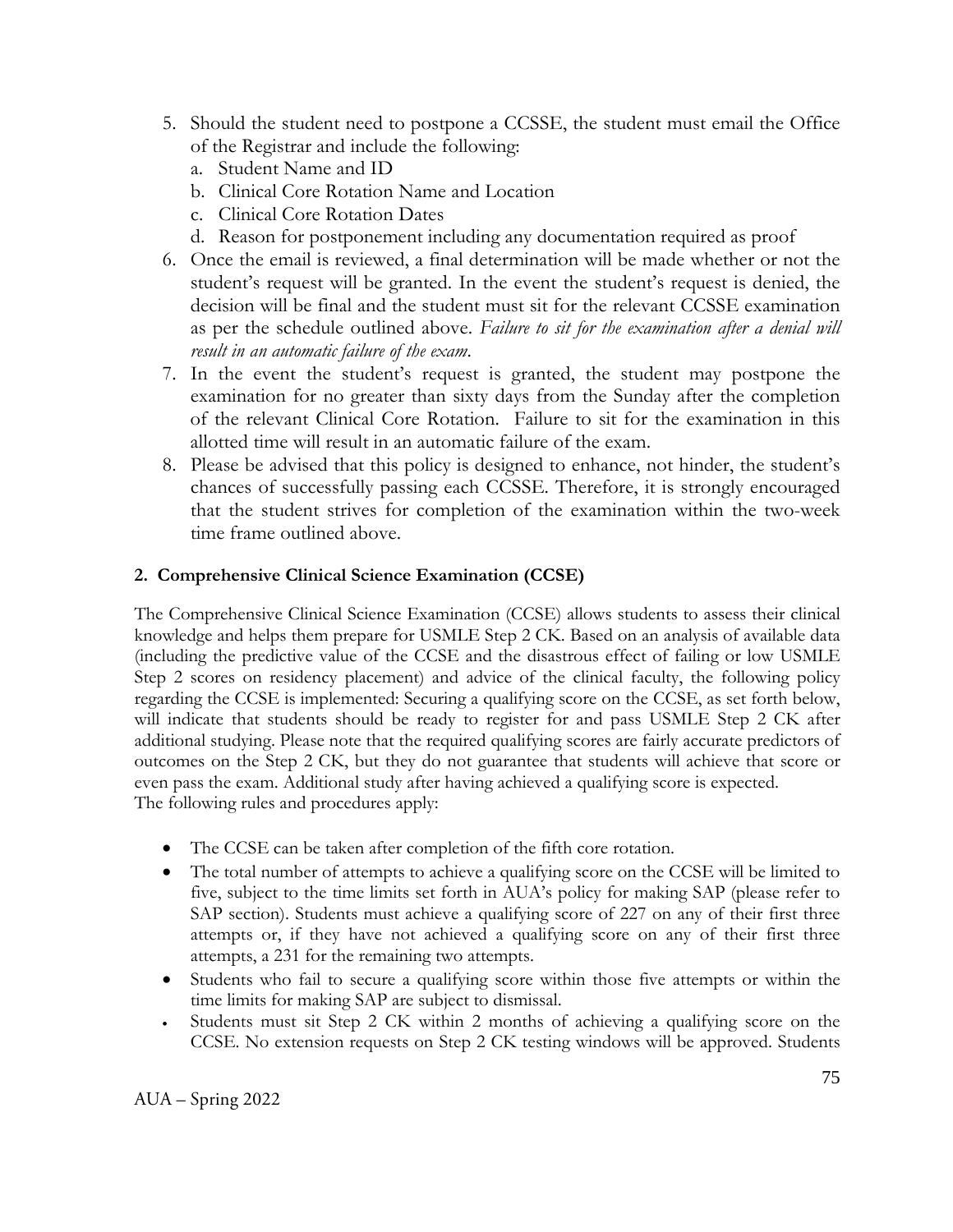who fail to sit the Step 2 CK within this 2-month window will be required to retake the CCSE before they will be certified again for Step 2 CK. Please note that in that case, the total number of attempts cannot exceed five, which includes any previous attempts. The requalifying score will be 231 regardless of number of attempts remaining.

*As per AUA policy, if a student receives their CCSE qualifying score and performance profile in January, an AUA student's period of eligibility to sit Step 2 CK will be February through March. In this example, if a student gets their qualifying CCSE score on January 29, a student must sit for Step 2 CK no later than March 26, or they will be required to re-sit the CCSE and achieve a qualifying score of "231" or higher (provided this meets conditions of any type of SAP or readmission conditions).*

- Students must receive a CCSE score and performance profile from the most recent examination before they may sign up for the next available CCSE examination because NBME does not allow sitting the CCSE in consecutive months.
- CCSE scores will not factor into any grade; they serve as self-assessment and qualifying examinations only.

#### **Registering for the Comprehensive Clinical Science Examination (CCSE)**

The fee for each attempt is \$150.00; students can make their sitting fee payment online via CASHNet. Students must submit their receipt of payment to the Office of the Registrar and complete the registration requirements no later than 2:00 p.m. (EST) on the 15th of the month prior to the testing window they are requesting to sit for the exam. If the 15th of the month falls on a weekend, registration will close on the preceding Friday at 2:00 p.m. (EST). **There are no exceptions to this policy.**

Upon confirmation of registration by the Office of the Registrar, students will receive a scheduling permit from NBME with an AUA-established 2-week testing window. With that, students will register for the examination at a Prometric testing center of their choice.

*Please note: Students must receive their CCSE score and performance profile from their most recent attempt before they can sign up for the next available CCSE. As a result, students cannot sit for the examination during consecutive months.*

For additional information on the CCSE registration process, please contact the Office of the Registrar at [registrar@auamed.net.](mailto:registrar@auamed.org)

#### **3. United States Medical Licensing Examination Step 2 Clinical Knowledge (USMLE Step 2 CK)**

The USMLE Step 2 CK examination is utilized to assess the ability of students to apply medical knowledge and understanding of clinical sciences to patient care (while under supervision) to promote health and prevent disease.

Students can register for certification on Step 2 CK after completing the six required core clerkships, passing the NBME CCSE and completing a University Online CK Prep Program.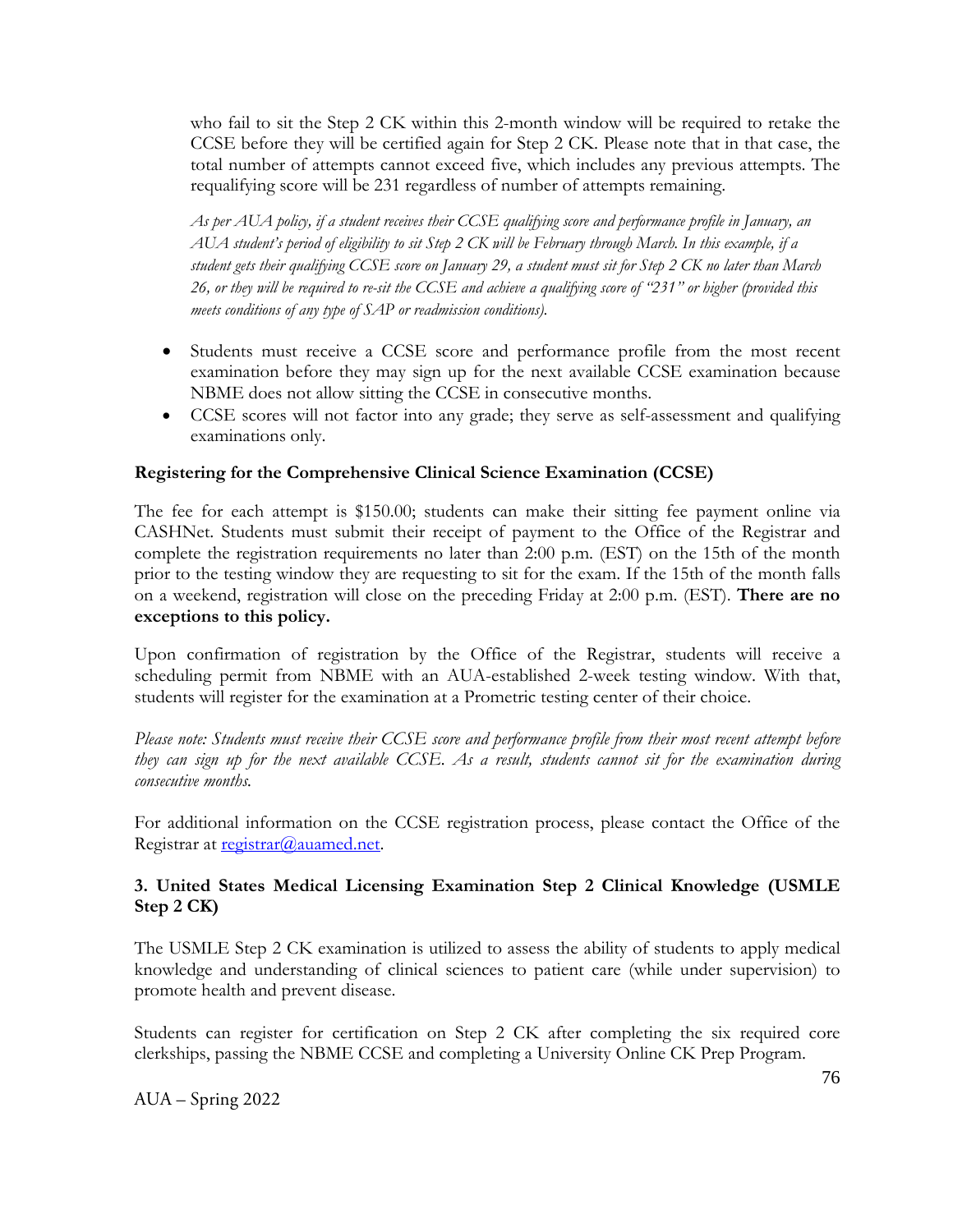Students must submit the Step 2 CK application with a window of eligibility to start immediately after successfully achieving a minimum qualifying score on the CCSE. The window of eligibility is a 2-month period. For example, if the student passes the CCSE in August, the 2-month window of eligibility is September through October. Any student whose approved Step 2 CK testing window of time lapses without an attempt will be required to re-sit for the CCSE and is subject to achieving a requalifying CCSE passing score of 231 or higher, as long as the maximum number of attempts have not been exceeded. No extension requests on Step 2 CK testing windows will be approved.

The passing score on Step 2 CK is 214. Any student who fails Step 2 CK three times will be dismissed from the university. As students prepare for the USMLE Step 2 CK exam, they must be aware of AUA's SAP policy that dictates completion of the MD program within 81 months (6.75 calendar years). Please refer to the "Satisfactory Academic Progress" section for more information.

Supplemental to the education students receive during their clinical education at the hospitals, web-based study and preparation materials are available free of charge via the internet, AUA Library, or Blackboard, including: UpToDate, APGO, AQUIFER, as well as Kaplan High Yield Videos and Kaplan Online CK Prep, including access to the Kaplan Q-bank (please refer to the section resources for detailed information). In addition, clinical ED offers individual and group support including the "Tips of the Week" and "Question Partners."

### **USMLE Step 2 CK Examination Applications**

A Student must first obtain a qualifying CCSE score BEFORE they are allowed to register for CK. Failure to obtain a qualifying score on the CCSE before registering for CK will automatically result in disciplinary action independently of the CK result; such disciplinary action might lead to dismissal.

# **5. Certification for USMLE Step 1 and Step 2 CK**

Students who are eligible to apply for the USMLE Step 1 and Step 2 CK are required to register for these Examinations via the Educational Commission for Foreign Medical Graduates' (ECFMG) website. The ECFMG interactive web application is the only version of the application materials available on the website for USMLE Step 1 and Step 2 CK.

The Office of the Registrar is responsible for reviewing and confirming student eligibility to sit for these exams. In addition to the university's academic requirements, students must be in good standing and have met all AUA financial obligations.

### **USMLE Step 2 CK Certification Policy - Kaplan Component**

AUA will continue to provide students with a complimentary subscription to two Kaplan Resources to supplement preparation for USMLE Step 2 CK: (1) Kaplan CK Prep On Demand and (2) Kaplan Step 2 CK Master the Boards (MTB).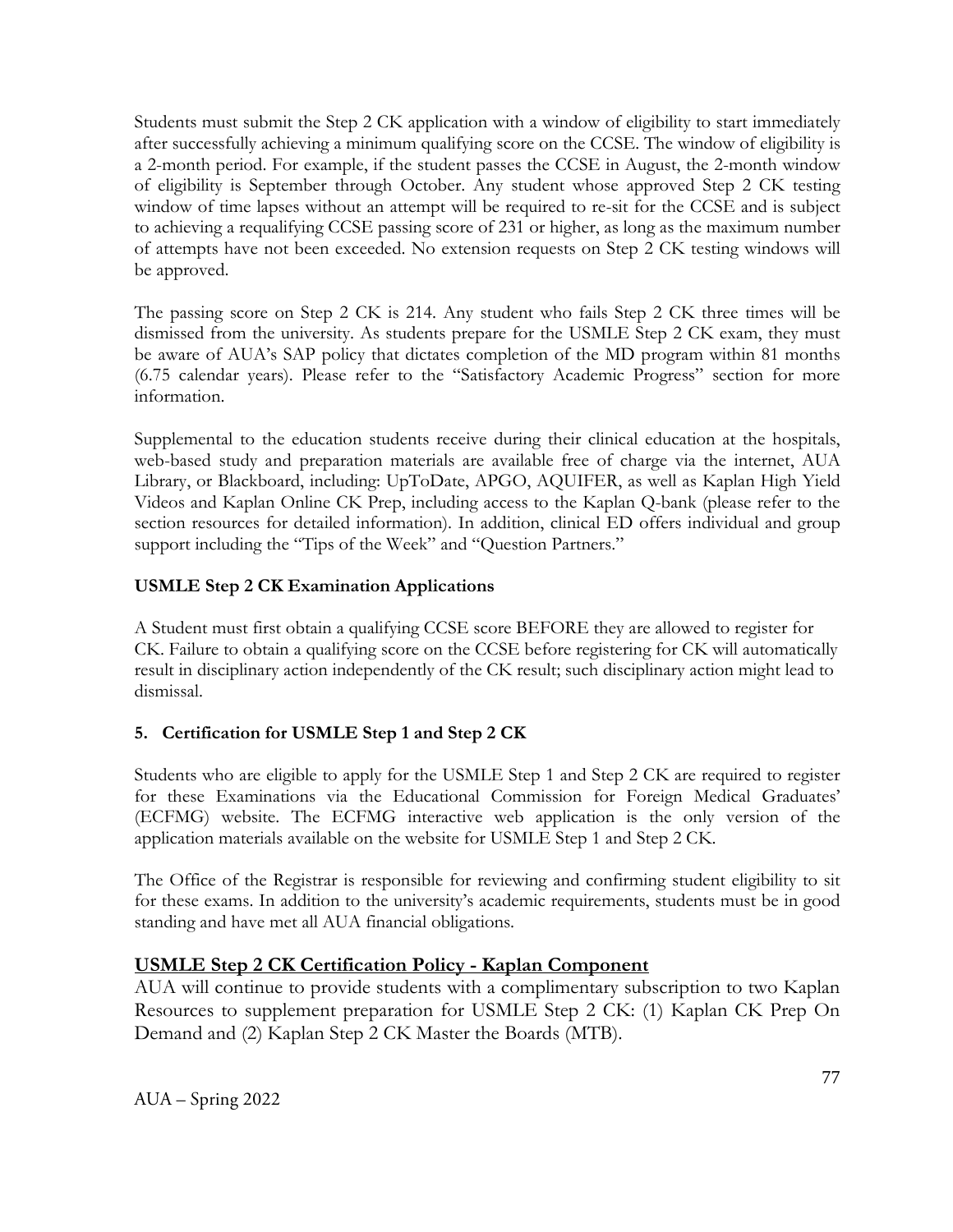Based on favorable reviews of MTB from AUA Clinical Education Faculty and Teaching Assistants, it is highly recommended that students utilize MTB in preparation for USMLE Step 2 CK. The entire program has recently been updated.

The Clinical EED Faculty recommends for students to use the Kaplan CK Prep On Demand resource to assist in preparation for each Clinical Core Subject Shelf Examination (CCSSE). Although not required for Step 2 CK Certification, Kaplan CK Prep On Demand is still available for students to request as a study resource at the start of their first core rotation. For more information about On Demand, visit the following section of the *Clinical Guidelines Manual: Guidelines on Preparing for Clinical Core Subject Shelf Examinations (CCSSE), Comprehensive Clinical Science Examination (CCSE), and Step 2 CK*.

Kaplan Step 2 CK Master the Boards (MTB) features:

- Updated video lectures covering foundational clinical knowledge
- Updated QBank with exam-like questions
- Diagnostic examination to identify individual strengths and weaknesses
- Shelf Prep with questions and fully-integrated video lectures covering core rotations
- 2 full-length simulated Step 2 CK exams
- Warm-up and post-test questions
- 5 volumes of 2020 lecture notes e-book
- Master the Boards Step 2 CK review e-book

All Students must successfully complete the videos and the various mastery assessments within Kaplan Step 2 CK Master the Boards (Part 1) to be certified for USMLE Step 2 CK.

# **6. USMLE Score Reporting**

All USMLE performance profiles, passing and failing, must be submitted to the Office of the Registrar at [registrar@auamed.org.](mailto:registrar@auamed.org) Students who are required to retake these Examinations will not be certified until their previous score is received.

Students who have passed Step 1 and request to be placed in clinical clerkships must submit a copy of the USMLE score report and complete performance profile to the Office of the Registrar.

If students fail any of the USMLE Step Exams, the Education Department will review their performance to determine if remediation is required before they retake the examination.

Immediately upon completion of Step 1 and Step 2 CK, students must submit a request for their USMLE Certified Transcript of Scores to be submitted from ECFMG to the Office of the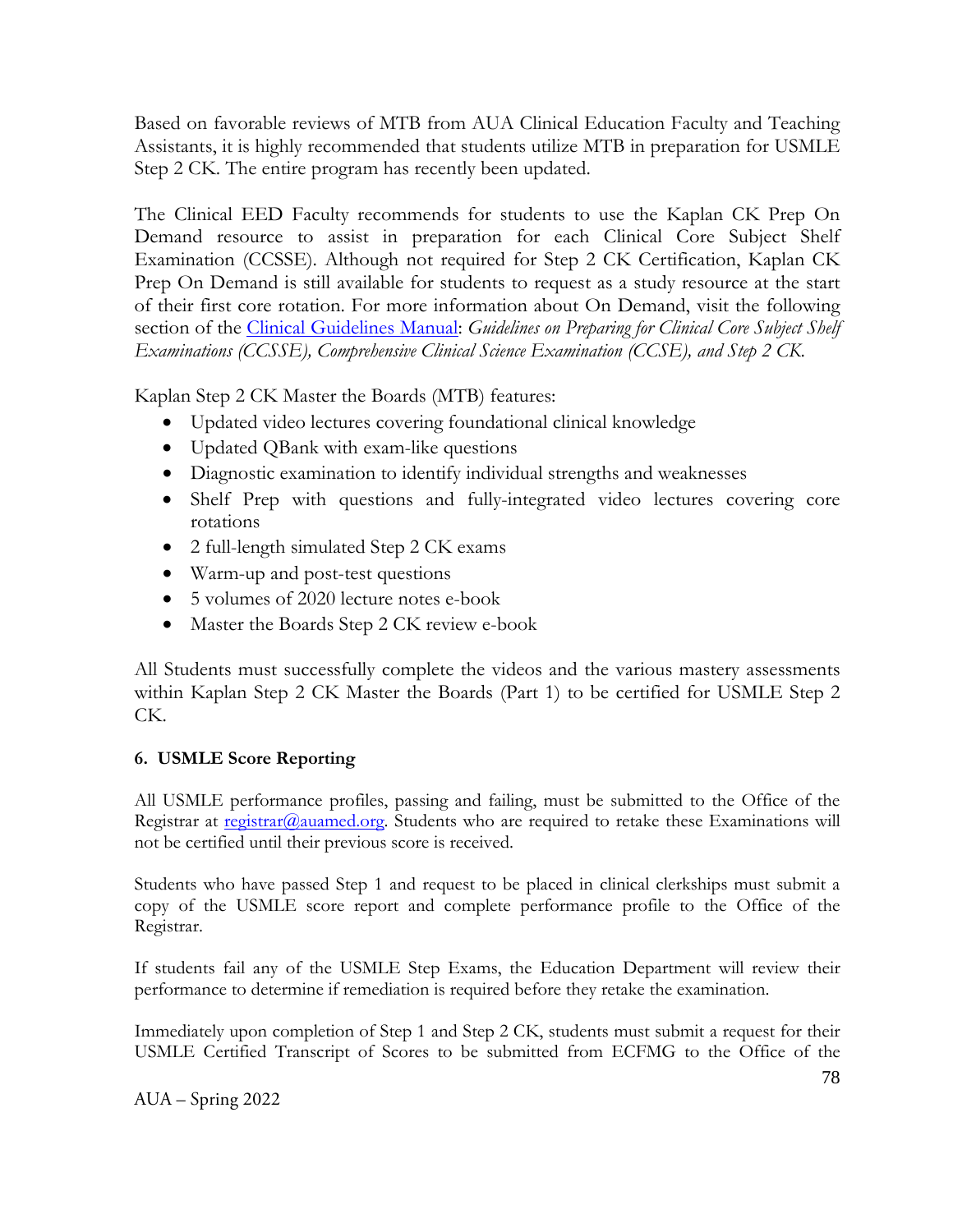Registrar. It is strongly encouraged that students also request multiple copies for their personal records. Failure to comply with this requirement may delay the issuance of the diploma.

### **7. Testing Accommodations**

AUA recognizes the right of students with certified disabilities to have appropriate test access and accommodations. The purpose of testing accommodations is to enable students with disabilities to participate in assessment programs on an equal basis with their nondisabled peers. Testing accommodations provide an opportunity for students with disabilities to demonstrate mastery skills and attainment of knowledge without being limited or unfairly restricted due to the effects of their disability.

Testing accommodations promote access for students with disabilities to assessment programs. Testing accommodations should not be excessive and should not alter the standard administration of the test.

Testing accommodations are neither intended nor permitted to do the following:

- 1. Alter the construct of the test being measured or invalidate the results
- 2. Provide an unfair advantage for students with disabilities over students taking tests under standardized conditions
- 3. Substitute for knowledge or abilities that the student has not attained

Students with disabilities are eligible for test accommodations as determined on an individual basis. This includes any quizzes or examinations taken during the term in conjunction with an academic class.

Examples of test accommodations provided at AUA include the following:

- 1. Up to double time for quizzes and examinations
- 2. A quiet, low-distraction environment
- 3. A proctor remaining in the testing area

Additional accommodations may be provided as determined on an individual basis by the Office of Student Affairs.

#### **Procedures for Requesting Testing Accommodations**

The procedures for requesting testing accommodations are as follows:

1. Students requesting accommodations must notify and bring their documentation to the Office of Student Affairs. Appropriate documentation that establishes the disability and need for testing accommodations must be on file with that office.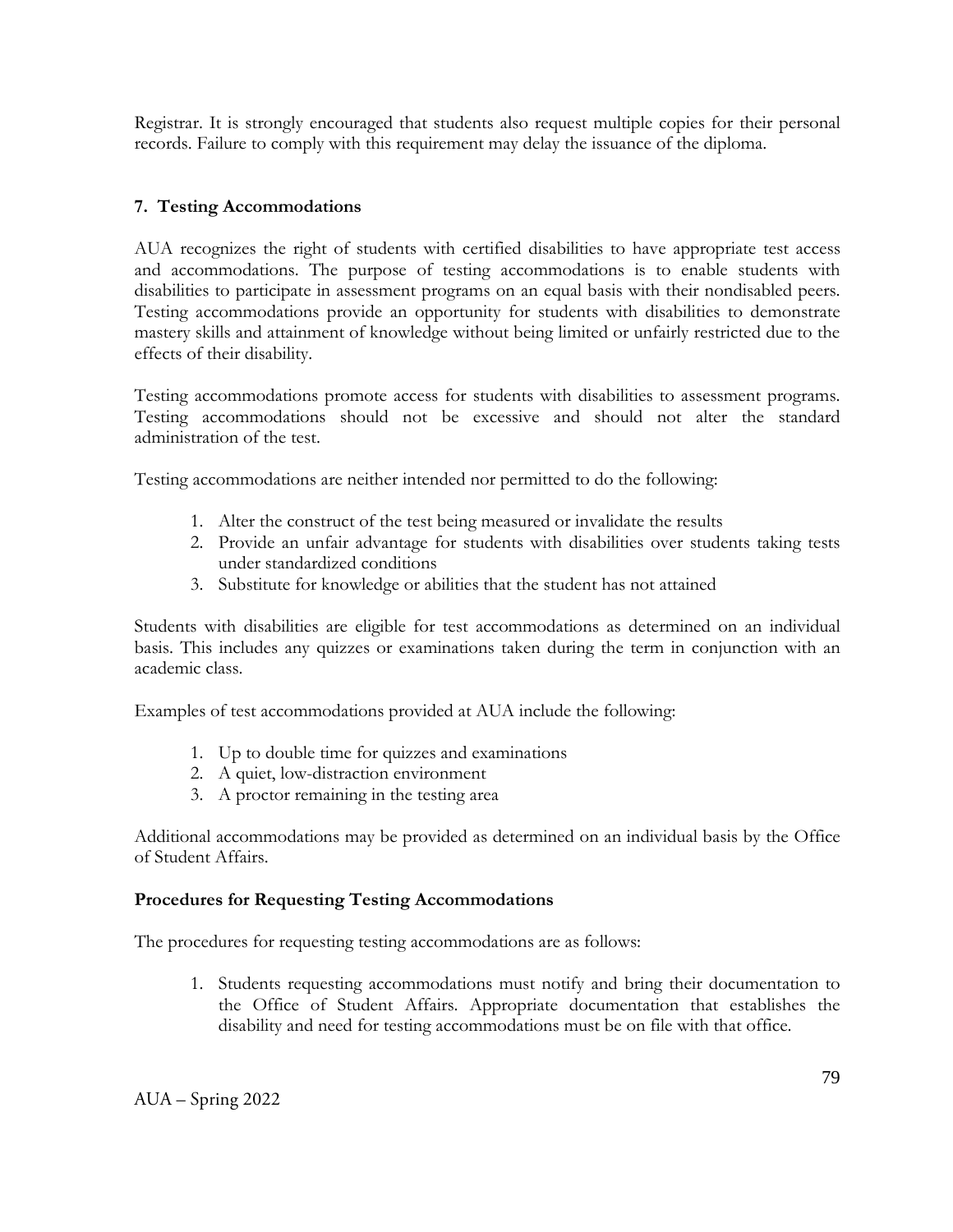- 2. Notification of the appropriate accommodations will be provided to the Examination Centre, the Registrar, and to the Dean of Students.
- 3. To request accommodations for National Board of Medical Examiners (NBME) administered Examinations taken after the Basic Science Integration Course (BSIC) (including the CCSE and CCSSE exams) students must also send an email request to [registrar@auamed.net.](mailto:registrar@auamed.org) Appropriate documentation must be on file with the Office of Student Affairs.

**Note**: Students with disabilities have the right to privacy and confidentiality regarding their disability. Instructors and proctors will not ask students why they need testing accommodations nor disclose the names of the students requiring testing accommodation to other parties (especially other students).

**Please note**: Approval by the Office of Student Affairs for a quiet, low distraction environment in which to sit an examination is not approval for a separate or private room in which to sit an exam. The Office of Student Affairs has determined that the test facilities on AUA's campus and at Prometric Centers are sufficiently quiet and free from distraction to accommodate most students with disabilities that require a quiet, low distraction environment to accommodate their disabilities. If the Office of Student Affairs having evaluated the clinical documentation provided by a student seeking test accommodations concludes that a private or separate room is necessary to accommodate a student's disability, it will recommend that accommodation, whereupon AUA will pay for this separate or private testing room. Students can opt for a separate testing room even if they are not approved for test accommodations, however, unless they are approved by the Office of Student Affairs for a separate testing room, they must pay the additional \$400 charged by the Prometric Center.

#### **Procedures for Providing Testing Accommodations**

Although the documentation of a student's disability and the determination of the appropriate, reasonable examination accommodations are the responsibility of the Office of Student Affairs, these examination accommodations will be provided and administered by the Examination Centre. Tests are to be scheduled on the same day and time but in a different location.

The Examination Centre is responsible for coordinating the following:

- 1. A quiet, low-distraction location for the test
- 2. A proctor for the test
- 3. Private, confidential dissemination of the location and time to students with testing accommodations

Students are responsible for the following:

1. Being prompt and on time for tests. Students who arrive after the scheduled seating time will not be permitted to sit for the examination.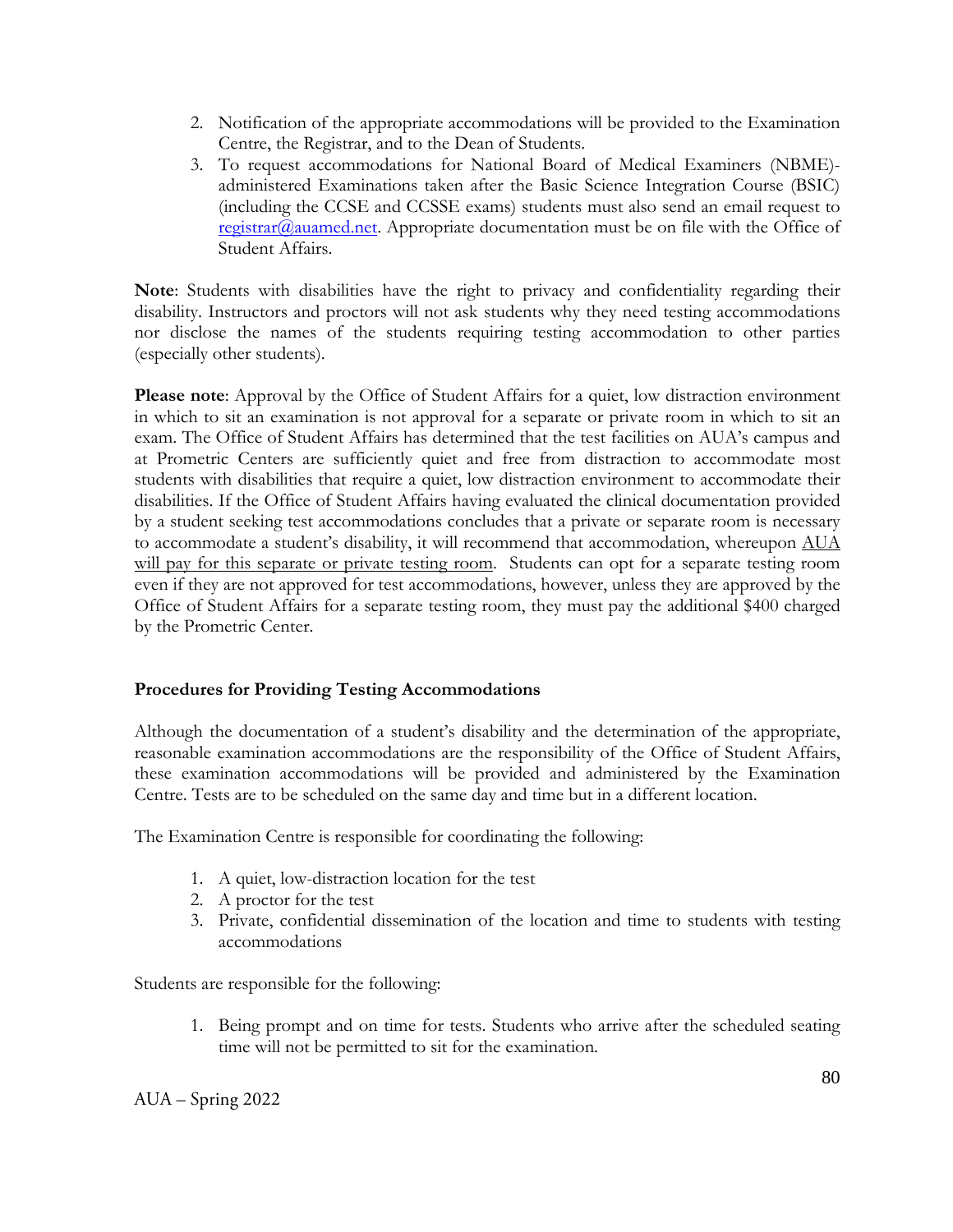2. Adhering to the University's Honor Code. Students suspected of academic dishonesty will be referred for disciplinary action.

#### **Requesting Testing Accommodations for the Comprehensive Basic Science Examination and Comprehensive Clinical Science Examination**

If students require testing accommodations for either the Comprehensive Basic Science Examination (CBSE) and/or the Comprehensive Clinical Science Examination (CCSE), they must have prior documentation on file with the Office of Student Affairs that indicates the disability and need for testing accommodations.

If students require these accommodations for testing, they must email  $\frac{res}{trans}$  [registrar@auamed.net](mailto:registrar@auamed.org) the same date they register for the comprehensive examination. If students do not request testing accommodations when they register for the comprehensive examination, accommodations cannot be made. If students require accommodations, they must email a request for testing accommodations every time they register for a comprehensive examination.

### **Requesting Testing Accommodations for the Clinical Core Subject Shelf Examination**

If students require testing accommodations for the Clinical Core Subject Shelf Examination (CCSSE), they must have prior documentation on file with the Office of Student Affairs that indicates the disability and need for testing accommodations.

If students require these accommodations for testing, they must email [registrar@auamed.net](mailto:registrar@auamed.org) no later than 1 week from the scheduled start date of their current clinical rotation. If students do not request testing accommodations within 1 week from their core rotation start date, accommodations cannot be made. Students requiring accommodations must email a request for testing accommodations every time they are scheduled for a core rotation.

### **Requesting Testing Accommodations for USMLE Step 1 and Step 2 CK**

Students who have a documented disability covered under the Americans with Disabilities Act (ADA) and wish to have accommodations when taking any USMLE licensing examination must apply to the NBME in writing for such accommodations. Information regarding procedures and documentation requirements for accommodation requests on USMLE licensing Examinations is available at the USMLE website at [www.usmle.org/test-accommodations/.](http://www.usmle.org/test-accommodations/) Students who seek accommodations should submit their requests and accompanying documentation to the NBME at the time they apply for USMLE licensing exams. If necessary the Office of Student Affairs will assist in the process.

Students must submit documentation from a qualified professional to support their requests for accommodations; this documentation will be carefully considered by the NBME. Should the NBME's review of the documentation result in a denial of a student's request, the NBME will explain its reasons in writing. The fact that a student has previously received accommodations in other contexts or on other exams, in and of itself, is not a sufficient basis for or sufficient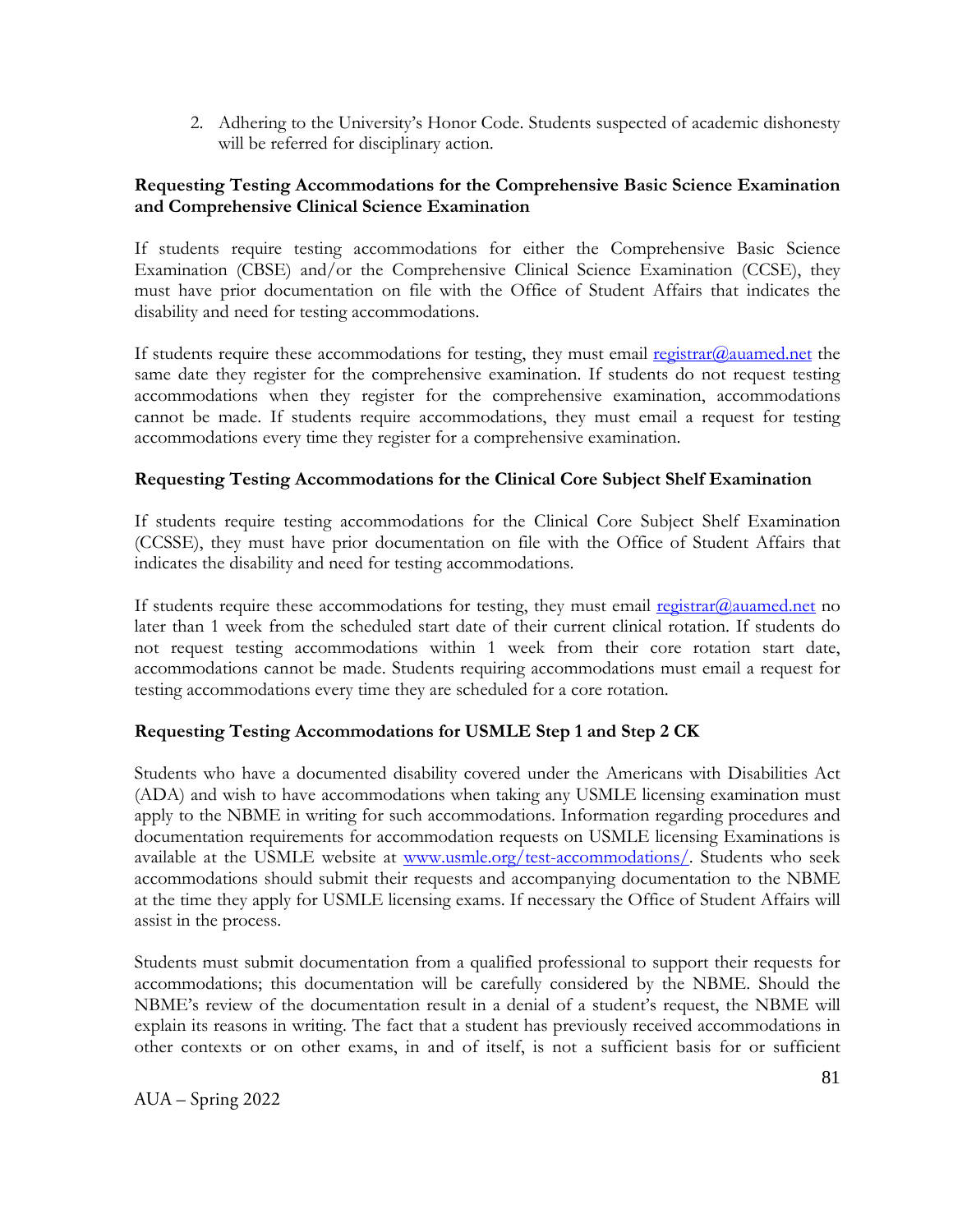documentation for the grant of accommodations on subsequent exams. USMLE Step test accommodation inquiries should be directed to Disability Services via email at [disabilityservices@nbme.org](mailto:disabilityservices@nbme.org) or telephone at 215-590-9700.

### **8. Prometric Test Center Regulations**

Students are required to be professional, civil, and respectful at all times while on the premises of the test center. All Examinations are continuously monitored by video and audio recording, physical walk-throughs, and through observation windows. The test center administrator (TCA) is authorized to dismiss students from the test session for violations of any of the test center regulations, including exhibiting abusive behavior toward the TCAs or other students. If students are found to have violated any of the regulations during their exams, the TCA is required to notify Prometric and the students' test sponsor. Prometric, alone or in conjunction with the test sponsor, shall then take any further action necessary to sanction student conduct, up to and including invalidation of the test score and/or pursuit of civil or criminal charges.

### **Confidentiality of Examination Content and Systems**

- The computer-based test delivery system, tutorial, examination content, and survey are the unpublished, confidential, and proprietary materials of Prometric and/or the test sponsor.
- Communicating, publishing, reproducing, or transmitting any part of an exam, in any form or means (e.g., verbal, electronic, and written), for any purpose is strictly prohibited.
- **Any** reproduction or disclosure will result in the immediate filing of civil and/or criminal charges against the student and anyone directing or conspiring with the student.

#### **Test Center Processes: Check-In Procedures and Breaks**

- An original, valid (unexpired) government-issued photo and signature bearing identification is required to take an exam. Validity and the number of acceptable IDs are predetermined by the test sponsor.
- Students will be scanned with a metal detector wand prior to every entry into the test room.
- Students will be required to raise their pant legs above their ankles, empty and turn out all pockets, and raise shirt sleeves above their wrists prior to every entry into the test room.
- Examinations may have scheduled or unscheduled breaks, as determined by the test sponsor. Each time students leave the test room, they must sign out.
- The TCA will inform students of what is permitted during examination breaks, specifically regarding whether access to a locker and access to cell phones is permitted or not. All students must inform the TCA before accessing a stored item, including medicine, during a break. Repeated or lengthy departures from the test room will be reported to the test sponsor.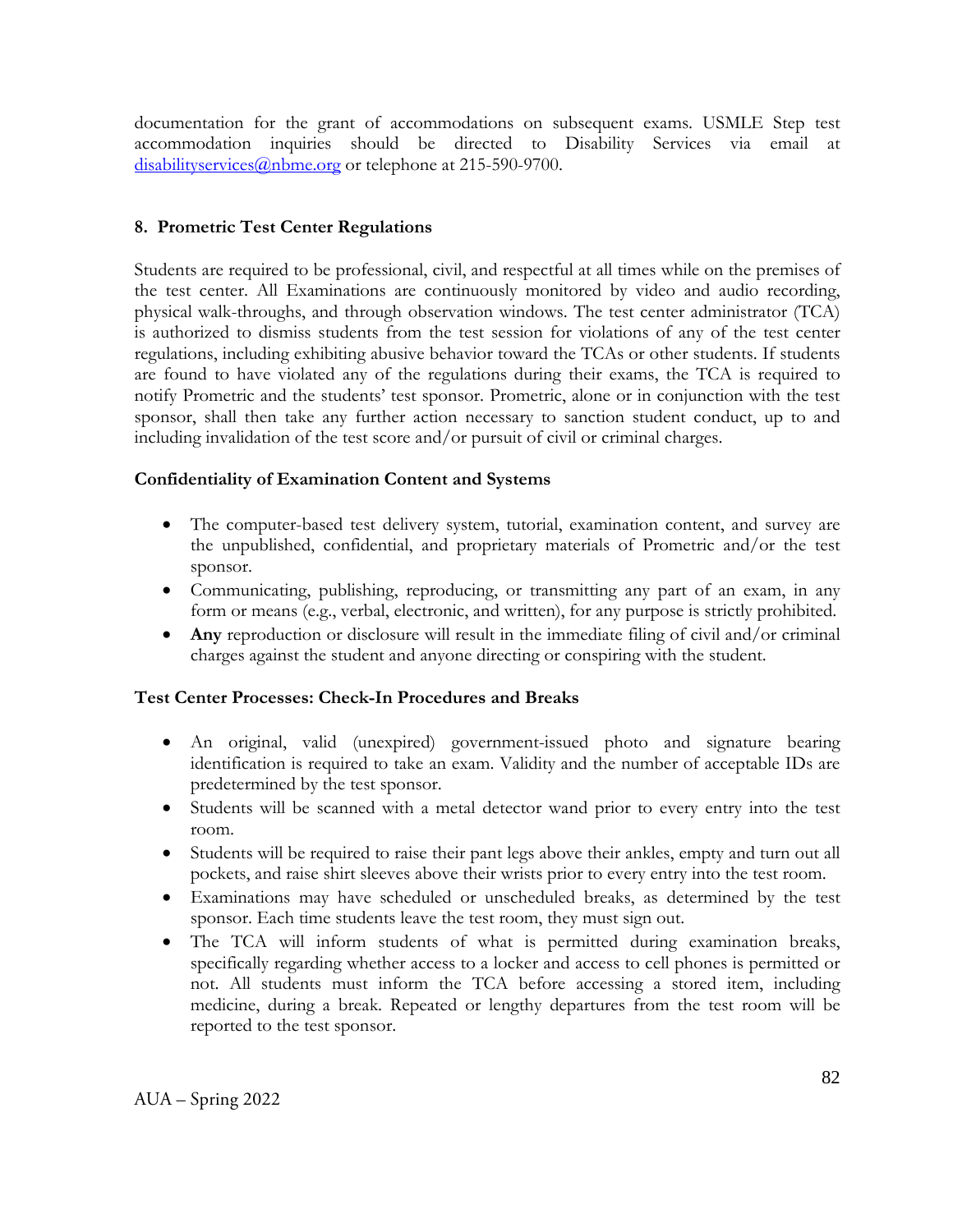- Upon return from a break, without exception, students must go through all security checks, present valid ID, sign in, and, if required by the test sponsor, provide a fingerprint to be readmitted to the test room.
- Students must return to their assigned, original seat after any break.

### **Prohibited Items and Examinee Conduct in the Test Center**

- Weapons are not allowed in any Prometric test center.
- Unauthorized personal items may not be brought into the test room. Such items include but are not limited to the following: outerwear, hats, food, drinks, purses, briefcases, notebooks, pagers, watches, cell phones, recording devices, and photographic equipment.
- Written notes, published materials, and other testing aids are strictly prohibited, except where allowed by the test sponsor. Test center staff will refer to the applicable client practices for allowances.
- Only soft earplugs (with no wires or cords attached) and center-supplied tissues are permitted in the test room.
- Clothing or jewelry items that students are allowed to wear in the test room must continue to be worn at all times. Removed clothing or jewelry items must be stored in the locker provided during check-in.
- All materials issued by the TCA must be returned at the conclusion of testing. Used scratch paper must be returned before new scratch paper will be issued by the TCA during the exam.
- Talking to other students in the test room and referring to their screens, testing materials, or written notes is strictly prohibited.

*Note: Client/test sponsor practice policies shall supersede these regulations if a conflict exists.*

Additional information can be found in the USMLE *Student Handbook* located on the USMLE website:<http://www.usmle.org/security/> and [https://vimeo.com/74953443.](https://vimeo.com/74953443)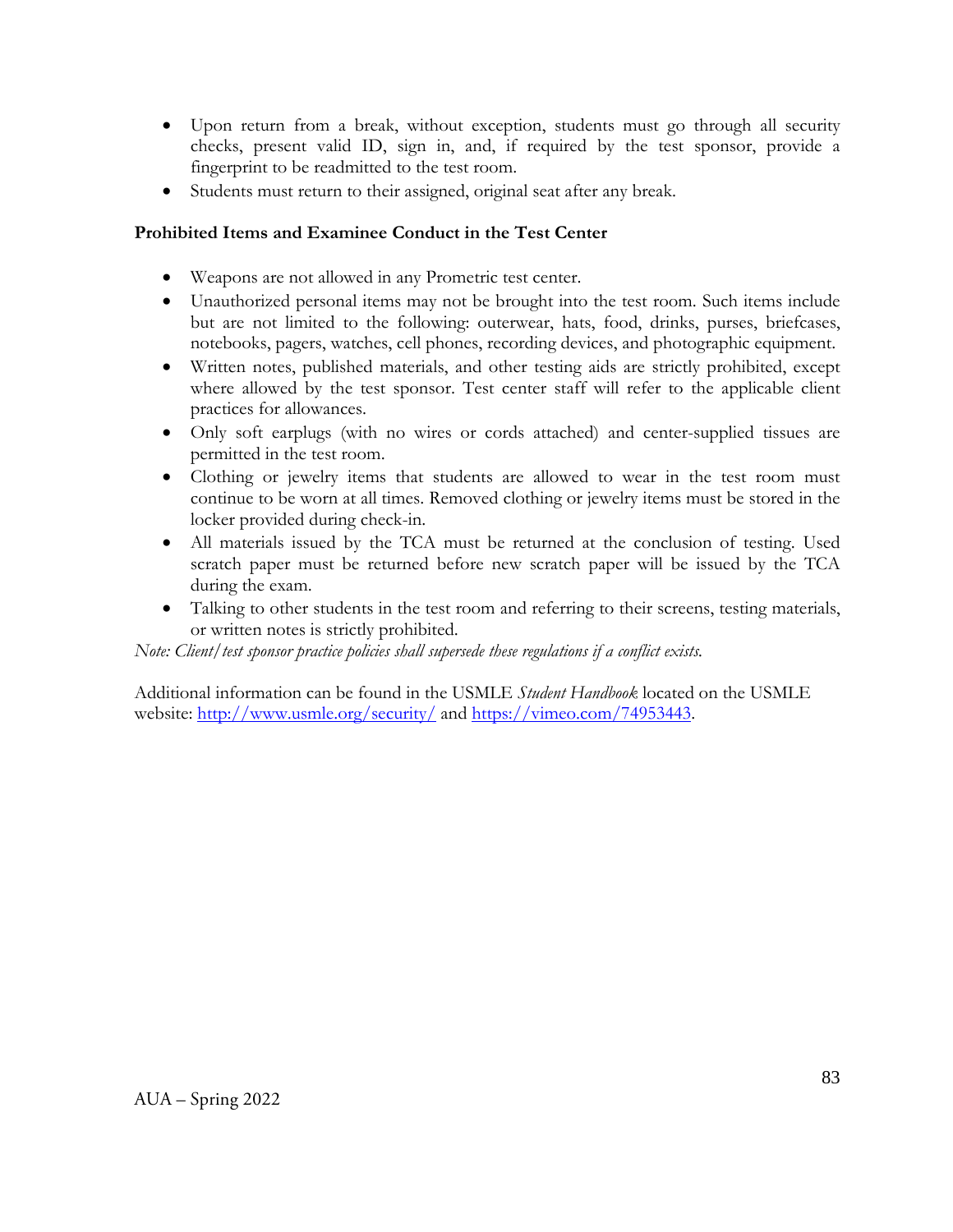# **GRADING SYSTEM**

### **COURSE GRADES**

At the end of each period, a student's overall academic performance is evaluated based on examinations and all other course requirements using the following grading system. Please refer to the course syllabus for additional details.

| Grade                                                                  |                |                                                                                                                                                                                                                                                    | <u> Ouality Points</u>                        |
|------------------------------------------------------------------------|----------------|----------------------------------------------------------------------------------------------------------------------------------------------------------------------------------------------------------------------------------------------------|-----------------------------------------------|
| H                                                                      | $90 - 100\%$ : | Honors                                                                                                                                                                                                                                             | 4.0                                           |
| HP                                                                     | $80 - 89\%$ :  | High pass                                                                                                                                                                                                                                          | 3.0                                           |
| P                                                                      | $70 - 79%$     | Pass                                                                                                                                                                                                                                               | 2.0                                           |
| F<br>AU<br><b>INC</b><br>IP<br><b>PNC</b><br>R<br><b>RS</b><br>W<br>WP | below $70\%$   | Failing<br>0<br>Audit Course<br>Incomplete*<br>In progress<br>Pass—no credit<br>Course restarted in a subsequent period<br>Academic Restart<br>Withdrawal without current period grades available<br>Withdrawal with current passing period grades |                                               |
| WF<br><b>PASS</b>                                                      |                | Pass - credit earned but no GPA                                                                                                                                                                                                                    | Withdrawal with current failing period grades |

The university offers two full periods in an academic year. One credit hour is equivalent to one week of classroom or direct faculty instruction over a period of one period.

All grades are assigned by academic departments according to methods described in the respective course syllabi (See EXAMINATIONS section of Student Handbook). Any questions or concerns that a student has regarding examination scores during the period before the Promotions Committee meeting are to be directed to the respective systems coordinator or department chair.

One F grade per academic year will be forgiven when and if the student subsequently achieves a passing grade for the course. In such cases, the F grade will be replaced by an R grade that will have zero credit value and a zero quality-point value for the purpose of calculating the student's GPA. An R grade denotes a failed course that has been restarted and subsequently passed. WF grades are not replaceable with an R grade.

\* The grade of Incomplete (INC) is a temporary grade and must be completed in the following period. If not resolved on time, a grade of Incomplete is converted to the assignment of an "F" for the course(s) that was (were) unable to be completed.

Grades may be withheld until students have submitted all required forms and surveys. Grade percentage calculations will be truncated to two decimals points (no rounding).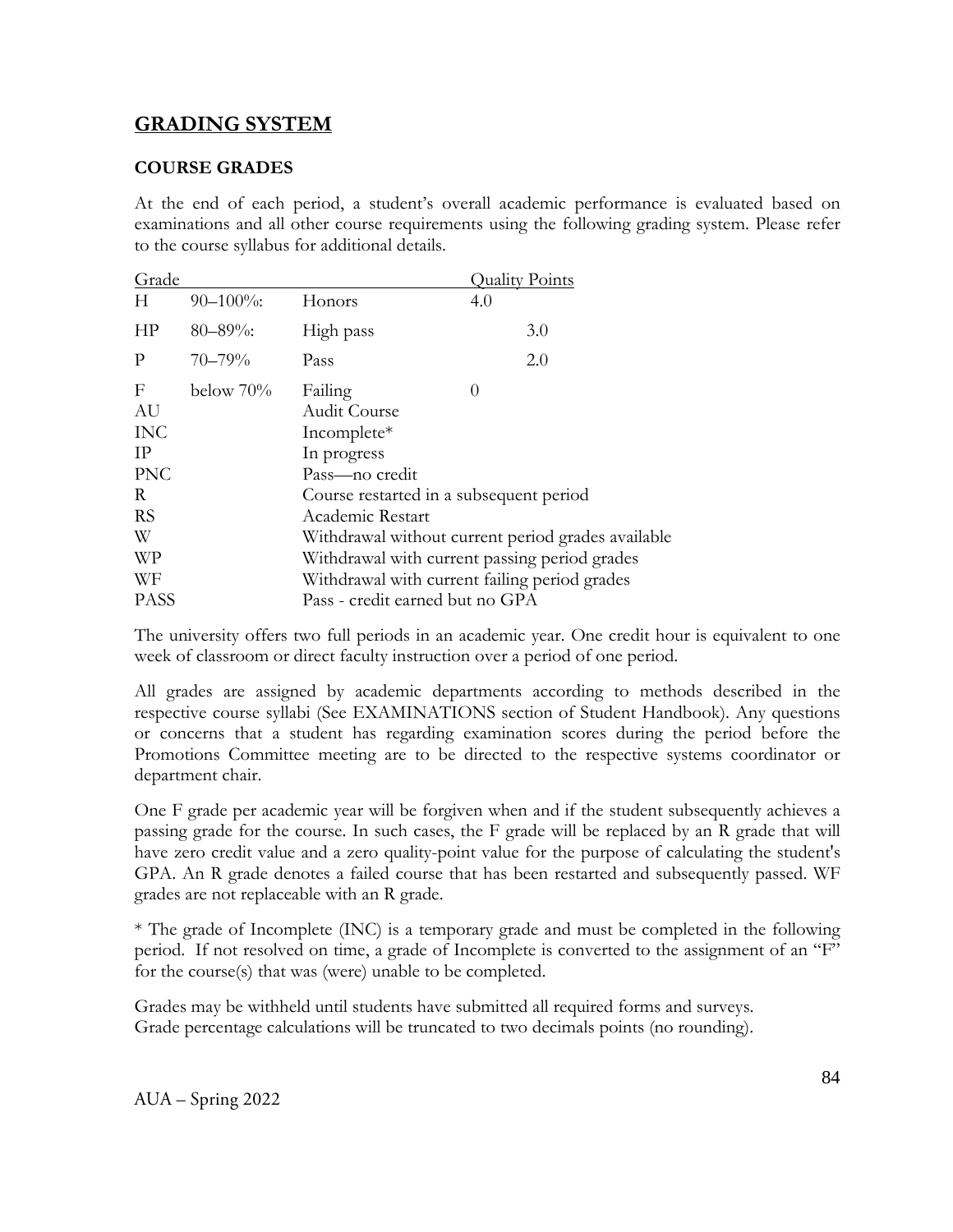#### **CLINICAL GRADE REQUIREMENTS**

The clinical core subject shelf examination (CCSSE) will be graded in the same way as the core competencies are evaluated by the clinical preceptor. This CCSSE grade will be factored into a student's final grade of the core rotation with a weight of 30 percent. Please refer to the *AUA Clinical Rotations Guidelines* for additional information.

Students enrolled in clinical clerkships are required to submit student clerkship evaluations, student faculty evaluations, midterm evaluations, and portfolios at the end of each core or elective rotation. **Clinical rotation grades will not be released unless these required forms have been received.**

#### **Student Portfolio**

The purpose of this form is to document all patient encounters and academic activities during any core or elective rotation. This documentation is vital for ensuring consistency of clinical education across the various clinical teaching sites and is required by AUA's accrediting bodies and by state licensing boards. The student portfolio will also be reviewed in case of a grade appeal.

The portfolio must contain a log of all patients assigned to the student and all procedures performed by the student, and it must include patient age, sex, diagnoses, and procedures performed. The log must not contain any personally identifiable information such as those covered by the Health Insurance Portability and Accountability Act Protected Health Information guidelines (e.g., full name, date of birth, or ID number).

#### **Mid-Clerkship Student Formative Assessment Form**

This form documents the academic progress of the student during any rotation. It is based on a formative performance discussion between student and faculty. The midterm evaluation is not a formal part of the summative grade at the end of the rotation. The form will also be reviewed in case of a grade appeal.

#### **Comprehensive Student Clerkship Assessment Form**

This form documents students' overall performance during their rotation. At the end of each rotation, student performance is assessed by the supervising physician, and a comprehensive student clerkship assessment form is submitted to the Office of the Registrar. Students can view their comprehensive student clerkship assessment forms via the AUA student web portal or by contacting the Office of the Registrar.

#### **Student Faculty Evaluation Form**

On this form, students evaluate the performance of individual faculty (preceptor) during any core or elective rotation. In the case that students encounter more than one preceptor during a rotation, separate forms are required for each faculty member. This documentation is vital for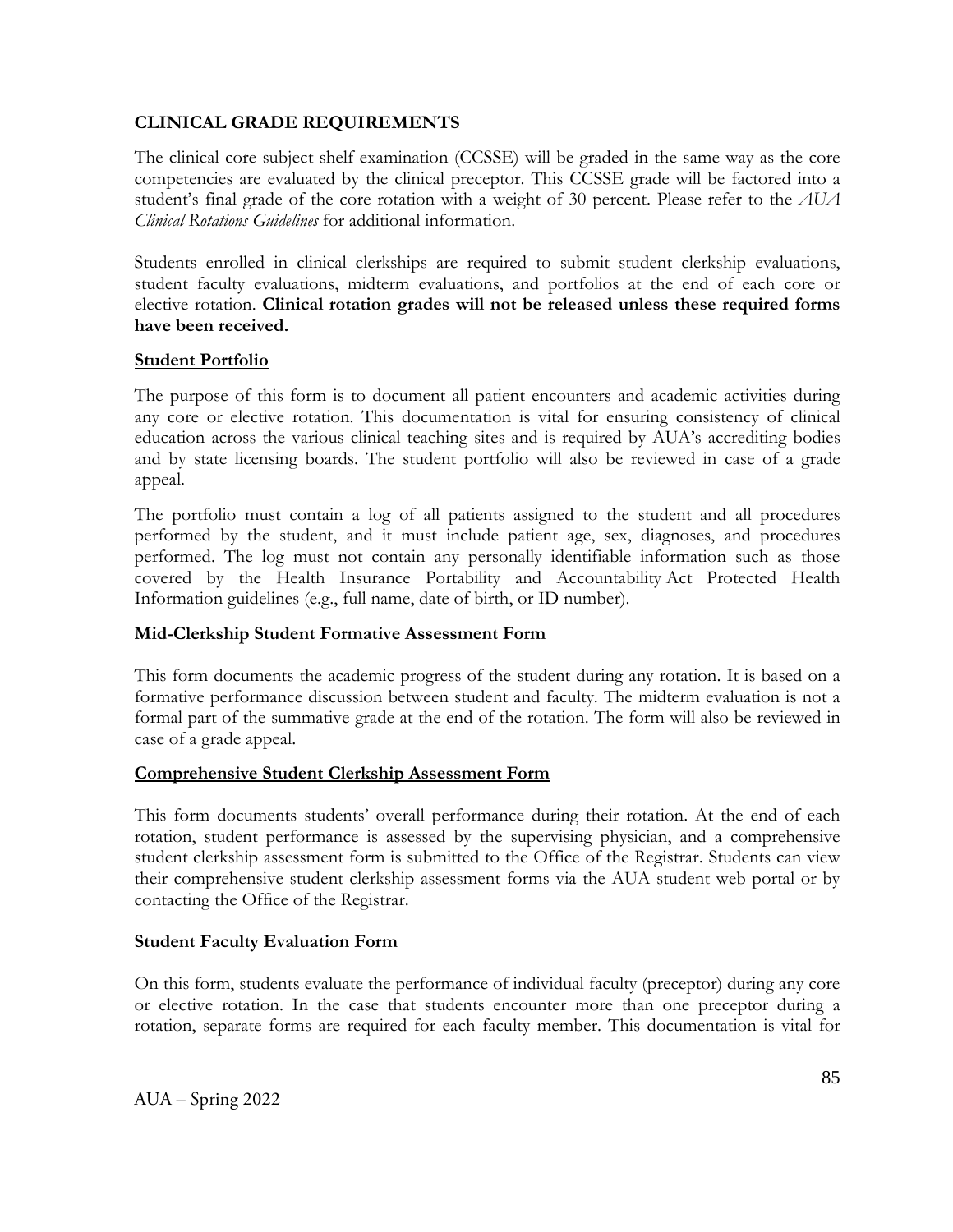ensuring consistency of clinical education across the various clinical teaching sites and will be reviewed in case of a grade appeal.

#### **Student Clerkship Evaluation Form**

On this form, students evaluate the overall experience during any core or elective rotation. This documentation is vital for ensuring consistency of clinical education across the various clinical teaching sites.

Please refer to the *AUA Clinical Rotations Guidelines* for further details.

### **TRANSCRIPTS**

To protect confidentiality, students must submit a Transcript Request Form to the Office of the Registrar for the request of an official or unofficial transcript. When requesting an official transcript, the payment of \$10 USD via CASHNet must be made. A request for an official or unofficial transcript release cannot be honored if administrative documents are missing or if students are in financial arrears. Upon receipt of the Transcript Request Form and payment (if applicable), the Office of the Registrar will process the request accordingly, within 3 to 5 business days. For official transcript requests to institutions overseas, students will be notified of the appropriate overseas postal costs, which will be incurred by the student. To request a Transcript Request Form, email [registrar@auamed.org](mailto:registrar@auamed.org)

### **CLINICAL CLERKSHIP DUTY HOURS POLICY**

#### **Purpose**

Programs and sponsoring institutions must educate faculty and medical students concerning the professional responsibilities of physicians to appear for duty appropriately rested and fit to provide the services required by their patients. The purpose of this policy is to establish definitions and procedures to ensure students and faculty are educated about duty work hours and protect patients from preventable adverse events associated with excessive duty work hours.

#### **Statement**

It is the policy of AUA to provide quality education in a safe patient-centered care environment. It is also the intent of AUA to provide a safe work environment for our students and faculty, insuring safe, quality care is protected. AUA is fully compliant with the Accreditation Council for Graduate Medical Education (ACGME) Duty Hours Policy as outlined in the Residency Review Requirements. The Liaison Committee on Medical Education (LCME) follows these same policies for suggestions of duty hour requirements.

Medical students and faculty members must demonstrate an understanding and acceptance of their personal role in the following: assurance of the safety and welfare of patients entrusted to their care; provision of patient-centered care; assurance of their fitness for duty; management of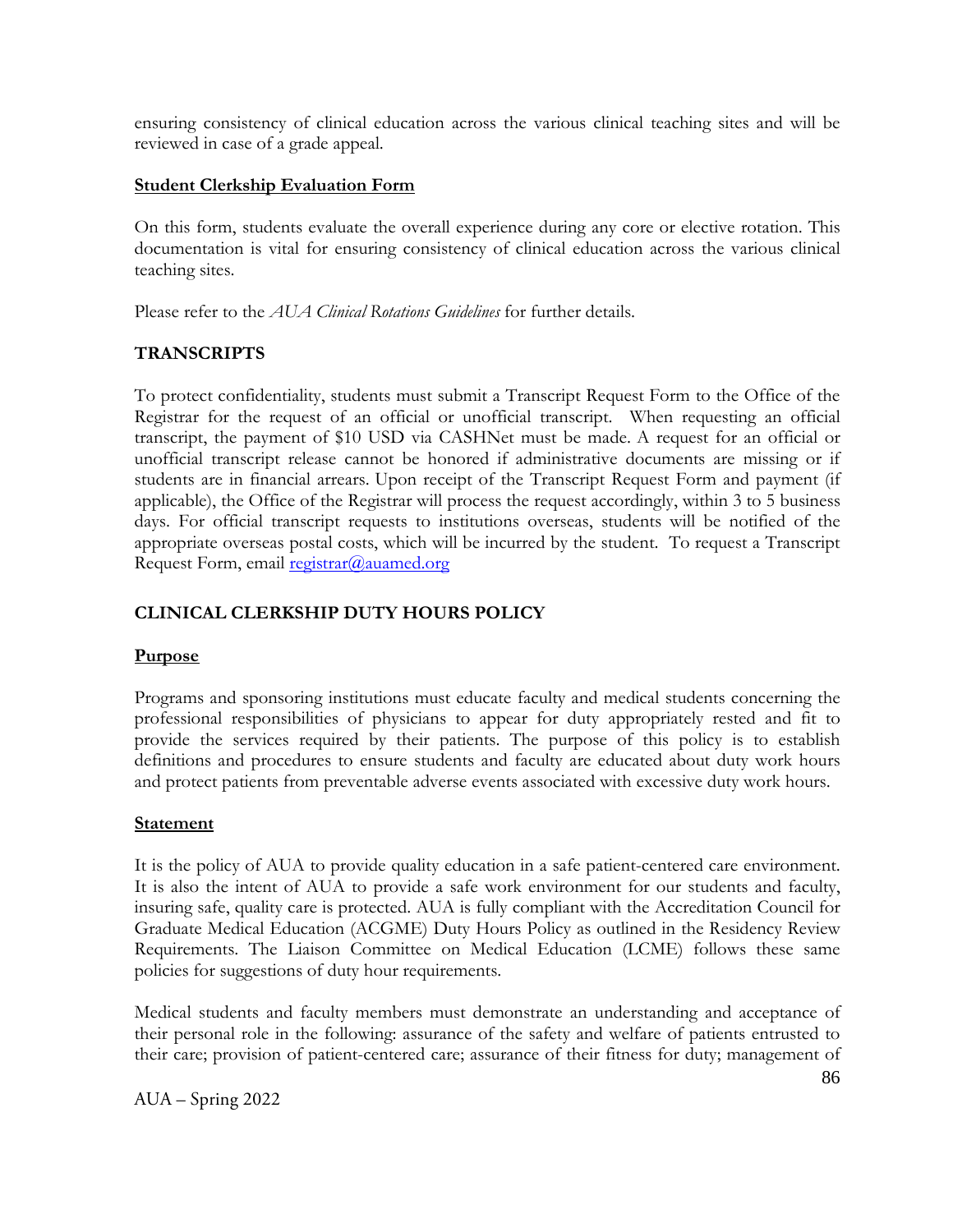their time before, during, and after clinical assignments; recognition of impairment, including illness and fatigue, in themselves and in their peers.

### **Scope**

This policy applies to all AUA students. Duty hours are defined as all clinical and academic activities related to the clerkship or elective rotation. Duty hours include all inpatient and outpatient clinical care, in-house calls, transfers of care, and administrative activities related to patient care such as medical record documentation and ordering and reviewing of lab or radiologic tests. Duty hours do **not** include reading, studying, research, or academic preparation.

### **Section One: Duty Hours**

The ACGME common program requirements state the following: "Duty hours must be limited to 80 hours per week, averaged over a 4-week period, inclusive of all in-house call activities. Time spent in the hospital by medical students or on at-home calls must count toward the 80-hour maximum weekly hour limit. LCME policy reflects that medical students should not have duty requirements greater than ACGME policies."

### **Section Two: Mandatory Time Free of Duty**

Students must be scheduled for a minimum of one day free of duty every week (when averaged over 4 weeks). At-home call cannot be assigned on these free days.

### **Section Three: Maximum Duty Period Length**

Medical student duty periods must not exceed 16 hours of continuous duration. This coincides with Accreditation Council for Graduate Medical Education Post Graduate Year 1 requirements. Programs should encourage medical students to use alertness-management strategies in the context of patient care responsibilities. Strategic napping, especially after 16 hours of continuous duty and between the hours of 10:00 p.m. and 8:00 a.m., is strongly suggested. Discontinuous oncall duty should not exceed 24 hours plus time for safe transfer of patient responsibilities.

### **Section Four: Minimum Time Off Between Scheduled Duty Periods**

A medical student should have 10 hours and must have 8 hours free of duty between scheduled duty periods. The faculty must monitor circumstances of return-to-hospital activities with fewer than 8 hours away from the hospital by the medical student.

#### **Section Five: In-House Calls**

Medical students cannot be scheduled for in-house calls more than once every three nights averaged over 4 weeks. The sponsoring institution must provide adequate sleep facilities and/or safe transportation options for students who may be too fatigued to safely return home. Appropriate facilities, including a call room, bed, clean linens, and towels with suitable phone and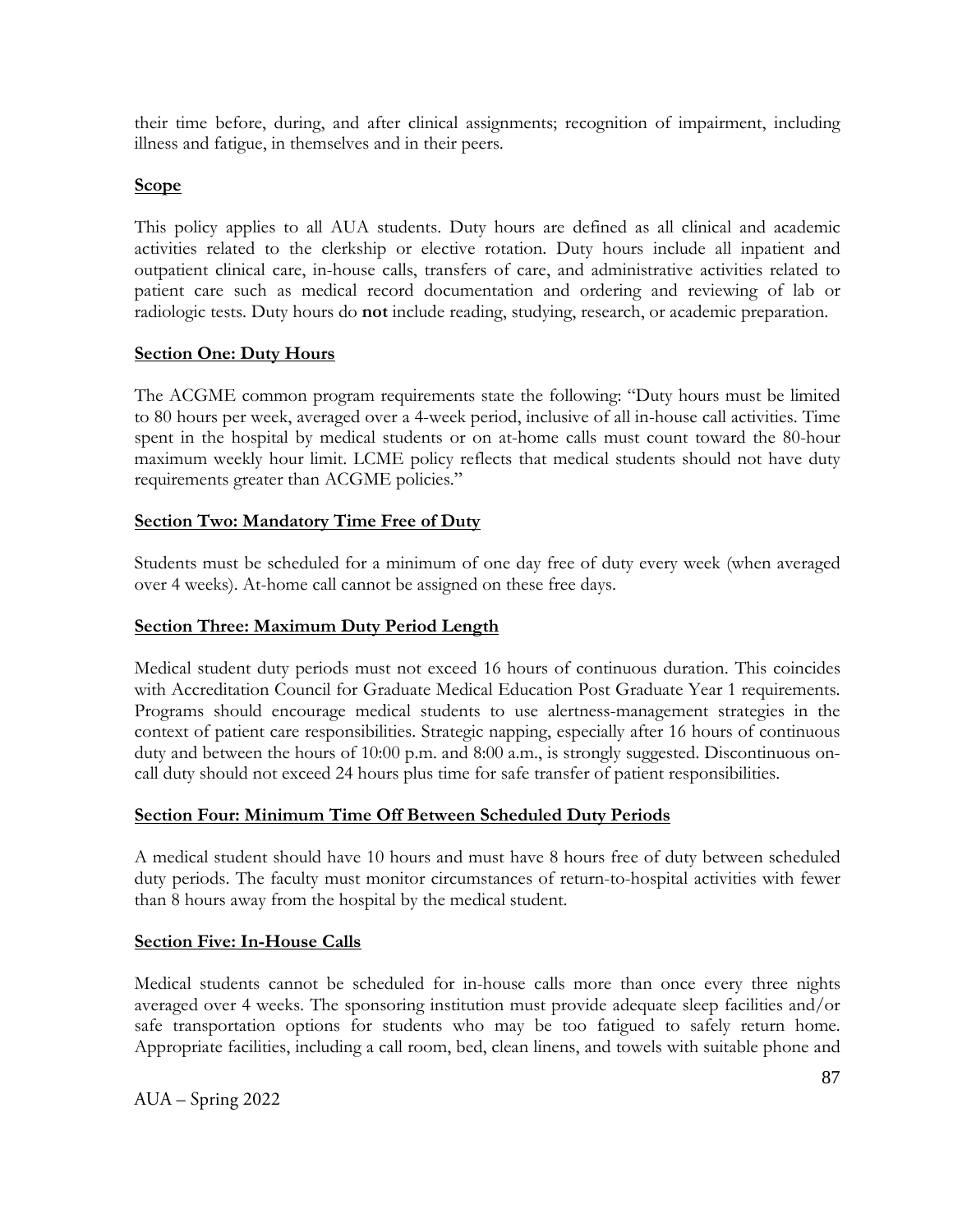bathroom facilities must be provided by the hospital to all students taking in-house calls. The frequency of at-home calls is not subject to the every-third-night limitation but must satisfy the requirement for one-day-in-seven free of duty, when averaged over 4 weeks.

#### **Section Six: Personal Responsibilities for Minimizing Fatigue**

Students should apply all expertise and knowledge when performing duties at work. This demands that the activities at the end of the work shift will command one's attention just as fully as those at the beginning of a shift.

Medical students are responsible for assuring that they are receiving adequate sleep to maximize their performance and minimize chance of a fatigue-related adverse outcome. This may include alertness management and fatigue mitigation processes.

Medical students are to notify their faculty supervisor if they believe that are not able to function at full capacity.

### **Section Seven: Reporting of Violations of Duty Hours Policy**

Violations of this duty hour policy are to be reported to faculty and appropriate adjustments in scheduling made if necessary to avoid further violations. If repetitive violations occur, it is to be reported to the AUA's chairperson of the respective department and/or to the Executive Dean of clinical sciences. It is the responsibility of all to provide a safe environment for patients and students.

Please refer to the *AUA Clinical Rotations Guidelines* for further details.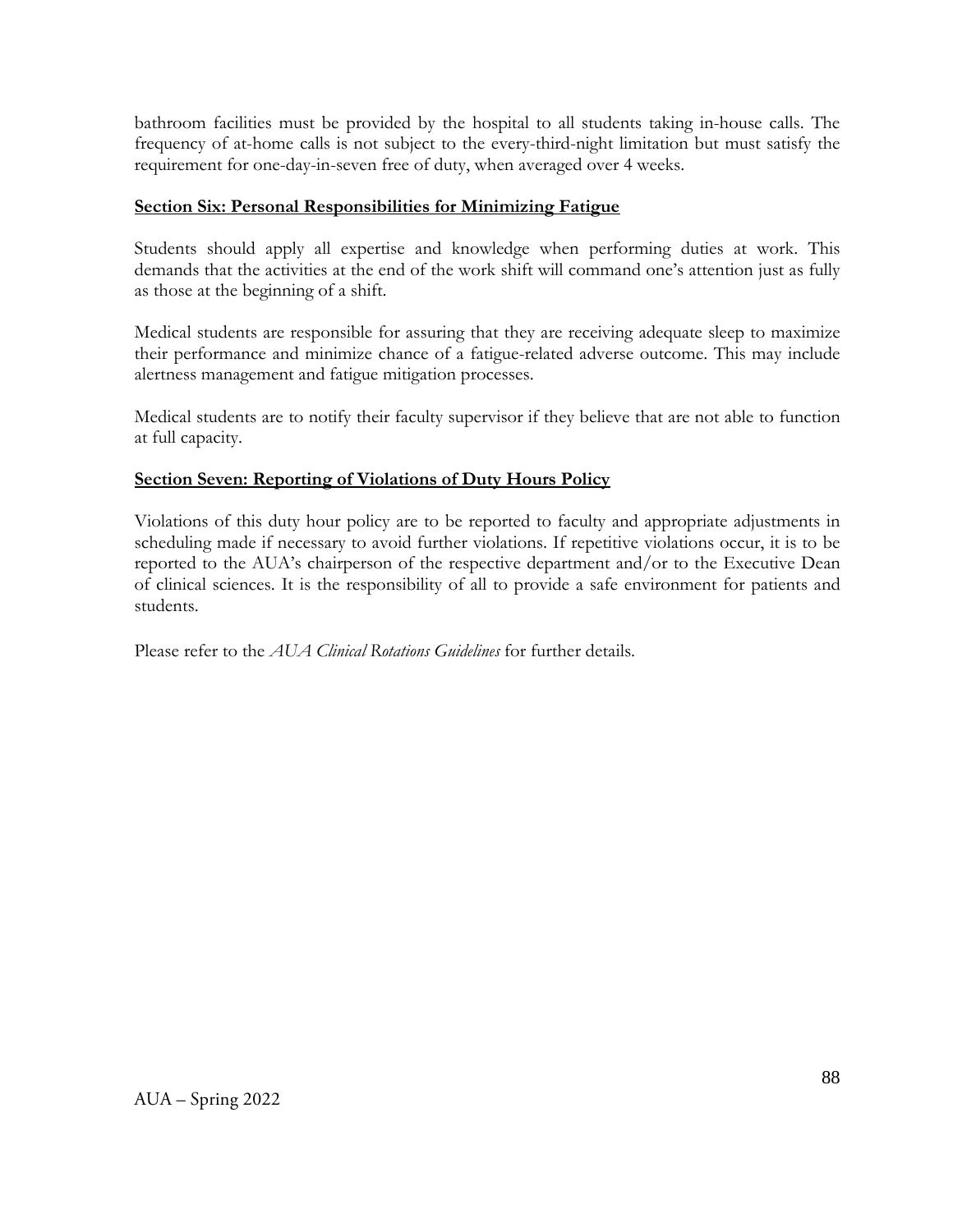# **GUIDELINES for PROMOTION and DISMISSAL**

### **GUIDELINES FOR PROMOTION: Year 1**

Averages for MED 1 and MED 2 will be calculated based on the tables in EXAMINATION section of Handbook, specifically, Grading of Exams

- 1. Final grades for the year will be calculated as indicated in the section of the AUA Student Handbook titled, "Grading of Exams".
- 2. Students who receive a final average score for Year 1 of less than 55.00% will be dismissed.
- 3. A student, when offered to do so by the promotions committee, may repeat MED1 only once. They must indicate their intent to do so by emailing registrar@auamed.net within 24 hours of the timestamp on the promotions decision.
- 4. Students scoring 70.00% or above in Year 1 will be allowed to proceed to Year 2.
- 5. Students may appeal any decision to restart the year or for dismissal.
- 6. Students in Years 1 2 whose weighted mean average is equal to or greater than 80.00% at the end of each term and have no record of unprofessional conduct will receive a letter from the Dean of Student's Office to notify them they have been placed on the Dean's Honor Roll for that term.

Students may calculate cumulative averages using the on-line grade calculator located at [http://www.benegg.net/grade\\_calculator.html.](http://www.benegg.net/grade_calculator.html)

# **GUIDELINES FOR PROMOTION: Year 2**

Averages for MED 3 and MED 4 will be calculated based on the tables in EXAMINATION section of Handbook, specifically, Grading of Exams.

- 1. Final grades for the year will be calculated as indicated in the section of the AUA Student Handbook titled, "Grading of Exams".
- 2. Students who receive a final average score for Year 2 of less than 55.00% will be dismissed.
- 3. A student, when offered to do so by the promotions committee, may repeat MED3 only once. They must indicate their intent to do so by emailing [registrar@auamed.net](mailto:registrar@auamed.net) within 24 hours of the timestamp on the promotions decision.
- 4. Students scoring 70.00% or above in Year 2 but not receiving a qualifying equated percent score (68) or more on the CBSE will be required to participate in the Basic Science Integration Course.
- 5. Students scoring 70.00% or above in Year 2 and receiving a qualifying equated percent score (68) or more on the CBSE will be allowed to sit for the USMLE Step 1 examination or may opt to participate in the Basic Science Integration Course. Students who receive BSIC exemption approval from the Executive Dean of Basic Sciences and choose to sit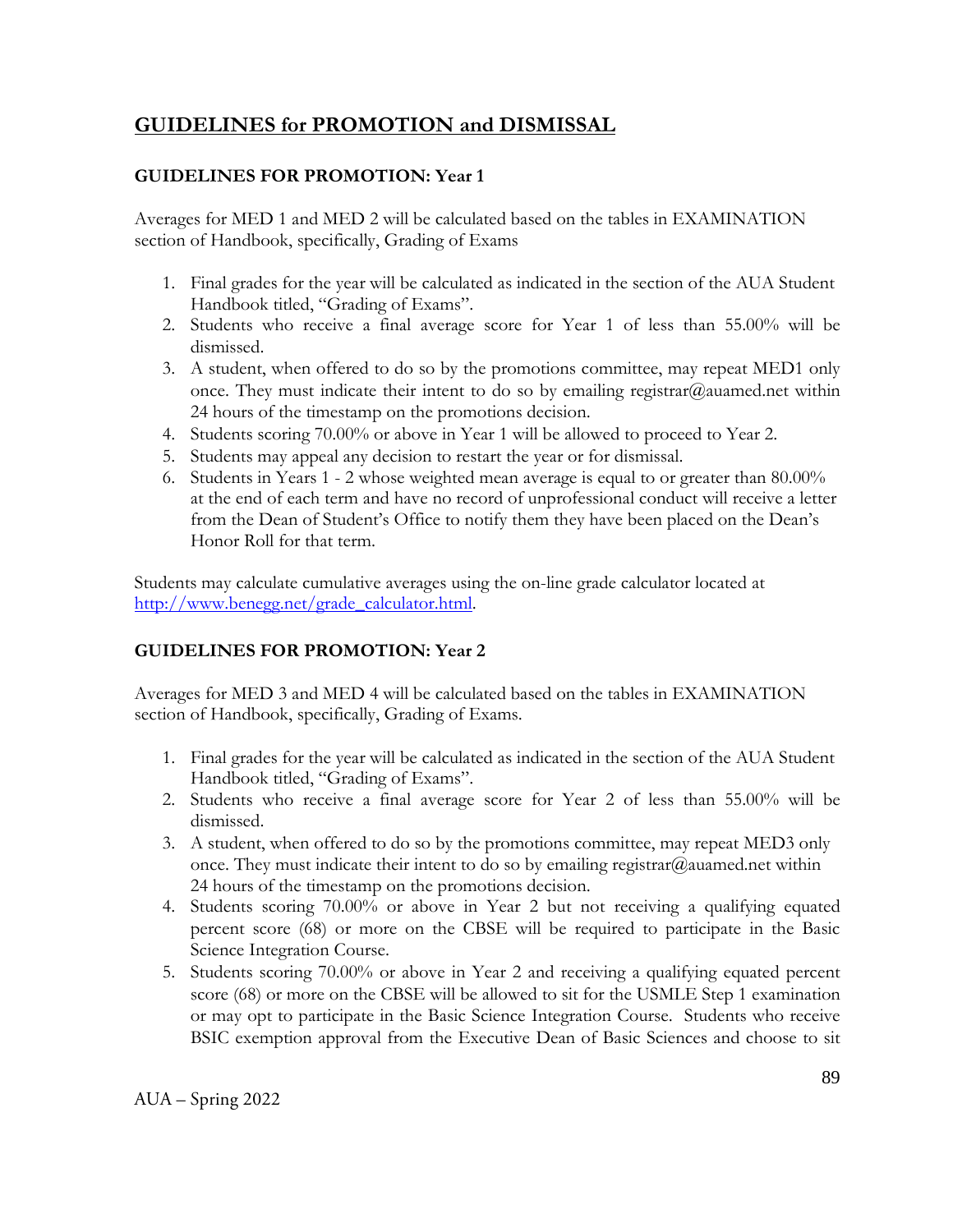for the Step examination must do so within 6-8 weeks of receiving their qualifying score on the CBSE, must pass the 1<sup>st</sup> attempt at USMLE Step 1 or will be required to attend the next available BSIC course, and will be required to complete an additional 10 weeks of electives during Clinical Sciences.

Students may calculate cumulative averages using the on-line grade calculator located at [http://www.benegg.net/grade\\_calculator.html.](http://www.benegg.net/grade_calculator.html)

### **CLINICAL SCIENCES CRITERIA**

To be promoted from the preclinical sciences component to the clinical sciences component and to enter into clinical clerkship rotations, students must comply with the following:

- 1. Complete all requirements of the preclinical sciences component, including receiving a qualifying score on the NBME Comprehensive Basic Science Shelf Examination
- 2. Successfully complete BSIC Intersession

\* Students who receive BSIC exemption approval from the Executive Dean of Preclinical Sciences will be required to complete an additional 10 weeks of electives during Clinical Sciences and are still subject to the same eligibility requirements and deadlines for the USMLE Step 1 exam. If a student who is approved to be exempt from the BSIC fails their first attempt at USMLE Step 1, they will be required to register and complete the next available Basic Science Integration Course that is offered - no additional attempts at Step 1 or CBSE will be allowed until successful completion of BSIC.

3. Pass Step 1 within 12 months after the end of the Basic Science Integration Course

#### **Assignment and Arrangements of Clerkships**

All assignments and arrangements of core and elective clinical clerkships are handled through AUA's Department of Clinical Sciences Administration **only**. The clinical coordinators contact students, discuss the scheduling options and details, and disseminate all appropriate information. This process begins after all required documentation has been provided by students and their files are complete.

Required documentation: To be placed in clinical rotations, students must submit all required documents. A list of required documents can be found on Blackboard and as part of the *AUA Clinical Rotations Guidelines*. It is the sole responsibility of the student to provide the required documents to the university and automatically update documentation as required.

#### **Failing a Clerkship**

Students failing their rotations **must meet** with their respective **clinical chair** to review their performances.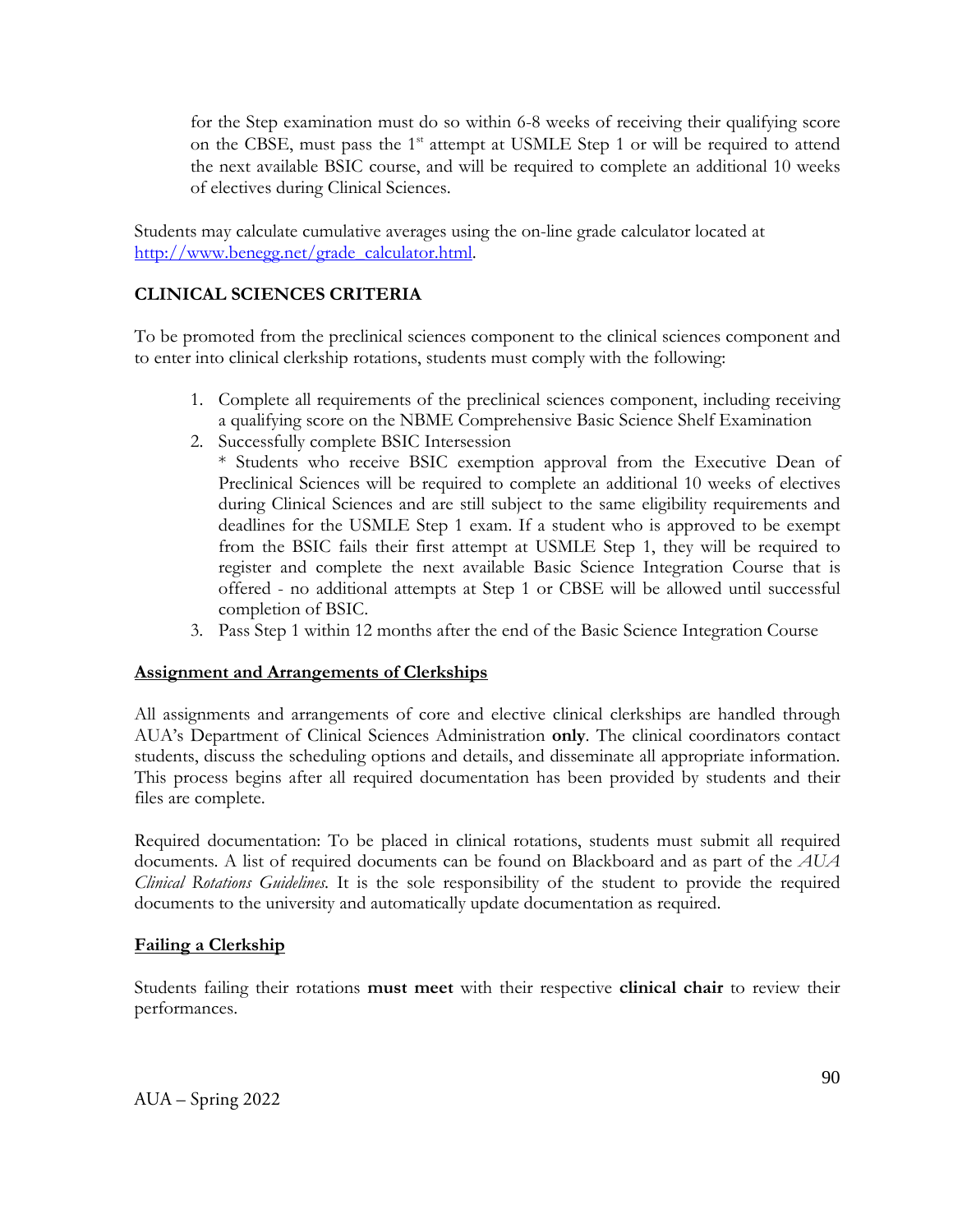- 1. If a student **fails a core** clerkship, the core must be repeated to continue in the program.
- 2. If a student **fails an elective** clerkship, the same elective is repeated or another elective with the same number of credits may be taken.

Students who fail any clinical clerkship will be placed on academic probation until they have successfully repeated the previously failed rotation. Students who fail the same rotation twice or any other rotation while on academic probation will be subject to dismissal.

## **DISMISSALS**

Students are subject to dismissal under the following circumstances:

- Receiving an average score in MED1 or MED3 resulting in a mathematical impossibility of passing at the conclusion of the academic year
- Receiving an average score of less than 55.00% at the conclusion of the academic year
- Failing to achieve an average of 70.00% after restarting Year 1 or Year 2
- Failing to pass the restarted BSIC course and/or receive an equated percent score below 68 or the equivalent qualifying score on the CBSE at end of restarted BSIC course
- Failure to pass the USMLE Step 1 examination within one year of completing the BSIC
- Failing to pass USMLE Step 1 within three attempts
- Failing to pass CCSE within five attempts
- Failing to pass the USMLE Step 2 CK within three attempts
- Failing to meet the conditions of readmission
- Failing to complete MED1, MED2, MED3, MED4, and BSIC within 3.5 calendar years of attendance
- Failing to complete the MD program within 81 months (6.75 calendar years of attendance)
- Failing to meet satisfactory academic progress (SAP)
- Non-academic reasons or professionalism concerns pursuant to AUA's Code of Conduct
- Failing to return to AUA after being administratively withdrawn (ADWD) for 12 months (minimum)

Dismissal (DIS) is a full termination of the student's enrollment at the university. The Office of the Registrar is required to report DIS enrollment statuses to all lenders. Students on a DIS status are considered withdrawn for financial aid purposes, effective their last date of attendance, as determined by the Office of the Registrar.

Student borrowers on DIS status should do the following:

- Contact their federal servicer to make arrangements to make either monthly payments or obtain an economic/unemployment deferment or forbearance. If eligible, deferments and forbearances will postpone the necessity of making payments.
- Complete an exit interview by logging into their account at [www.studentloans.gov.](http://www.studentloans.gov/) The results will be sent to the National Student Loan Database System.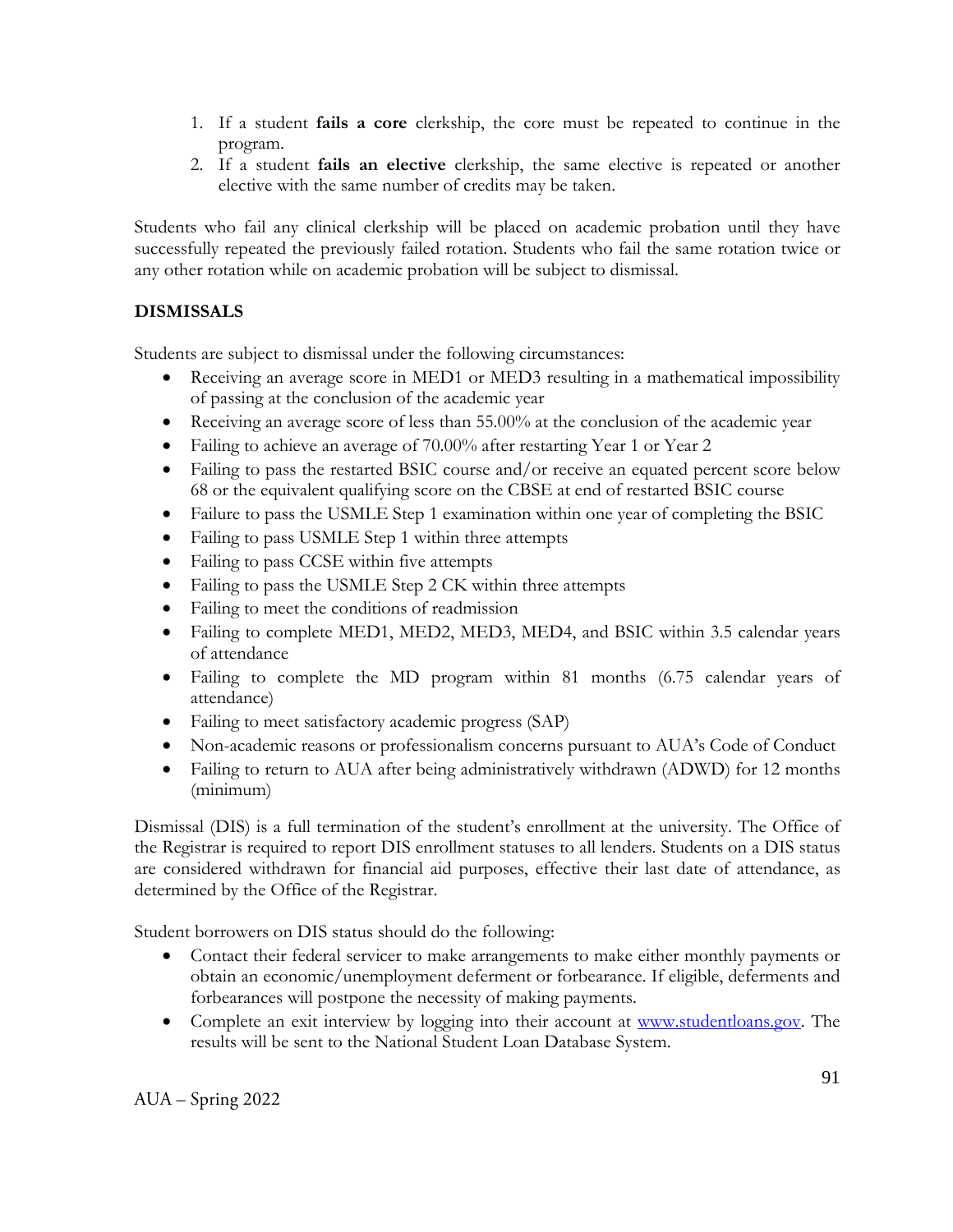#### **PROMOTIONS COMMITTEE**

All matters related to the promotion of students fall under the jurisdiction of the university's Promotions Committee, which is composed of senior faculty.

The Promotions Committee Chair enacts decisions made by the Promotions Committee. The committee's decisions may be appealed to the Appeals Committee, which reviews the student's appeal and submits its recommendation to the Executive Dean of Preclinical Sciences for the final decision.

At the end of each term, when all the grades are final, the Promotions Committee reviews all grades and issues a recommendation for either continuation in the curriculum or a restart of the previous term, per faculty guidelines.

All official communication from the Office of the Registrar will be directed only to students' AUA email accounts. The Office of the Registrar sends grade reports and letters regarding course failures as email attachments to students' registered AUA email addresses. All students are responsible for monitoring their AUA email account, as well as ensuring their correct mailing and email addresses are registered with the university.

The actions of the Promotions Committee are final unless modified on appeal.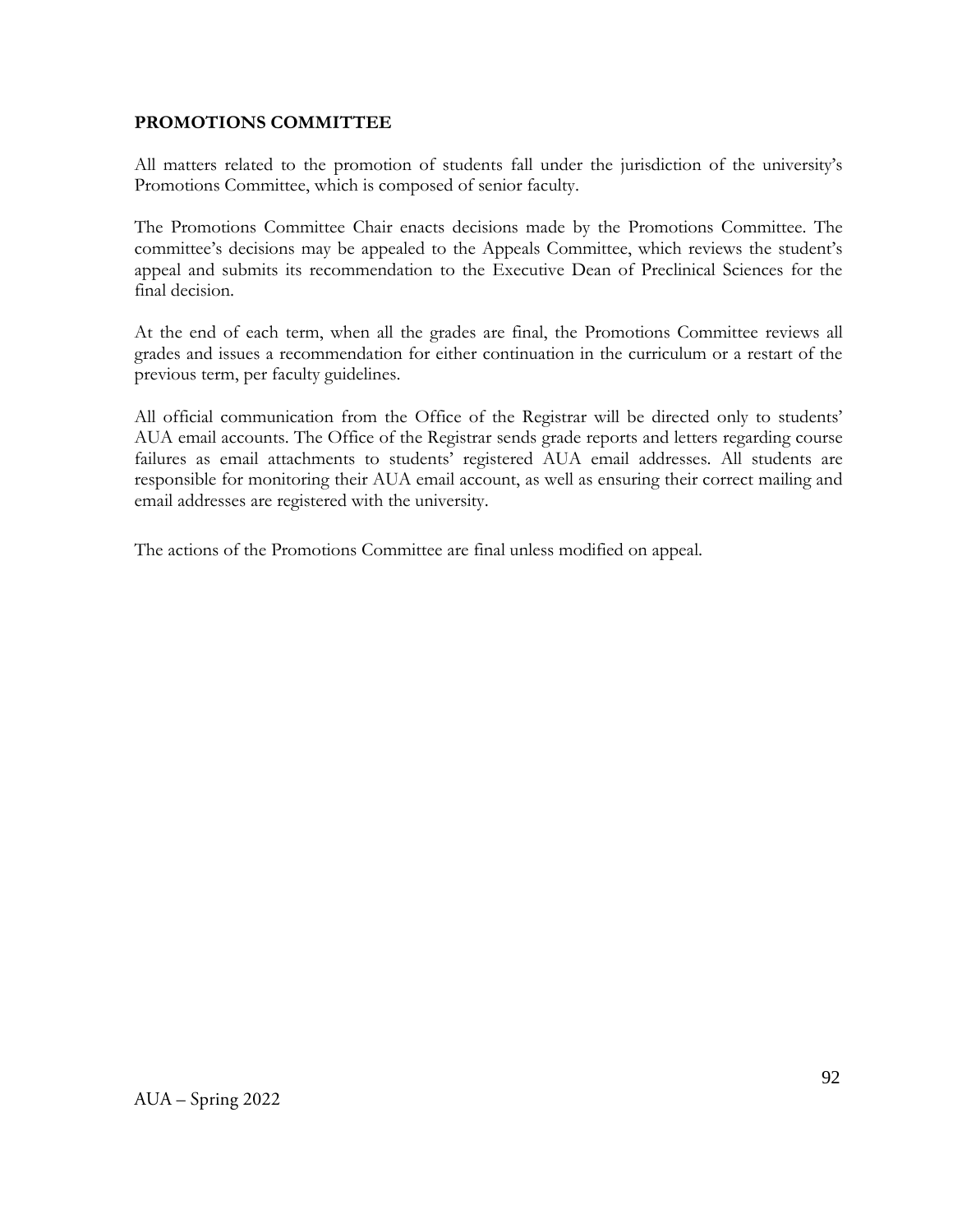#### **APPEALS COMMITTEE**

If students are not satisfied with a Promotions Committee action, they have the right to appeal. The deadline for receipt of appeals is 7 calendar days after grades or other pertinent information regarding the academic standing of the student are communicated to the student.

All appeals must be forwarded to the Appeals Committee using the electronic form attached as a link to the official grade report. Students may also address procedural questions to the Committee through the Committee's email [\(appeals@auamed.net\).](mailto:appeals@auamed.net.) However, only appeals received using the required form will be considered for action.

While processing the student appeal, the committee may request additional information or an interview. It is important that students provide their **current** AUA email and phone contact information in the appeal.

The Appeals Committee looks for well-documented evidence of extenuating circumstances, illness, or family emergency during the term. Post hoc documentation (a doctor's note detailing sickness or illness during an examination) will be considered; however, this may not be helpful if the documentation is dated after the date of the examination. Ultimately the goal of the Appeals Committee is to review the decision of the Promotions Committee and to make a recommendation that is in the student's best interest academically

Note that, although appeals are received and managed by the Appeals Committee, acceptance or denial of the Committee's recommendation will be decided by the Executive Dean for Clinical Sciences or the Executive Dean of Preclinical Sciences only. The Committee receives and investigates appeals, then forwards the appeal along with their recommendation to the appropriate Executive Dean, who is the sole arbiter rendering the final decision.

The final decision on the appeal will be communicated to the student by the Executive Dean's office in writing. The decision of the Executive Dean is final; it is not subject to further review and cannot be appealed.

#### **TYPES OF APPEALS**

All academic decisions (grades, promotions, and dismissals) can be appealed. Student may be administratively withdrawn, dismissed due to remaining in a status of ADWD for more than 12 months or for not making satisfactory academic progress (SAP). These decisions can also be appealed. Students have the right to appeal under the following circumstances or conditions:

#### **Preclinical Sciences**

**Step 1 Appeals**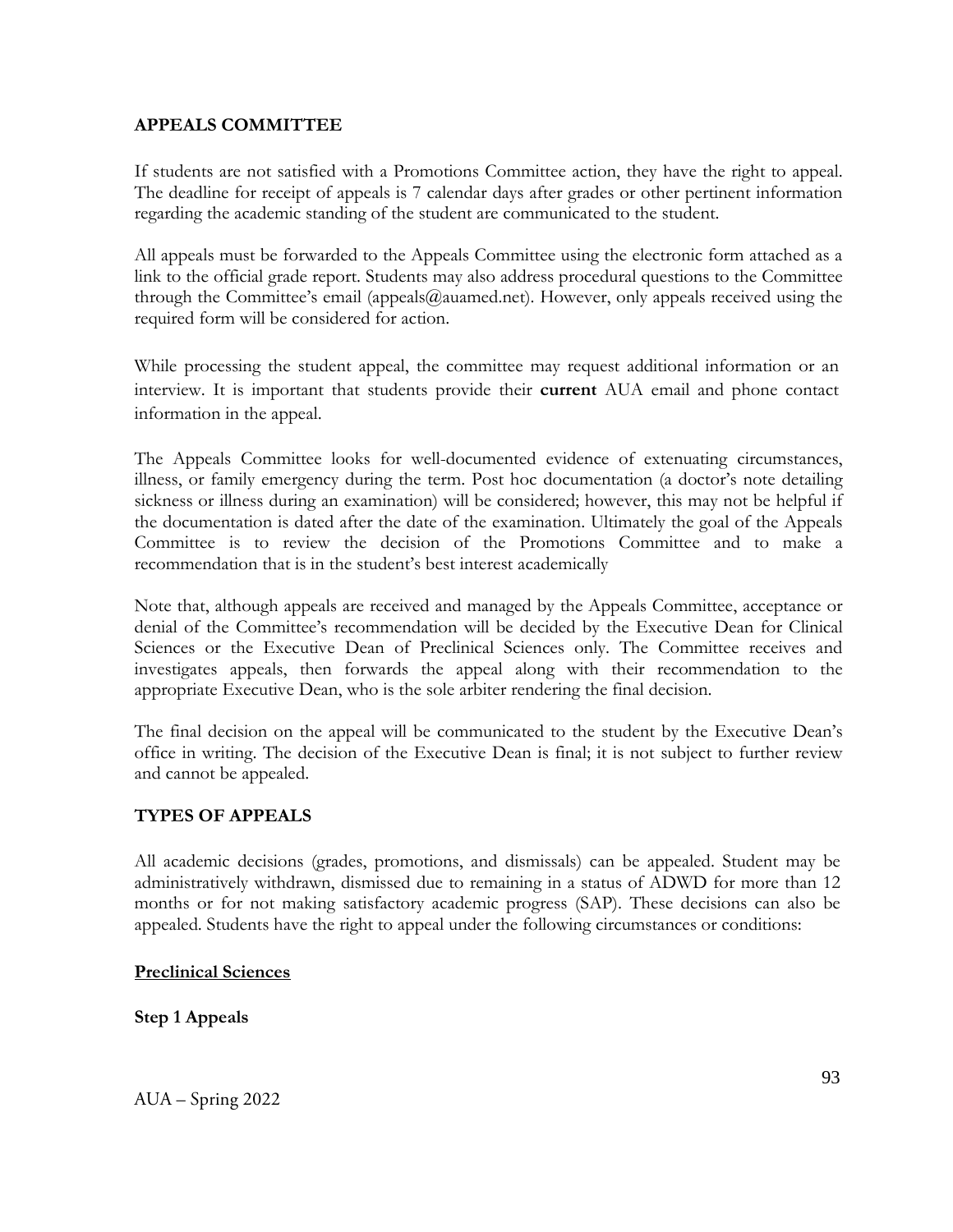Students who do not pass Step 1 within 12 months from the end of the Basic Science Integration Course and are dismissed may appeal the dismissal to the Appeals Committee. The Appeals Committee will review the case and make a recommendation to the Executive Dean, who will make a final decision that cannot be appealed.

### **Please Note: As of July 1, 2021, the total number of attempts permitted by NBME on any Step Component has been reduced from six to four.**

### **Grade Change Appeals**

If students believe a grade was recorded or calculated incorrectly, they should submit an appeal to the Appeals Committee.

#### **Appeal of a Promotion or Dismissal decision**

If a student receives a letter from the Promotions Committee recommending the student repeat a Preclinical Year, the student has the right to file an appeal with the Appeals Committee. If a student receives a letter of academic dismissal (with the exception of dismissal for actions that are not eligible for appeal), they have the right to appeal.

### **Appeal of Administrative Withdrawal or dismissal for lack of satisfactory academic progress (SAP)**

If any student is administratively withdrawn from the university at any time during their studies, they have the right to appeal for readmission to the Appeals Committee. Also, if a student is dismissed for not making satisfactory academic progress, those decisions can also be appealed.

#### **Clinical Sciences**

#### **Grade Change Appeals**

If students believe a grade for a clinical rotation was calculated or recorded improperly, they should discuss the matter with the program director of the respective hospital site. If students feel less than objective standards were used in the determination of their grades, they may appeal the grade to the Appeals Committee. The Appeals Committee will review the case and make a recommendation to the Executive Dean, who will make a final decision that cannot be appealed.

#### **CCSE/Step 2 CK/Clinical Shelf Examination Appeals**

A student who fails all qualifying attempts at the Comprehensive Clinical Sciences Examination (CCSE) will be dismissed and can appeal this decision. A student who fails Step 2 CK after three attempts will also be dismissed and can appeal this decision.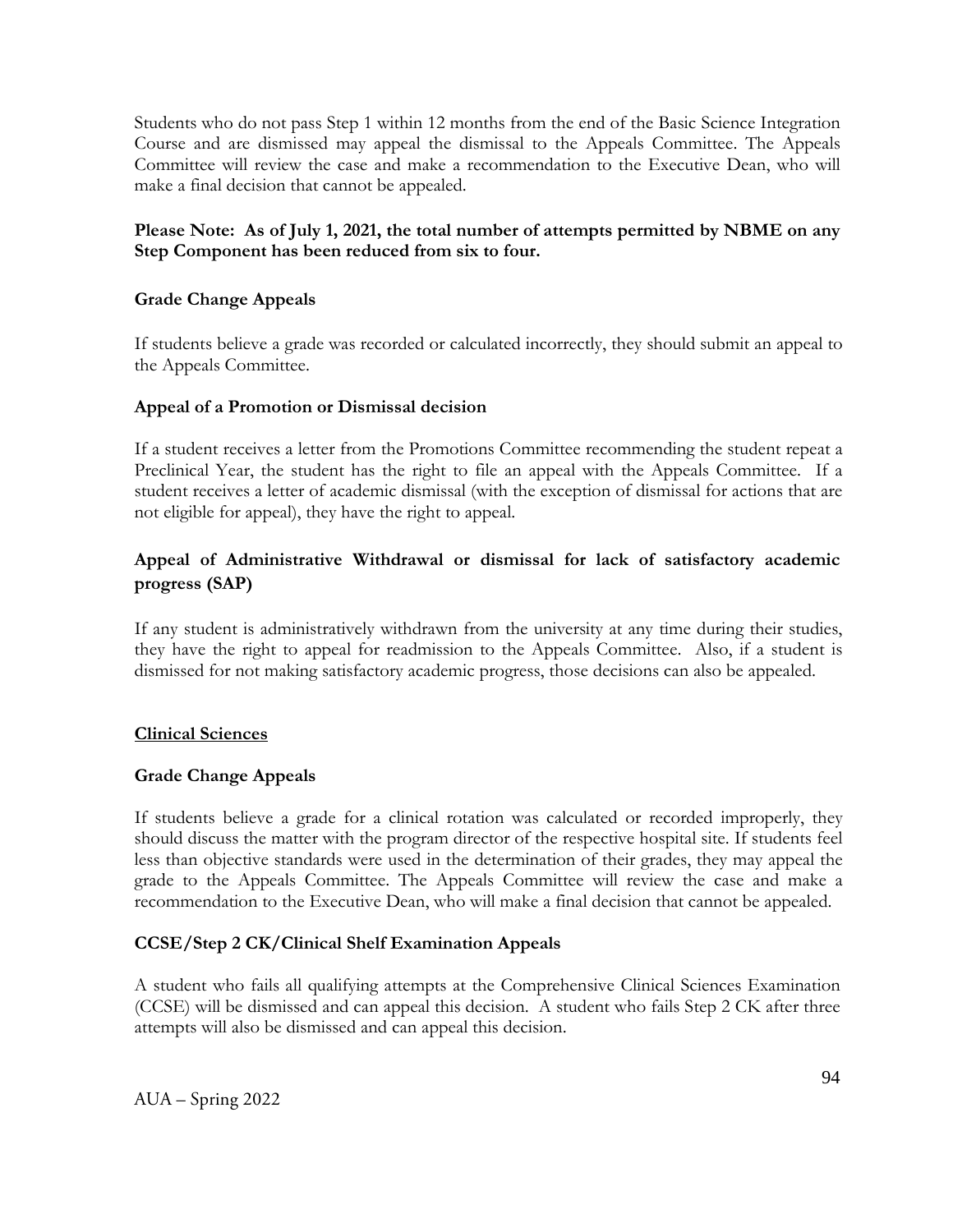**Please Note: As of July 1, 2021, the total number of attempts permitted by NBME on any Step Component has been reduced from six to four.**

# **Appeal of Administrative Withdrawal or dismissal for lack of satisfactory academic progress (SAP)**

If any students have been administratively withdrawn from the university at any time during their studies, they have the right to appeal to the Appeals Committee. Also, if a student is dismissed for not making satisfactory academic progress, those decisions can also be appealed.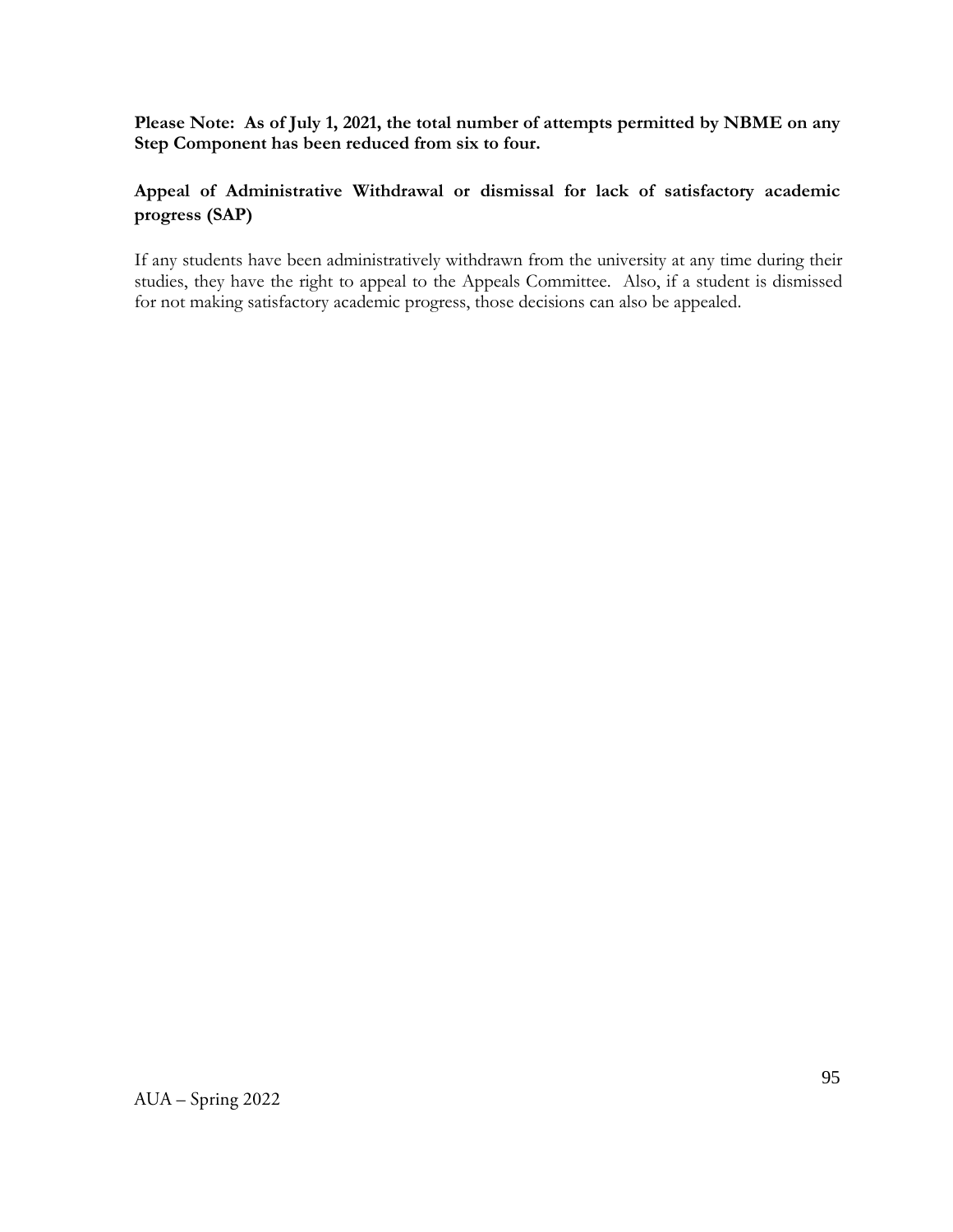# **MEDICAL LICENSURE IN THE UNITED STATES EDUCATIONAL COMMISSION FOR FOREIGN MEDICAL GRADUATES**

The Educational Commission for Foreign Medical Graduates (ECFMG) is the definitive agency qualifying the medical education of schools outside of the United States and Canada. The ECFMG's purpose is "to assess the readiness of graduates of these schools" to enter residency programs. The ECFMG requires strict adherence to the following:

- 1. Passing all parts of the USMLE (Step 1, Step 2 [CK], and Step 3)
- 2. Satisfying the medical education credential documentation requirement
- 3. Receiving ECFMG certification in order to
	- (a) start postgraduate medical training (residency)
	- (b) secure an initial license in the state in which the residency program is located
	- (c) secure an unrestricted license for practicing medicine in the United States

### **Application for USMLE Exams**

Before applying for the USMLE Step 1 exam, students must perform the following:

- Submit an application for ECFMG certification
- Read the appropriate editions of the ECFMG *[Information Booklet](http://www.ecfmg.org/resources/publications.html#ib)* and the [USMLE](http://www.ecfmg.org/resources/publications.html#boi) *Bulletin [of Information](http://www.ecfmg.org/resources/publications.html#boi)*

To apply for USMLE Step 1and/or Step 2 CK, students must use ECFMG's [interactive web](https://iwa2.ecfmg.org/)  [applications \(IWA\).](https://iwa2.ecfmg.org/) A complete application consists of the online portion; the Certification of Identification Form 186, which students obtain through IWA; and any other required documents outlined by the ECFMG.

*Transfer students must stay current on the ECFMG's documentation requirements for the Step applications as well as the ECFMG's policies on transfer credits*.

#### **Certification of Identification Form 186**

Before completing and paying the fee for the Step 1 application, you will be prompted to print the FORM 186 which a student will sign, date, and attach a passport sized photo. All new applicants to ECFMG will be required to have Form 186 (ECFMG Certification of Identification Form) completed online using NotaryCam.com. NotaryCam provides convenient, on-line access to professionally licensed and certified U.S. notaries. Both on-demand and scheduled NotaryCam sessions are available 24 hours a day, seven days a week, 365 days a year. The [fee for using the](https://www.ecfmg.org/news/2018/11/15/fee-for-using-notarycam-to-complete-certification-of-identification-form-form-186/)  [NotaryCam service](https://www.ecfmg.org/news/2018/11/15/fee-for-using-notarycam-to-complete-certification-of-identification-form-form-186/) is included in the fee for Application for ECFMG Certification. Once submitted to the ECFMG, Form 186 is valid for 5 years.

### **ECFMG Certification**

Medical licensing authorities in the United States require that AUA graduates be certified by the ECFMG, among other requirements, to obtain an unrestricted license to practice medicine. Once students receive their diploma, it is their responsibility to begin the process of becoming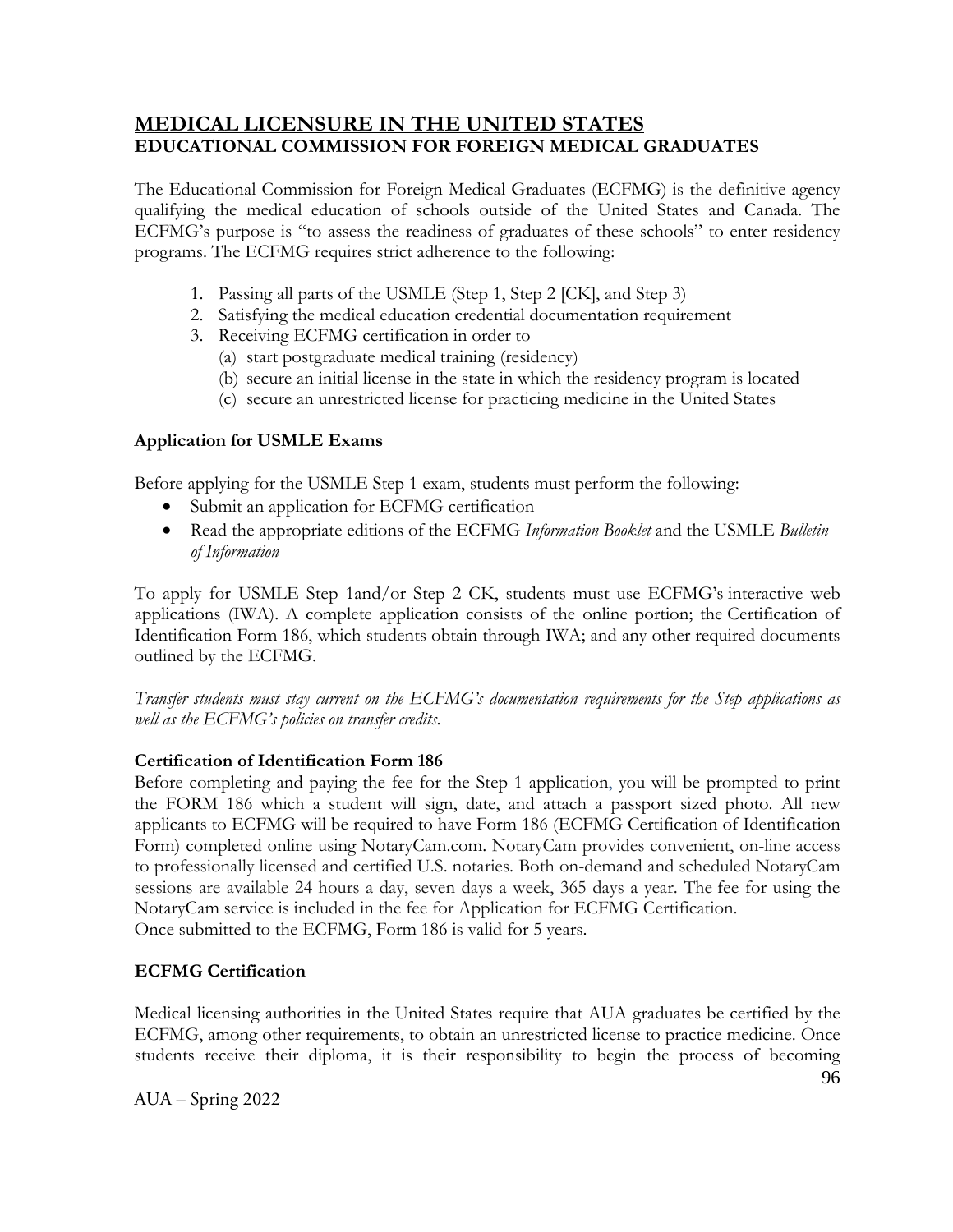ECFMG-certified. For more information on the ECFMG's policies and procedures, please visit [www.ecfmg.org.](http://www.ecfmg.org/)

### **RESIDENCY**

### **Overview of Postgraduate Training**

The Graduate Affairs department oversees the information to guide  $3<sup>rd</sup>$  and  $4<sup>th</sup>$  year clinical students through the process of applying for residency. Students should review the Manual and guides provided on Blackboard/Graduate Affairs. In addition, the Associate Dean for Student Development oversees AUACOM's comprehensive residency advising program.

Postgraduate residency training traditionally begins on July 1st each year.

To begin residency on July 1st, it is suggested that students complete their medical education by the last Friday in April. This includes passing all clerkships and Step 2 CK by that date. It can take up to two months for final grades to be processed, ECFMG certification and state licensing.

Within the first quarter of each year, students will have access to the most current *Residency Preparation Manual* to help them through the application process. The application process begins about a year and a half prior to the residency start date. The manual includes instructions to request a Medical Student Performance Evaluation. It is mandatory for all students planning to apply for residency to read the *Residency Preparation Manual*. The *Residency Preparation Manual,* which along with other instructive and informative guides are available on Blackboard/Graduate Affairs.

Contact information for the department is available in the *Residency Preparation Manual*.

Other agencies with which to become familiar include the following:

### **The National Resident Matching Program**

The National Resident Matching Program (NRMP) oversees the Match, which matches students with residency programs. The NRMP website, [www.nrmp.org,](http://www.nrmp.org/) contains valuable information on the process.

#### **The Electronic Residency Application Service**

The Association of American Medical Colleges developed the Electronic Residency Application Service (ERAS) to allow medical students and graduates to apply electronically for residency in accredited US programs of graduate medical education. The ECFMG oversees applications for international medical graduates. The two websites are [www.aamc.org/students/eras](http://www.aamc.org/students/eras) and [www.ecfmg.org/eras.](http://www.ecfmg.org/eras)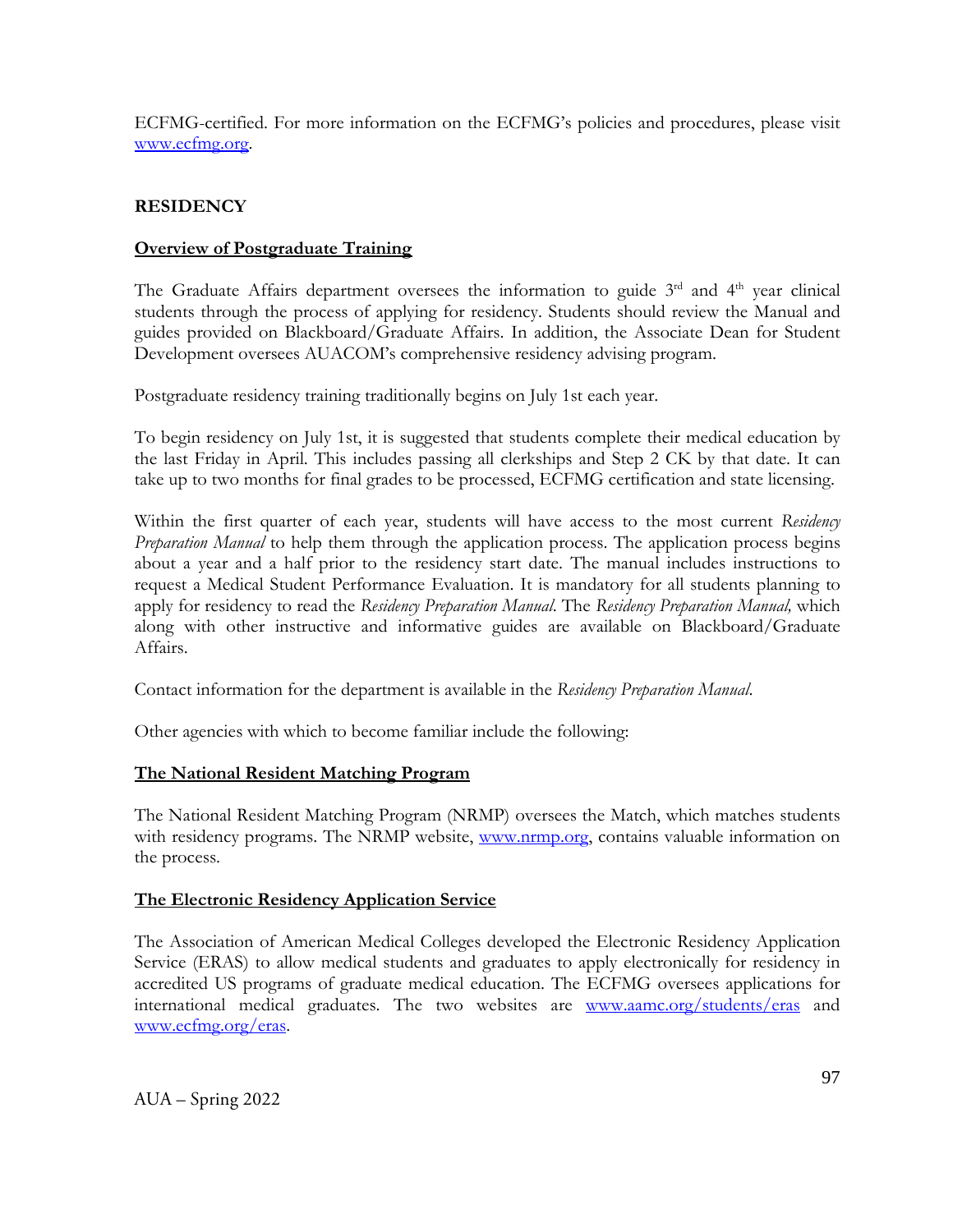#### **Canadian Resident Matching Service**

CaRMS, or the Canadian Resident Matching Service oversees the Canadian match for Canadian students seeking residencies in Canada. The CaRMS website at [www.carms.ca,](http://www.carms.ca/) provides all information regarding the Canadian match, including the additional Examinations that applicants must pass.

#### **The Federation of State Medical Boards**

The Federation of State Medical Boards provides a listing of the state medical boards and contact information at [http://www.fsmb.org/state-medical-boards/contacts.](http://www.fsmb.org/state-medical-boards/contacts)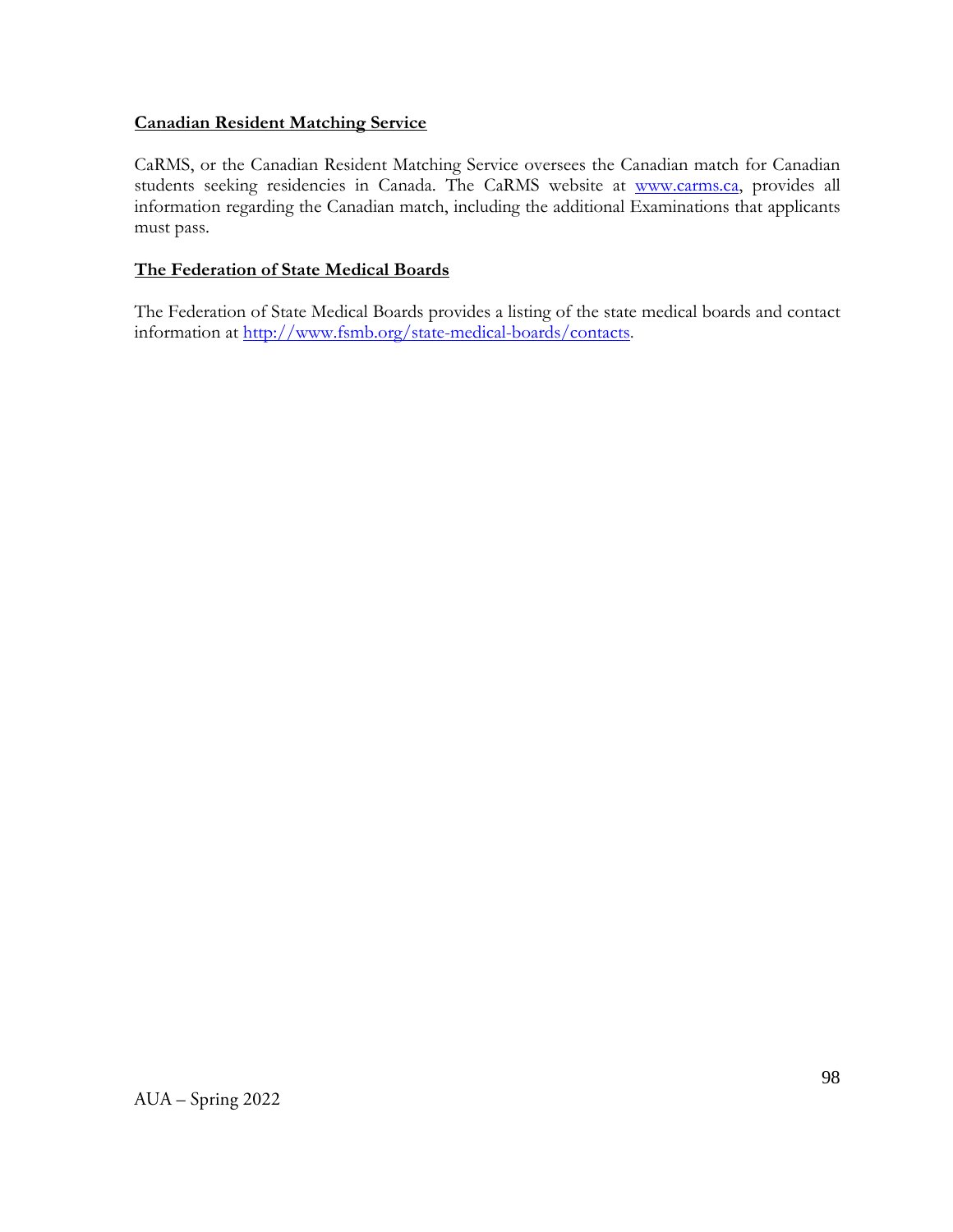# **STUDENT CONDUCT AND DISCIPLINE – STUDENT GRIEVENCES**

# **PROFESSIONAL CONDUCT AND ETHICAL BEHAVIOR**

It is incumbent upon all students at the University to maintain the highest level of ethics and morals and conduct themselves in a manner befitting a physician. Professionalism includes appearance and proper hygiene, demeanor, behavior and conduct, integrity, intellectualism, honesty, and respect for others. Students must be aware at all times that they are representing the University on and off campus. These standards apply to students during their entire medical education at the University.

Professional conduct and ethical behavior include but are not limited to the following:

- 1. The honest and authentic execution of all responsibilities and the submission of all educational and clinical work without misrepresentation or falsification. Cheating and plagiarism will not be tolerated.
- 2. Fulfillment of professional duties in a conscientious, reliable, and punctual manner.
- 3. Compliance with all rules, regulations and policies of the University, of clinical sites and elsewhere. Such rules include, but are not limited to, the rules for conduct and behavior set out in this section of the Handbook, nonsmoking policies, library etiquette, classroom behavior, housing policies, laws, rules, regulations and policies relating to the illegal or prohibited possession and/or use of firearms or other weapons, drugs, alcohol or other controlled substances, general campus ethics, as well as civil laws and regulations established by governmental authorities, including, the various ministries of the government of Antigua and Barbuda and U.S. federal, state and local authorities (taken together, AUA's "Code of Conduct").
- 4. Visible display of a University identification card (ID) at all times when on campus and when participating in University-sponsored events and activities and visible display of the hospital ID when participating in clinical clerkships.
- 5. Maintaining the proper patient-care environment.
- 6. Introducing yourself to all patients as a medical student.
- 7. Respecting patient confidentiality and discussing cases and patient information only in appropriate professional circumstances.
- 8. Refraining from unauthorized patient care or patient care when the health or physical or mental condition of the student is such that the student is hampered in his/her ability to function professionally and effectively.
- 9. Respect and compliance with all hospital rules and regulations.
- 10. Respect for the legal and civil rights of others;
- 11. Abuse or misuse of social media

Bullying and cyberbullying is using one's influence or authority to control, harm or threaten individuals including, but not limited to, face-to-face interactions and any communication including electronic. Bullying fosters a climate of apprehension and disrespect that can impair both the physical and psychological health of its victims and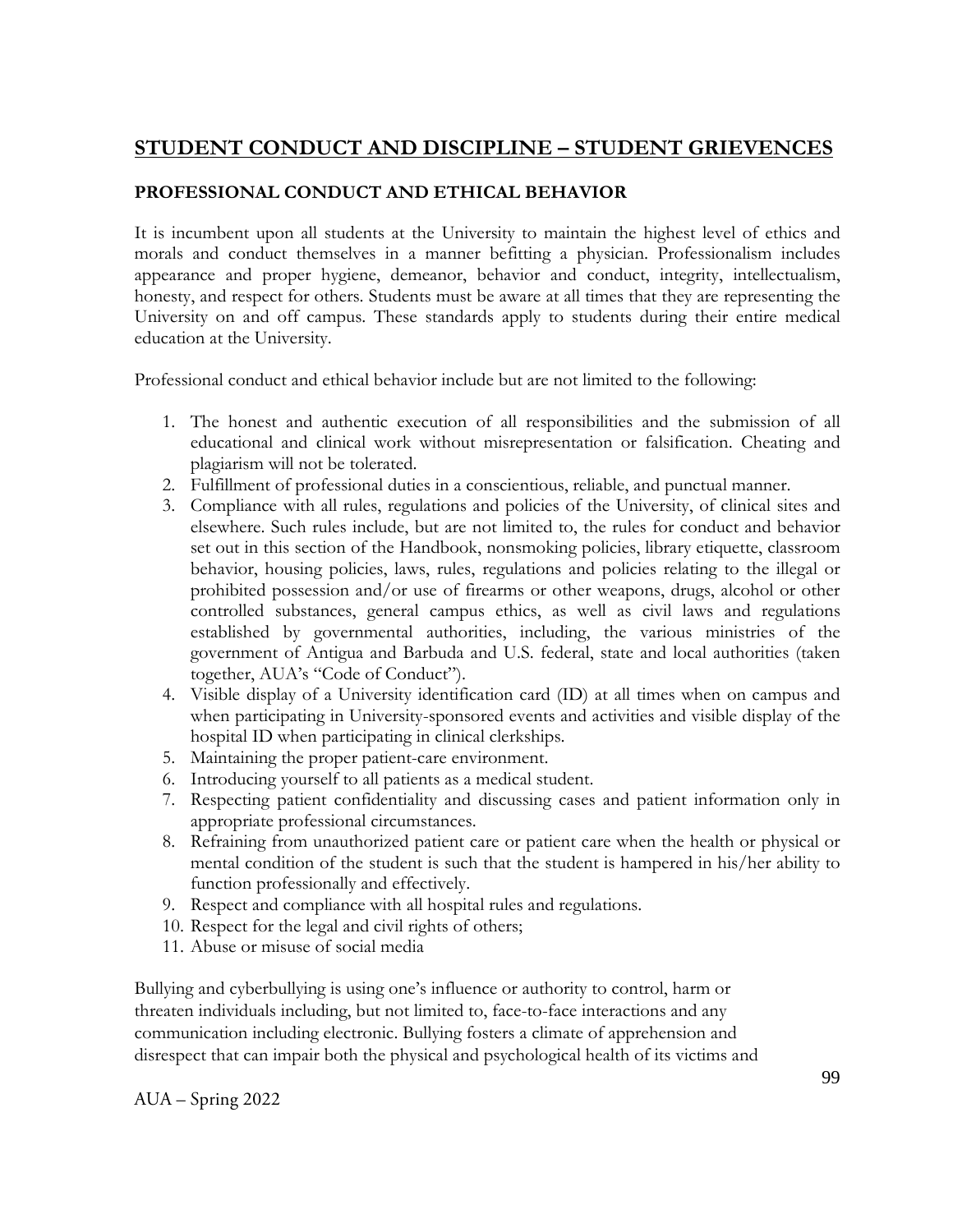create conditions that negatively affect learning. Bullying/cyberbullying will not be tolerated and may lead to disciplinary action.

Students are to exercise caution and careful control of messages shared on social media. Social Media is NOT a private platform and caution should always be exercised in all communications, even if the communication may appear to be in a "private" message.

### **Home Room Use Policy**

All students are assigned to a homeroom for small group activities. Students may use their assigned homerooms for studying outside of scheduled classes, according to the priorities specified below.

Priorities regarding use: If a homeroom is assigned to groups in two different academic periods (e.g., "period 1" and "period 2"), for study purposes the upper period ("period 2") uses side A and the lower period ("period 1") uses side B. The divider may be utilized, if necessary, to decrease distractions and noise. If the room is not shared, students assigned to that homeroom will have first priority for its use outside of the time for scheduled classes. Reports of unprofessional behavior against a student that is reported by another student, faculty or staff will be subject to investigation by the Dean of Students and may warrant disciplinary action.

### **UNIVERSITY OMBUDSPERSON**

The ombudsperson serves as a confidential\*, off the record, informal,\* neutral\* and independent\* resource for students who have issues or concerns with, or are having difficulty, conflict or confusion relating to, their studies or other aspects of their lives as AUA students. The ombudsperson offers an accessible and safe place to have disputes and differences with other members of the AUA community resolved informally, to bring issues and concerns about the University, its faculty, its administration, its staff, its programs, its facilities, its rules, regulations and policies, and, more broadly, student life in and outside of the University to the attention of the appropriate persons within and outside of the University; to explore and evaluate options for dealing with such concerns and issues and, generally, to improve communications between the students and others within the AUA community.

The ombudsperson will attempt to resolve, correct or ameliorate those conditions that students may find are impeding their ability to succeed as students or to be satisfied with their lives and times at AUA.

Students are encouraged to contact the ombudsperson at the earliest stages of their problems, concerns and issues in order that the ombudsperson can assist before the matter escalates.

Talking with the ombudsperson does not constitute filing a formal complaint or notice to the University of problems, issues, circumstances or events but rather provides a confidential forum where various options for resolution of issues and/or to the filing formal complaints can be discussed and considered.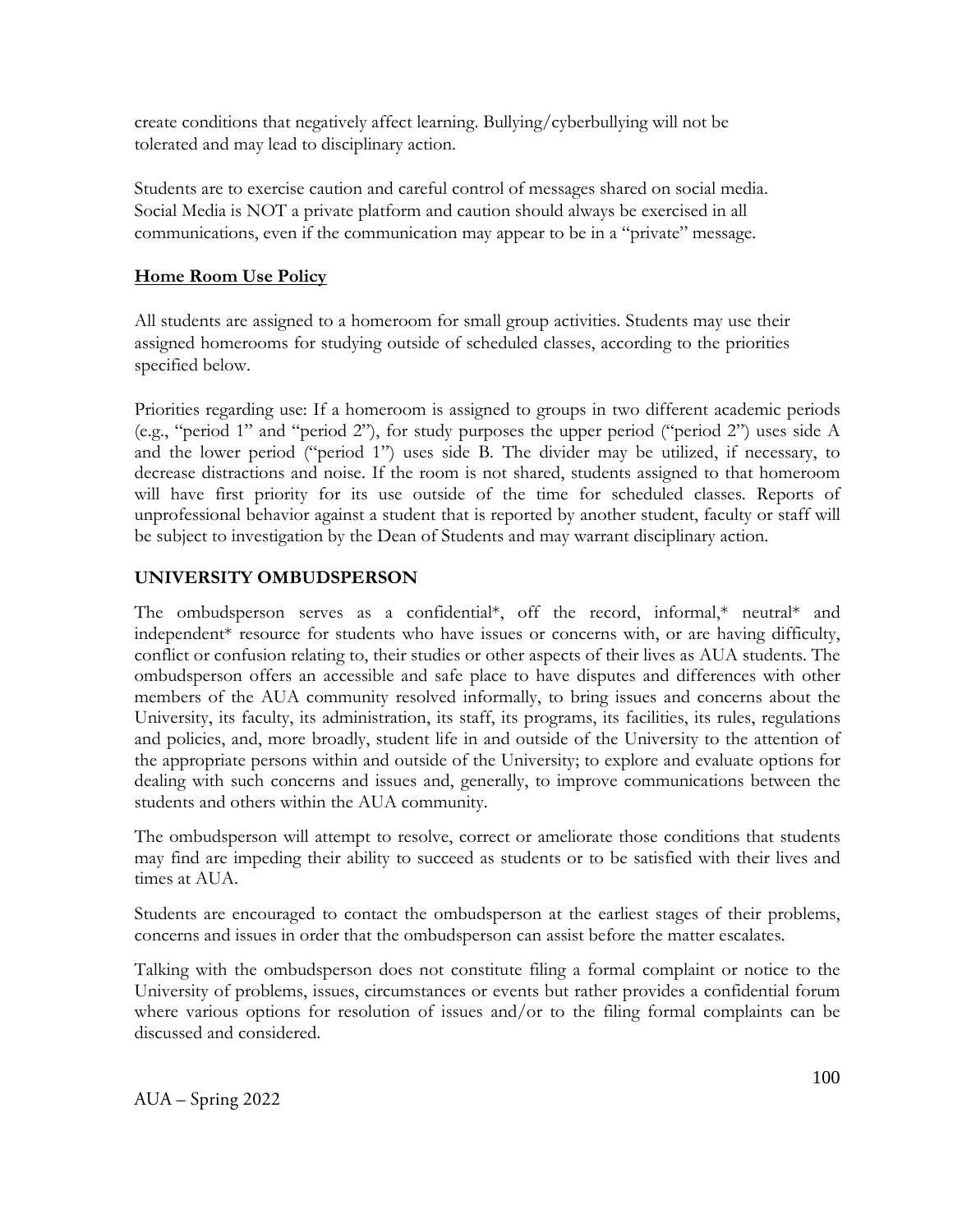There are systems, processes and procedures in place at AUA for students to file formal grievances, register complaints or report issues and matters about which the student is concerned or has a duty to report. While the ombudsperson is not a substitute for these systems, processes and procedures, it is recommended that the ombudsperson be consulted before complaints or grievances are made as this is often a helpful step in students' efforts to resolve disputes.

#### \**Confidentiality***:**

Confidentiality means that the ombudsperson will not disclose any information that a student shares with him/her, unless the student has have given him/her permission to do so. The exception to this confidentiality is that, if a student discloses information that gives the ombudsperson reasonable cause to believe that there is an imminent risk of serious harm to the student or to someone else or that a crime is about to be committed, the ombudsperson will disclose that information to those who are appropriate to manage the matter

### \*Neutrality:

The ombudsperson does not take a side in a dispute, nor advocate for an individual, a particular point of view, office, department, or any other party. The role of the ombudsperson is to be an objective third party who is available to assist with the resolution of the matter.

### **\***Informality**:**

The Office of the Ombudsperson operates informally. The ombudsperson does not keep the names of individuals who visit the office, or any documents or materials of any kind relating to a student's visit beyond the conclusion of the student's engagement with him/her. If a student would like the ombudsperson to review documents (e.g., a transcript, performance evaluation, email, or any other material), he/she will do so but will either return the materials to the student or shred them upon completion of the engagement. Any such documentation should be delivered to the Ombudsperson in hard copy and not electronically when possible. Any personal notes that the ombudsperson may take will also be destroyed upon the conclusion of the engagement. Emails and voicemail message**s** will be deleted by the Ombudsperson promptly.

#### \*Independence:

The Office operates independently of the *University* hierarchy and reports only to the President or his/her designee in order to avoid the risk of undue influence, conflict of interest, or appearance of conflict of interest by other members of the *University* hierarchy.

What the ombudsperson does **not** do:

- Provide legal services
- Accept notice on behalf of the University
- Represent students or others at the Professional Standards Committee or other disciplinary hearings

**Contact information** for the University ombudsperson is as follows: Email: [Ombudsperson@auamed.net](mailto:Ombudsperson@auamed.net)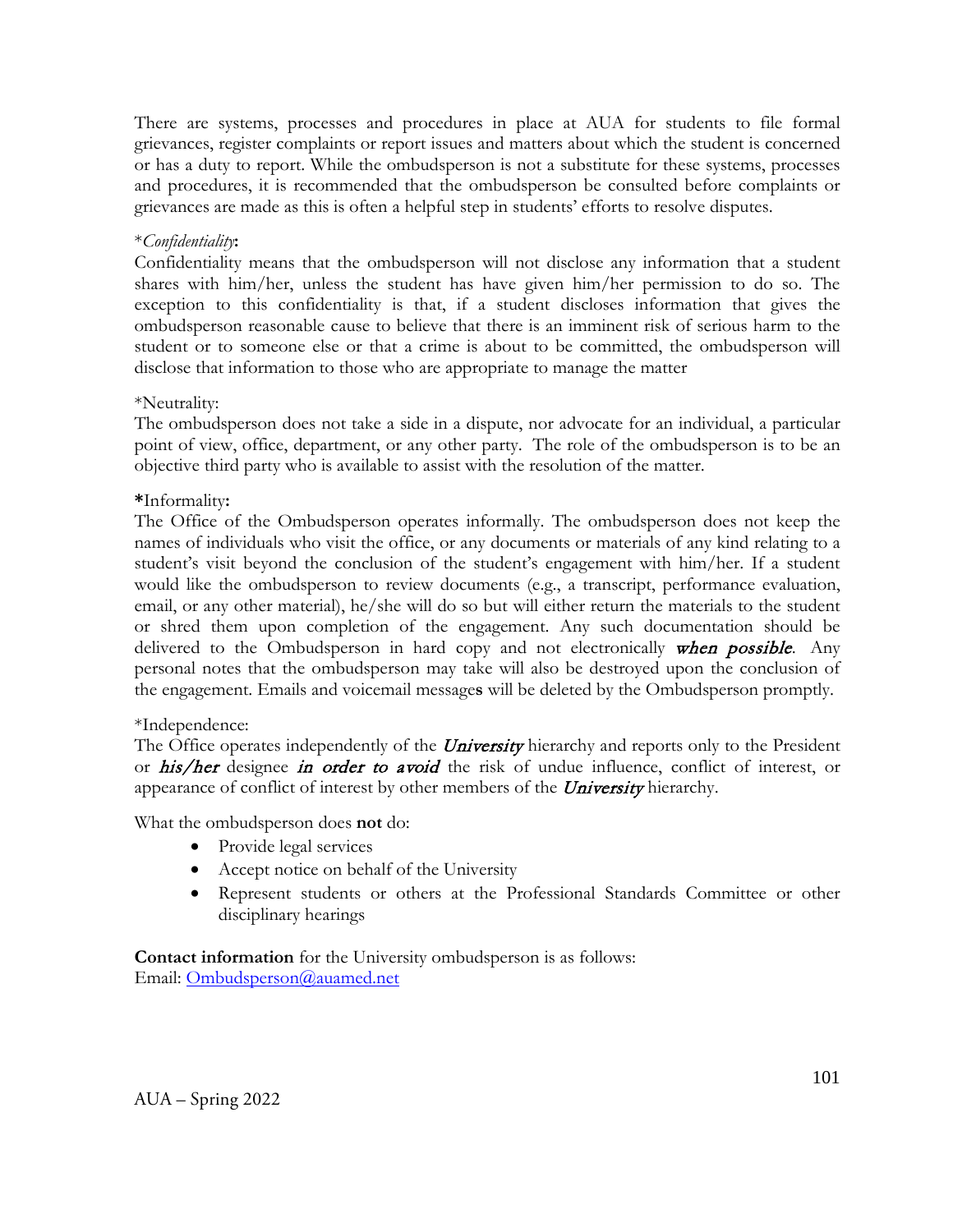#### **STUDENT DISCIPLINE, DISCIPLINARY HEARINGS, AND APPEALS**

AUA's Professional Standards Committee is the investigative and judicial arm of the Offices of the Executive Deans in matters involving violations by students of non-academic University rules, regulations, policies, and codes of conduct and ethical behavior. It has no authority over academic matters except insofar any such matters also substantially involve nonacademic issues such as cheating, plagiarism or other academic dishonesty. The Committee is composed of faculty appointed by the Deans. Hearing panels are drawn from members of the Committee, AUA's student body and AUA's faculty, including AUA's faculty at its affiliated clinical sites. It is the responsibility and obligation of all students and faculty to participate as members of hearing panels as requested by the Committee.

It is also the responsibility and obligation of all members of the University's community, students included, to report to the Office of the Dean of Students any instances of violations by students of the University's Code of Conduct behavior about which the member becomes aware. It is also the responsibility and obligation of all members of the University's community fully to cooperate with the Professional Standards Committee and its hearing panels in the performance of its work and to provide such information and evidence as they have or know that the Committee or its hearing panels may request. Failure of students to do either will constitute a violation of the University's Code of Conduct and ethical behavior and may subject them to disciplinary action by the Committee.

Processes and Procedures of the Committee:

Reports of any alleged or perceived violation of the University's non-academic rules and/or Code of Conduct and ethical behavior, should first be made to the Office of Student Affairs. Upon receipt of such information, the Dean of Students will promptly conduct an initial investigation to determine if, in the Dean's judgement, there is sufficient basis to proceed further with the matter. The Dean of Students is vested with authority to resolve the matter informally with the accused student(s) in cases of minor infractions of the University's rules and Code of Conduct. Such resolution may include among others as the Dean of Students may determine are acceptable under the circumstances of the matter before him/her, acceptance of admissions of wrongful conduct, the tendering of an apology to those aggrieved by the student(s)' wrongful conduct, some form of community service as the Dean of Students shall determine and direct and/or the placing of a letter of reprimand in the student(s) file(s).

If either the Dean of Students determines that there is sufficient basis to proceed and that either the matter is not one that is appropriate for resolution through his/her informal intervention or he/she is unable to affect a resolution satisfactory to both the Dean of Students and to the student(s) through his/her informal intervention, he/she will refer the matter to the Professional Standards Committee for further investigation and/or for processing as set forth below.

Matters referred by the Dean of Student Affairs to the University's Professional Standards Committee will proceed as follows: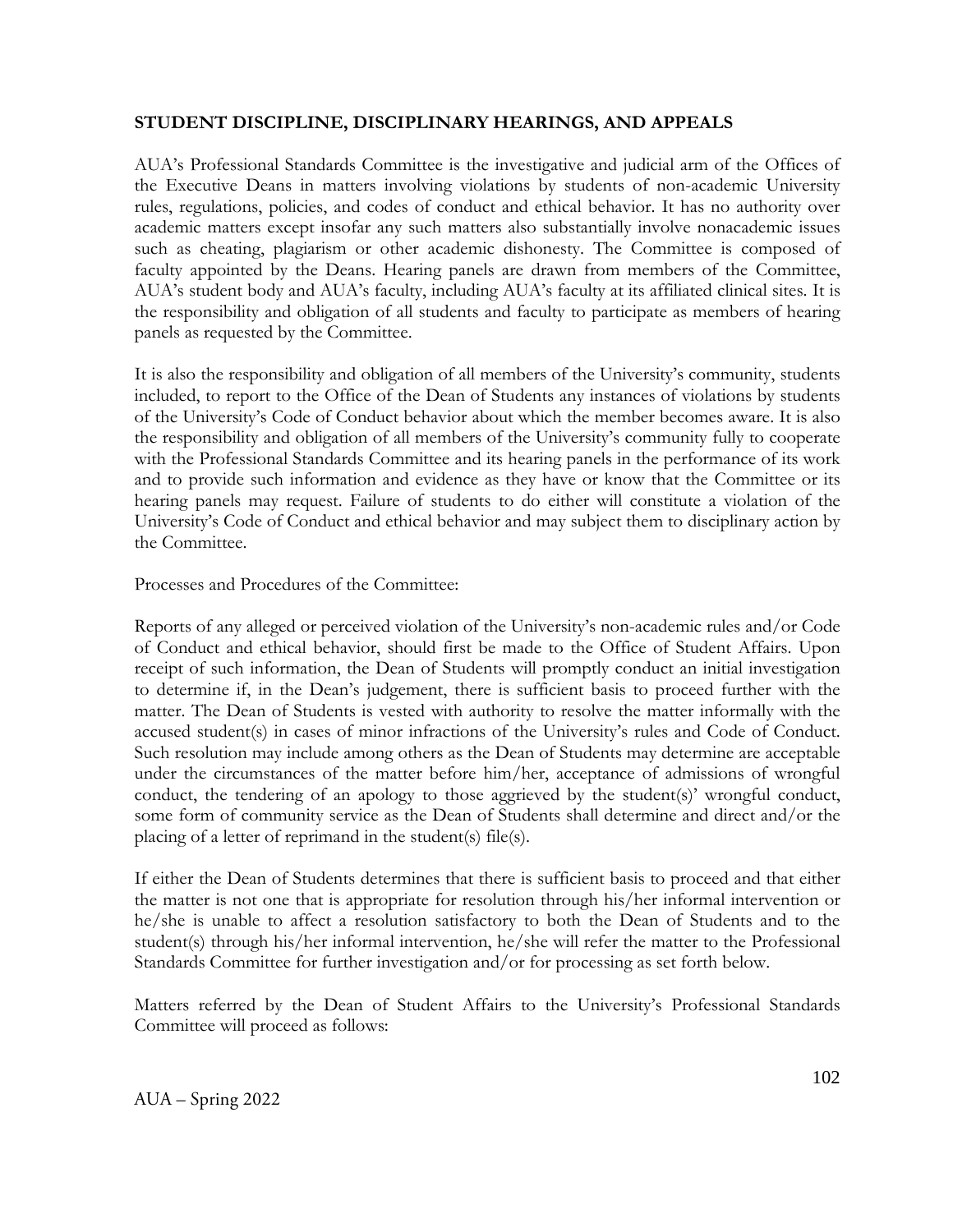Once a matter is referred by the Dean of Student Affairs to the University's Professional Standards Committee, the Committee will: (a.) give prompt notice of that fact to the accused student(s), and (b.) designate a member of the Committee as the Committee's representative throughout the remainder of the proceedings as against the accused student(s) (hereinafter, the "Appointed Member").

If the Committee determines that there is a sufficient basis to charge the accused student(s) with a violation of the University's non-academic rules or Code of Conduct and ethical behavior, the Committee will also assemble a hearing panel before whom the charges will be brought and adjudicated.

The Hearing Panel shall consist of no fewer than three and no more than five members of AUA's faculty and at least one student.

Members of the Committee other than the Appointed Member may serve on hearing panels. It is preferable, but not required, that at least one member of the Committee serve on each hearing panel that the Committee constitutes. *It is the duty of each faculty member and each student to cooperate with the Committee and to serve on the Committee's hearing panels as determined by the Committee.* In assembling a hearing panel, the Committee will take into consideration the schedules and availability of those who are asked to serve on a hearing panel; however, the Committee's determination as to who of the faculty and student body shall serve on a hearing panel will be final.

The Appointed Member shall have and perform the following responsibilities:

a. the conduct of further investigation and gathering of evidence if either the Committee or the Appointed Member determines that such is needed in order fairly and properly to determine if there is sufficient basis to present charges against the accused student(s) to a hearing panel for adjudication of them;

b. the drafting of charges as against the accused student(s), which shall set forth in summary fashion, the nature of the violation and the essential acts and/or failures to act that the Committee will offer in support of the charges;

c. the presentation of the charges to the accused student(s) together with a list of witnesses that the Committee expects to call upon to provide testimony and evidence at the hearing and all evidence gathered by the Dean of Student Affairs, Committee and the Appointed Member that is relevant to the matter to be determined at the hearing whether or not such evidence is to be presented by the Committee in support of the charges and whether or not the such evidence would tend to support or defeat the charges (sometimes referred to as "exculpatory evidence"). The Committee will not be permitted to present any witness or evidence other than as has been disclosed to the accused student(s) in sufficient time for the student(s) to prepare their defense(s) and responses thereto. However, the Committee shall be permitted to offer "rebuttal" witnesses and evidence; they are, witnesses and testimony the need for which the Committee could not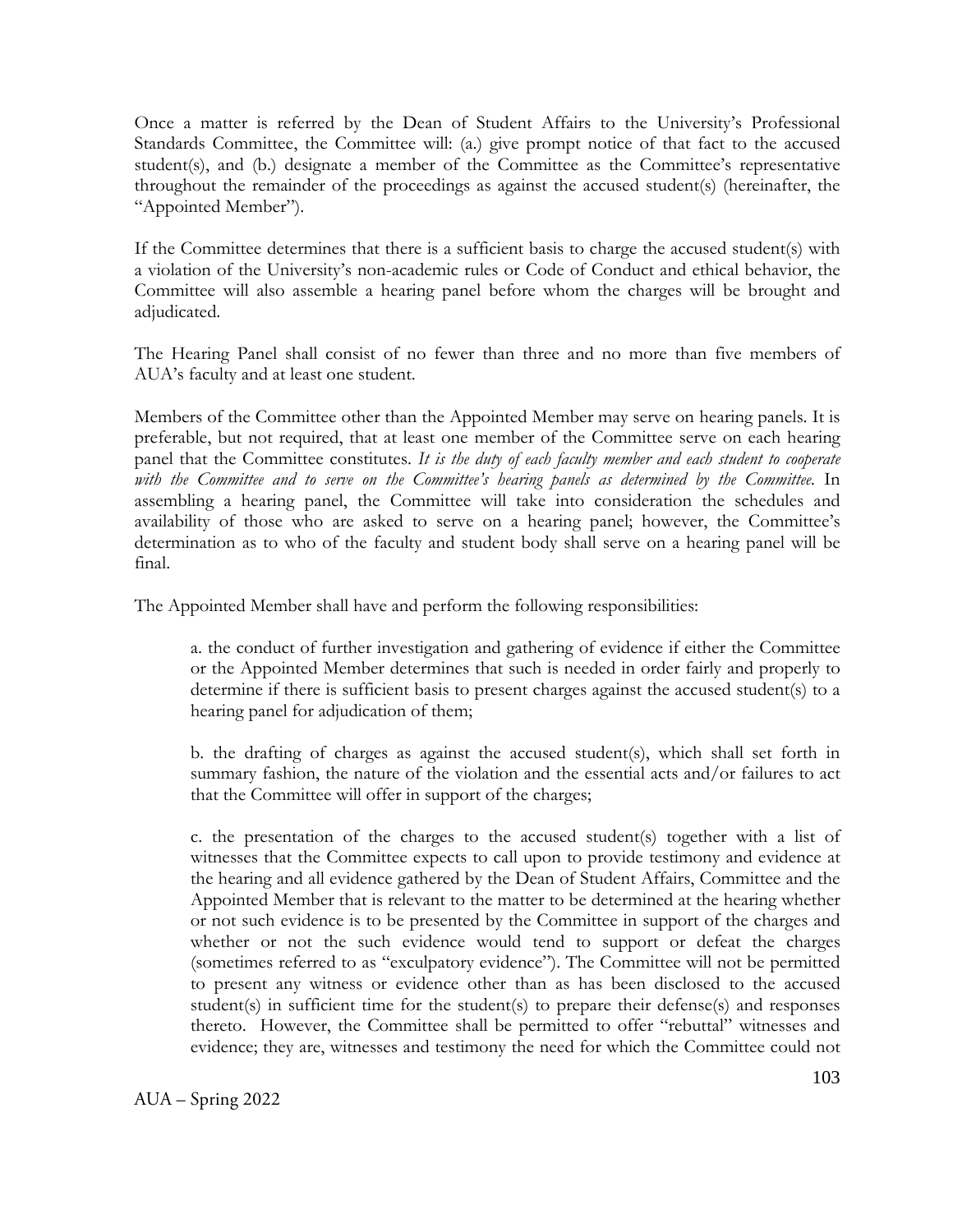reasonably have known prior to the presentation by the accused student(s) of his/her/their defense(s) that it would need to respond to testimony and evidence offered in defense of the charges;

d. the arrangement of the time and date for the hearing before the panel assembled by the Committee with all interested persons. The hearing should occur as expeditiously as possible after the determination is made that a hearing is required taking into account the availability of the panel members, the Appointed Member, the accused student(s) and witnesses whose testimony will be presented at the hearing and, first and foremost, in cases in which a student has been suspended pending the outcome of the charges, the need for a student to resume his/her studies with as little lost time as is practicable under the circumstances should the outcome of the disciplinary process result in the student being allowed to return to his/her studies.

Once a hearing begins, either of the accused student(s) or the Appointed Member may request and be granted for good cause shown as the Hearing Panel Chairperson shall determine an adjournment of the hearing. Good cause may include, but is not limited to, the need to accommodate changing availability of witnesses or evidence.

e. the presentation on behalf of the Committee of the witnesses, evidence and statements in support of the charges and in response to the accused student(s) defense(s) of them.

The accused student(s) may interview witnesses, mindful that harassment of witnesses or potential witnesses is, itself, a violation of the ethical standards of the University and may lead to further charges. The accused student(s) ask the Committee to assist them in commanding the attendance of witnesses and/or the obtaining and production of evidence reasonably within its power to command, including the pre-hearing interviewing of potential witnesses for the accused student(s) as they may identify. The accused student(s) shall provide the Committee with a list of questions and/or pointed areas of inquiry for any such interview. The Committee may assign these tasks to the Appointed Member or appoint another member of the Committee for those purposes. The determinations of the Committee in this regard shall be made in its sole discretion and shall be final.

The hearing shall be closed; that is, except those persons who will participate in the hearing, members of the community or the public may not attend. Witnesses shall be permitted to attend only during the time that they are providing testimony and shall not discuss their testimony or any other aspect of the hearing that they may witness with others until the hearing is completed. The hearing panel's chairperson shall determine whether and to what extent evidence or testimony offered should be permitted. All questions, testimony, and arguments shall be presented with appropriate decorum and courtesy. Badgering of witnesses will not be permitted.

Generally, the order of the hearing shall be as follows:

The Appointed Member will offer a brief statement of the charges and the evidence that he/she intends to present in support of them followed by the presentation by the Appointed Member of the testimony of witnesses and offering of evidence in support of the charges.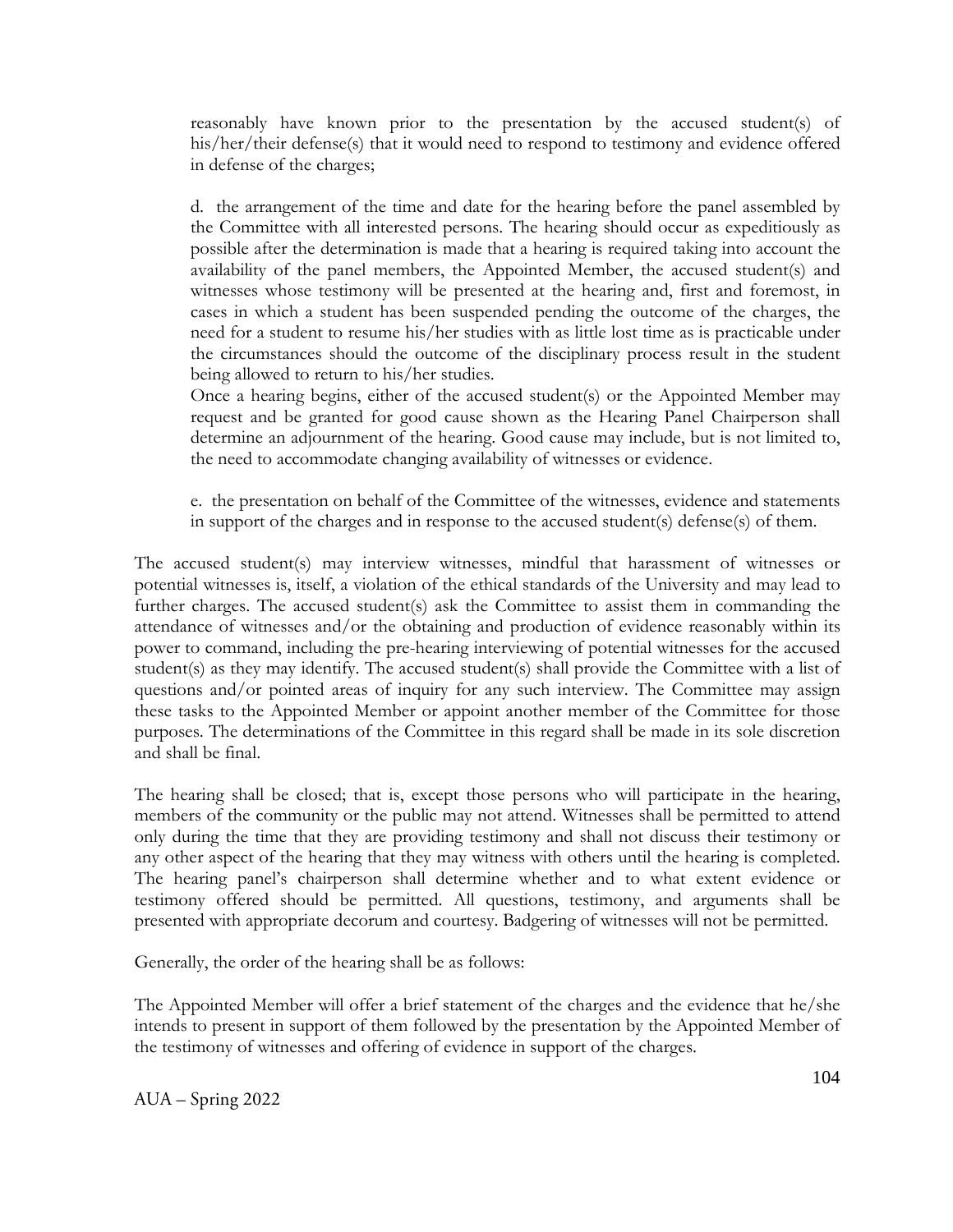At the conclusion of the testimony of each of the witnesses offered by the Appointed Member, the accused student(s) shall have the right to question the witness about the testimony he/she has offered.

Once all of the Committee's witnesses have offered their testimony and all of the evidence that the Committee, through its Appointed Member intends to offer in support of the charges has been presented, the accused student or, if there is more than one, each accused student in such order as the Hearing Panel Chairperson shall direct, will be afforded the opportunity to make a brief statement outlining his/her defense of the charges followed by his/her presentation of witnesses and evidence in defense of the charges.

The Committee, through its Appointed Member, may question each witness presented in support or in defense of the charges at the conclusion of his/her testimony. If there are more than one accused student, each accused student will also have the right to question witnesses offered by each other accused student in defense of the charges.

The hearing panel shall have the right, in its sole discretion, to alter the order in which the hearing will proceed and to question witnesses presented by any party to the proceeding at any time during the proceedings.

The hearing panel shall not be bound to follow judicial rules of evidence and/or procedure but shall be mindful of basic principles of fairness in the conduct of the hearing. Questions and testimony shall be limited to matters relevant to the issues at hand. The Panel may, in its discretion, deviate from the order in which the hearing will proceed as outlined herein, provided that the accused student(s)' rights to fairness and due process are not violated.

Neither the accused student(s) nor the Committee shall be entitled to legal counsel at the hearing. However, each accused student may be assisted by another member of the University's community. Such assistants shall not be permitted to give testimony at the hearing.

The accused student(s), members of the Hearing Panel, the Appointed Member and witnesses may appear at the hearing in person or, for good cause shown as determined in the discretion of the Chair of the hearing panel, by any other means (telephone, videoconference, Skype) as is practicable and available. However, all hearings shall originate from, and shall be deemed to have been conducted, at the University's campus in Antigua and not where any individual participant of the panel may have been physically located. In emergency situations, hearings may occur entirely remotely through the use of such electronic means as Zoom or Go to Meetings. However, such hearings shall be deemed to have occurred in Antigua regardless of where the servers or platforms used or the moderators or hearing panel members may be situated. Upon an accused student's request, the hearing panel will make arrangements with Manipal Education Americas, LLC (MEA) for the student(s) or their witnesses to attend the hearing by videoconference from MEA's offices in New York. The same courtesy shall be extended to witnesses who will be called by the Committee.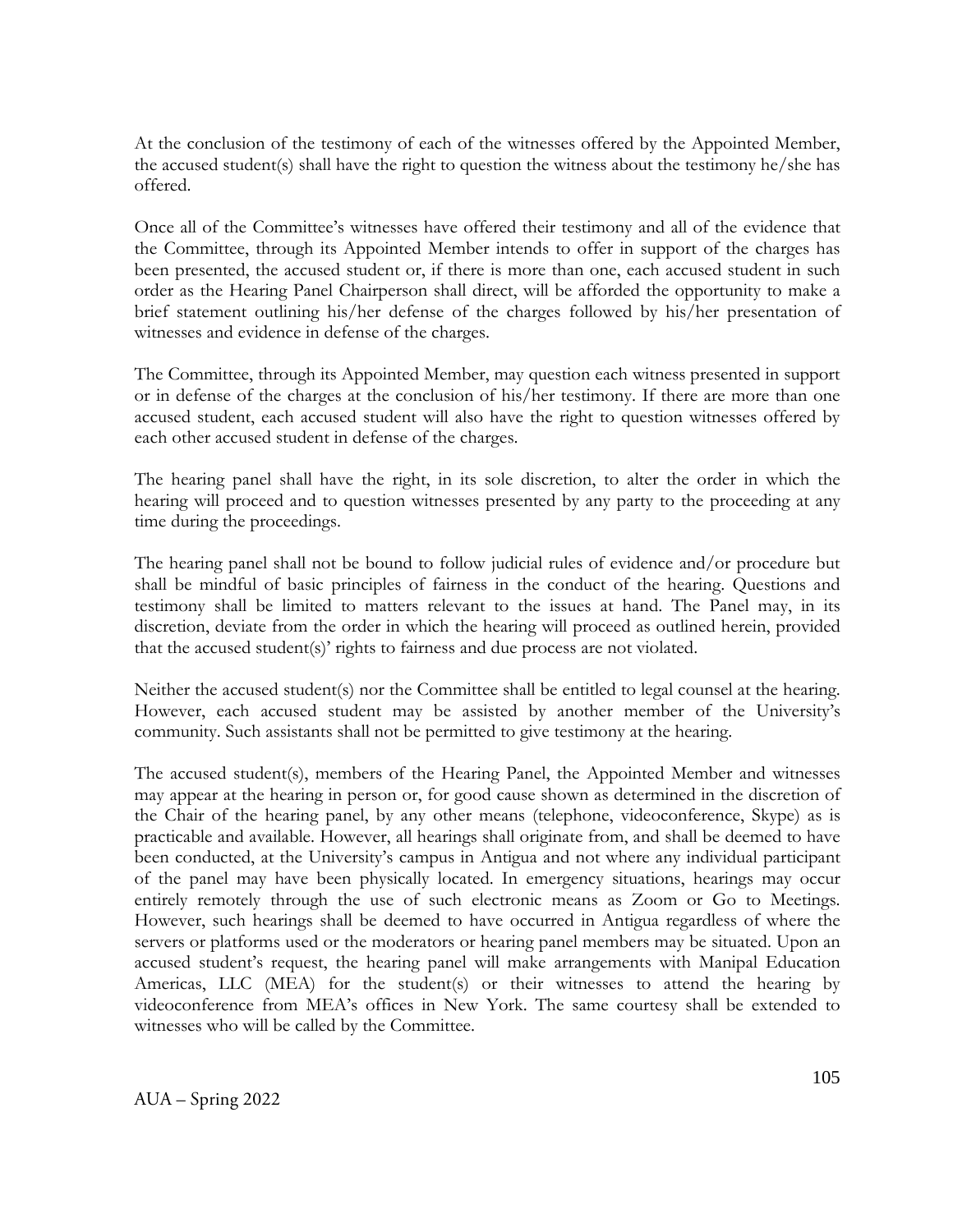The accused student(s) may waive the right to a formal hearing in its entirely or on the matter of whether the student is guilty of the charges. An accused student may do so at any time prior to or during his/her hearing. If an accused student does not dispute the charges and/or does not wish to present evidence in defense of the charges, or if he/she fails to attend a duly scheduled hearing without good cause as determined in the sole discretion of the Chair of the Hearing Panel, the Hearing Panel shall proceed with the hearing on the basis of the evidence presented. There shall be no presumption of guilt of the student in such cases.

In cases in which a charged student notifies the Hearing Panel that he/she does not wish to dispute the charges but wishes to offer evidence of circumstances that he/she desires the hearing panel to consider in mitigation of the discipline, if any, that the hearing panel may recommend, the Hearing Panel shall consider such evidence or information as the charged student(s) may offer as well as such evidence as the Assigned Member may offer in recommending whether or to what extent the student should be disciplined. Where a charged student fails to appear at his/her hearing or waives the right to offer any evidence on the merits or lack thereof of the charge(s) against him/her and on the discipline that the Hearing Panel may recommend, the Hearing Panel shall determine the discipline, if any, that it will recommend based solely on the evidence offered by the Committee through its Assigned Member.

Within 3 days of the conclusion of the hearing, the hearing panel shall render a written statement as to whether the charges, or any lesser charges, have been sustained by the greater weight of the evidence presented at the hearing. If the Hearing Panel determines to sustain any charge, a statement shall also set forth briefly its factual findings that support the charge(s) sustained and a recommendation to the Executive Dean of the Department (Preclinical Sciences or Clinical Sciences) in which the student(s) were enrolled as of the time of that events and circumstances giving rise to the charge(s) that the hearing panel determines to sustain occurred as to the discipline, if any, that the student(s) should receive.

Discipline may include but may not necessarily be limited to probation, suspension, dismissal from the school, receipt of a failing grade or grades on specified course work, failure of a class or classes, withdrawal from a class or classes, or enforced leave of absence. Any discipline may also include a suspension of any discipline or such other conditions as the hearing panel may determine are appropriate under the circumstances.

The Executive Dean to whom the recommendation is made shall, in his or her sole discretion, determine whether to accept, reject, or modify in any respect the recommendation of the Hearing Panel with respect both to its determination to sustain the charge(s) and to its determination as to the discipline, if any, that the student(s) should receive. The Executive Dean shall promptly notify the student(s) of his/her decision. He/she shall also give notice of his/her decision to the Dean of Student Affairs, other Deans and such other persons as may have a need to know of the decision. Such persons would include Security, the Vice President for Administrative Affairs and the student(s)' home room facilitator if the decision includes suspension or expulsion. In cases in which the Executive Dean of the Clinical Sciences is not the decision maker but the charged student(s) are, at the time that the decision is made, in the Clinical Sciences component of their education, the Executive Clinical Dean should also receive notice of the decision.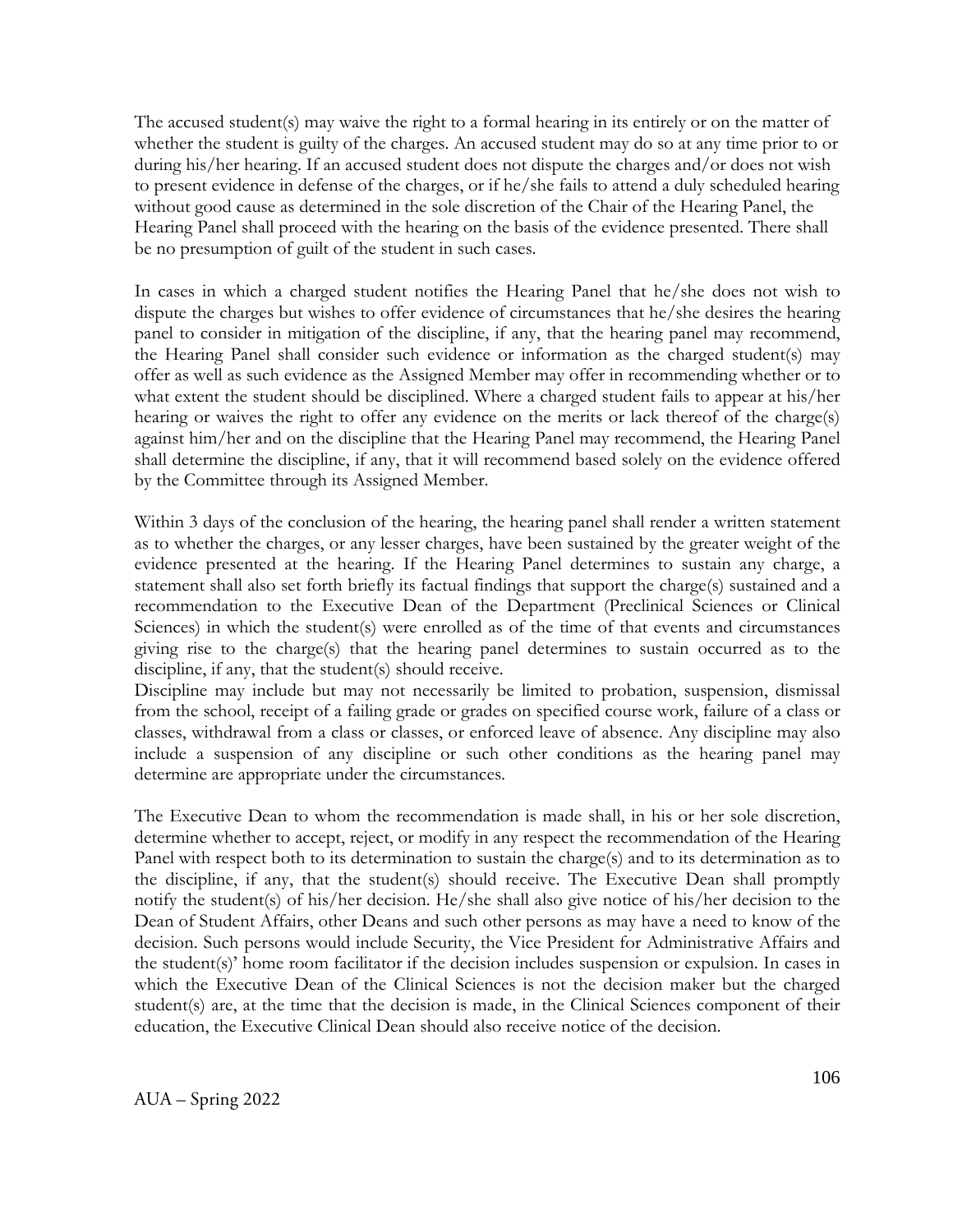The decision of the Executive Dean shall be final and binding with no right of appeal or other review in any forum within or outside of the University in cases in which the discipline imposed by the Executive Dean does not include a sanction of probation, suspension or dismissal. In cases in which the sanction imposed includes probation, suspension or dismissal, student(s) shall have the right to appeal the decision, be it with respect to the findings or the discipline imposed or both, to the President of the University.

In cases in which the discipline imposed includes a suspension or a dismissal, the student may make written application to the University's President for a stay of the discipline pending an appeal of the Executive Dean's decision or the discipline imposed. The President's decision of the application will be final and not subject to any review or appeal. The discipline will not be stayed or delayed unless and until the President grants the application in writing. If notice of the student's intent to appeal or the student's written appeal is not received by the President within the time set out for such, the application will be deemed as withdrawn.

To appeal a decision of the Executive Dean to the University's President, a student must adhere strictly to the following procedures. Failure to do so shall be grounds for dismissal of the appeal.

- 1. The student must give written notice of his/her intent to appeal the decision against him/her to the President within 14 days of the date that the decision appealed from is rendered.
- 2. The student must, within 14 days thereafter, submit a written appeal to the President. The written appeal must include all facts, evidence, and circumstances that the student wishes the President to consider in determining the appeal. It may include an acceptance of the determination of guilt and appeal of the sanction and/or a request for leniency. It may not include any matter, information or evidence that the student(s) had not offered for consideration at the hearing except where the matter, evidence, or information was not available for presentation to the hearing panel at the time of the hearing or when it involves a claim that the decision appealed from was the result of failure of the hearing panel to follow the procedures above outlined or undue bias of the hearing panel or the Executive Dean whose recommendation the student is appealing.
- 3. The President shall consider the appeal on the basis of the written appeal and supporting documentation that the appealing student offers and will either render a decision on the appeal or consider such other information and evidence as the President, in his/her sole discretion, determines to consider. The President may request the appealing student to obtain such information or evidence or undertake to obtain it through such means as are available to him/her, including the conduct of an additional hearing over which he or she will preside. The appealing student shall be notified of all such information and/or evidence as the President elects to consider in determining the appeal. Each appealing student shall be entitled to representation of counsel of his/her choice at any stage of his/her appeal. If the President determines to hold an additional hearing or hearings, any such hearing shall be held on the University's campus in Antigua unless the student(s) and President mutually determine otherwise.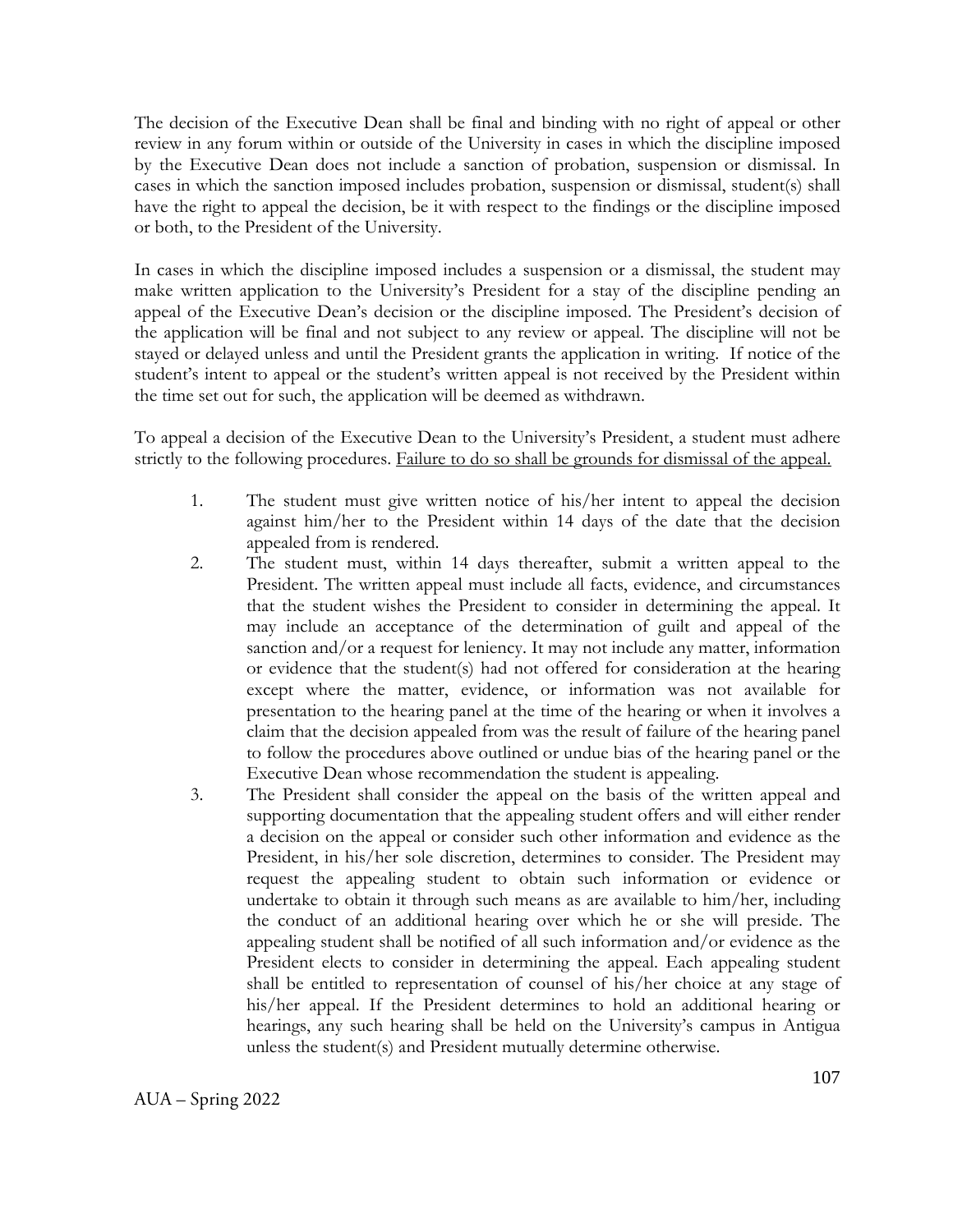The President may, upon consideration of the appeal, accept, reject, or modify the determination appealed from or any aspect of it. Among the actions that he or she may take are the imposition of lesser, different, or greater discipline, the removal or attachment of conditions of discipline, or the granting or removal of suspensions of enforcements of discipline.

The decision of the President shall be final, binding, and non-appealable in any forum within or outside of the University. It shall be communicated to the student in writing.

If, at any time, or under any circumstances, the Dean of Student Affairs or an Executive Deans is unable to carry out his/her responsibilities due to conflict of interest, scheduling, disability or any other reason as he/she shall, in good faith, determine, he/she has the right and duty to appoint a replacement from among the Associate Deans or Chairs in his/her Department. If, at any time, the President is unable to carry out his/her responsibilities due to conflict of interest, scheduling, disability, or any other reason as he/she shall, in good faith, determine, he/she shall have the right and duty to appoint a replacement from among the University's faculty or executive officers. In any such case, the appointed person shall have the rights, powers, responsibilities and duties of the President or the Dean whom they replace as if they were the President or Dean whom they replace and all references above set forth to the President or Dean whom they replace shall be deemed a reference to that Dean or to the President.

### **UNIVERSITY GRIEVANCE PROCEDURES**

### **Hearings and Appeals**

AUA's Grievance Committee is the investigative and judicial arm of the Offices of the Deans in matters involving grievances of any member of the AUA community against the University or other members of the AUA community. These grievances do not include academic matters (e.g., grades and promotions), matters that are within the province of the University's Professional Standards Committee to administer or matters that should be the subject of collective bargaining or resolved through union representation. They also do not include challenges to the University's educational and academic policies. The Committee is composed of faculty and student representatives appointed by the Executive Deans.

It is the responsibility and obligation of all members of the University's community fully to cooperate with the Grievance Committee. This cooperation includes appearing at any hearing conducted by the Committee and providing such evidence and information as the Committee may request in the course of performing its duties.

#### **Filing a Grievance**

Any member of the University's community may file a grievance with the Grievance Committee by submitting a written statement to the Chairperson of the Committee. This statement should outline the nature of the grievance and should contain a brief statement of the facts and any relevant documentary evidence that support it. Upon receipt of a grievance, the Committee will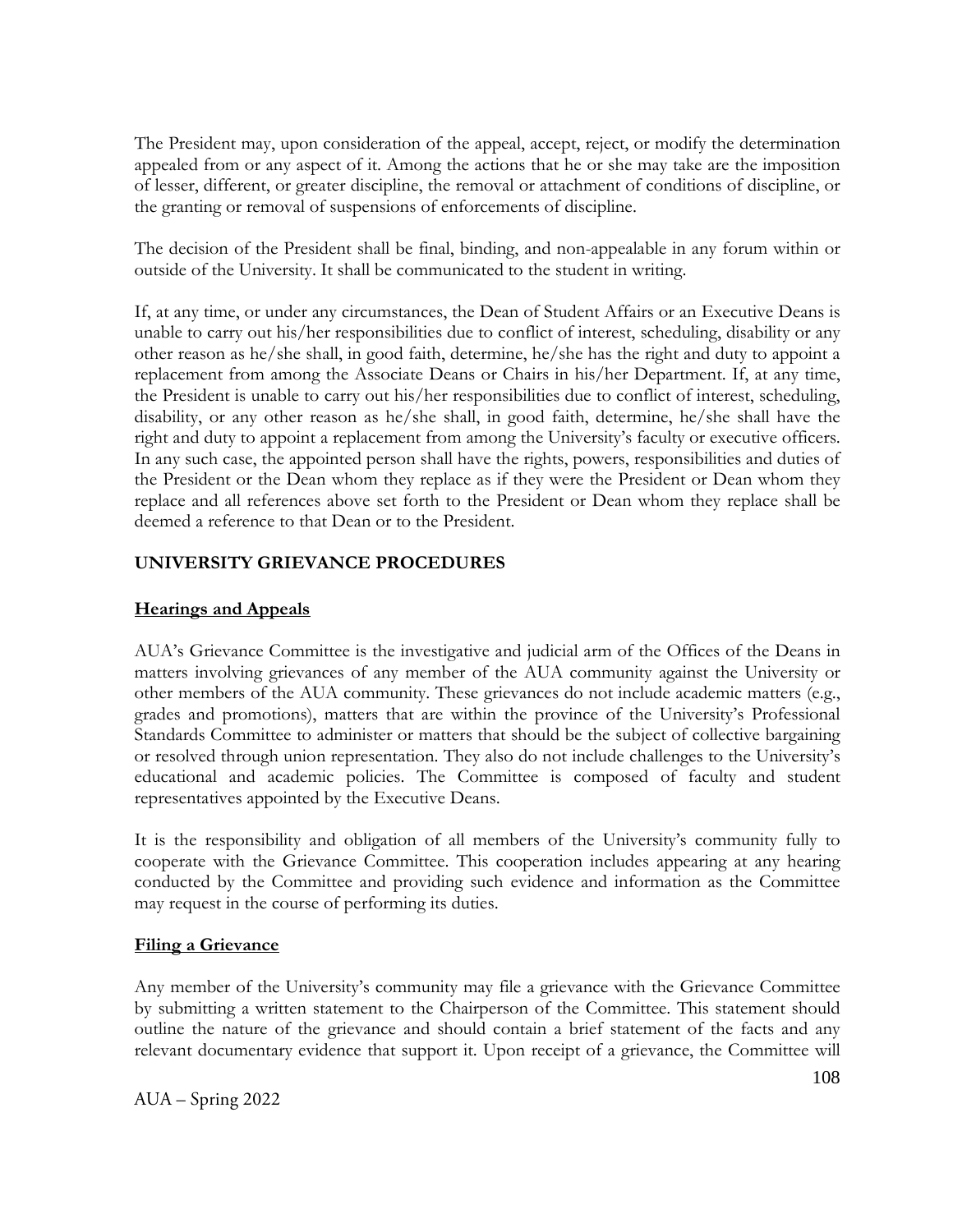designate a member of the Committee as the Grievance Administrator for that grievance. The Grievance Administrator will gather such information as he/she determines is necessary to determine if the matter should be referred to mediation to be conducted by a member of the school's faculty or administration (as appointed by the Chairperson of the Committee) or to a hearing panel to be constituted by the Grievance Committee for a hearing.

The determination as to which of these two processes the grievance should initially be referred is not subject to challenge. However, in the event that a grievance is referred for mediation that does not conclude satisfactorily for the aggrieved party, he/she has the right to demand that the grievance be heard by a hearing panel. It shall be at the discretion of the Chairperson to grant the request subject to appeal by the grievant to the full Committee, which must be made in writing within 5 business days of the Chairperson's decision. The Committee's determination on the appeal shall be final except that students shall have the right to a hearing on their grievances.

The Grievance Administrator will give prompt notice of the grievance to those members of the community against whom the grievance is made together with copies of the grievance and all documentary evidence submitted by the grievant in support of it as well as other information and documents obtained by the Grievance Administrator concerning the grievance. He/she will also aid both the grievant and the any party against whom the grievance is made assistance in obtaining the presence of witnesses and evidence for a mediation or a hearing.

If a grievance is referred for mediation, the person assigned by the Chairperson of the Committee to act as the mediator will set a time and date for the mediation taking into account the convenience of the mediator and the parties. Failure to attend a mediation shall be grounds for determination of the grievance as against any non-attending party. The mediator may require the parties to attend more than one mediation session.

If it is determined that a hearing should be held, the Committee will constitute a hearing panel to hear the grievance. The Grievance Administrator will give prompt notice to the grievant and to the member(s) of the community against whom the grievance is made of the time and place of the hearing and insure that both the grievant and each person against whom the grievance is made is provided with all evidence and the names of all witnesses that the other party will present at the hearing.

Hearing Panels shall be drawn from the AUA community. Members of the Grievance Committee may serve on hearing panels, however, neither of the mediator of a grievance nor the Grievance Administrator may serve on a panel charged with hearing a grievance in which they were involved. Hearing panels shall consist of two members of the University's faculty and one student in the case of a grievance brought by or against a student and one member of the community who is not a faculty member or a student in the case of a grievance brought by or against a member of the community who is not a faculty member or student.

If any person believes that the school or any of the school's employees have inadequately applied the regulations of (1) Title VI of the Civil Rights Act of 1964, (2) Section 504 of the Rehabilitation Act of 1973, or (3) the Americans with Disabilities Act, they may bring forward a grievance to the school's Section 504/ADA coordinator. A complaint can be made to the US Department of Education's Office for Civil Rights without going through the school's grievance procedures.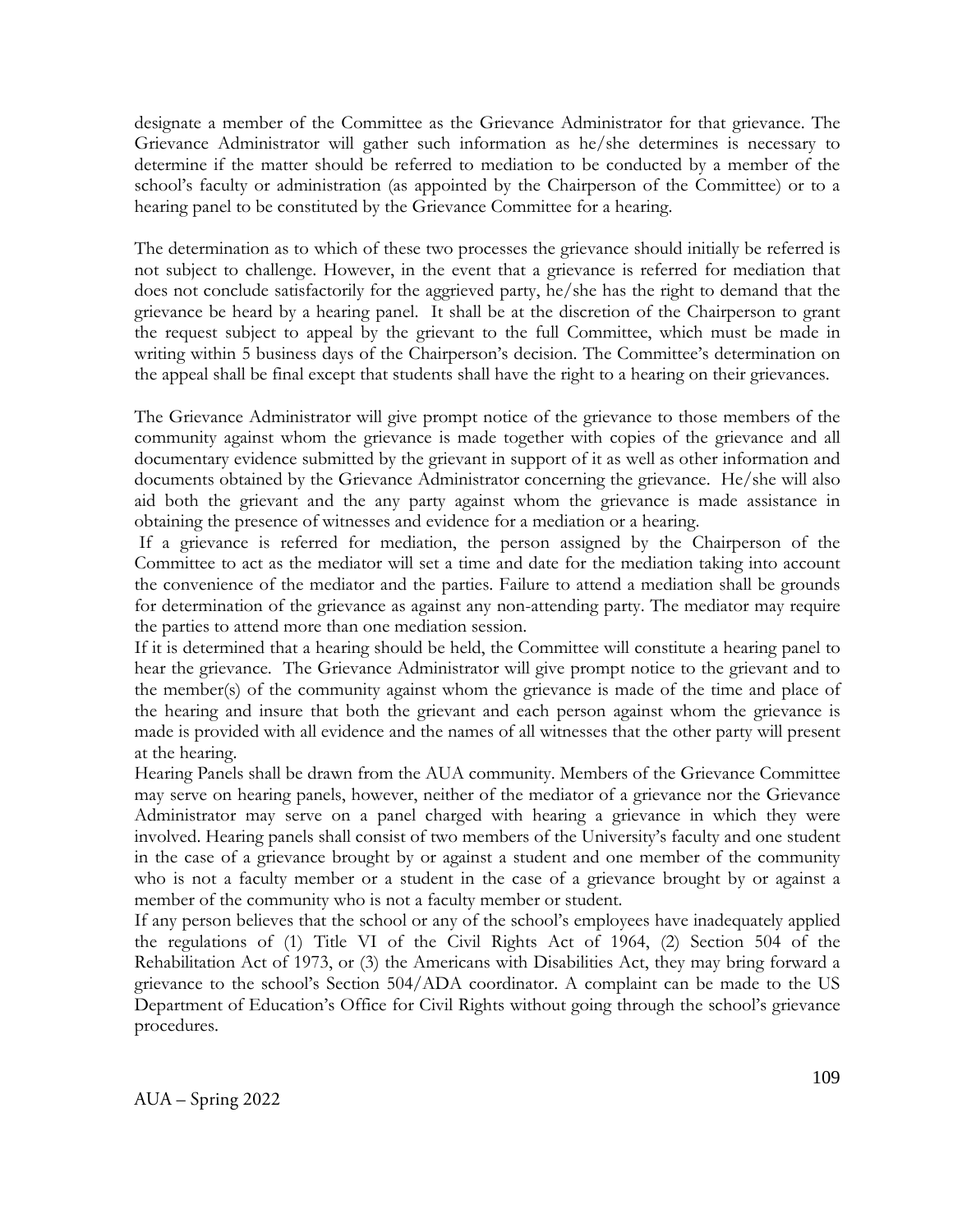#### **Hearing Procedures**

A hearing will be scheduled promptly after it is determined that a hearing is warranted. The panel shall fix the time and date of the hearing, taking into consideration the availability of members of the hearing panel, the grieving party, the party(s) charged, and the witnesses expected to appear at the hearing.

All hearings shall be closed to the public except to those persons who will participate in the hearing. Witnesses shall be permitted to attend only during such time that they are providing testimony. Witnesses shall not discuss their testimony or any other aspect of the hearing that they may witness with others. The hearing panel's chairperson shall determine whether and to what extent evidence or testimony offered should be permitted. All questions, testimony, and arguments shall be presented with appropriate decorum and courtesy. Badgering of witnesses will not be permitted.

Generally, the grieving party will make an opening statement outlining what he/she intends to prove and then present the witnesses and evidence in support of the charge(s). In cases where the University or any of its departments (including the office of either Dean) is the grieving party, the grieving party may designate a representative for this purpose. After each of the witnesses of the grieving party provides his/her evidence, the party charged shall have the right to examine the witness. Upon completion of the grieving party's presentation of witnesses and evidence, the party charged will be afforded the opportunity to make an opening statement and to offer evidence and testimony of witnesses in defense of the charges.

The grievant shall have the right to examine each of the witnesses who provide evidence in defense of the charge(s) at the conclusion of his/her testimony. The hearing panel may question any witness at any time during his/her testimony or thereafter and may ask the Grievance Administrator to gather and present evidence and witnesses not presented by any of the parties to the hearing for consideration and questioning. The parties shall have the right to question any such witnesses whose testimony is presented during the hearing.

The parties shall also have the right to offer rebuttal testimony and witnesses. Rebuttal witnesses shall may be questioned by any opposing party.

The hearing panel shall have the right to alter the order in which the hearing will proceed.

The hearing panel shall not be bound by judicial rules of evidence and procedure but shall be mindful of and practice basic principles of fairness in the conduct of the hearing. Questions and testimony shall be limited to matters relevant to the issues at hand.

Neither party shall be entitled to legal counsel at the hearing but may be assisted by another member of the University's community. This individual shall not be permitted to give testimony at the hearing. If the hearing panel determines that it requires the assistance of counsel, it may have counsel assist it at the hearing.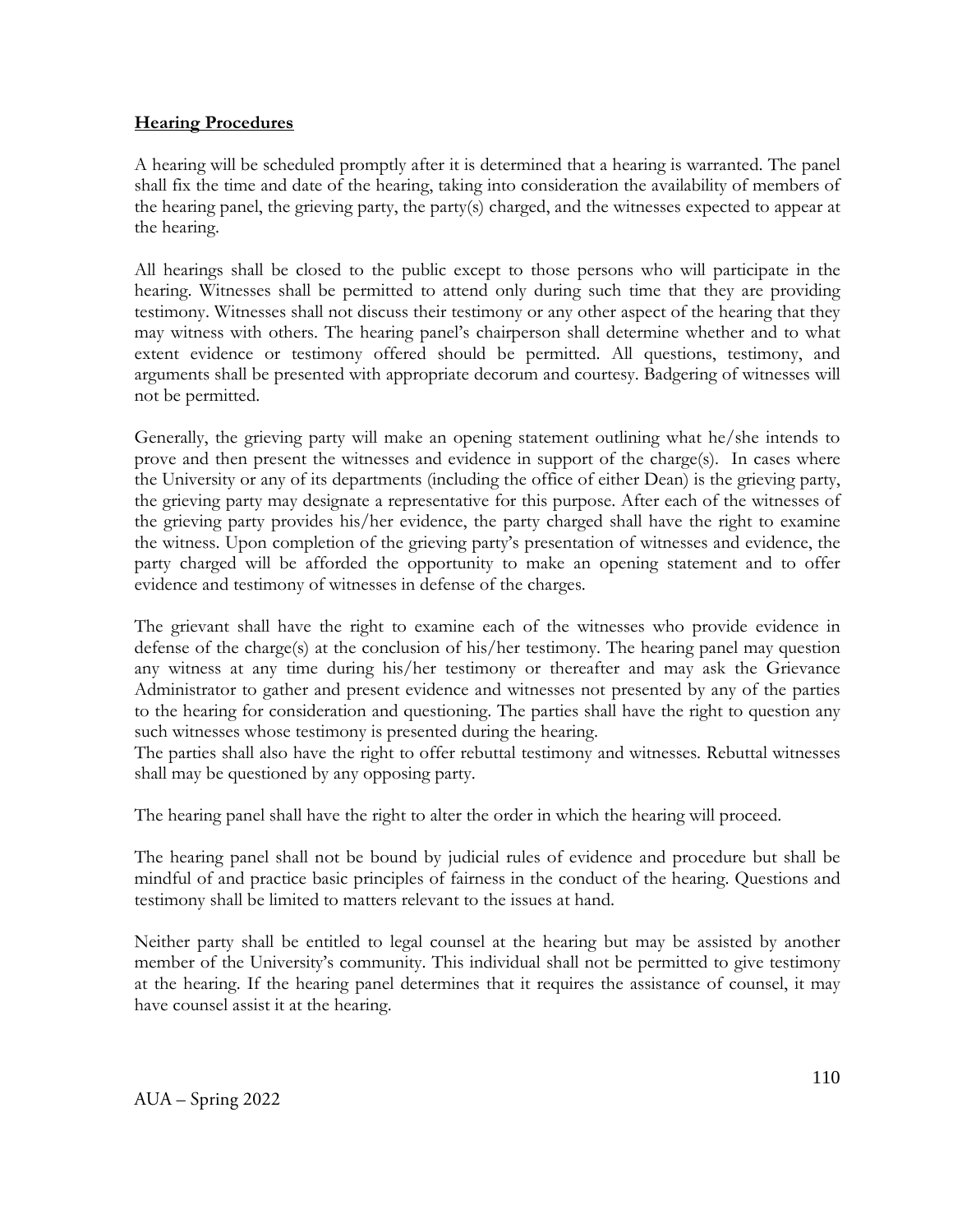The parties, members of the hearing panel, and witnesses may appear at the hearing in person or by any other approved means (e.g., telephone or videoconference). However, all hearings shall be conducted at the University's campus in Antigua. Upon either party's request, the hearing panel will make arrangements with Manipal Education Americas, LLC (MEA) for the parties or their witnesses to attend the hearing by videoconference from the MEA's offices in New York.

The party or parties charged may waive the right to a formal hearing if they do not dispute the charges and/or do not wish to present evidence in defense of the charges. In such a case or in the case in which a party charged fails to attend a duly scheduled hearing, the hearing panel shall proceed with the hearing and determine from the evidence presented whether the charges should be upheld. If charges are upheld, the hearing panel will recommend appropriate consequences. A charged party or parties may also, at any time before the hearing is concluded, notify the hearing panel that they do not wish to dispute the charges but wish to offer evidence or information about circumstances that they believe provide a basis for mitigation of any consequence that the hearing panel may recommend. The hearing panel gives such weight to the information and evidence offered as, in its discretion, it deems appropriate.

Within 3 business days of the conclusion of the hearing, the hearing panel shall render a written statement as to whether the charges or any lesser charges have been sustained by the greater weight of the evidence presented at the hearing. If the hearing panel determines to sustain any charge, the statement shall also briefly set forth its findings that support the charge(s) sustained and shall include a recommendation as to the consequences that should be imposed against the party charged. The hearing panel's determination and recommendation shall be made to the Executive Dean of Clinical Sciences in the case of events and members of the AUA located principally outside of Antigua and to the Executive Dean of Preclinical Sciences in the case of events and members of the AUA community located principally in Antigua.

The consequences that the hearing panel may recommend upon sustaining a charge are limited only by the University's practical and legal ability to enforce the consequence.

The Dean to whom the recommendation is made shall, in his or her sole discretion, determine whether to accept, reject, or modify in any respect the recommendation of the hearing panel with respect both to its determination to sustain the charge(s) and to its determination of the consequence, if any, which should be imposed. The charged party shall promptly be notified of the decision of the Dean.

# **Grievance Appeals**

Either party shall have the right to appeal the determination of the Dean to the President of the University. In order to appeal a decision of the Dean, a party must adhere strictly to the following procedures. Failure to do so may be grounds for dismissal of the appeal.

- 1. The party or parties must give written notice of their intent to appeal the decision to the president within 14 calendar days of the date on which the decision was rendered.
- 2. The appealing party or parties must, within 14 calendar days thereafter, submit their written appeal to the President. The written appeal must include all facts, evidence, and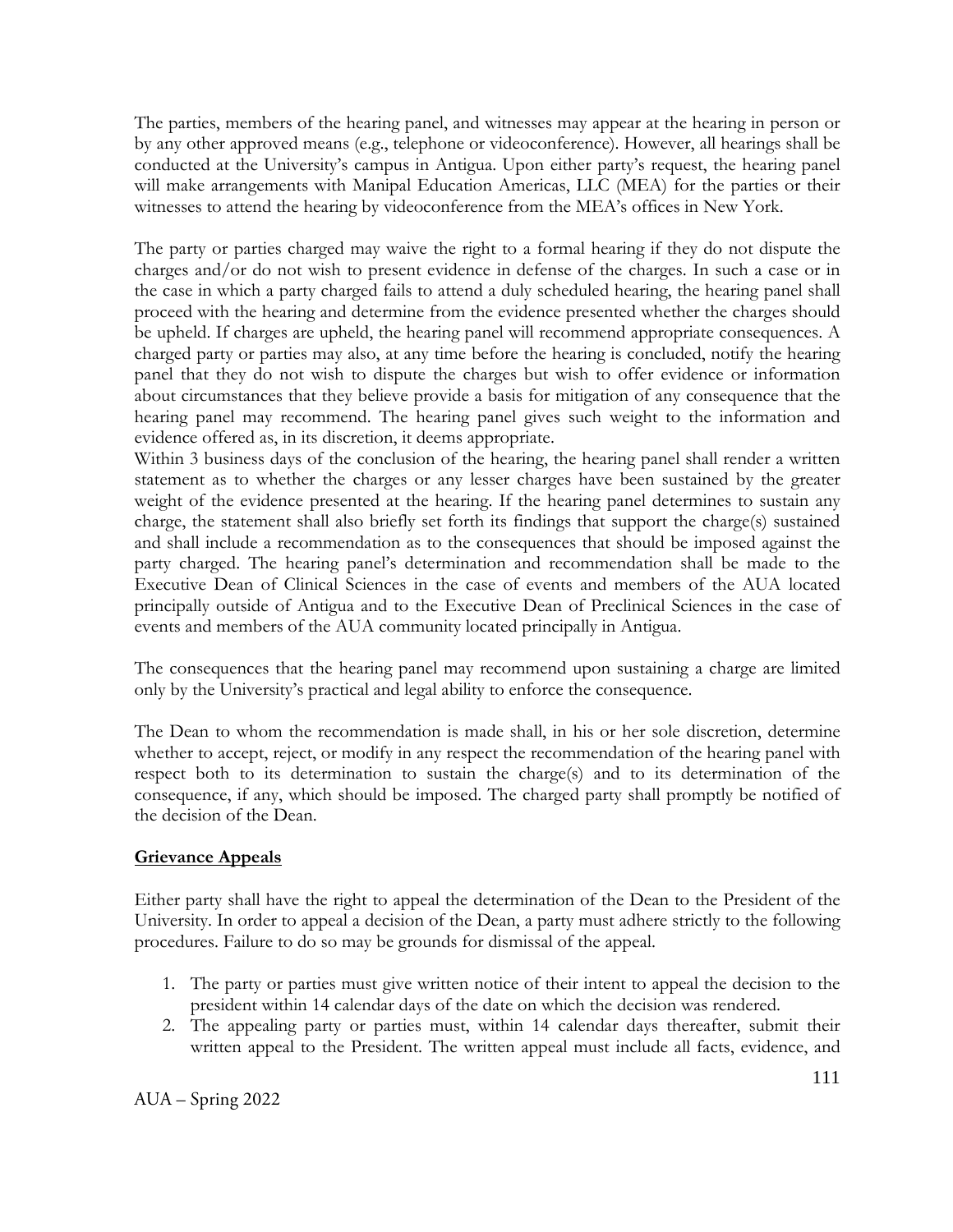circumstances that the appealing party wishes the president to consider. It may include an acceptance of the determination of guilt or responsibility with a request for leniency. It may not include any matter, information, or evidence that the appealing party had not offered for consideration at the hearing except for evidence or information that was not available for presentation to the hearing panel at the time of the hearing. It may involve a claim that the decision appealed was the result of failure of the hearing panel to follow the procedures outlined above or from undue bias of the hearing panel.

- 3. Upon receipt of the appeal and supporting documentation, the President shall supply copies of those documents to the other parties to the grievance, who, within 14 calendar days of delivery to him, her, or them of the appeal and supporting documents, may submit a written response to the appeal and provide supporting evidence for the President to consider.
- 4. The President shall consider the appeal on the basis of the written appeal papers and the written submissions in response thereto, if any, and will either render a decision on the appeal or advise that he or she requires further information that he or she will seek to obtain, including conducting an additional hearing over which he or she shall preside. If the President determines that a further hearing shall be conducted, each party or parties will be entitled representation by counsel of their choice. Any such further hearing shall be held on the University's campus in Antigua unless the student and the President mutually determine otherwise.

The President may, upon consideration of the appeal, accept, reject, or modify the determination appealed from or any aspect of it. Among the actions that he or she may take are the imposition of a lesser, different, or greater consequence. The decision of the President shall be final, binding, and non-appealable in any forum within or outside of the University. It shall be communicated in writing to the parties involved.

If at any time or under any circumstances any of the Committee Chairperson, the Grievance Administrator or the Dean responsible for consideration of the determinations of a hearing panel is unable to carry out his/her responsibilities due to conflict of interest, scheduling, disability, or any other reason as he/she shall in good faith determine, he/she shall have the right and duty to appoint their replacement from among the Committee in the case of the Chairperson's or the Grievance Administrator's inability or the Associate Deans or Chairs of their departments in the case of a Dean's inability.

If at any time the President is unable to carry out his or her responsibilities due to conflict of interest, scheduling, disability or any other reason as he or she shall in good faith determine, he or she shall have the right and duty to appoint his or her replacement from among the University's executive officers.

In any of such cases, the appointed person shall have the rights, powers, responsibilities, and duties of the person whom they replace

#### **POLICY OF NONDISCRIMINATION**

The university does not discriminate nor does it condone harassment based upon race, creed, ethnicity, religion, gender, national origin, age, disability, sexual orientation, or any other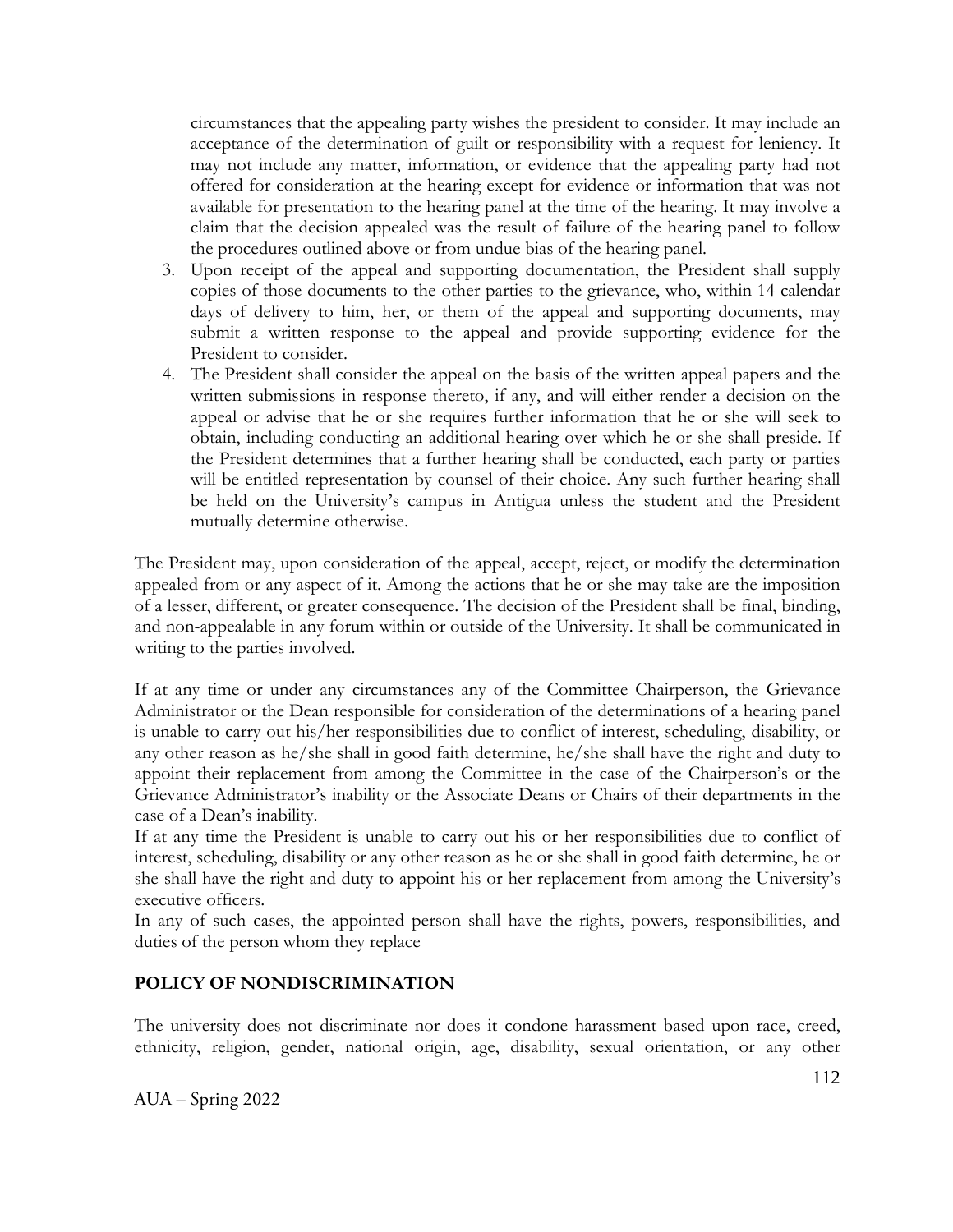characteristic protected by law. This applies to students and employees (faculty and staff) on the AUA premises as well as during AUA-sponsored events.

Sexual harassment, defined as non-gender specific, is subject to disciplinary action, and includes the following:

- Harassment of women by men, men by women, or persons of the same gender
- Unwelcome sexual advances
- Requests for sexual favors and sexual displays of any kind
- Inappropriate sexual behavior or verbal abuse that is sexually based and offensive in nature

## **Notice of Nondiscrimination**

Applicants for admission and employment, students, parents, persons with disabilities, employees, and all unions or professional organizations holding collective bargaining or professional agreements with AUA are hereby notified that this school does not discriminate on the basis of race, sex, color, national origin, age, or disability in admission or access to, treatment of, or employment in its programs and activities. Any person having inquiries concerning the school's compliance with the regulations implementing Title VI, Title IX, the Americans with Disabilities Act (ADA), or Section 504 is directed to contact Dr. James Rice, Associate Dean of Student Affairs, at University Park, Jabberwock Beach Road, Coolidge, Antigua, 268-484-8900, or  $\text{price}(\widehat{\omega}_\text{auamed.net},$  who has been designated by the school to coordinate efforts to comply with the regulations regarding nondiscrimination.

# **POLICY ON PEER-TO-PEER FILE-SHARING AND COPYRIGHT INFRINGEMENT**

# **Background**

**Peer-to-peer (P2P) file-sharing** allows users to share files online through an informal network of computers running the same software. File-sharing can give access to a wealth of information, but it also has a number of risks. Those sharing files can inadvertently download copyrightprotected material, pornography, or viruses or mistakenly allow other people to copy files not intended for sharing.

**Copyright infringement** is the use of [works](http://en.wikipedia.org/wiki/Copyright#Scope) protected by copyright law without permission, thereby infringing on certain [exclusive rights](http://en.wikipedia.org/wiki/Exclusive_right) granted to the copyright holder, such as the right to reproduce, distribute, display, or perform the protected work or to make derivative works. The copyright holder is typically the work's creator or a publisher or other business to which copyright has been assigned. Copyright holders routinely invoke legal and technological measures to prevent and penalize copyright infringement.

Please refer to copyright law of the US and related laws contained in Title 17 of the *United States Code [\(http://copyright.gov/title17/92preface.html\)](http://copyright.gov/title17/92preface.html)*.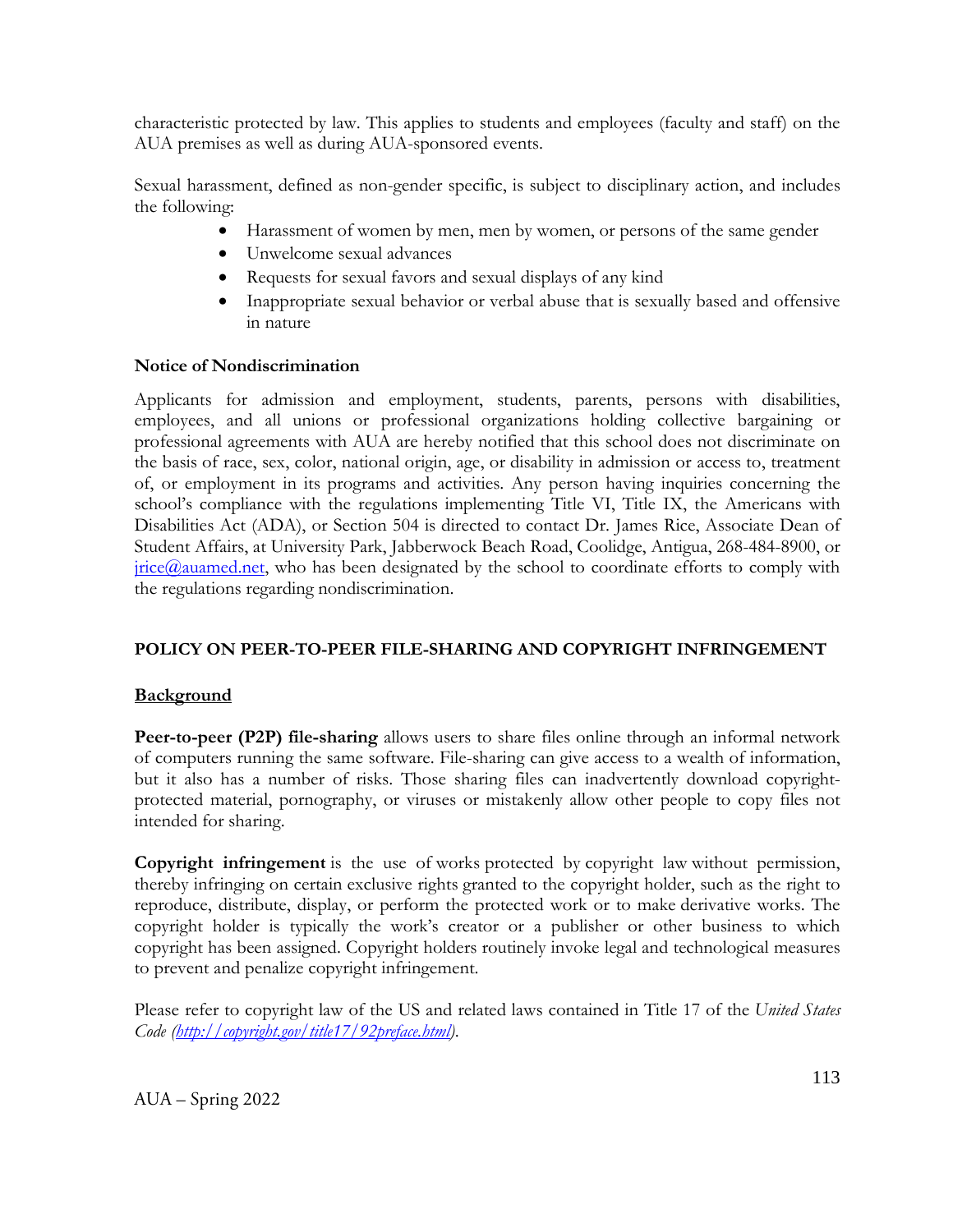Consequences a violator of copyright law might face include (but are not limited to) the impounding of equipment, legal fees, fines, and statutory damages. Any student, faculty member, administrator, or guest that knowingly violates copyright law does so at their own risk and in violation of this policy.

Manipal Education Americas, LLC (MEA) and the American University of Antigua will distribute, on an annual basis, a notification to the university community that illegal distribution of copyrighted materials may lead to civil and/or criminal penalties. In addition, the university will provide students with information on sites that provide safe and legal file-sharing options via continuous updates to the permitted activities section of this document.

## **Purpose**

The purpose of this policy is to describe our shared responsibility to not expose the university to the security risks, liabilities, and the degradation of computing resources caused by P2P filesharing and copyright infringement.

## **Scope**

This policy applies to all university-supplied computers, laptops, tablets, servers, network appliances, and mobile devices. This policy also applies to any personally owned device that is connected to the university network. This policy applies to all individuals regardless of their university affiliation and/or status.

#### **Policy**

It is the policy of MEA and AUA to comply with copyright law.

This policy prohibits the distribution, downloading, or uploading of any content, software, data, sound, or picture that

- is copyrighted;
- is specified as illegal or forbidden to copy without the copyright owner's written permission;
- is considered to be proprietary or private; and
- contains viruses or malware.

P2P file-sharing is strictly forbidden

- from any university supplied computer, laptop, server, or mobile device;
- from any personally owned device connected to the university network.

Other forbidden activities include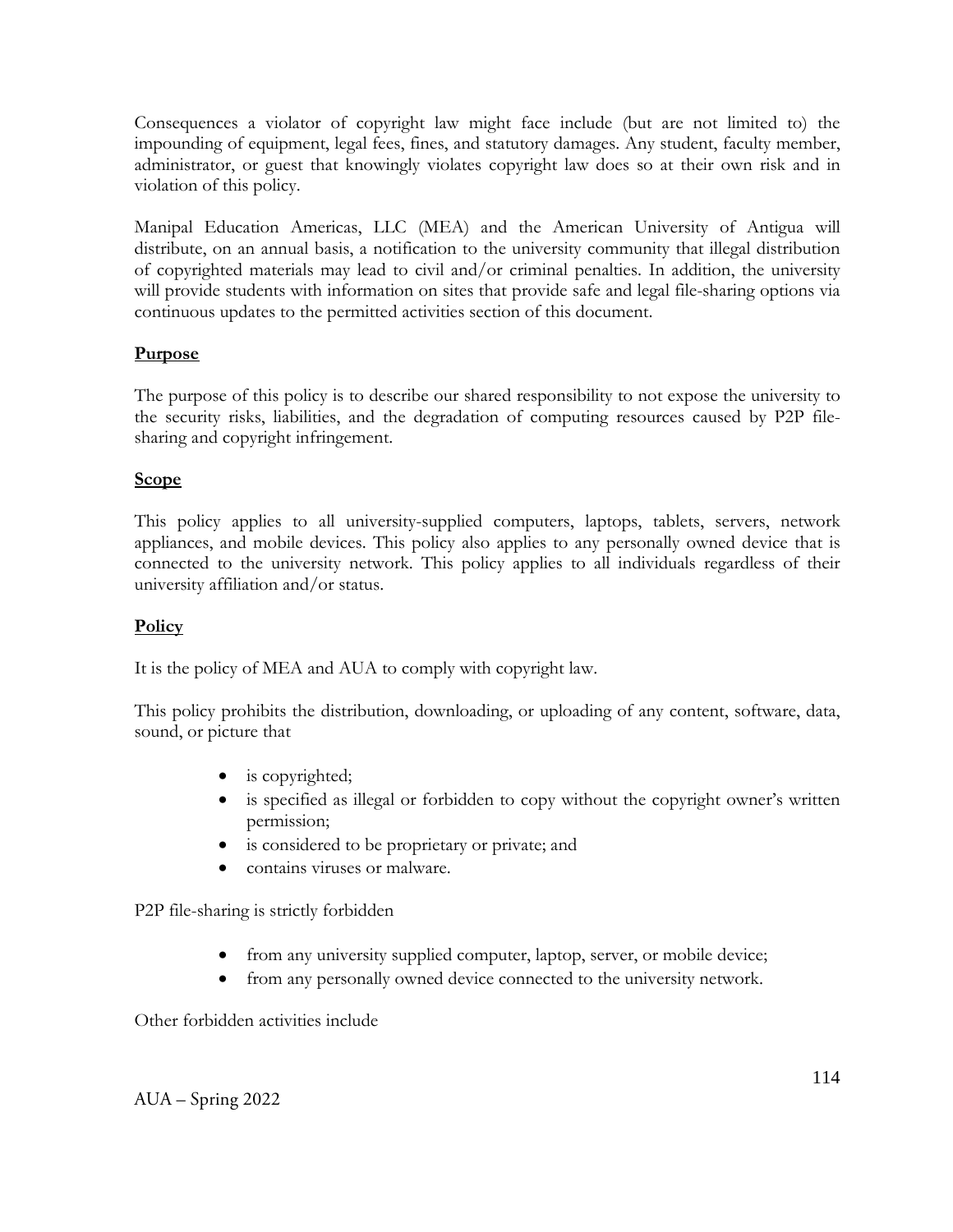- using BitTorrent (or any similar means) to download content that is not free for public use;
- running programs that attempt to conceal forbidden activities from university network security monitors;
- transmitting or downloading any material that infringes any patent, trademark, trade secret, or copyright; and
- downloading, installing, or distributing pirated or unlicensed software.

Permitted activities include

- using BitTorrent (or any similar means) to download software marked freely available by its owners; and
- downloading content, music files, documents, and pictures that the owner and/or artist have marked as freely available.

#### **Enforcement**

MEA and AUA will take steps to detect, suspend network access, and punish individuals that violate this policy.

The university has active network monitors in place that prohibit access to illegal file-sharing sites and alert the IT organization as to suspicious activity that warrants further investigation.

MEA and AUA consider any violation of this policy to be a serious offense. MEA and AUA reserve the right to copy and examine any files or information resident on MEA systems and to protect its network from systems and events that threaten or degrade operations. Please note that violators are subject to disciplinary action that is consistent with the severity of the breach of policy, and in some cases violations may be reported to appropriate authorities for criminal or civil prosecution. Copyright status is applied to a work as soon as it is created. Users should assume that all writings and images are copyrighted.

#### **ACCEPTABLE USE OF TECHNOLOGY**

Our computers' email and information systems have been organized to improve communication and reduce the time and effort it takes to complete administrative activities. Use of universitysupplied computers, email, and information systems must always reflect that these are shared resources that have been established for the good of AUA, LLC, and the university community.

The guidelines below reflect the commitment students are required to make to use universitysupplied technology resources properly and responsibly.

#### **In making acceptable use of resources you must do the following:**

- 1. Protect your system username and password from unauthorized use.
- 2. Understand that you are responsible for all activities that originate from your system account.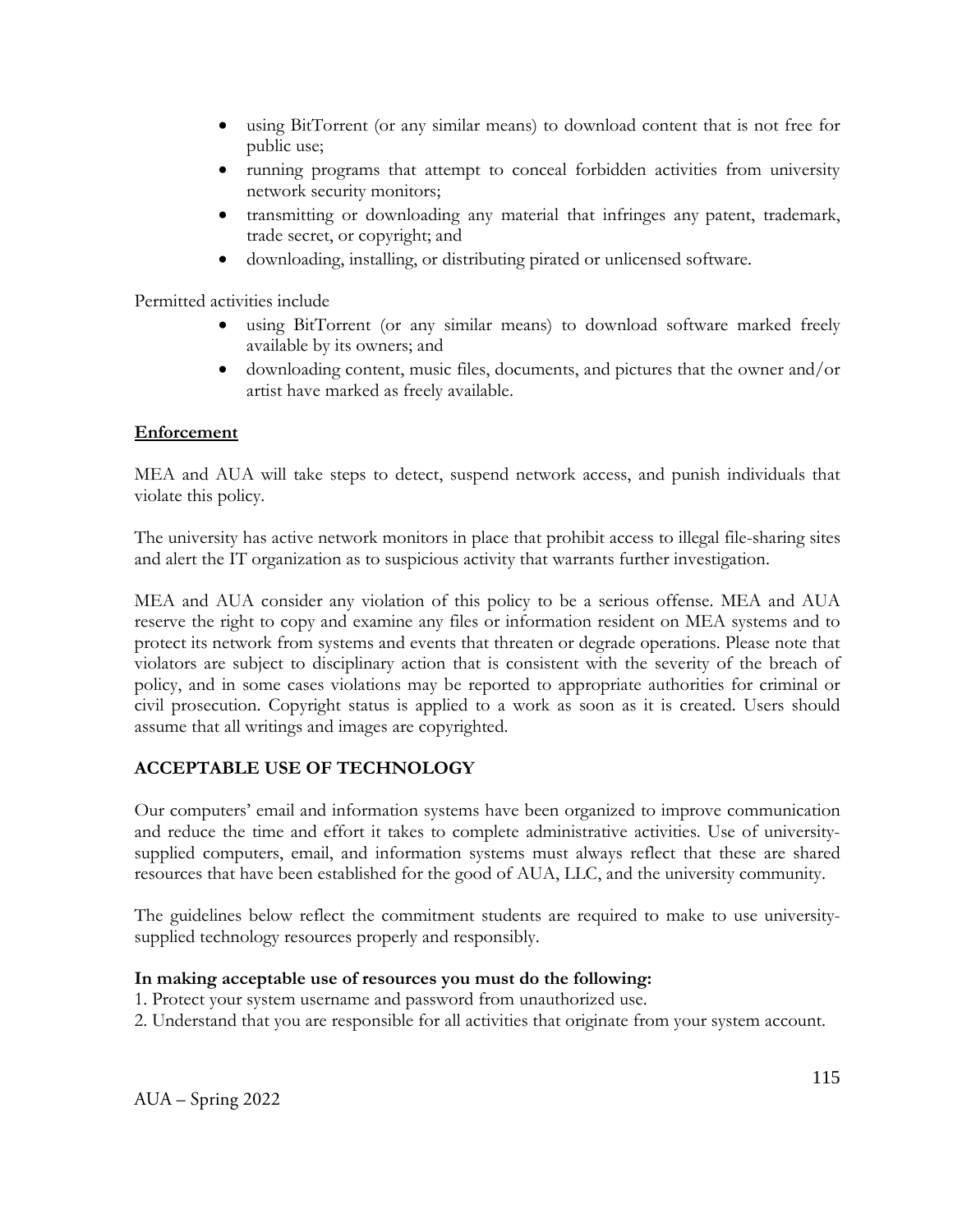3. Access only information that is your own, that is publicly available, or to which you have been given authorized access.

4. Use only legal versions of copyrighted software in compliance with vendor license requirements.

5. Be considerate in your use of shared resources. Refrain from monopolizing systems, overloading networks with excessive data, degrading services, or wasting computer time, connect time, disk space, printer paper, manuals, or other resources.

6. Use resources only for authorized purposes.

#### **In making acceptable use of resources you must not do the following:**

1. Use another person's computer, system name and password, or files.

2. Use computer programs to decode passwords or access control information.

3. Attempt to circumvent or subvert system or network security measures.

4. Engage in any activity that might be purposefully harmful to systems or to any information stored thereon, such as creating or propagating viruses, disrupting services, damaging files, or making unauthorized modifications to university data.

5. Use university systems for commercial or partisan political purposes, such as using electronic mail to circulate advertising for products or for political students.

6. Make or use illegal copies of copyrighted materials or software, store such copies on university systems, or transmit them over university networks.

7. Make disparaging comments about others or make statements, speak, or write on behalf of AUA in a newsgroup or chat room unless you are duly authorized to do so by the university.

8. The electronic mail system shall not be used to create, send, or receive any offensive or disruptive messages. Among those which are considered offensive include any messages that contain sexual implications, racial slurs, gender-specific comments, or any comments that offensively address someone's age, sexual orientation, religious or political beliefs, national origin, or disability. Email communications should be considered official communications and should be composed in a professional, businesslike manner.

9. Use mail or messaging services to harass or intimidate another person, for example, by broadcasting unsolicited messages, by repeatedly sending unwanted mail, or by using someone else's name or system username.

10. Waste computing resources or network resources, for example, by intentionally placing a program in an endless loop, printing excessive amounts of paper, or by sending chain letters or unsolicited mass mailings.

11. Use the university's systems or networks for personal gain, for example, by selling access to your system username or to university systems or networks, or by performing work for profit with university resources in a manner not authorized by the university.

12. Access content that is pornographic in nature.

13. Intentionally cause physical damage to a technology asset.

14. Engage in any other activity that doesn't comply with the general principles presented above.

#### **Classroom Communications**

The classroom is AUA University controlled space in which faculty and students communicate with each other and members of the public. There is no right to privacy regarding communications which takes place in such a setting. Any expectation to privacy concerning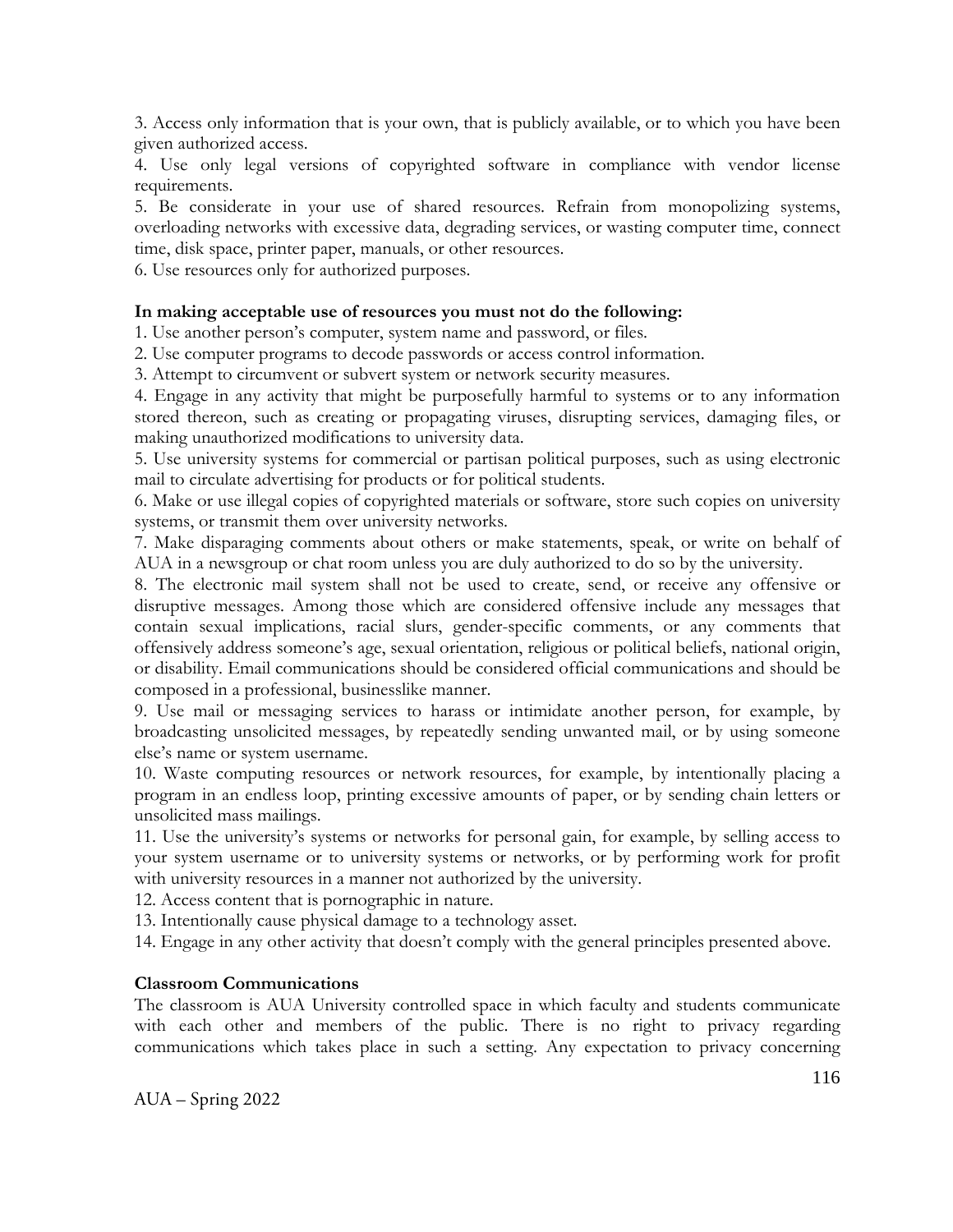communications taking place in educational classrooms during classes or classroom related activities are subject to audio and video monitoring solely for educational purposes. By entering a classroom setting one acknowledges that they agree with and acknowledge the above.

# **RESIDENTIAL SERVICES**

# **STUDENT HEALTH CLINIC**

At AUA, we believe students should develop personal responsibility for your health, and we are here to help students with that goal. Staying healthy will help students maximize their educational experience at AUA.

# **Appointments**

The Student Health Center operates on an appointment system, which decreases waiting times and allows for better planning by all parties. Appointments can be made using this link [https://tinyurl.com/AUAHealthClinic,](https://tinyurl.com/AUAHealthClinic) calling ext. 1562 or emailing [clinic@auamed.net.](mailto:clinic@auamed.net) Due to Covid, we do not currently take walk-ins except in case of emergency. If students are unable to keep their scheduled appointment, they are required to notify the Student Health Center so that their appointment may be given to other patients.

## **Hours of Operation**

Open hours are Monday through Friday, 8:30 a.m. to 1:30 p.m. Office hours are modified during school breaks. The campus Health Clinic is closed on all observed holidays.

# **Life-Threatening Emergencies**

Students should call 911 if they are experiencing a life-threatening emergency and contact the clinic. For after-hours emergencies, contact 268-764-0164.

#### **Services Provided**

Services are available to faculty, staff, and students who are actively enrolled in academic course work. Insurance cards and identification badges are required to be seen at the health center.

- 1. Outpatient medical care provides diagnosis and treatment of acute and chronic illnesses, as well as minor injuries:
	- Respiratory infections
	- Urinary tract infections
	- Headaches
	- Abdominal pain
	- Sexually transmitted infections
	- Dermatological conditions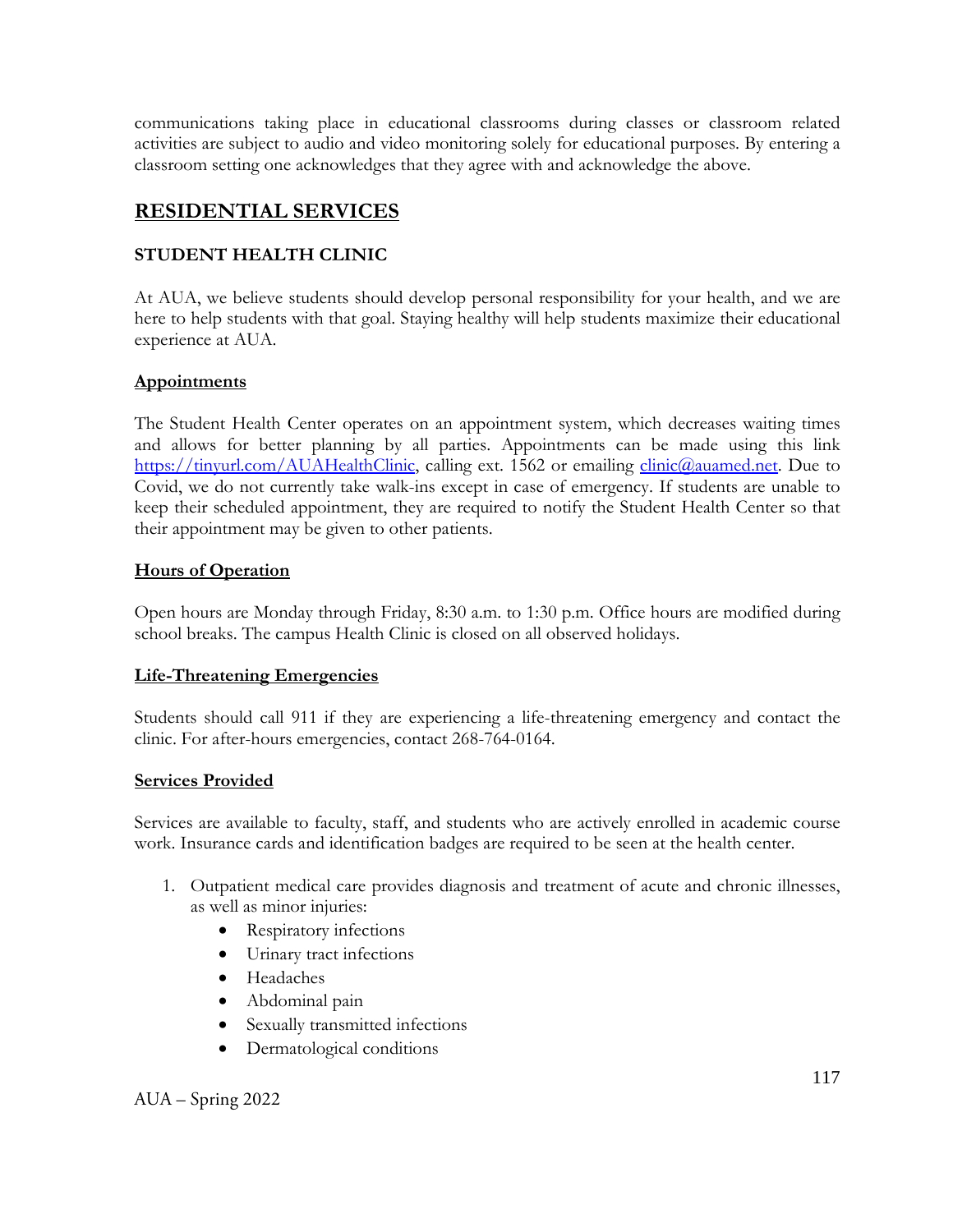- Sports-related injuries
- Routine office visits/any concerns for which you would see your family doctor or general practitioner
- Referrals
- Prescription refills for most medications
- Treatments such as IV fluid or antibiotics, nebulizer treatments, minor suturing
- 2. Preventive medical care includes routine physical exams, cholesterol screening, pelvic exams, etc.
- 3. Mental health services—see below.
- 4. Laboratory studies include routine laboratory studies appropriate for diagnostic purposes.
- 5. Immunizations including meningococcal, pneumococcal, varicella, Tdap boosters, Adcel, Gardasil, hepatitis B, flu vaccines, and TB skin tests are available.
- 6. Health education including publications and materials is available at the Student Health Clinic on a variety of health topics.
- 7. Some non-controlled medications are available, such as antibiotics, anti-inflammatories, etc.
- 8. Laboratory or radiographic studies that are seen as medically indicated by the health center can be ordered outside of the health center.

# **Services Not Provided**

- 1. Surgical procedures (outpatient and inpatient)
- 2. Cost of inpatient medical care and hospitalization
- 3. Payment of prescription drugs
- 4. Routine eye care (refraction, prescription glasses, contact lens care, etc.)
- 5. Routine dental care
- 6. Ambulance services
- 7. Obstetrical care
- 8. Male and female fertility evaluation
- 9. Radiographic studies except non-OB ultrasound

# **Mental Health Counseling Services**

AUA provides a variety of counseling services to meet the specific needs of medical students dealing with issues far from home. Many students experience life events or academic pressures that leave them feeling anxious, confused, lonely, angry, depressed, or overwhelmed, and it is often helpful to speak with an unbiased, objective professional. Any personal issue that is troubling students may be confidentially discussed in counseling. Our clinicians can assist with navigating many of the more challenging aspects of the human experience including but not limited to the following:

- 1. Interpersonal conflicts
- 2. Loss and grief
- 3. Alcohol- and drug-related issues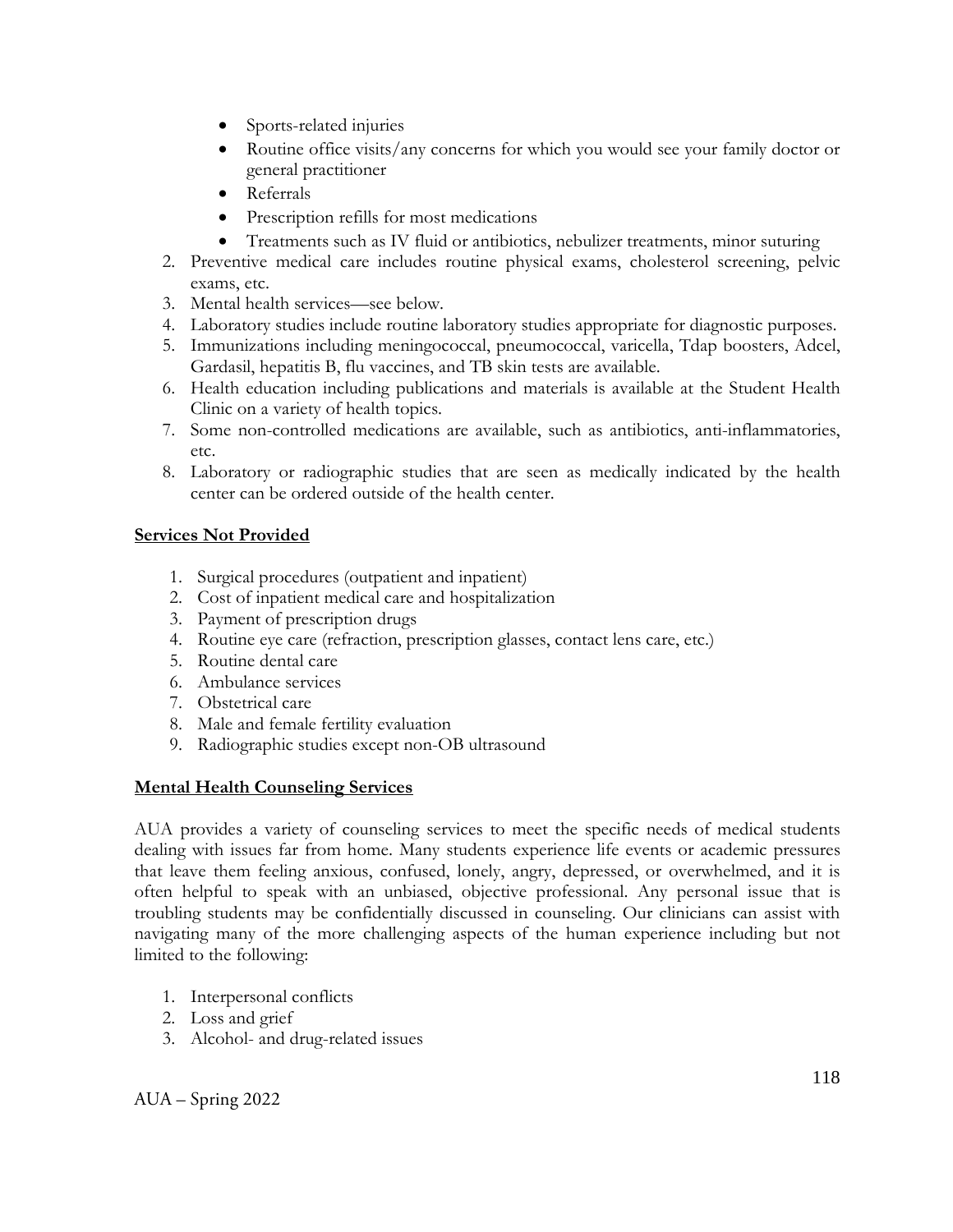- 4. Anxiety and stress management
- 5. Eating and sleep concerns
- 6. Adjusting to AUA and Antigua
- 7. Understanding cultural differences
- 8. Trauma
- 9. Career uncertainty
- 10. Psychological issues
- 11. Learning difficulties
- 12. Self-esteem and personal growth
- 13. Depression
- 14. Sexuality and gender issues

Counseling services are provided in the AUA Health Clinic. For appointments regarding counseling, please contact University Counseling Services at<https://tinyurl.com/auabookucc>

For appointments regarding counseling, please contact the Student Health Center or University Counseling Services.

#### **Medical Excuse Policy for Students**

The Student Health Center will only provide medical excuses to students for medical conditions that prevent them from attending an exam, lab, group activity, **and** meet the following conditions:

- A student health center provider is involved in the medical care **and**
- The condition is deemed significant by the student health center provider **and**
- Based on an examination by the student health center provider, the student is advised not to attend class **or**
- The student has proof of a documented hospitalization

In general, the following conditions will **not** warrant a medical excuse:

- 1. A request for a medical excuse from the student health center for verification of an illness after the illness is over
- 2. Missing class or an examination for an appointment at the student health center
- 3. A sinus, ear, eye, or respiratory infection; sore throat; headache; or cough without significant symptoms (e.g., fever)
- 4. Gastroenteritis (abdominal pain, cramps, vomiting, or diarrhea), unless there is fever and/or severe dehydration
- 5. Musculoskeletal conditions that do not prevent ambulation (such as minor ankle injuries, wrist sprains, etc.)

This policy is consistent with recommendations from the American College Health Association as well as with the policies of other peer institutions. This policy is also consistent with our commitment to maintain confidentiality, encourage appropriate use of health-care resources, and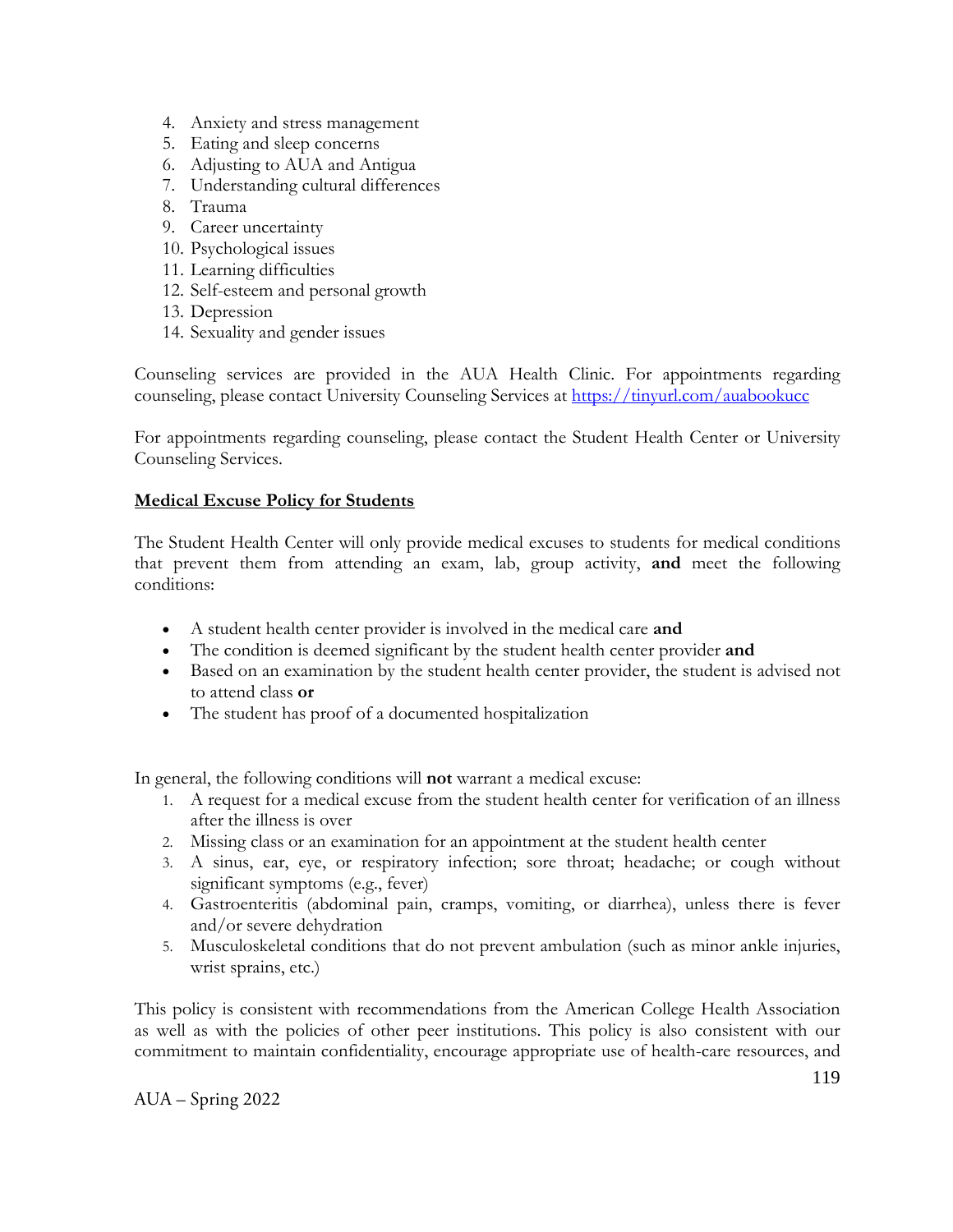support meaningful dialogue between professors and students. Students are responsible for communicating directly with faculty regarding class attendance and/or completion of class assignments. Further information regarding university attendance policies with regard to illness and emergencies can be found in the *Student Handbook*. If professors require written documentation of a clinic visit to the health center, due to the confidentiality of medical information, only the date and time of the visit will be provided.

#### **Confidentiality**

Information regarding the physical or mental status of patients is strictly confidential. Information will not be released to persons outside of the student health center without the patients' written consent, unless legally mandated (e.g., for insurance purposes).

#### **Billing**

All AUA students are required to have health insurance while actively enrolled. AUA provides students with a limited benefit injury and sickness plan. Semi-annual premiums of \$\$1,000 are billed each August 1 and February 1.

Students are not required to purchase health insurance through the University, and may choose to opt out in favor of outside coverage. Outside Coverage is defined as a policy purchased separately, by the student (or parents), and transacted directly with the student's insurance carrier, not AUA.

Students opting out of the University provided plan must submit a Proof of Insurance form (email insurance  $Q$ auamed.org for the form) submitted after the start of a coverage period (February 1 or August 1) are subject to review for claims filed since the beginning of the coverage period. If claims exist, the coverage is locked for the duration of the coverage period and no waiver of premium will be granted.

#### **IMPORTANT: STUDENTS IN ATTENDANCE IN ANTIGUA WHO OPT OUT OF UNIVERSITY PROVIDED (UHC) ACCIDENT/SICKNESS COVERAGE WILL BE REQUIRED TO PURCHASE REPATRIATION/MEDICAL EVACUATION (RME) COVERAGE THROUGH THE UNIVERSITY AND THE ANNUAL PREMIUM FOR RME INSURANCE IS \$155. NO EXCEPTIONS AND NO PRORATING**

# **AUA Student Policy for Substance Abuse Prevention and Intervention**

#### **I. Policy**

This policy is applicable to all students enrolled in credit courses in a degree-granting program at the American University of Antigua (AUA).

AUA expects students to adhere to the policies contained herein regarding the consumption and serving of alcoholic beverages on University property and at University events. AUA also expects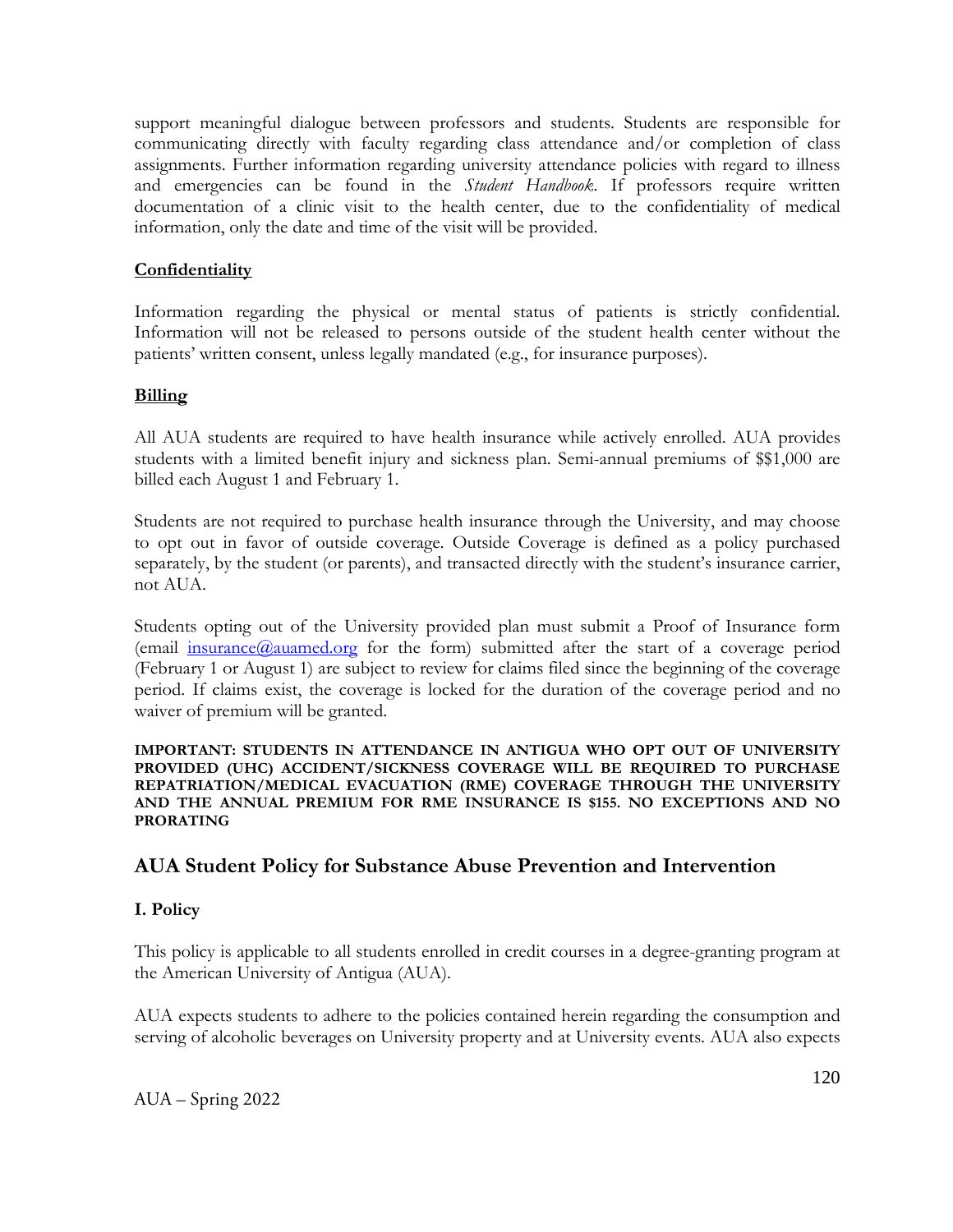students who are of legal drinking age in Antigua to act responsibly on the occasions when they choose to consume alcoholic beverages.

The University intends to maintain a substance free workplace. Individuals impaired by the use of alcohol and drugs are harmful to themselves, the University's mission, the treatment of patients, and the wellbeing of co-workers, students, and visitors.

The University prohibits the illegal use or the abusive use of alcohol or other legal drugs on University property or at events that utilize the University's name. In accordance with Antiguan law, AUA also strictly prohibits the use, possession, manufacture, sale, or distribution of illegal drugs or drug paraphernalia by any AUA student. Students are expected to use only those prescription medications that are prescribed for them within the confines of a provider/patient relationship. Students are prohibited from using prescription medications not prescribed for them.

AUA recognizes that alcohol and other drug abuse is a preventable and treatable condition and acknowledges that, as an institution dedicated to the healing arts, we have the responsibility to facilitate prevention activities and offer treatment to students who suffer from alcohol and other drug abuse. AUA encourages all impaired students to seek help voluntarily and favors the earliest possible intervention. AUA will make treatment and referral services available to students.

AUA respects the right to confidentiality of recovering students and will assist them to continue their education and employment. However, AUA also respects the rights of patients and others and seeks to protect them from the harm that impaired students may cause. Hence, impaired students who fail to cooperate with appropriate treatment programs are subject to disciplinary actions up to and including dismissal as deemed appropriate by the Dean of the student's college.

In order to ensure the fulfillment of these institutional policies, guidelines and procedures will be implemented in each of three areas: I. Prevention, II. Intervention and III. Legal Issues.

#### **II. Guidelines and Procedures**

#### **I. Prevention:**

Recognizing the importance of preventive aspects of alcohol and other drug abuse education, AUA will implement the following initiatives:

A. Curriculum: AUA will recognize the importance of teaching about alcohol and other drug abuse. As deemed appropriate by the Curriculum Committee, information about alcohol and/or drug abuse will be conveyed in courses required for graduation.

B. Orientation: Each year at orientation, the Dean of the college or his/her designee (e.g., the Dean for Students or another designated faculty member who will be referred to in this policy as the Dean's designee) will inform new students about the availability of AUA resources (him/ herself, the University Counseling Center, Student Health Center, Crossroads, Alcoholics Anonymous/Narcotics Anonymous) for students concerned about alcohol and other drug use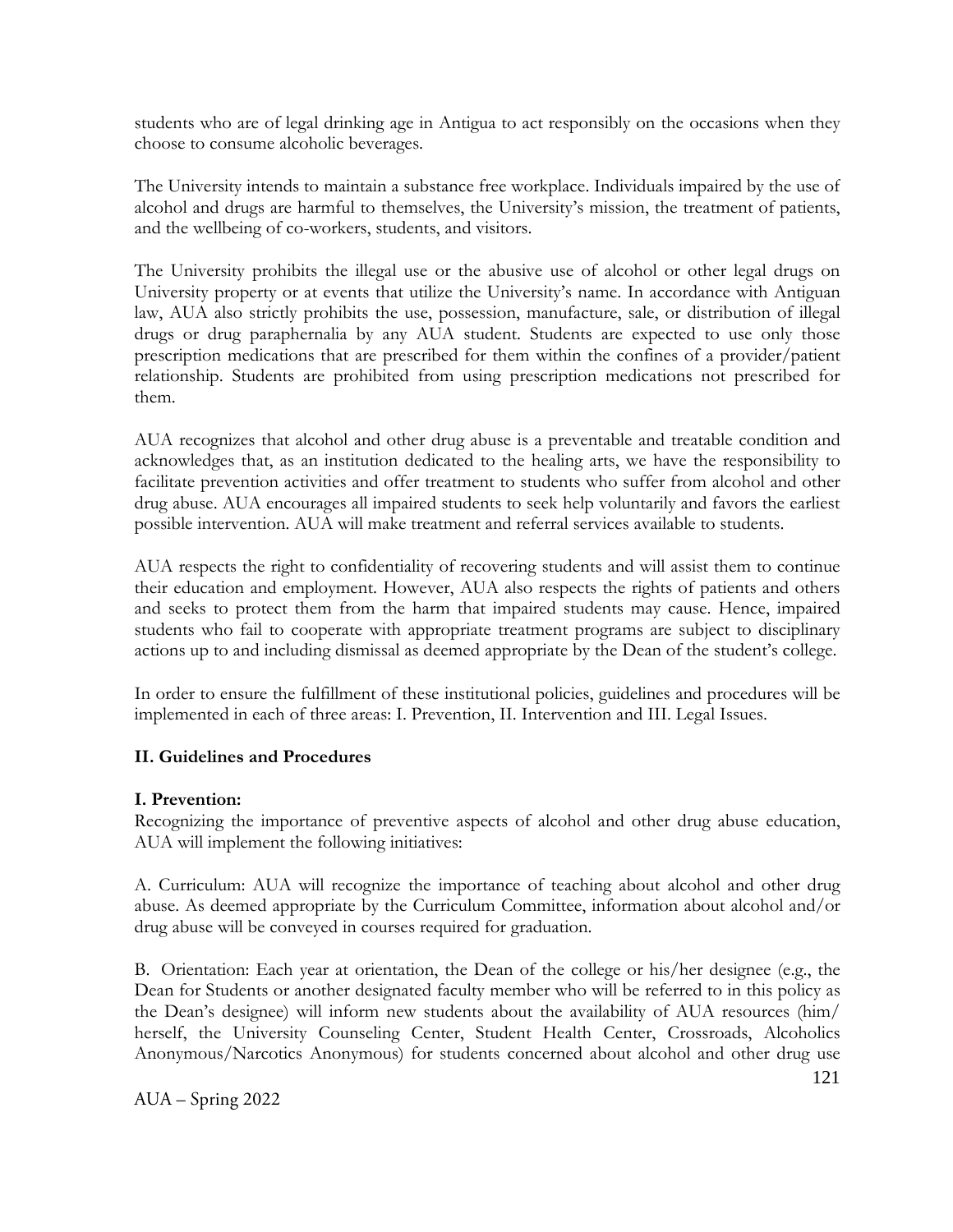and abuse.

C. Wellness: Students will be encouraged to develop healthy lifestyles through the availability of exercise facilities, sports programs, meditation groups and other health-promoting activities. Information about Student Wellness programs will be provided at orientation for new students.

D. Social Activities: Any event for AUA students that utilizes the University's name must serve food and have non-alcoholic beverages available if alcohol is served. Any advertisement placed on the AUA campus that indicates that alcoholic beverages will be served at an event that utilizes the University's name must also indicate that non-alcoholic beverages and food will be served. Any non-approved, non-AUA events that primarily serve alcohol will not be displayed or advertised on campus or in campus publications. Further, at all AUA-approved events serving alcohol, the sponsors must have a designated driver (DD) program in place at the event.

E. Other Prevention Activities: The AUA University Counseling Service (UCS) and Student Health Center will serve as a resource and help coordinate educational presentations about alcohol and other drug use and abuse for students if requested.

## **II. Intervention**

A. Early Identification:

1. In the spirit of prevention and early intervention, any member of the University community who is concerned that an AUA student's use of alcohol or other drugs may be causing the student to be impaired (see Definition of Impairment in Section II.B. below) is encouraged to report his/her concern to the Director of University Counseling Services or Director of Student Health Center. For students at clinical sites; the Executive Dean of Clinical Sciences must be notified. He will contact the identified student and request he/she present for evaluation. (See section II.C.7 for additional details). If it is ascertained that the identified student is impaired, Steps 2 - 12 as outlined in Section II.C. ("Treatment") of this policy will be implemented.

2. An AUA student who is arrested or charged with a misdemeanor or other crime involving the use, possession, manufacture, sale, or distribution of alcohol or any other drug, is required to report this information to the Dean of Students for students on campus or to the Executive Dean of Clinical Sciences for those on clinical rotations within two University/college business days of the offense. The Dean of Students or the Executive Dean of Clinical Sciences will take whatever action he/she deems appropriate. These actions include, but are not limited to, initiation of an intervention as outlined in Section II.C. ("Treatment") of this policy, suspension of the student, or dismissal of the student. Students who fail to report violations or charges may also be subject to conditional study, suspension or dismissal should this failure be later discovered.

3. An AUA student who receives a positive drug screen as a result of an AUA required test must insure that the Dean of Students or the Executive Dean of Clinical Sciences is informed. With the exception of those in UCS or Student Health Center who are in a confidential patient/provider relationship, if an AUA staff is informed of the positive drug test, he/she will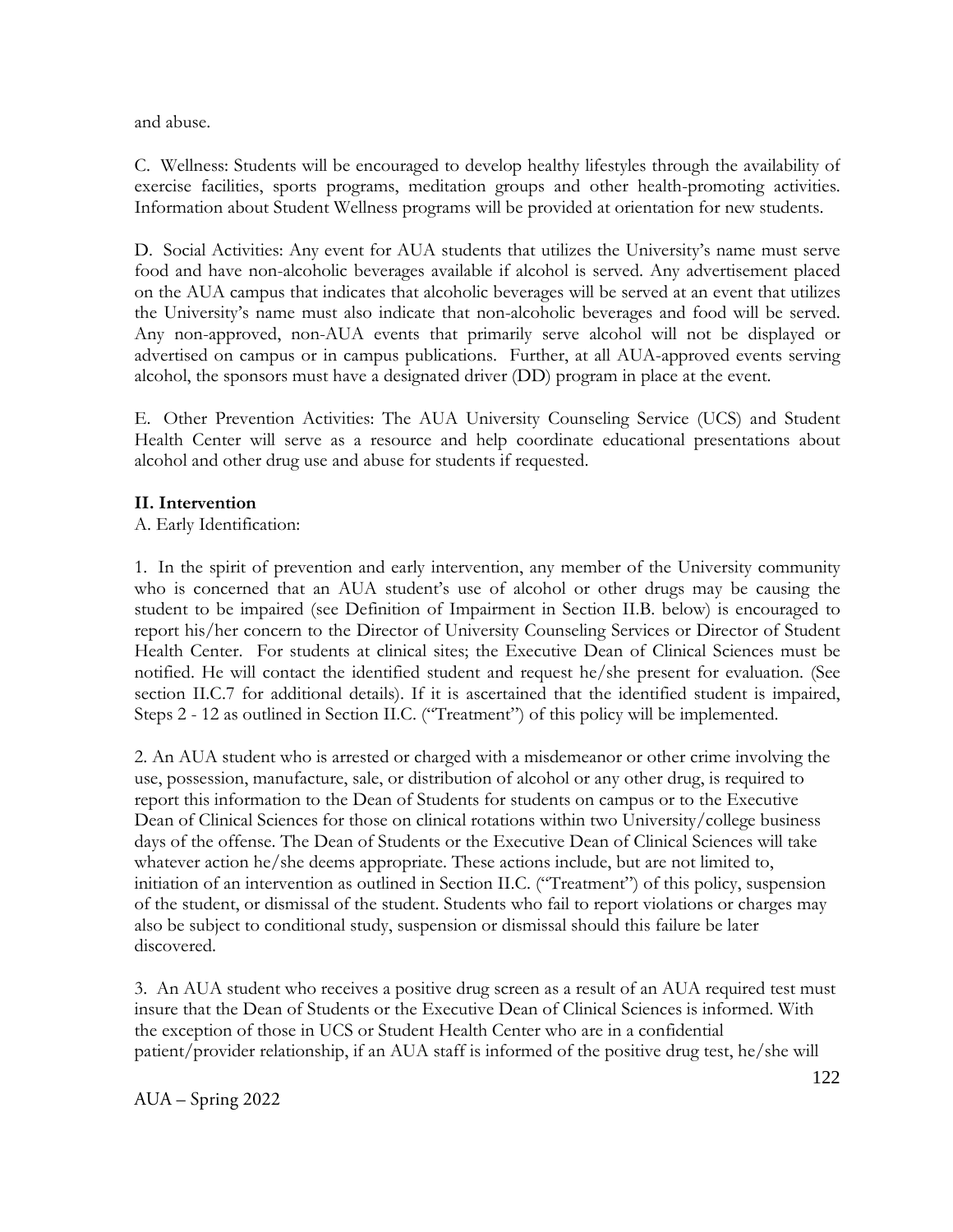notify Dean of Students office, who will interview the student and take whatever action he/she deems appropriate. These actions include, but are not limited to, initiation of an intervention as outlined in Steps 2 - 12 in Section II.C. ("Treatment") of this policy. The student's ability to complete his/her course of study may be impacted.

4. Refusal by a student to submit to testing will result in removal from educational activities and may result in dismissal.

B. Definition of Impairment: An AUA student who meets any one of the following criteria will be identified as impaired:

1. The student exhibits impaired professional (i.e., academic, clinical and/or research) performance in association with the observed or alleged improper use of alcohol or drugs.

2. The student poses a danger to himself/herself or others or displays behavior that is disruptive to the goals of the student's academic, clinical and/or research programs in association with the observed or alleged improper use of alcohol or drugs.

3. The student is, or appears to the reasonable observer to be, under the influence of alcohol and/or other drugs in the classroom, clinical, or other campus or professional setting.

4. The student is discovered using or is found to have possession of any illicit substance on University property or at an event which utilizes the University's name.

5. The student is arrested or convicted of violating Antiguan law related to the student's use, possession, manufacture, sale, or distribution of alcohol or other drugs.

C. Treatment

1. A student who voluntarily refers him/herself to UCS or Student Health Center for evaluation or treatment of problems related to alcohol or other drug use or abuse will retain his/her rights to confidentiality, in accordance with state, federal, and local laws.

2. If an AUA student, faculty member, or any other member of the AUA community is concerned that a student may be impaired (see definition of impairment in II.B. above) he/she is encouraged to call UCS or Student Health Center to discuss his/her concerns. He/she is also encouraged to 1) refer the student to UCS/Student Health Center for voluntary evaluation and/or treatment, and 2) inform UCS/Student Health Center of the name of the student being referred. The referring individual is encouraged to inform the Dean of Students and the Dean's Office, or the Executive Dean of Clinical Science will take appropriate action, including determining whether to contact the student. If the Dean's Office contacts the student they should ask the student to sign a release of information form authorizing UCS/Student Health Center staff to provide information to the Deans Office as indicated on the form. UCS/Student Health Center will attempt to contact the referred student to schedule an evaluation. A student who is referred for voluntary contact with UCS/Student Health Center will retain all rights to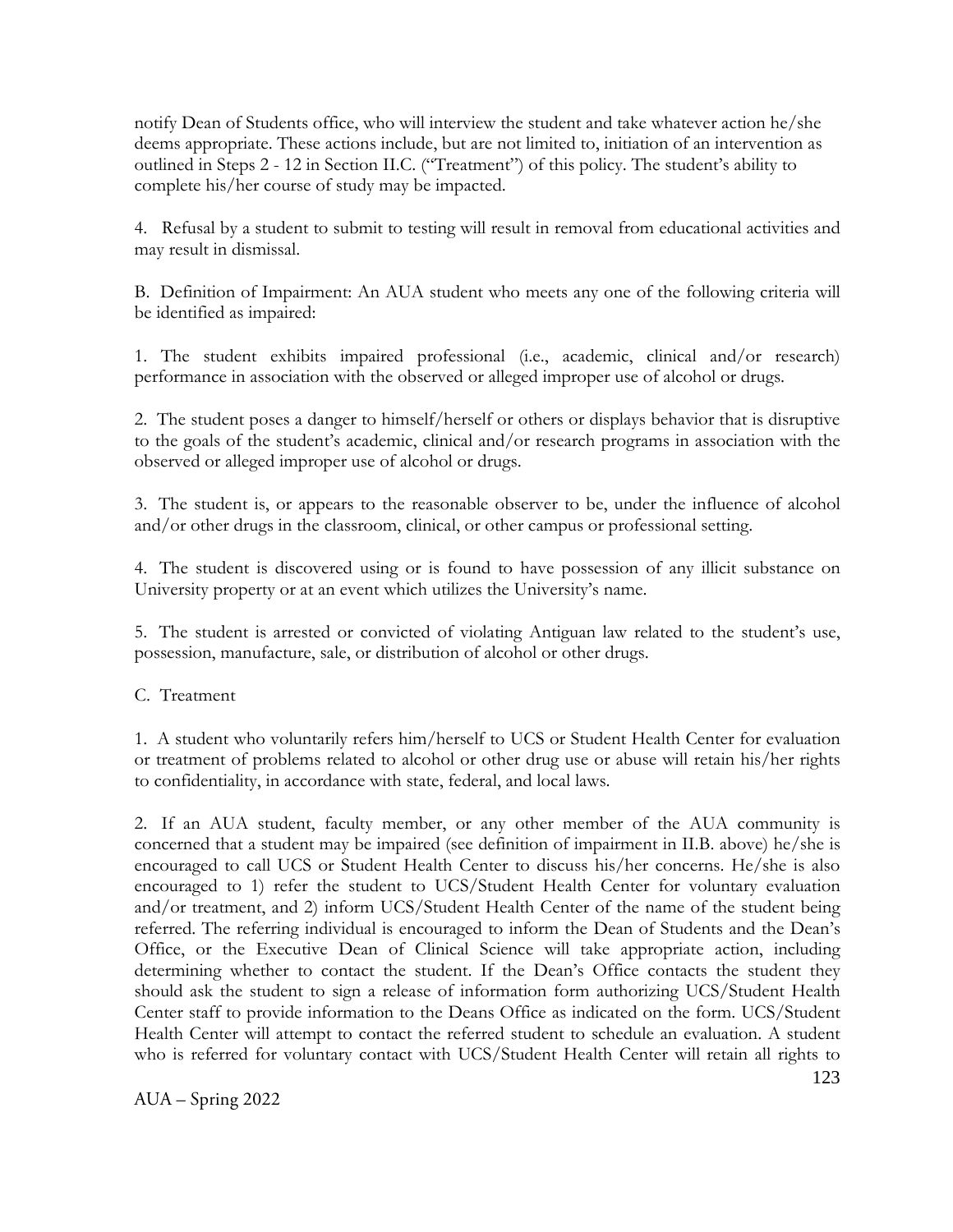confidentiality accorded students who self-refer to UCS/Student Health Center with the exception that UCS/Student Health Center will inform the Dean's Office that the student reported or failed to report for evaluation.

3. If an AUA student, faculty member, or any other member of the AUA community is so concerned about an allegedly impaired student that he/she believes that the situation warrants a mandated referral to UCS/Student Health Center, he/she may elect to 1) discuss his/her concerns with a clinician at UCS/Student Health Center or 2) call 911 if the student appears to be an imminent danger to self or others.

The referring individual should contact the Dean of Students, or the Executive Dean of Clinical Sciences to request a mandated evaluation and/or treatment (see II.C.4-10. below for a description of the mandated treatment process, especially II.C.7.). A request for a mandated referral should be implemented when the allegedly impaired student is thought to be at risk for self-harm or harm to others. Examples include but are not limited to suicidal ideation or threats of self-harm, threats toward others, negative impact on patient care or safety, a significant impairment in the student's academic performance, or other threats to the student's physical or psychological well-being. The Dean of Students or the Executive Dean of Clinical Sciences would then determine the appropriate course of action to include a possible mandated evaluation or treatment at UCS/Student Health Center, or some other type of intervention (e.g., removal from classes or a clinical rotation, administrative withdrawal, suspension, or dismissal. These actions will henceforth be referred to in this policy as "an appropriate disciplinary action.").

4. If the Dean of Students elects to mandate an evaluation or treatment at UCS/Student Health Center, he/she should request that the student sign a release of information form authorizing UCS/Student Health Center staff to share specified information with the referring individual. If a mandated student declines to sign a release of information form, the Dean of Students, or Executive Dean of Clinical Science will determine an appropriate course of action, which includes but is not limited to a mandated two session assessment at UCS/Student Health Center, or in the case of a clinical student an evaluation by an approved practitioner, with no authorization form in place, or an appropriate disciplinary action.

5. The Dean of Students or Executive Dean of Clinical Science will inform UCS/Student Health Center, or approved practitioner of the mandated student's name and provide background information regarding the circumstances that led to the mandated assessment or treatment. The Dean of Students or the Executive Dean of Clinical Science should inform UCS/Student Health Center, or the approved practitioner of the nature of the referral question.

6. When an allegedly impaired student is referred or mandated for evaluation or treatment to UCS/Student Health Center, or approved practitioner, the student will be provided with a copy of the AUA Student Policy for Substance Abuse Prevention and Intervention.

7. At the time an allegedly impaired student is referred or mandated to UCS/Student Health Center, or approved practitioner by a member of the University community for an evaluation or treatment, this evaluation will include assessment of the student's substance use, identification of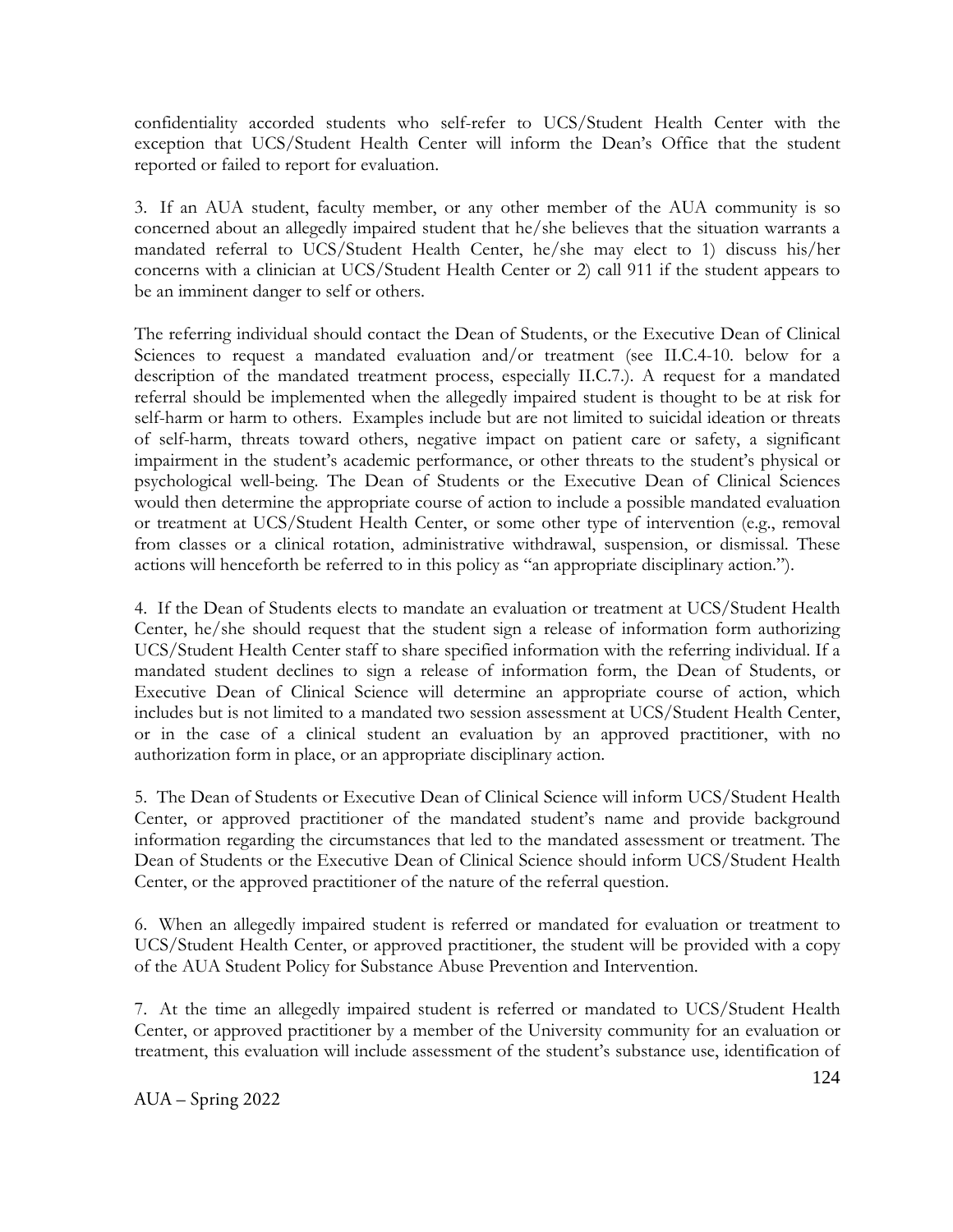actions needed to better evaluate the student's substance use, and, if indicated, formulation of a treatment plan or contract.

8. If a student is mandated for assessment at UCS/Student Health Center and does not report for the assessment, UCS/Student Health Center personnel will attempt to contact the student. If UCS/Student Health Center cannot contact the student or he/she declines to complete an assessment, UCS/Student Health Center personnel (even in the absence of a signed release of information form) will inform the referring Dean of Students. UCS/Student Health Center will also take reasonable steps to inform the student that his/her Dean will be informed of the student's nonparticipation in the mandated assessment or treatment.

9. If after a two-session assessment at UCS/Student Health Center the mandated student continues to decline to sign a release of information form allowing specified information to be shared with the referring Dean of Students, UCS personnel will inform the referring Dean of Students that the student has declined to sign a release of information form, who will then determine an appropriate course of action that could include an appropriate disciplinary action.

10. If the Dean of Students is informed by UCS/Student Health Center that an allegedly impaired student has failed to comply with a recommended or mandated evaluation or that an impaired student has failed to comply with a treatment contract, the Dean of Students will take whatever action he/she believes is appropriate. Potential actions include but are not limited to, mandating or re-mandating evaluation or treatment, or an appropriate disciplinary action.

11. If the Dean of Students, or the Executive Dean of Clinical Science, elects to place the student on an administrative withdrawal, or invoke some other action which interrupts the student's academic progress, prior to deciding whether to readmit the student, the Dean of Students or the Executive Dean of Clinical Science, will mandate an evaluation at UCS/Student Health Center, or other approved practitioner to include treatment recommendations and require the student to sign a release of information form allowing UCS/Student Health Center to share with the Dean of Students their assessment regarding the student's suitability for returning to his/her academic work, treatment recommendations and the information specified by the Dean of Students. If the student declines to sign the release of information form, the Dean of Students will take an appropriate course of action, up to expelling the student.

12. If an AUA student is arrested for or convicted of violating Antiguan law involving the use, possession, manufacture, or sale of alcohol or other drugs, the student must satisfy the requirements of the legal system. If suspension or dismissal had been recommended by AUA, and the student has satisfied his or her legal requirements, the student may petition the appropriate Dean for readmission. If the student is readmitted, he/she will be required to enter into an appropriate treatment program supervised by the Dean of Students. The Dean of Students or the designated faculty member will consult with a professional at UCS/Student Health Center who will conduct an evaluation of the student, ascertain what action should be taken to better evaluate the student's substance use, and recommend a treatment plan. The student, UCS, the Dean of Students will adhere to steps 2 - 11 stated above in Section II.C.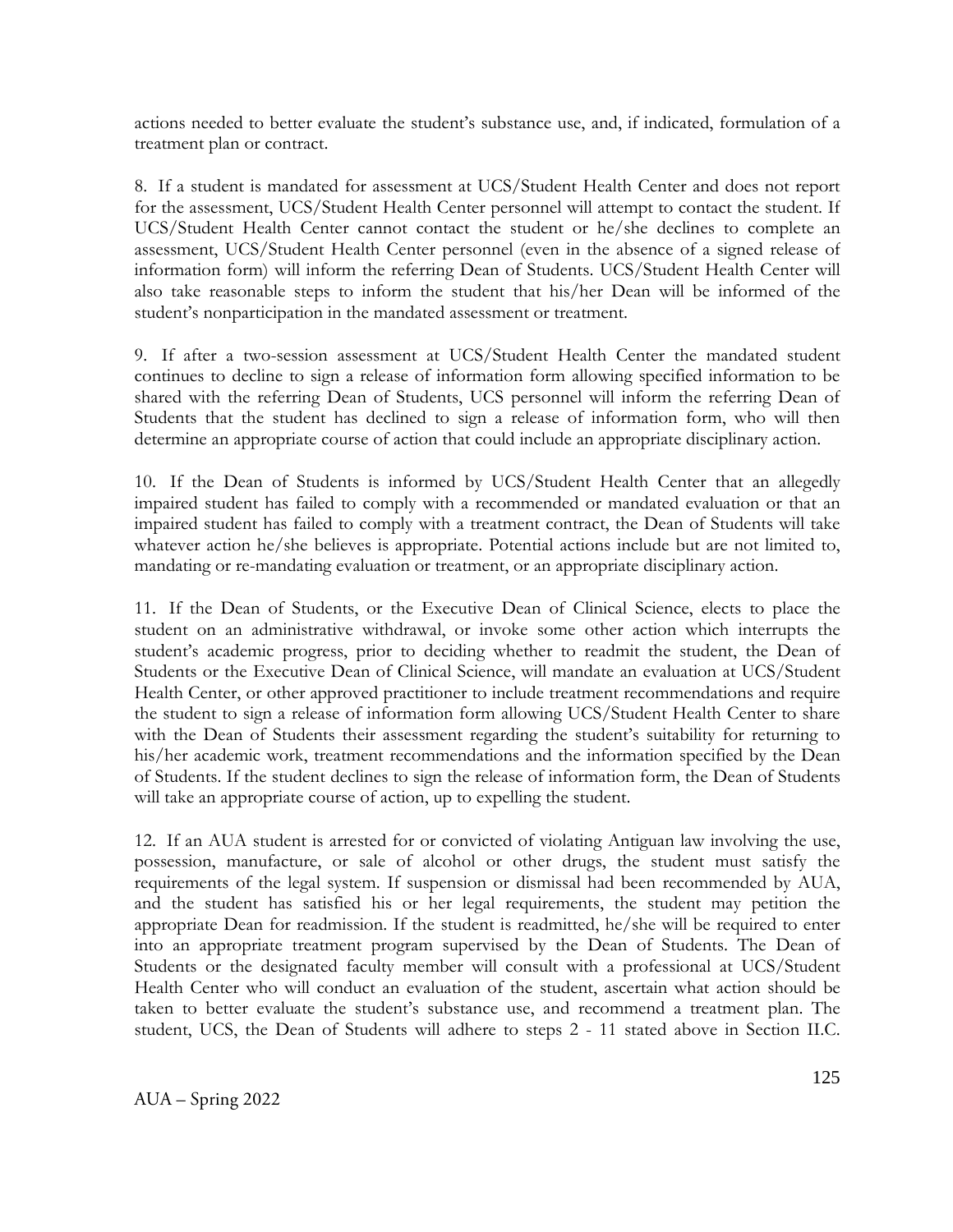("Treatment") of this policy.

D. Responsibilities of AUA:

1. AUA will make available to students a cost-effective health insurance policy that provides some coverage for the cost of chemical dependency inpatient treatment.

2. AUA will make alcohol abuse and other drug abuse treatment available through UCS/Student Health Center or designated program.

E. Status of the Impaired Student:

1. The student's college administration will make the decision about the student's status in his/her program of study taking into consideration the student's academic and professional qualifications for the program of study and the student's compliance with the recommended treatment.

2. Providing the impaired student follows the recommended treatment, and assuming he/she remains academically and professionally qualified for his/her program of study, the student may qualify as an individual with a disability and receive reasonable accommodation under University policy.

## **III. Legal Issues**

A. Responsibilities of AUA

1. The reporting and treatment procedures outlined in this policy will preserve program participants' confidentiality within the guidelines noted above in the section entitled "Intervention" and compliance with the program will normally ensure continued student status.

2. Participation in alcohol and other drug abuse treatment programs does not confer immunity for the individual from legal prosecution for criminal acts. All records and communications shall be held in the strictest confidence and disclosure made only pursuant to applicable state and federal laws.

B. Non-liability Clause

Persons who in good faith and without malice make a report about a student's use/abuse of alcohol or other drugs to UCS/Student Health Center or the Dean of Students or the designated faculty member of the student's college shall not be held liable for damages resulting from such reporting, providing said report is made in the reasonable belief that such action or recommendation is warranted by the facts known after reasonable effort is made to obtain the facts which such action is taken.

# **IV. Effective Dates of the Policy**

This policy became effective in June 2014. It shall remain in effect until modified or rescinded by the Provost of the University.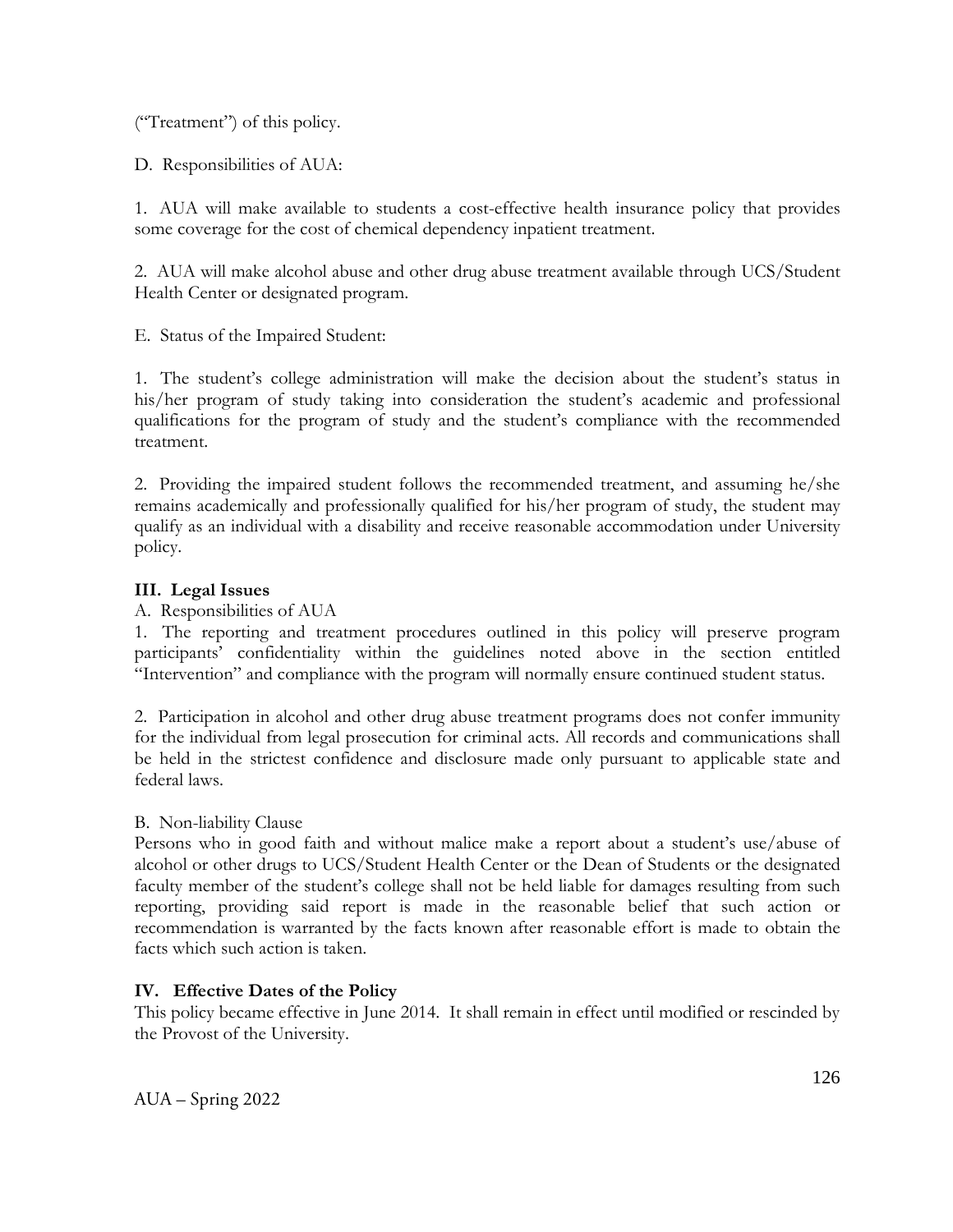# **LIBRARY**

Library Overview

- The Library is an integral part of the educational mission of the University, and as such it is involved heavily with curriculum and its updates.
- The Library serves the students and the faculty of University by providing information resources that meet the education and research needs of the students and faculty.
- The Library works with faculty to embed relevant information resources eBooks, journal articles, multi-media, etc. - at point of need in curricular units.
- To promote self-directed learning, faculty and students have continuing access to textbooks and biomedical eBooks, databases, and eJournals. These are available in the Library, in the classroom, on clinical rotations, and at home; in short, available anywhere.

## Physical Spaces

• The Library provides over 25,000 sq. feet of study space, with a seating capacity of approximately 850, available 23/7, with reliable Wi-Fi.

## Library Information Resources

• A new, cost-effective model of collection development was established in Fall 2017. Students and faculty will be able to access over 1300 eBooks, important knowledge-bases like UpToDate and DynaMed, and a growing collection of eJournals in the biomedical, clinical, and education disciplines.

For more information, please contact the Director of Library Services

# **Internet**

The library provides free access to computer workstations and wireless internet access to students and faculty for learning, research, and teaching. The entire library has Wi-Fi hot spots. The university encourages students to bring their personal laptops to the library to take advantage of Wi-Fi connections.

The Acceptable Use Policy (AUP) details policies regarding appropriate use of computer equipment, the email system, and the internet. The AUP can be accessed at http://myaua.auamed.net. Students are encouraged to contact the Campus Technology Services service desk [\(servicedesk@auamed.net\)](mailto:servicedesk@auamed.net) for more information.

# **Identification Cards**

Students must display their AUA identification card to gain entry to the library and for all library transactions and services, including borrowing books, making photocopies, and using multimedia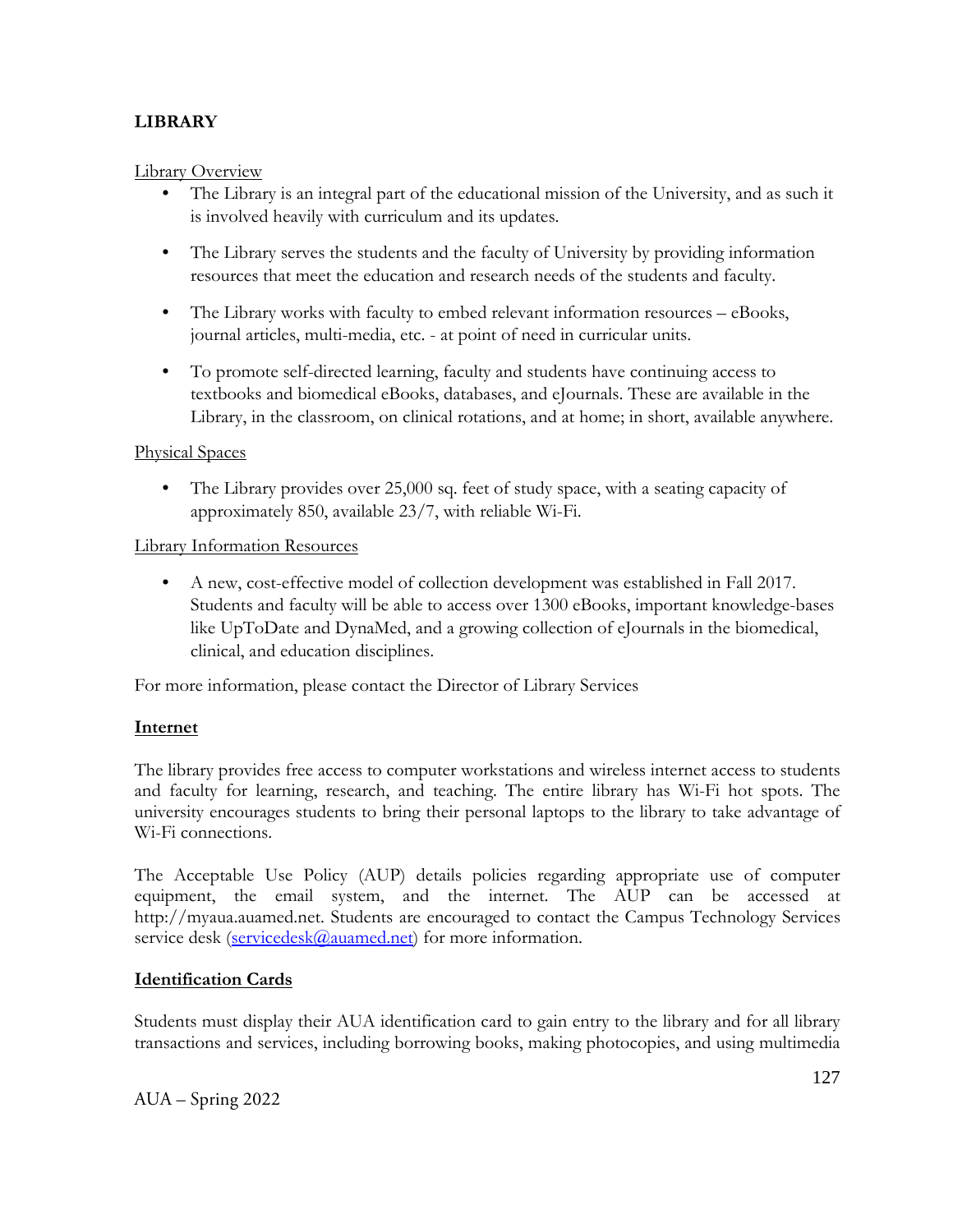resources. Although the library also serves Antiguan health professionals, only AUA students and faculty members have the privilege of borrowing library materials.

## **Library Hours**

Due to coronavirus pandemic the Library hours will be as follows:

Monday - Sunday 7:00am to 9:00pm.

Access to reference books and other bound journals is available from 8:00 a.m. until 8:45 p.m. Monday to Sunday, including holidays.

## **Library Policies**

- 1. Eating, smoking, using mobile phones, and speaking loudly are **prohibited** in the library at all times.
- 2. Students are permitted to bring water and soft drinks inside the library.
- 3. Students are expected to return library materials on time.
- 4. Overdue charges are assessed on overdue items borrowed from the library to ensure the prompt and timely return of frequently used items. Students will sign an invoice for all such charges, which will be submitted to the Bursar's Office on the Antigua campus.
- 5. Students who steal, damage, or vandalize library materials, equipment, or furniture will incur the costs of replacing these items and/or face disciplinary action.
- 6. Students are urged **not** to leave valuables (laptops, phones, iPads, purses, etc.) on library tables. The library is not liable for the loss or damage of a student's property (e.g., notebooks, laptops, and personal items) left unattended in the library.
- 7. The library staff initially will warn any student who ignores library policies. Thereafter, the staff will inform the director for library services and academic support, who then refers the issue to the Dean of Students. Students who receive more than three warnings for inappropriate behavior are subject to disciplinary action, which includes but is not limited to denial of library access and services for the remainder of the current term and/or the following term.
- 8. Students are advised to be respectful to library staff. They must understand that the library personnel are performing their duties as assigned; these duties also include assisting students in provision of information and reading materials. Students who threaten a staff member physically will be suspended immediately, pending a hearing that may result in dismissal from AUA.
- 9. If any incidence of rude behavior is noted from the library personnel, please report the matter in writing to the director for library services and academic support or the associate director of administration so that the necessary investigation can be carried out.
- 10. Photocopying is available in the library. Students will be billed for photocopies by the Bursar's Office.
- 11. All students have full off-campus access to online journals through the library website, http://library.auamed.net, using their network username and password. All students also have access to important online resources such as the UpToDate database.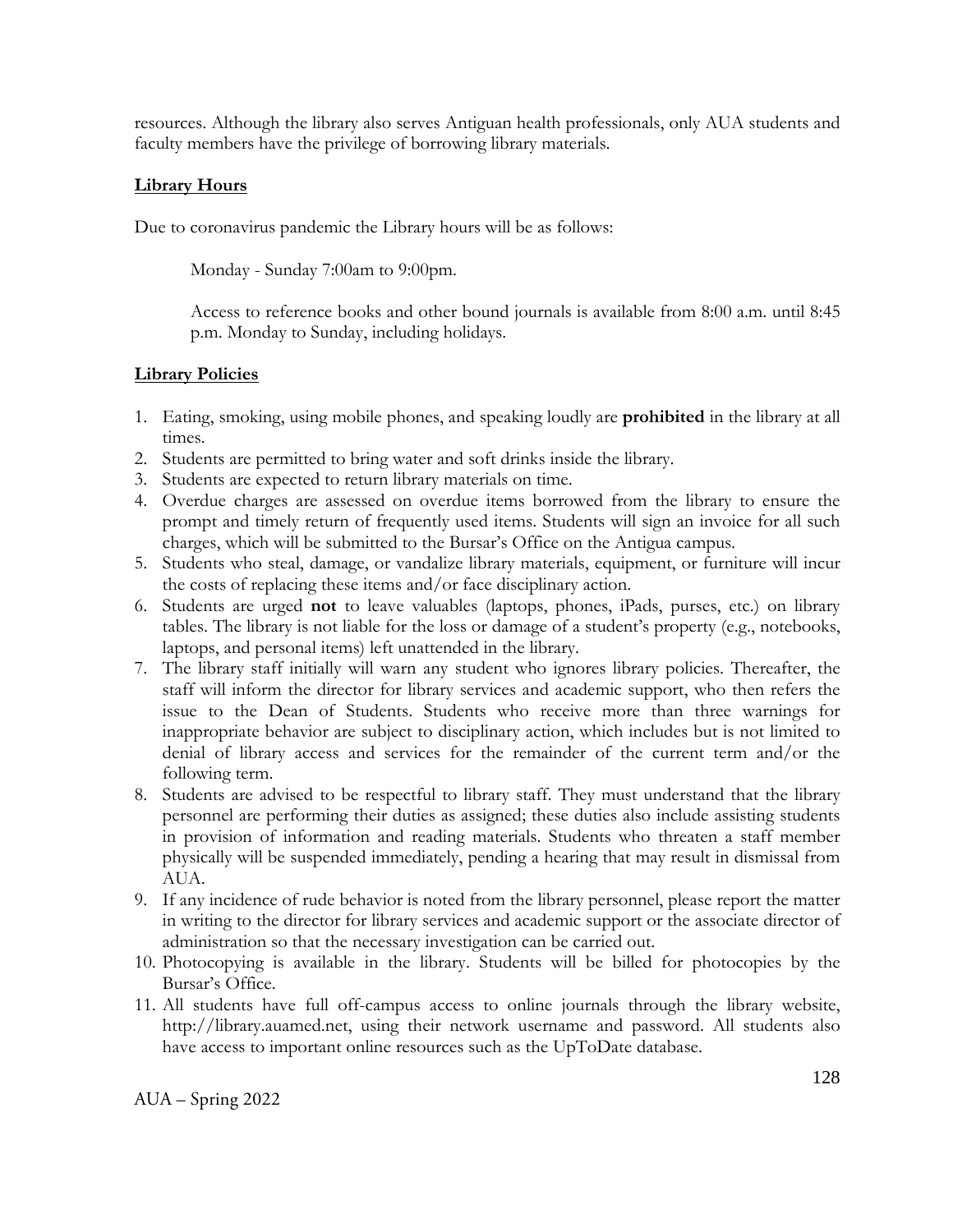- 12. Library users should not attempt to reserve study spaces by leaving personal belongings at desks after they have left the library. Belongings will be cleared to allow others to use study spaces. Unattended belongings are left at the owner's risk, and users are strongly advised not to leave valuables, even if they will be away from the desk for a short time.
- 13. Animals are absolutely **not** allowed in any part of the Library. The only exception to this policy would be service animals with proper documentation.

## **Covid-19 protocols**

- 1. All students must be fully vaccinated against Covid-19. Any vaccine approved by WHO will be sufficient provided all required doses have been received.
- 2. Per Antigua Ministry of Health and AUA protocols, sanitizing of hands and wearing a facemask is required at **all** times while using the Library.
- 3. All Library patrons **must** wash/sanitize their hands before entering Library spaces.
- 4. Social distancing of 6 feet (2 meters) will be maintained between individuals at all times. Therefore, students will **only be permitted** to sit at seats where the green social distancing decals are placed.

# **AUA-APPROVED HOUSING**

New students enrolled in preclinical sciences courses are required to live in housing approved by the university for one term unless the university waives this requirement upon due application to AUA's Admissions Department. The housing provider will collect and maintain a \$1,000 housing damage deposit to cover damages to AUA-approved housing and unpaid utilities charges and, provided there are no damages to the housing or unpaid utility charges, refund it in full at the end of the student's lease.

Housing for students enrolled in clinical clerkships and most housing for preclinical sciences students is completely independent. Students must make their own arrangements with outside providers; costs for such housing vary greatly depending on the clinical site and the student's requirements for amenities and location.

# **Deposits**

A nonrefundable deposit of \$500 to be applied against the cost of tuition is due upon acceptance of AUA College of Medicine's offer of enrollment in preclinical sciences courses. Students who will live in AUA-approved housing are required to remit a nonrefundable deposit of \$750 to the housing provider, which will be applied against the cost of housing.

Student housing is restricted to the students of AUA while they are attending classes on campus in Antigua. Fees are levied for the entire period and are not pro-ratable or refundable.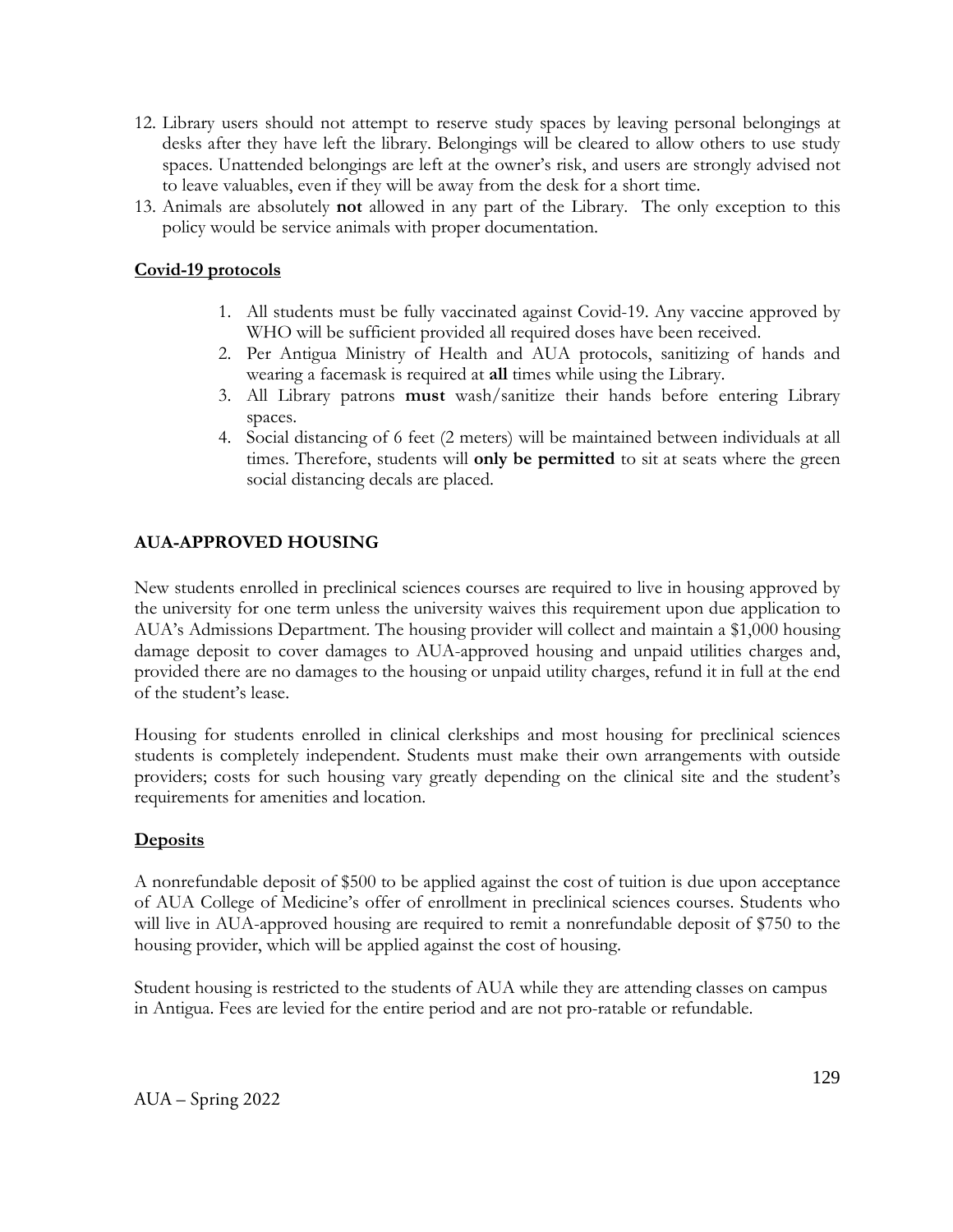Students who leave school for whatever reason are required to pack and leave housing and submit their keys to the department of Residential Services within a week of leaving school. Utility charges will cease to be levied against them once the keys are returned.

# **CAMPUS TRANSPORTATION**

In conjunction with an independent bus company, the university provides subsidized transportation for students between university-sponsored housing locations and the campus. This service is available to students residing in university-sponsored housing. Students in independent housing who hold a bus pass may travel between points along the bus route and campus.

Students can purchase transportation passes for a term's duration. Once purchased, bus transportation is neither refundable nor prorated. Students are advised to purchase a ten-trip bus pass from the Bursar's Office if they are uncertain about commuting for a term and wish to try the system for themselves. For students who are interested in limited transportation services, the university offers a bus trip pass at reasonable rates.

Contact the Bursar's Office to inquire about or purchase transportation passes. Bus passes are valid only for the term in which they are issued.

# **CAMPUS SAFETY AND SECURITY**

# **CAMPUS PARKING GUIDELINES**

All AUA community members are required to observe all posted signs and the instructions of campus security officers. **The verbal instructions of security officers supersede all posted signs.** Failure to recognize the authority vested in the security guards is an offense.

All vehicles driven by students **MUST** be registered with the Antigua and Barbuda Transport Board (ABTB), and legally allowed to be driven on the country's roads/streets. All AUA community members are required to register their vehicle with Department of Campus Safety and Security and **must have a valid parking permit**, whether he/she will be utilizing the free parking areas. Students registering a vehicle must have the following:

- 1. Valid Antigua and Barbuda Driver's License or valid Antigua and Barbuda temporary driver's license.
- 2. Valid vehicle registration card (Yellow card).
- 3. Valid Student ID

AUA assumes no responsibility or liability for fire, theft, damage to or loss of any vehicles parked on its campus or any article left therein.

Parking regulations are detailed below for students who are required to comply with the university's policies.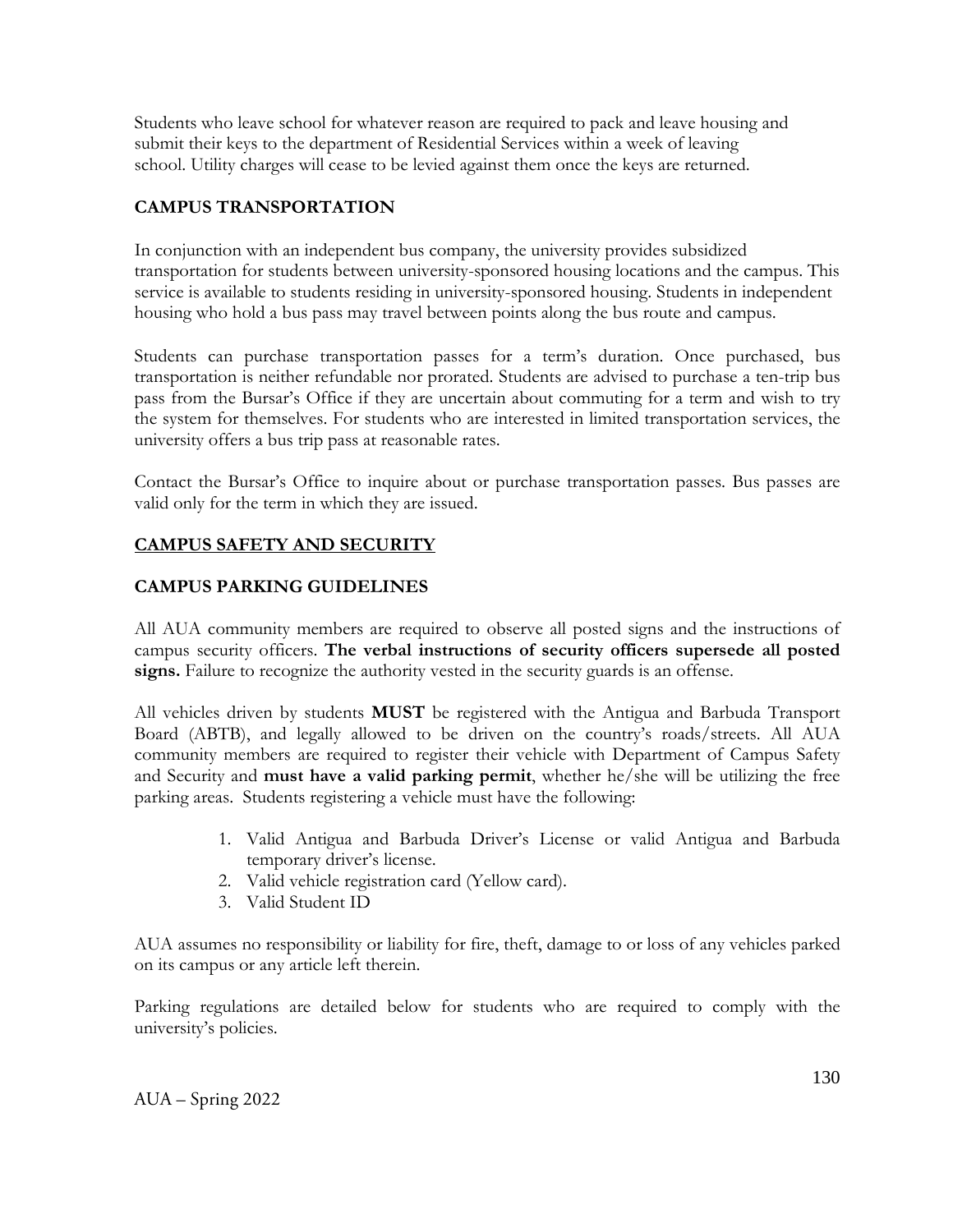If a vehicle is sold or no longer in use, the AUA parking permit holder must remove the permit and return it to the university. Any violations issued to the vehicle will be the responsibility of the original AUA parking permit holder.

## **Parking Permits**

Parking permits are available for purchase for students with valid Antigua and Barbuda driver's licenses and vehicle registration information. The parking permit enables the student vehicle to park on campus in designated student parking spaces, according to availability of those spaces; it also facilitates the ability for Security to be able to make contact should any situation or emergency arise concerning the vehicle warrant a prompt notification.

A new permit is required for each term. Student Parking Permits cost \$150 USD per term. Please see the bursar to purchase a parking permit.

Altering a parking permit is a violation of the college's parking policy. This may result in the vehicle being towed and the owner being fined and/or referred to the Professional Standards Committee. Altered permits will be confiscated and the vehicle's owner will lose their parking privileges for the remainder of the academic year.

Any vehicle, including rentals, parked on any campus without a current, visible AUA parking permit, will be towed, ticketed, and/or have a windshield annoyance sticker affixed.

If a vehicle is sold or involved in an accident that renders it inoperable, the old permit must be removed and returned to the office of Campus Safety and Security; a replacement permit will then be issued without additional cost. Lost or stolen permits must be reported to security immediately. Failure to do so may result in the owner's vehicle being towed from campus, a fine and/or a referral to the Professional Standards Committee.

#### **Student Parking**

Students are **not** allowed to park in designated employee parking spots (**Yellow Lanes**). Students are never allowed to park in spots that are specifically reserved for the handicapped or a named individual.

# **Visitor Parking**

Students are not allowed to park in designated visitor spots. Visitors must present their driver's license to be held by the security guards at the designated security stall. The security guard will record the plate identification number and issue to the visitor a visitor parking pass, which must be prominently displayed on the vehicle while parked on campus. Visitors are required to return the pass to the security guard. Upon surrendering the pass, visitors' driver's licenses will be returned.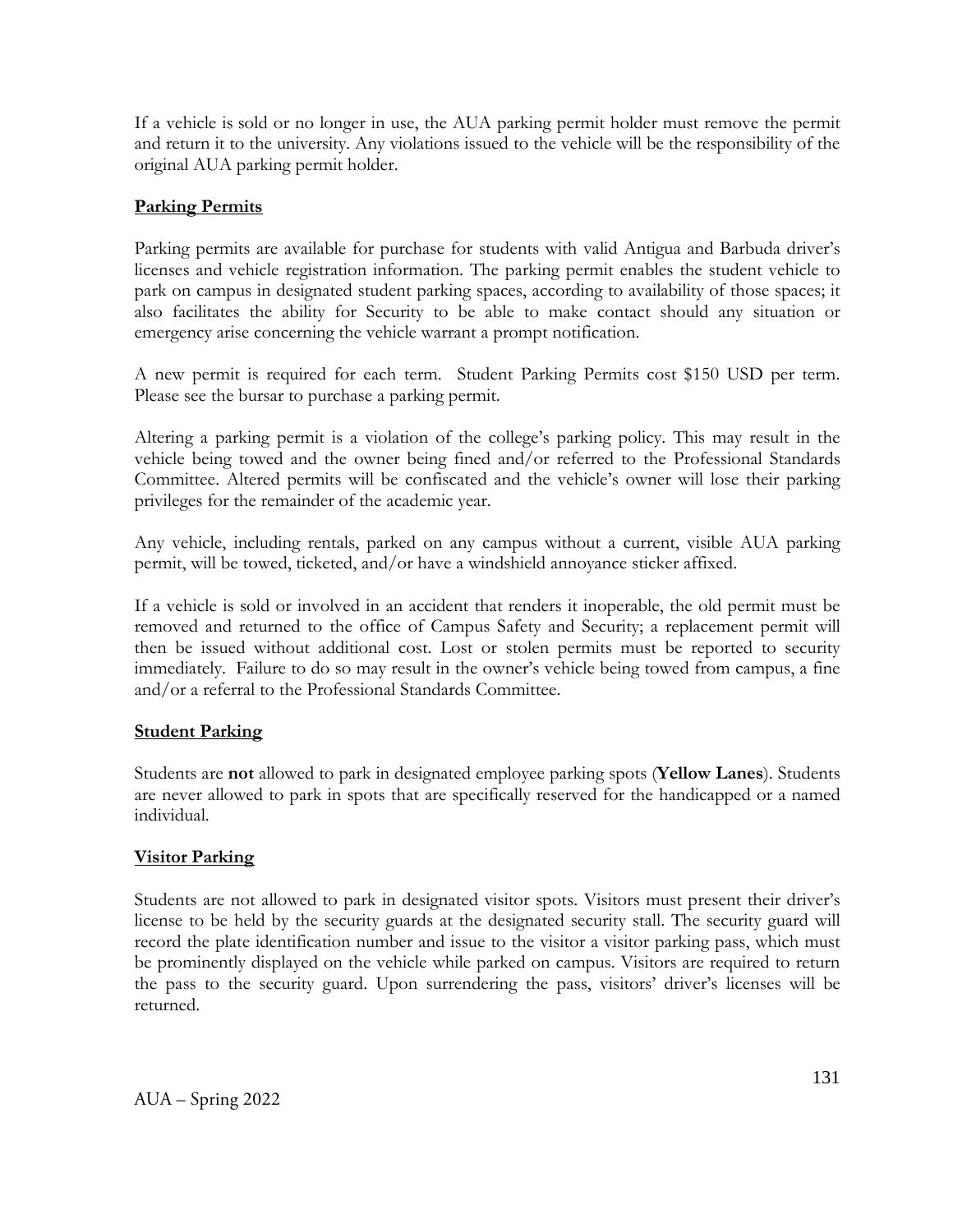#### **Enforcement Policy**

Security guards are empowered to enforce the university's rules and regulations. Tickets are issued by security when rules and regulations are broken. Once a ticket is written, a guard is not permitted to void, erase, or destroy the summons. It must be complied with. Security guards are under specific instructions not to speak to anyone while in the process of writing a ticket.

#### **Parking Ticket Appeals/Suspension of Driving/Parking Privileges**

Parking fines will be applied directly to student accounts. Students who receive excessive parking tickets will be reported for student conduct review, and may lose their parking privileges.

Appeal of tickets is welcome; however, frivolous parking appeals will be dismissed by the University. Appeal of tickets for vehicles parked in handicap spaces, fire lanes or specifically reserved spaces will not be considered. Student appeals are reviewed by Campus Safety and Security and Student Affairs Ticket appeals may be made in writing within 7 calendar (no exceptions) of the date of the ticket and will be accepted only if the citation is attached (no exceptions). A decision will be made by the appeals committee regarding the merit of the appealed circumstances and the determined course of action. The reviewed decision will be considered final.

## **Parking Ticket Appeals Form**

https://www.cognitoforms.com/AUACollegeOfMedicine/ParkingTicketAppeals

Insulting guards while they are performing their duties is unacceptable behavior and may result in further action and charges against the community member. Anyone charged with disobeying a security officer will be automatically referred to the Grievance and Professional Standards Committee. Any flagrant offense, multiple offenses, and/or three or more violations of the same offense in a term will result in an automatic referral to the Grievance and Professional Standards Committee.

#### **Violations & Fines**

The registered permit holder is responsible for all traffic citations received on the vehicle, regardless of whether or not they are in immediate control of the car.

Violations are assessed as follows:

| Failure to register a motor vehicle           | \$50.00 USD  |
|-----------------------------------------------|--------------|
| Failure to properly display a parking permit  | \$50.00 USD  |
| Parking in a restricted area                  | \$50.00 USD  |
| Parking in a faculty/staff space (if student) | \$50.00 USD  |
| Parking or driving on grass or walkway        | \$50.00 USD  |
| Excessive speed                               | \$100.00 USD |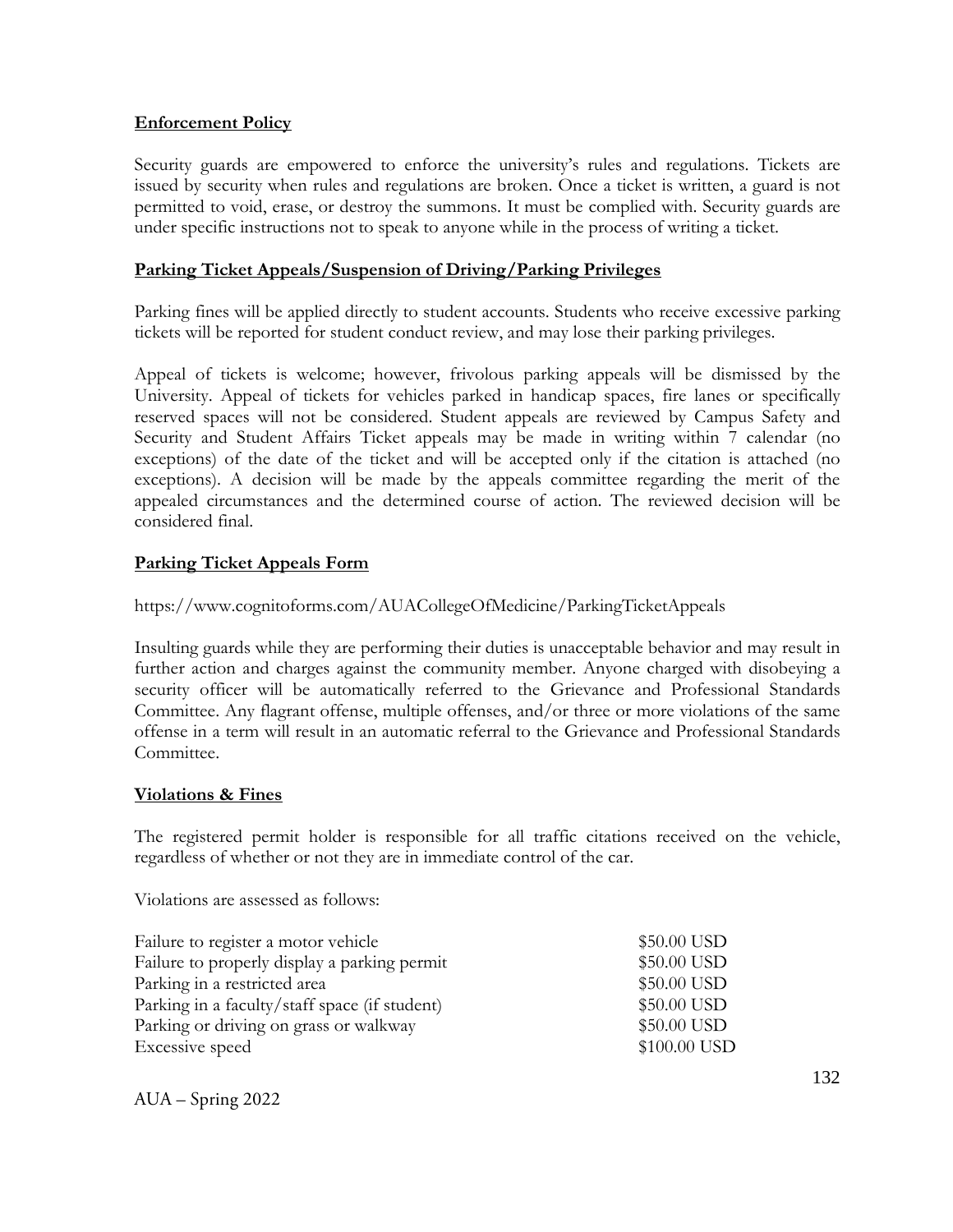| Parking in a handicap space                           | \$100.00 USD |
|-------------------------------------------------------|--------------|
| Driving the wrong way on a one-way road               | \$100.00 USD |
| Parking in a fire lane                                | \$100.00 USD |
| Forging or tampering a parking permit in any manner   | \$200.00 USD |
| Using a parking permit on a vehicle it was not issued | \$200.00 USD |
| Selling or transferring your parking permit           | \$200.00 USD |
| Tampering with Immobilizer/Boot                       | \$200.00 USD |
| Boot Removal Fee                                      | \$200.00 USD |
| Suspended vehicle (10 tickets or more)                | \$200.00 USD |
| Warning (at S/O discretion)                           | No fine      |

For additional information please refer to the **Campus Parking Regulations & Policies** or if you have questions contact Campus Safety and Security at ext. 1206/7 or email: [campussecurity@auamed.net.](mailto:campussecurity@auamed.net)

#### **Access to Campus**

- 1. Security Gate Main Entrance.
- 2. Security Gate Service Entrance
- 3. Security Gate Free Parking.

There is no other authorized access to campus, Security officers will deny you access to campus by another route.

#### **Students Returning to Antigua**

As per Antigua Ministry of Health:

• New/returning students coming to Antigua are required to be fully vaccinated against Covid and have a **negative COVID-19** test result upon arrival (please refer to the latest entry requirements on the official Antiguan government website).

#### **PRIOR TO ENTERING CAMPUS**

- 1. **Prior to returning to the campus, everyone is required to complete a COVID-19**  web-based training. You can access the training material here **AUA Covid Training Site**.
- 2. **To expedite the on-campus screening process, employees and students are asked to fill out an online COVID-19 self-check questionnaire before coming to the campus daily.**
- 3. A **negative COVID antigen test** result is **required** to enter the campus. All students are **required** to take a COVID antigen test every **2 to 3 weeks**. This test can be done through the AUA Health Clinic.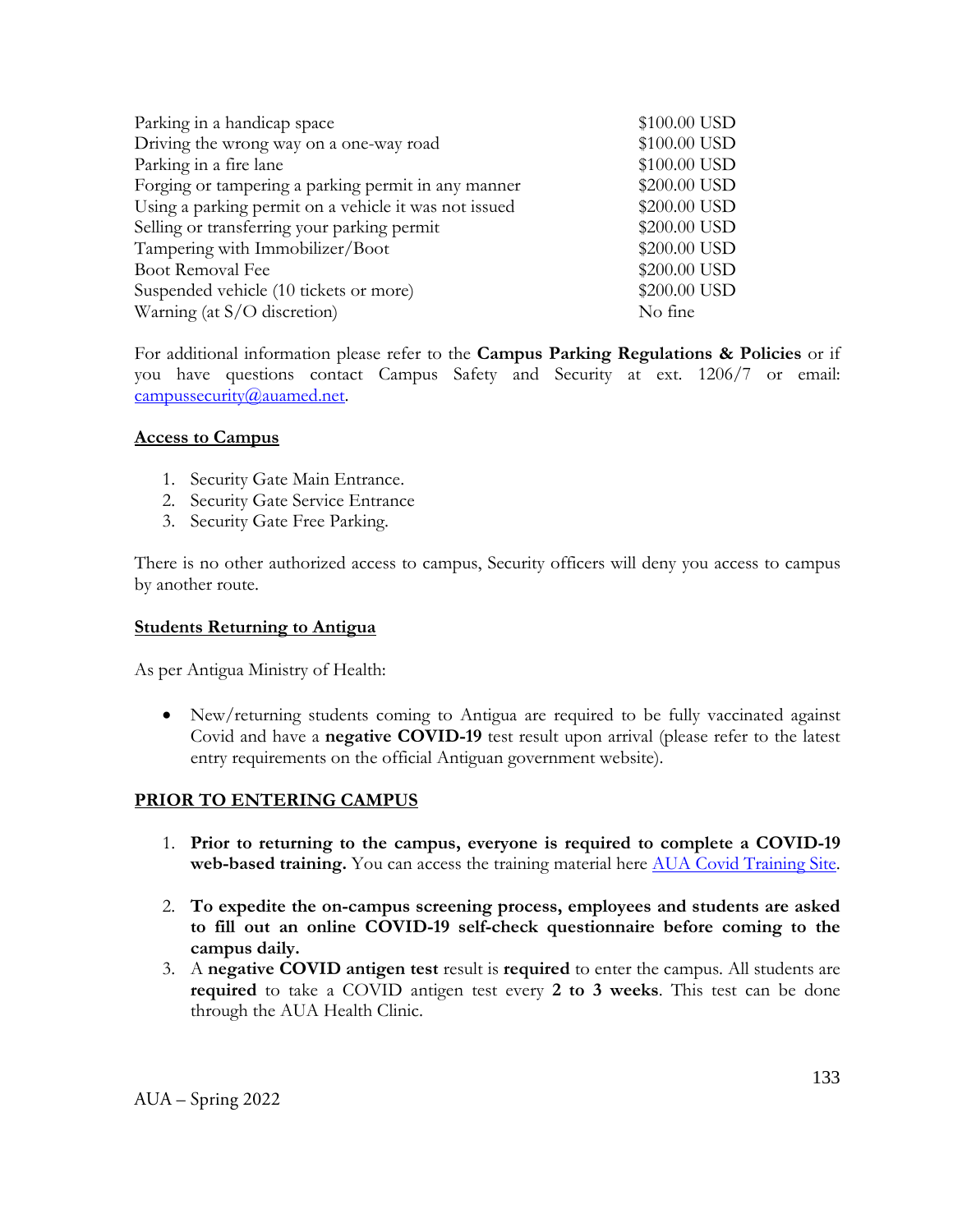- 4. Persons exhibiting signs and symptoms may be detained and evaluated by medical personnel or the individual will be asked to return to their home and call the Covid-19 hotline (462-6843) or contact their personal physician.
- 5. If no signs or symptoms are present, persons will proceed to a screening station on campus.

# **CAMPUS ACCESS & ENTRY**

- 1. Students, faculty, employees and visitors must always wear their AUA ID Badge on their outermost garment.
- 2. Students, faculty, employees and visitors must always wear a mask on campus
- 3. To access the campus employees, students, and visitors must pass through a daily screening station
- 4. The screening stations will consist of:
	- o Ensuring COVID-19 self-check questionnaire is completed.
	- o Assisting in temperature checks.
	- o Ensuring PPE guidelines are followed (wearing of mask).
	- o Bringing awareness to physical distancing guidelines.
	- o Bringing awareness to hand hygiene guidelines.
	- o Guiding employees, students, and visitors to various areas of the campus.
- 5. Persons who do not complete and follow the screening guidelines will not be allowed to enter campus.

# **PHYSICAL DISTANCING AND HYGIENE PROTOCOL**

- 1. Upon entry to the property, main building, classrooms, homerooms, Labs etc. all are asked to adhere to wearing of mask, physical distancing, and proper hygiene protocols.
- 2. All personnel on the AUA compound must remain six feet apart, whenever possible, and abstain from physical contact, including shaking hands. Where possible, workstations should be separated by at least six feet.
- 3. All personnel on the AUA compound must observe good hygiene and wash hands frequently and cough or sneeze into their own elbows.
- 4. The AUA community are encouraged to wash your hands frequently, soap and water are available at all restrooms. Hand sanitizer is available at high traffic locations.
- 5. Anyone on the AUA compound (including buildings, grounds, shared laboratory areas, conference rooms, elevators, shuttles, etc.) must wear a face covering or mask that always covers both the nose and mouth.
- 6. Residents of campus housing are not required to wear a face covering while in their own units, but face coverings should be worn in all common areas of AUA housing buildings.

# **Identification**

Identification must be valid and be visible at all times. To gain access to campus students must present a valid school ID. Security officers are authorized to request identification of any person on campus property. Staff and Faculty may also request to view your identification.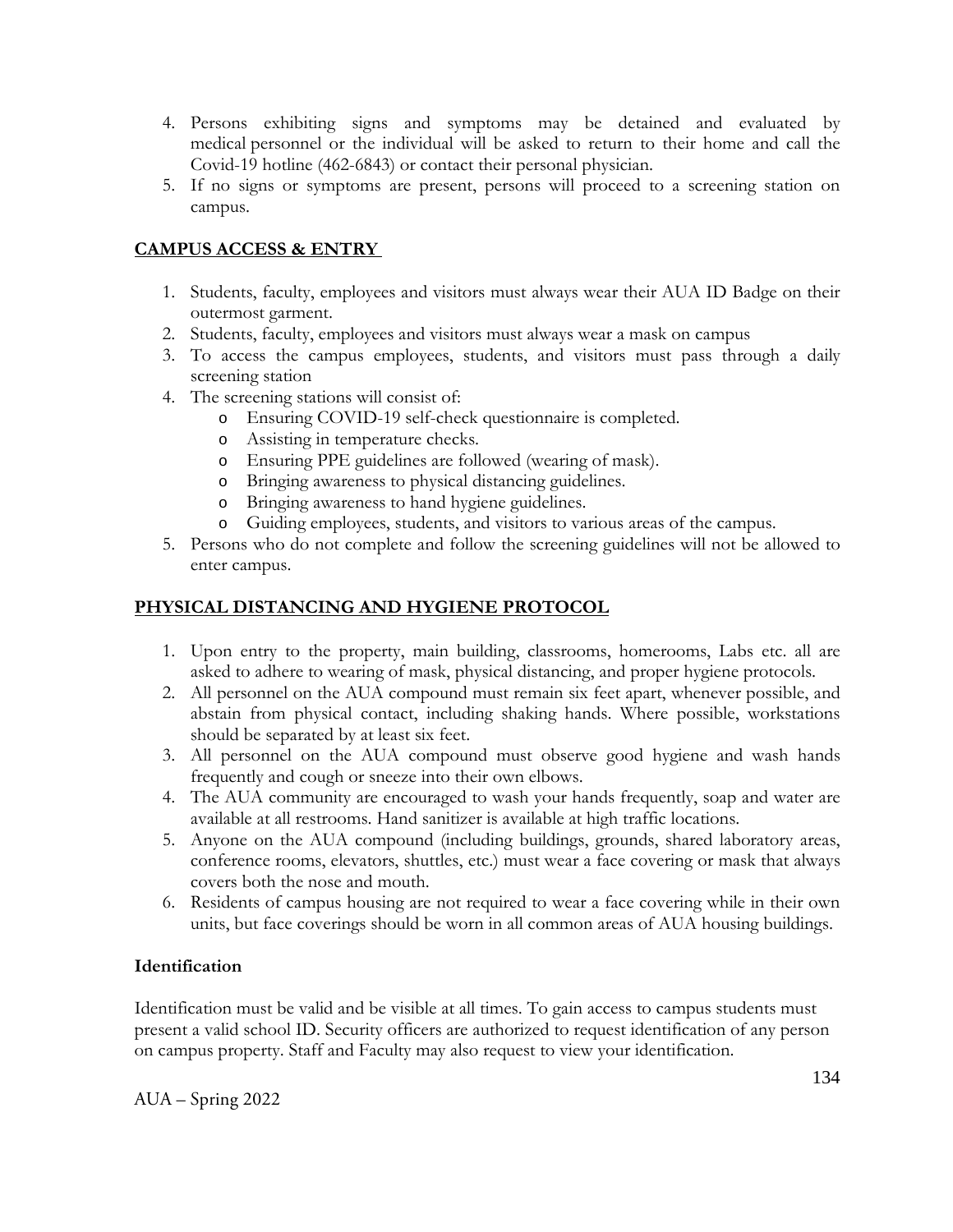## **Replacing a Missing ID Card**

A replacement ID card may be obtained by students from the Office of the Registrar during normal office hours (Monday through Friday). Students will be escorted to the Office of the Registrar to replace their ID. On weekends students without an ID will be issued a temporary ID card by Security to be returned to Security when leaving the campus. Students must present a valid government issued ID card to obtain a temporary ID. If the temporary ID is not returned when leaving campus or is lost, a US\$25 charge will be applied to the student account.

## **Reporting Incidents**

The College asks that all criminal actions, suspected criminal actions, accidents, or unusual incidents be reported immediately. For students this can be done in a variety of ways, through Campus Safety and Security, Officer of Student Affairs or your professor.

**In cases of emergency**, the College's Switchboard Operator (-0- from any campus phone) should be contacted immediately. The Switchboard Operator will directly contact Campus Security. If the switchboard is closed your call will be directed to Campus Security. Assistance can be requested by dialing 911 from any phone.

## **Incident reporting form:**

<https://www.cognitoforms.com/AUACollegeOfMedicine/IncidentReportingForm>

#### **Visitor Access to Campus**

Due to coronavirus pandemic visitor and guest tours are suspended until further notice.

# **CAMPUS RECREATION**

The primary function of the gym, tennis courts, sports field, volleyball court, and basketball court is to serve the recreational, educational, wellness, and athletic needs of AUA students, faculty, staff, spouses, and families. The following rules apply:

- 1. Patrons utilize all recreational facilities at their own risk.
- 2. All patrons must follow proper court etiquette at all times (no swearing, throwing sports equipment, etc.). They must be considerate of players on the adjoining court.
- 3. No food, drink (except for water in closed containers), or chewing gum is permitted. Players are encouraged to keep the courts and surrounding areas clean.
- 4. Appropriate athletic footwear is required. Shoes that leave black marks on the courts are prohibited.
- 5. Proper athletic attire, including a shirt, is required at all times.
- 6. Alcoholic beverages are **not** permitted anywhere on AUA property.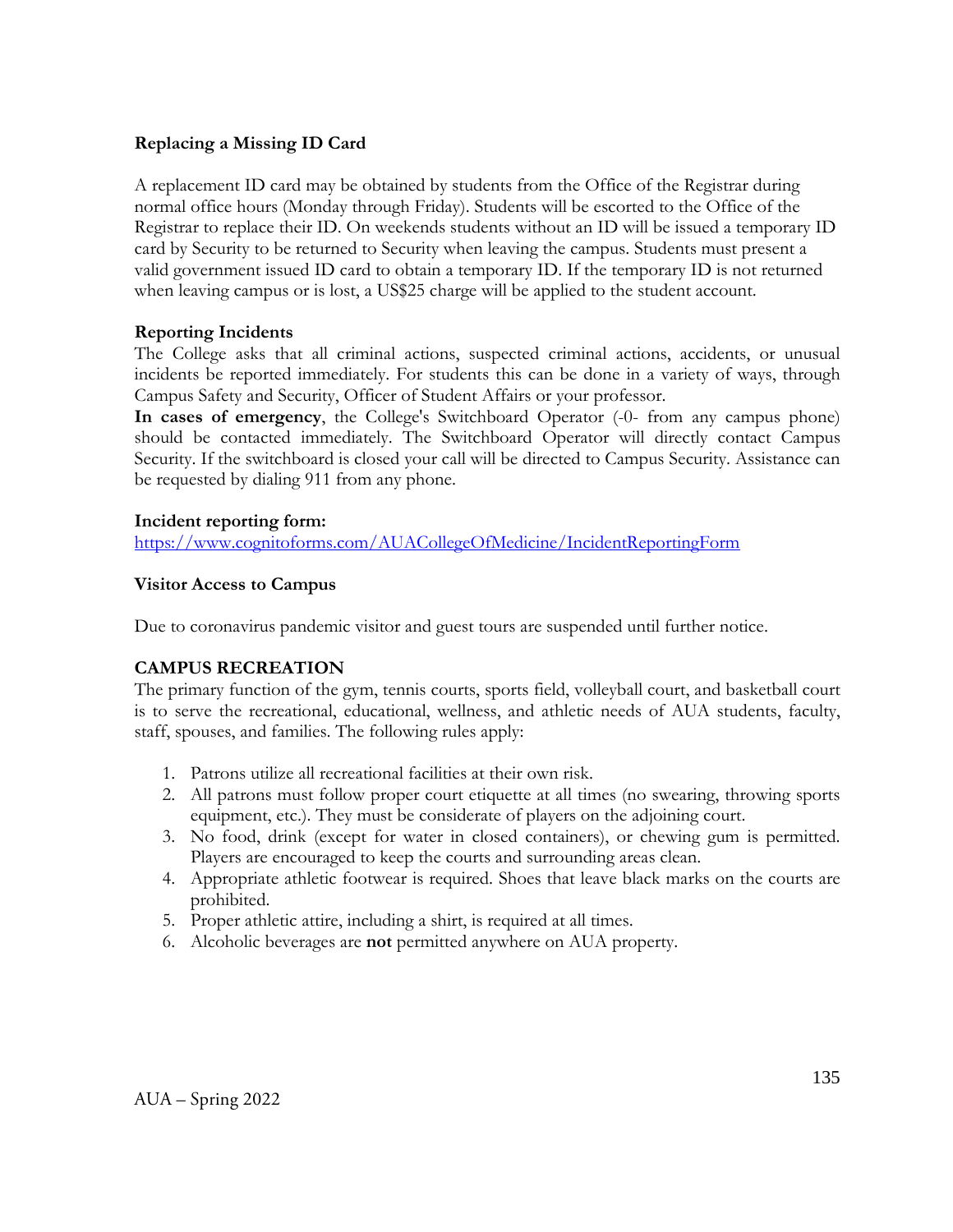# **GENERAL & MISCELLANEOUS INFORMATION**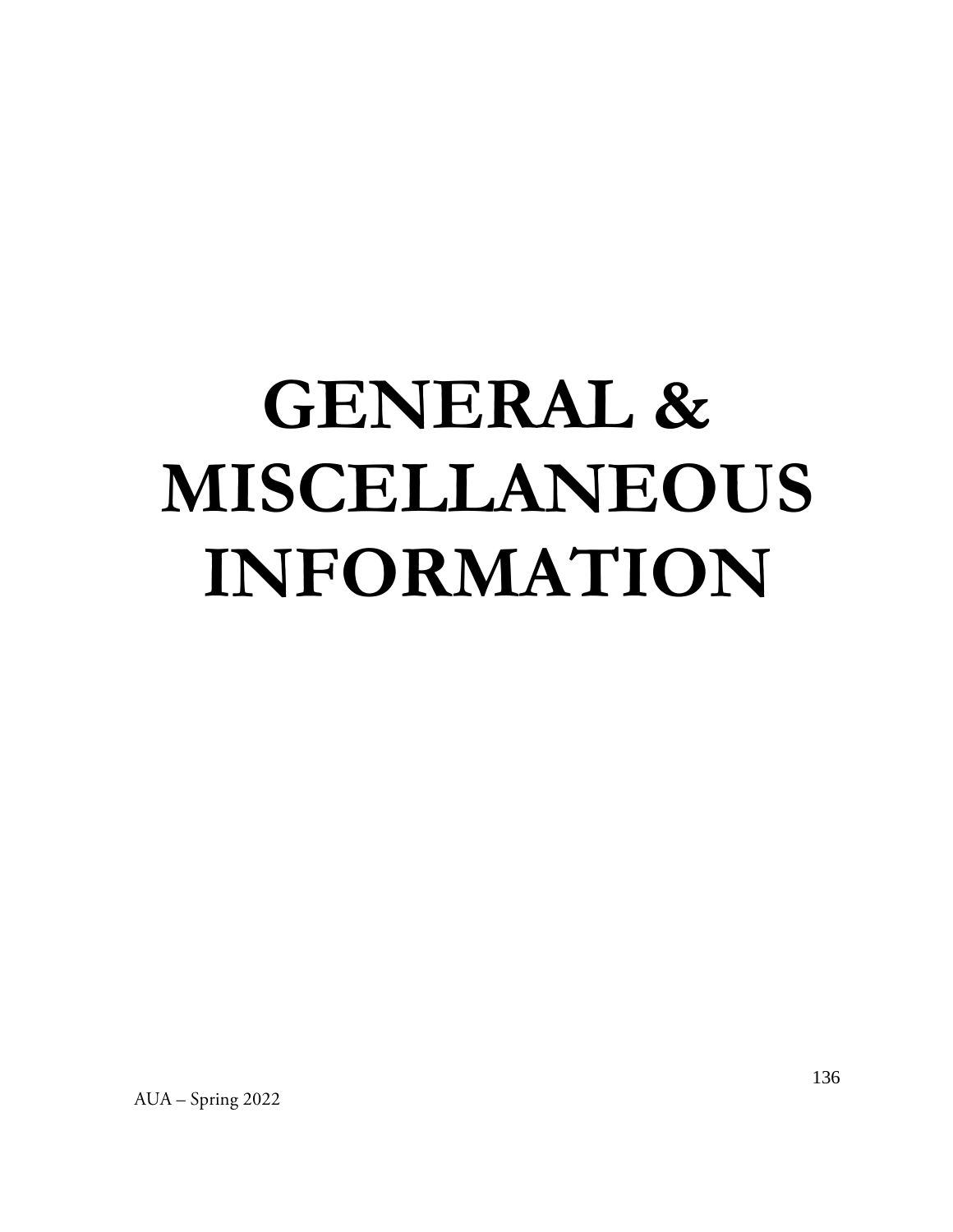#### **HOLIDAYS AND WEEKENDS**

AUA is a nonsectarian secular institution.

The official holidays of the nation hosting the campus are the only holidays that may be recognized.

Excellence in education is part of the mission of AUA. Both formal (e.g., examinations) and informal academic activities may also be held on weekends and holidays.

#### **HANDICAPPED ACCESS**

The island of Antigua does not provide special accommodations for handicapped or disabled individuals. However, AUA provides limited accommodations such as an elevator and ramp access.

#### **STUDENT GOVERNMENT ASSOCIATION**

The Student Government Association (SGA) meets regularly to review matters of concern to the student body. The SGA also organizes social, athletic, and community outreach events.

Officers and class representatives are elected each term by the student body; they must be full-time students in good academic standing. Dues are collected each term.

For general information about the SGA and other AUA student organizations, please visit [http://www.theauasga.org.](http://www.theauasga.org/)

# **LICENSED AUA MEDICAL FACULTY**

Several AUA faculty members are licensed medical practitioners in Antigua. Individual faculty members' private practices are separate and distinct from their positions at AUA.

# **HEALTH INSURANCE POLICY**

AUA provides students with a limited benefit injury and sickness plan. Semi-annual premiums are \$1,000. Students are not required to purchase health insurance through the University and may choose to opt out by completing a Proof of Insurance Evaluation form. Please request form from  $\frac{\text{insurface}(a)$  auamed.org. Forms submitted after the start of a coverage period (February 1 or August 1) are subject to review for claims filed since the beginning of the coverage period. If claims exist, the coverage is locked for the duration of the coverage period and no waiver of premium will be granted. Students in attendance in Antigua who opt out of the University health insurance plan will be required to purchase Repatriation/Medical Evacuation (RME) coverage through the University. The annual premium for RME is \$155. No exceptions and no prorating!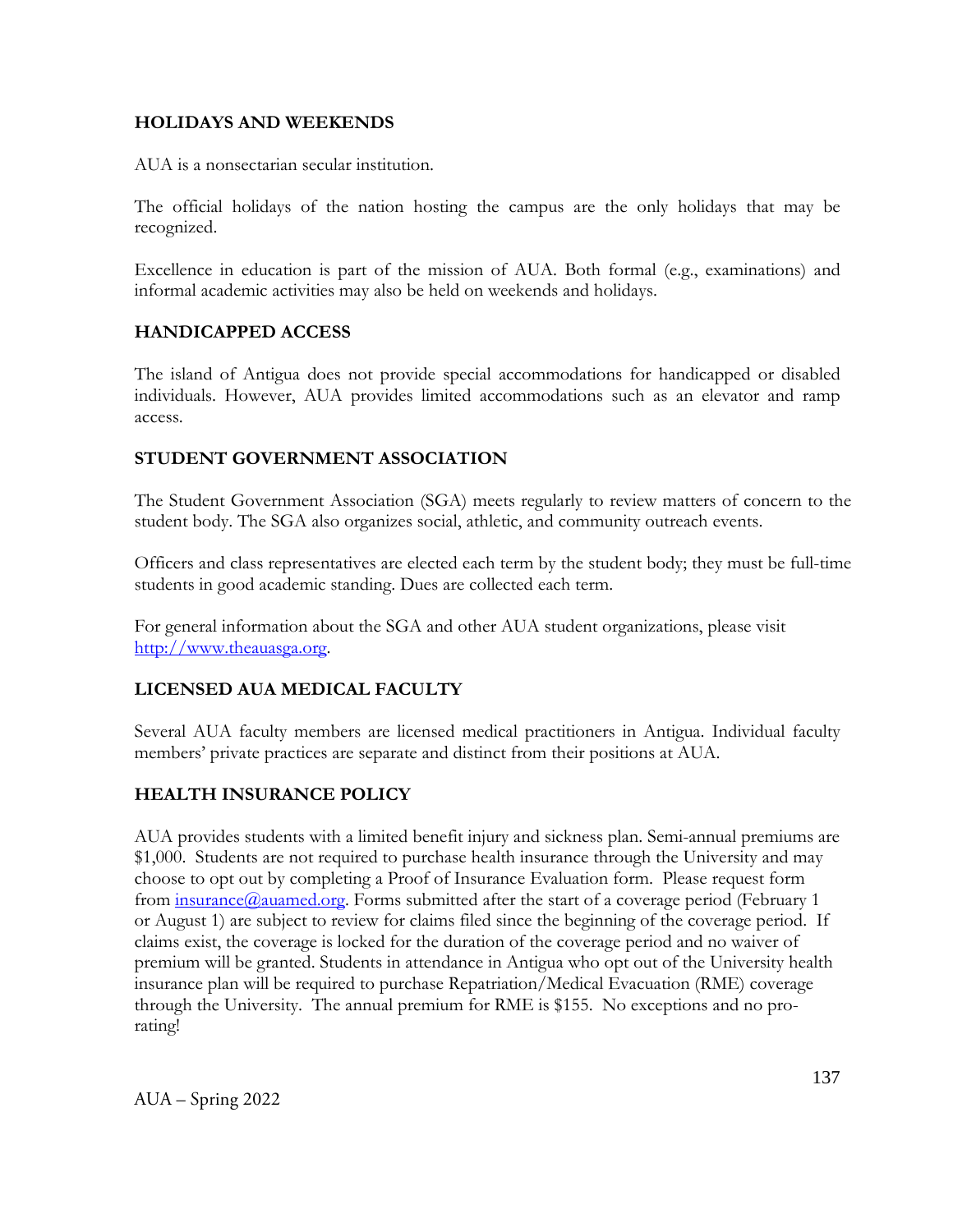# **BASIC LIFE SUPPORT/ADVANCED CARDIAC LIFE SUPPORT CERTIFICATION**

# **Basic Life Support**

Basic life support (BLS) is an emergency cardiac care phase that

- 1. prevents circulatory or respiratory arrest or insufficiency through prompt recognition and intervention; or
- 2. externally supports the circulation and respiration of a victim of cardiac or respiratory arrest through cardiopulmonary resuscitation (CPR).

The BLS course at AUA is conducted in accordance with the guidelines of the American Heart Association. A practical evaluation (with a manikin) is done to determine performance proficiency. Successful completion of performance evaluations and a written test score of 84 percent or above are required to complete the course.

## **Content**

Included in this course are the following techniques:

- Adult CPR: one and two rescuer
- Adult obstructed airway: conscious and unconscious
- Infant CPR: one and two rescuer
- Infant obstructed airway: conscious and unconscious
- Child CPR: one and two rescuer
- Child obstructed airway: conscious and unconscious
- Safe operation of an automated external defibrillator

# **Written Statement of Completion**

Upon successful completion of the 4- to 5-hour course, each participant receives an American Heart Association card. This will reflect successful completion of cognitive and performance evaluations related to the material presented in accordance with the established criteria of the American Heart Association.

#### **Advanced Cardiac Life Support**

Through the American Heart Association's Advanced Cardiovascular Life Support (ACLS) course, students can develop or enhance the skills needed for the treatment of the adult victim of a cardiac arrest or respiratory emergency. ACLS emphasizes the importance of basic life support to patient survival, the integration of effective basic life support with advanced cardiovascular life support interventions, and the importance of effective team interaction and communication during resuscitation.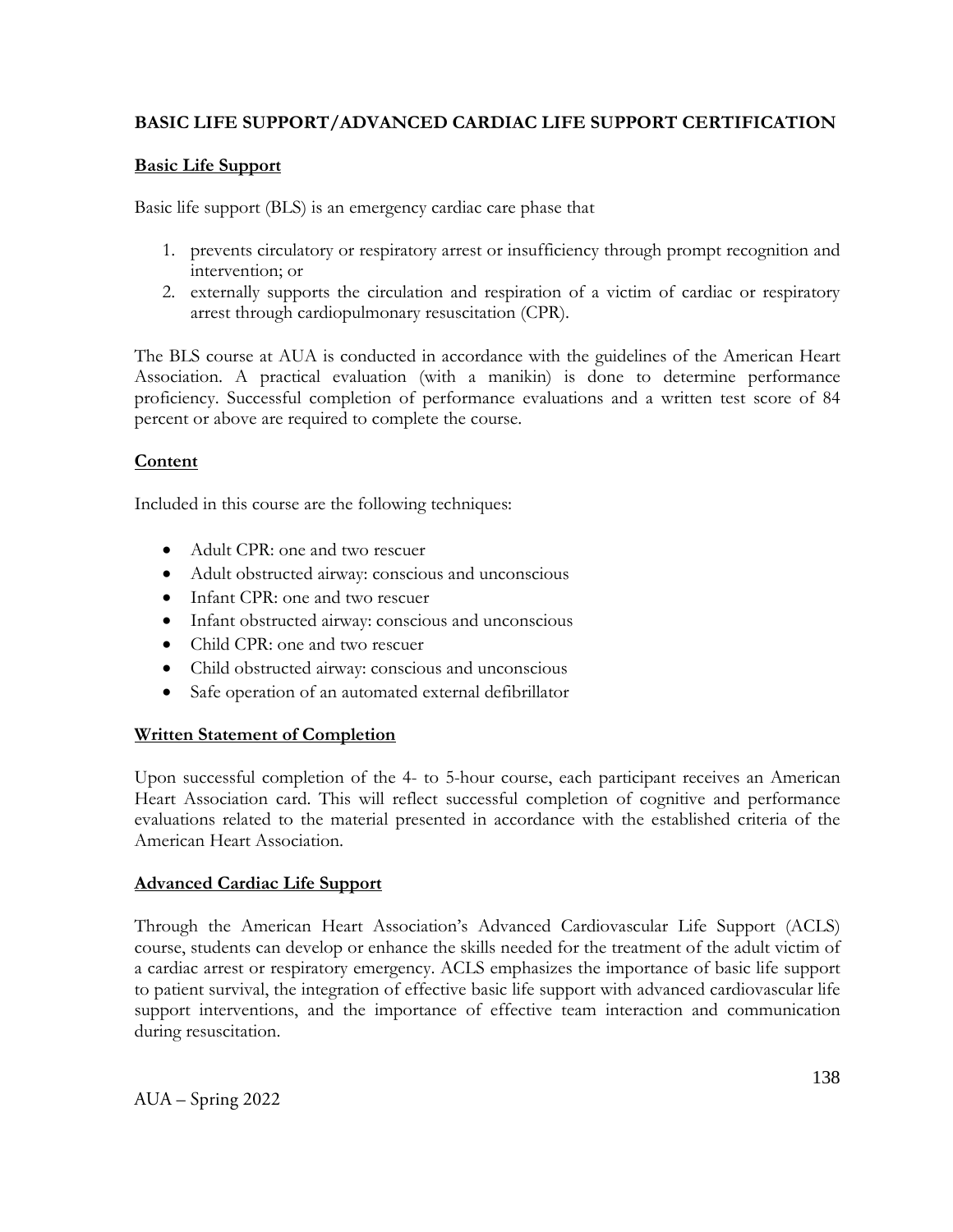ACLS is based on simulated clinical scenarios that encourage active, hands-on participation through learning stations where students practice essential skills individually, as part of a team, and as team leaders. Realistic simulations reinforce the following key concepts: proficiency in basic life support care, recognizing and initiating early management of peri-arrest conditions, managing cardiac arrest, identifying and treating ischemic chest pain and acute coronary syndromes, recognizing other life-threatening clinical situations (such as stroke), and providing initial care, ACLS algorithms, and effective resuscitation team dynamics.

Successful completion of performance evaluations based on resuscitation team concepts and a written test score of 84 percent or above is required to complete the course. Upon completion of the course, participants will have been taught to demonstrate proficiencies related to the following:

- 1. Utilizing adjunct airway equipment to establish and maintain effective ventilation in an adult victim
- 2. Integrating electrocardiograph monitoring, defibrillation, and pacing equipment and/or techniques into the adult resuscitation process
- 3. Identifying and determining the need for treatment related to basic adult cardiac dysrhythmias
- 4. Establishing and maintaining intravenous access during an adult resuscitation
- 5. Recognizing early signs and symptoms of myocardial infarction and cerebral vascular accident
- 6. Determining the treatments necessary to preserve myocardial and cardiovascular tissue
- 7. Assuming the team leader role for emergency treatment of cardiovascular and/or respiratory compromise or arrest during a portion of a simulated code
- 8. Reviewing therapy related to post-resuscitation of a cardiovascular arrest

Each participant who successfully completes the 12- to 15-hour course receives an American Heart Association certification card. This card serves as recognition of successful completion of an instructional course, which includes cognitive and performance evaluations related to the material presented in accordance with the established criteria of the American Heart Association. **Guidelines for American Heart Association Courses During COVID-19 Crisis.**

#### **BLS and ACLS certified.**

Students who have completed either BLS or ACLS from an AHA authorized training center are required to submit proof of course completion to the course coordinator via email at [jjarvis@auamed.net.](mailto:jjarvis@auamed.net)

#### **AHA HeartCode (Blended Program)**

This option is recommended for students who are not located in Antigua and are required to complete this course as part of their curriculum. HeartCode (Online Learning) will help you achieve competence without the need to be in a classroom setting. The course includes animations and eSimulations, which will allow students to treat patients virtually and receive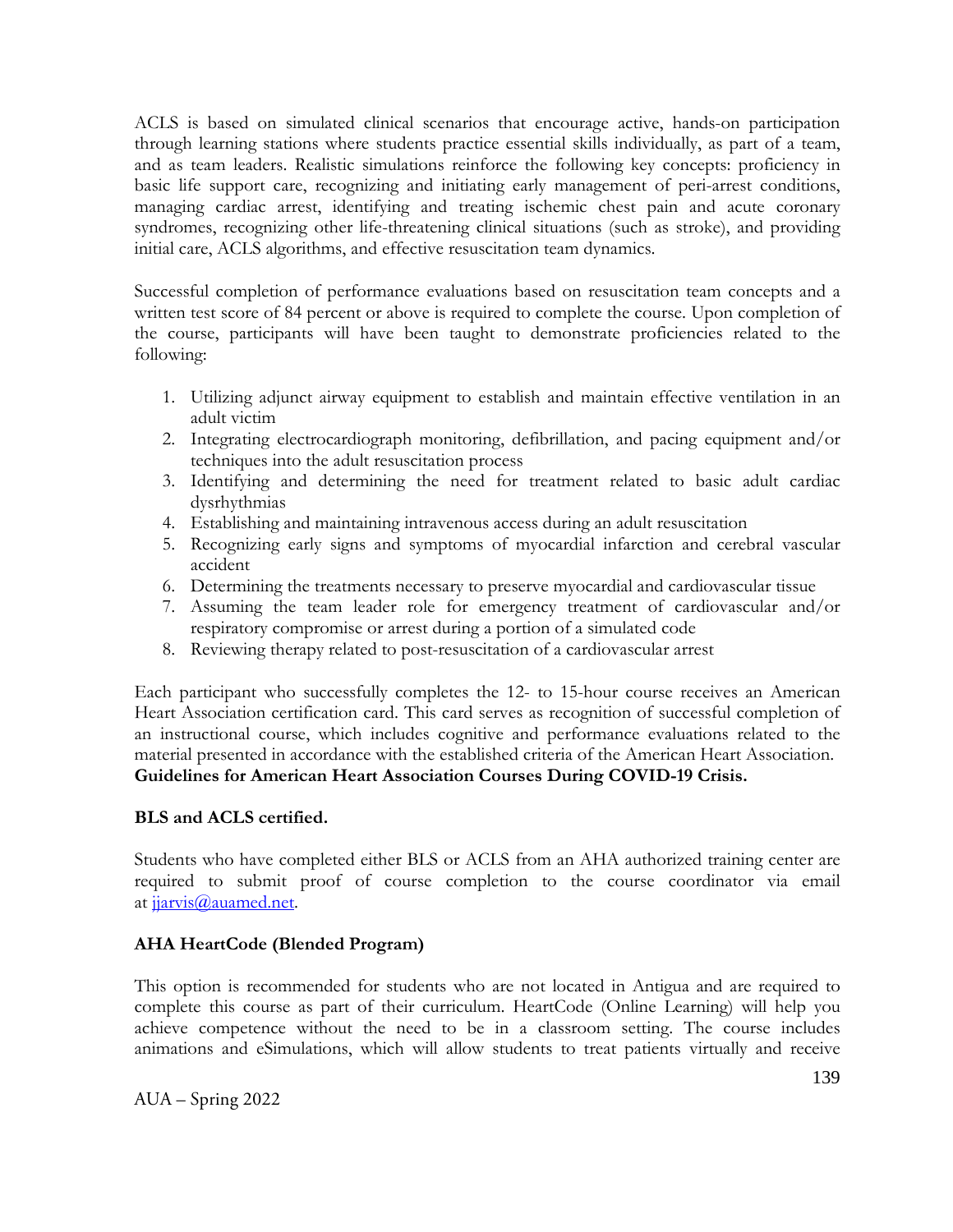immediate feedback. HeartCode's online learning format improves retention and helps students develop critical thinking skills they can then use at the patient's bedside. Once completed, students will be required to present their PART 1 certification to an authorized AHA training center within 90 days to complete PART 2 (skills testing).

AUA will cover the cost of PART 2 (skills testing) by either

- direct billing by the authorized AHA training site/center o invoice or electronic payment processing
- Refund payment based on official receipt from authorized AHA training site/center

# AUA will not cover any additional costs if the authorized AHA training site/center determines that after remediation the course needs to be repeated.

## **Classroom Environment**

These new guidelines are intended to minimize the risk of COVID-19 transmission during AHA CPR courses and to provide additional flexibility as needed.

AUA Emergency Medicine Training Centre (EMTC) follows the existing recommendation outlined by the **World Health Organization (WHO)** and the **US Centers for Disease Control and Prevention (CDC)** recommendations, as well as the recommendations of the Antigua and Barbuda Ministry of Health. These agencies provide us with information on proactive measures to combat the spread COVID-19. Our main concern is the health and safety of all students being trained and the entire campus.

The EMTC will adhere to the instructions provided by the Antigua and Barbuda Ministry of Health, as it relates to a social distancing and mass gatherings. AUA EMTC leadership has evaluated the risk of disease transmission when conducting mass training events and will observe the following recommendations:

# **Recommendations:**

# • **Before taking the skills evaluation**

- Students will receive an American Heart Association (AHA) Activation Key via email to access the BLS/ACLS HeartCode Course online. Each student has seven (7) days to complete the online course. To use your key, please go to [www.onlineAHA.org](http://www.onlineaha.org/) and click the "register" link on the left sidebar to register. You do not need to register if you have done so in the past. If you have forgotten your password, you can use the "Need Help Logging In" link at the top of the page or call us at the number provided below. Once you have registered or logged in, you will be taken to the "My Courses" page where there is a link to "Activate a key" for this course – your key is provided below. You will only be required to enter this key one time.
- You must pass the online test with a score of 84% or better. Once you have completed the test, you will be given access to your Certificate of Completion**. Please print the Certificate of Completion and on the day of your skills evaluation, present the printed Certificate of Completion to an AHA BLS/ACLS Instructor within the Skills Lab to receive your hands-on**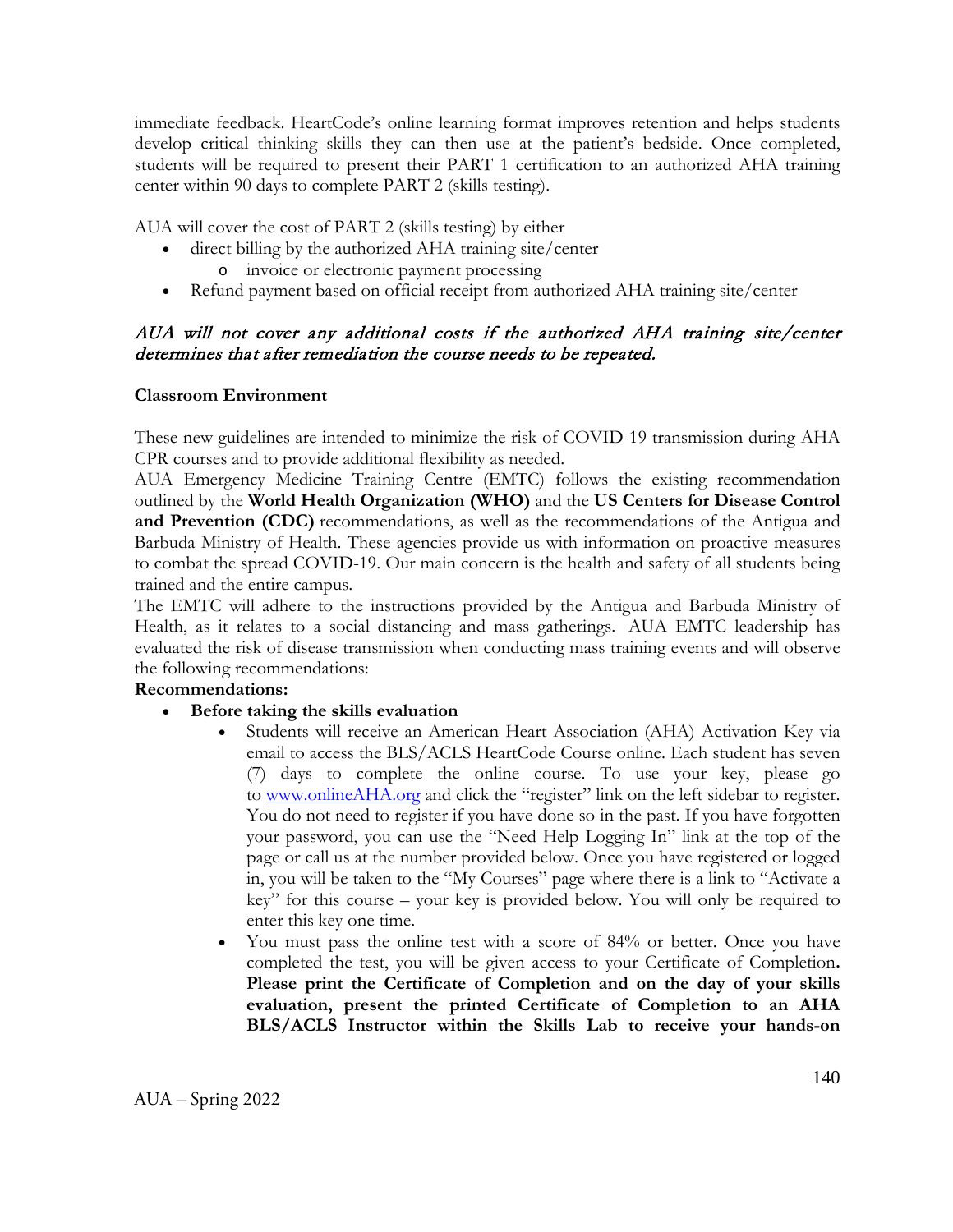**Testing.** After the successful completion of both the online component and the skills test, an ALS HCP course card will be issued.

## **On your skills evaluation day**

- All participants should practice good hygiene, including handwashing with soap and water for at least 20 seconds before entering the room and rub their hands with hand sanitizer before touching the manikin.
- Student's temperature will be check upon entrance to the CSRC.
- Each student will be provided with a pocket mask and a one-way valve when practicing one-rescue skills. Pocket masks should not be shared during the session the one-way valve must be discarded immediately after the course.
- Bag mask should be used when practicing two-rescuer skills, and participants should wear gloves and clean bag masks between practice with an alcohol-based solution per CDC recommendations.
- Mannikins will be spaced apart at least 3-6 feet (1-2meter) during training, based on **WHO guidance on social distancing.**

# **IMMUNIZATION POLICY**

All incoming students are required to have the AUA Immunization Form completed by a healthcare provider and mailed to the Admissions Office **prior** to registration date. Any student coming and/or required to come to campus must have proof acceptable to the University of full vaccination against COVID-19, measles, mumps, rubella, tetanus, diphtheria, pertussis, varicella, and hepatitis B (as per CDC guidelines in **Immunization of Health-Care Personnel: Recommendations of the Advisory Committee on Immunization Practices, Recommendations and Reports, November 25, 2011/60(RR07):1–45** as well as additions from some individual hospitals.) These records are reviewed by the Admissions Office and provided to the ICM Department.

Prior to clinicals in the beginning of Year Two, students are required to update their AUA Immunization Form, ensuring that all documentation listed below is still up to date. These forms are evaluated by the ICM Department, and updates are provided as needed by the on-campus health clinic.

This process is again repeated prior to the fifth semester, ensuring that all students have the proper requirements to start their clinical rotations in the United States. All students are then required to submit a completed AUA Immunization Form to their document specialist. Upon receipt, the document specialist will ensure the record includes all necessary requirements for acceptance (i.e., student name, date of birth, and all required immunizations and titers).

#### **Documentation of Immune Status**

# **a) Measles, mumps, rubella (MMR)**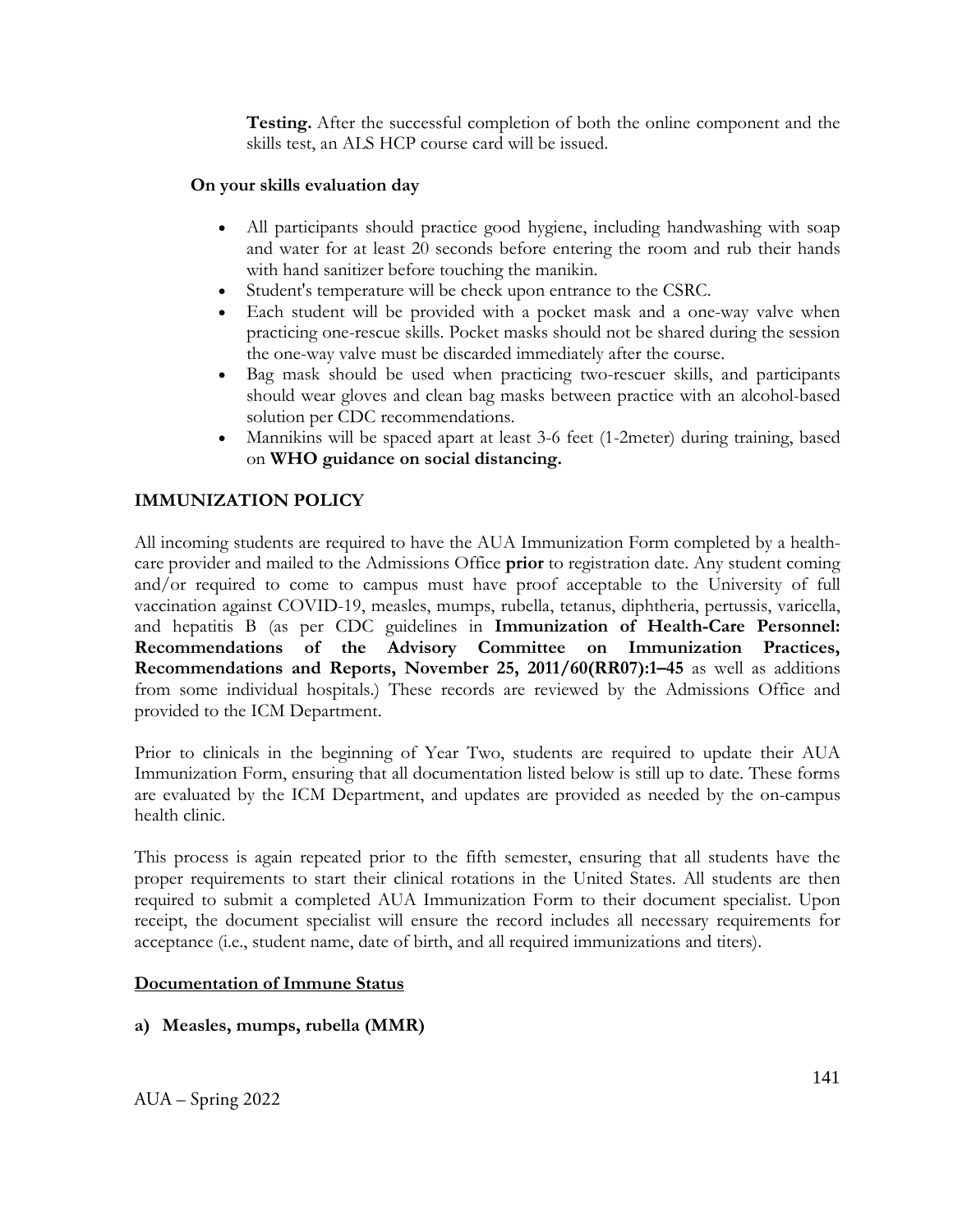- If born in 1957 or after, a student should have two MMR vaccines received on or after age 12 months and both after December 31, 1967.
- If born before January 1, 1957, a student should have one MMR vaccine received after December 31, 1967.
- Each student should provide a copy of the Immune MMR IgG Antibody Quantitative Titer report or a positive or reactive qualitative titer report with a numerical range indicating immunity (titers must be performed every 10 years).
- If the titer report is negative or equivocal, the student is given a booster, followed by a repeat antibody titer after 30 days.

# **b) Varicella**

- Each student should provide a copy of the lab report of the Immune Varicella IgG Antibody Quantitative Titer or qualitative titer with lab cut-off values indicating immunity (titers must be performed every 10 years).
- If students have not had titers and they either had the disease or only had one dose of the vaccine, they are given a second dose and titers are checked a month later.
- If the titers are negative or equivocal, students are given a booster followed by a repeat antibody titer after 30 days.

# **c) Hepatitis B**

- If previously immunized, students should provide dates of vaccines and a copy of the lab report for the immune Hepatitis B Surface Antibody Quantitative or Quantitative with the numerical range identified (titers must be performed every 10 years).
- If students have received less than three doses of the Twinrix hepatitis B vaccine or less than four for the Engerix-B type, they must complete the series.
- If the hepatitis B vaccine series was given and there are no previous titers, then the hepatitis B surface antibody titer is drawn. If the titer is negative or equivocal, students are given a booster (another hepatitis B vaccine) followed by a repeat antibody titer after 1 month. If these results are still negative or equivocal, students need two additional doses, thus completing the three-vaccine series again. After completion of the series, another hepatitis B surface antibody titer is drawn to determine immune status. If still nonimmune, the student will be considered a nonresponder.

# **d) Tetanus and diphtheria**

- Each student should provide documentation of Tdap booster given within the last 10 years (required every 10 years).
- Students should receive a single dose of Tdap as soon as feasible if they have not previously received Tdap, regardless of the time since their most recent Td vaccination. After one Tdap, Td can be given for future booster vaccinations against tetanus and diphtheria.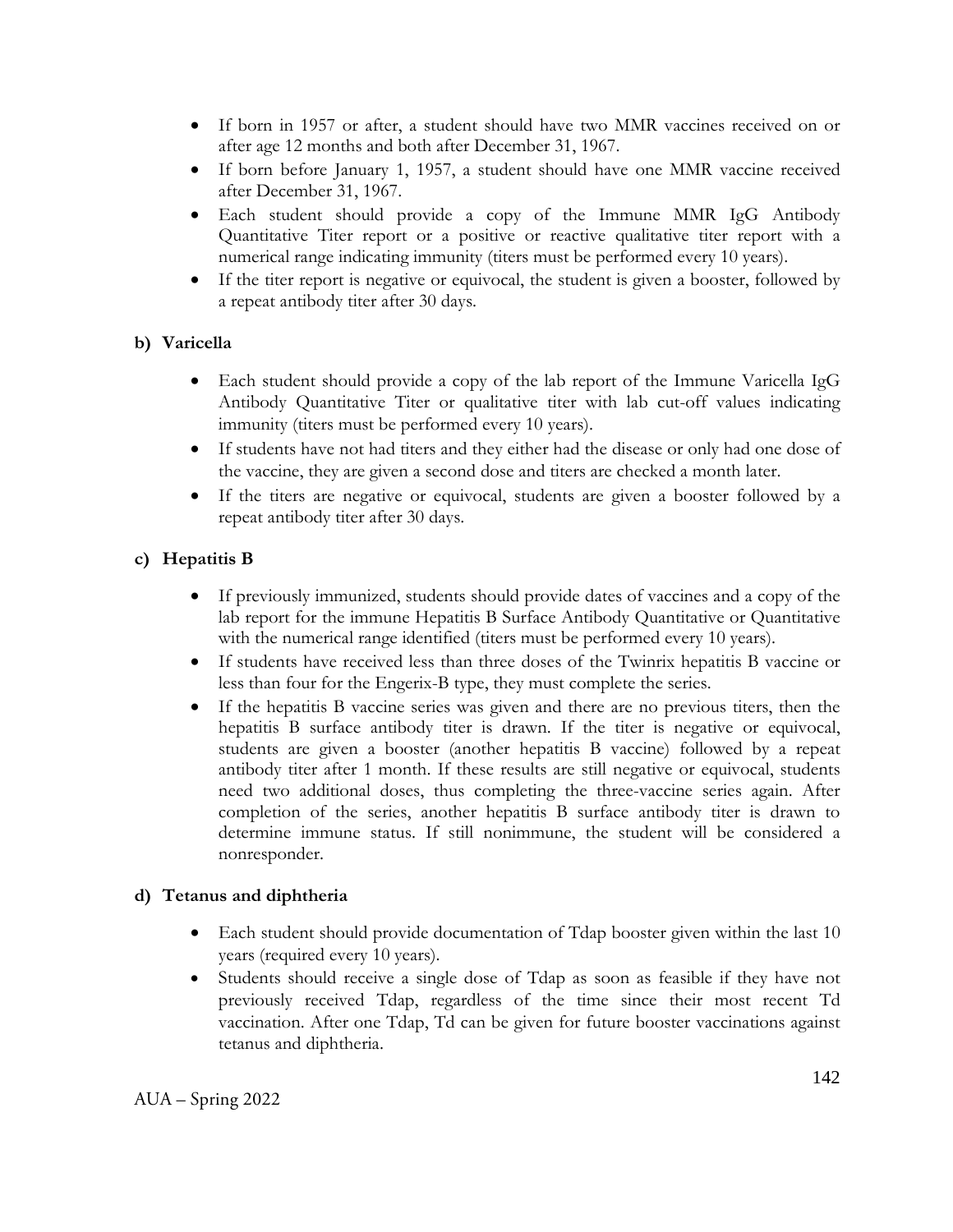# **e) Purified Protein Derivative Test (PPD)**

- Initial documentation within 12 months of negative results is required annually.
- If students have a history of positive PPD with the date of positive PPD provided, they will need one of the following annually: chest X-ray (CXR) and/or negative QuantiFERON gold test and possible symptom screening.
- If students have a history of positive PPD without the date of positive PPD test, a QuantiFERON gold test will be accepted and will need to be repeated annually.
- If newly positive, students should receive a baseline CXR to exclude a diagnosis of TB disease, with one of the following annually: CXR and/or negative QuantiFERON gold test and possible symptom screen.

# **f) Covid-19 Vaccine**

• Students should have documentation of complete vaccination (2 weeks post injection of 1 dose vaccines or 2 weeks post  $2<sup>nd</sup>$  injection for 2 dose vaccines) prior to coming to campus

# **Flu shot**

• Students should receive a flu shot yearly as appropriate for flu season (September to May).

# **Refusal of Required Immunizations and Health Screenings Policy**

Regarding the potential refusal by a medical student to comply with required immunizations or medical testing for religious or other reasons:

The Government of Antigua as well as various affiliated hospitals and other clinical training sites where American University of Antigua of Medicine students are placed for their clinical rotations have stringent requirements that all members of their health-care workforce must receive specific immunizations and/or have evidence of immunity from specific diseases and undergo periodic health testing to receive instruction in clinical settings and perform the essential functions of a medical student. This immunization and documentation requirement is essential not only to show that the students are protected but also to protect patients with whom they will come into contact during clinical rotations, visits to clinical facilities, and in the course of volunteer or relief programs. This immunization and documentation requirement is also required by our affiliated clinical teaching facilities before any medical students are allowed into their institutions.

These requirements are very specific and are based upon current recommendations from the Centers for Disease Control and Prevention (CDC) and other expert authorities. The requirements begin with matriculation into the preclinical sciences years and are posted on the School of Medicine website and in the *Student Handbook*. They are subject to revision at any time